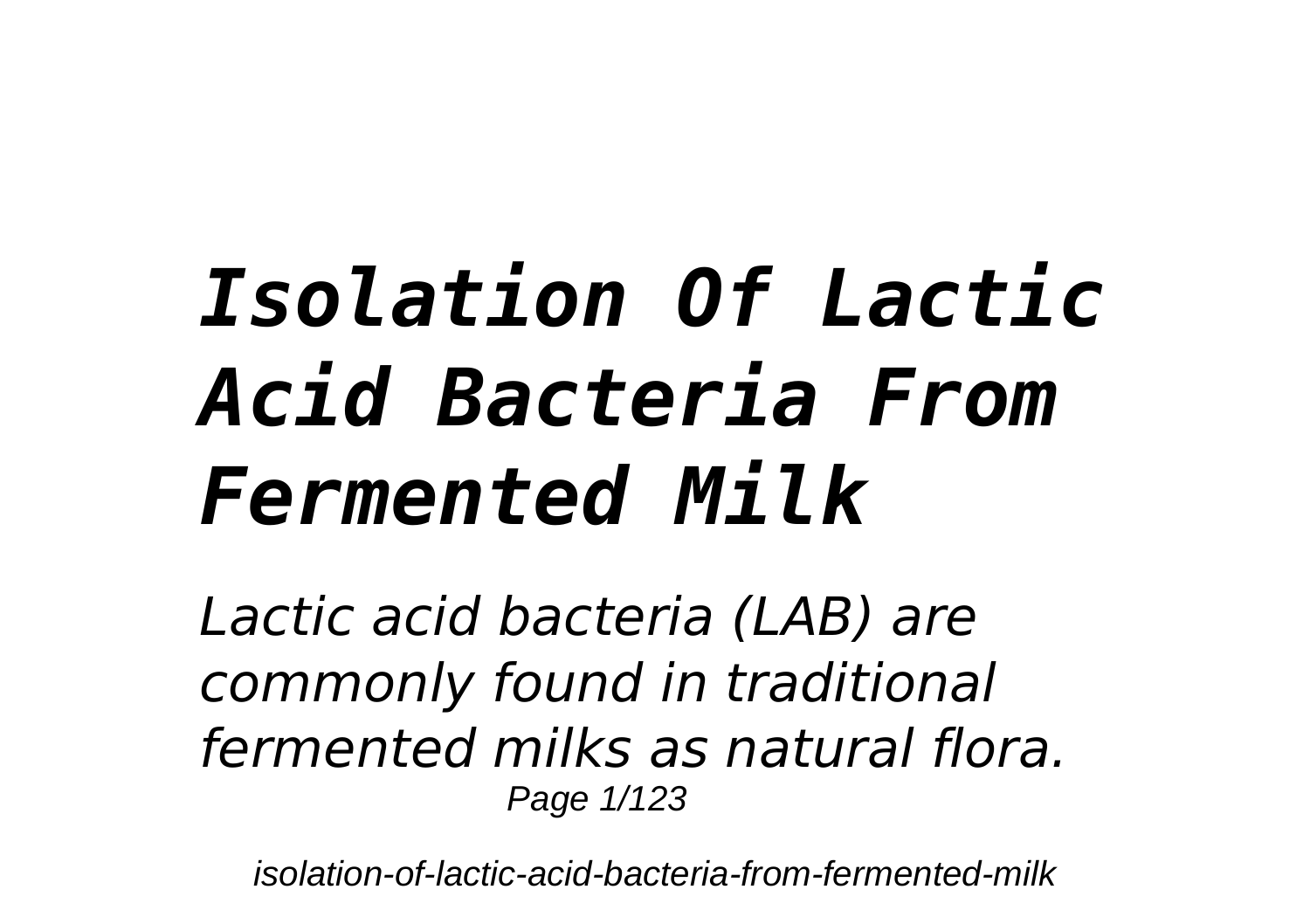*They play a great significant role in these products. During the last decades, several investigators have isolated and identified different LAB species from dairy products . All these studies were based on cultivation and phenotypic identification methods* Page 2/123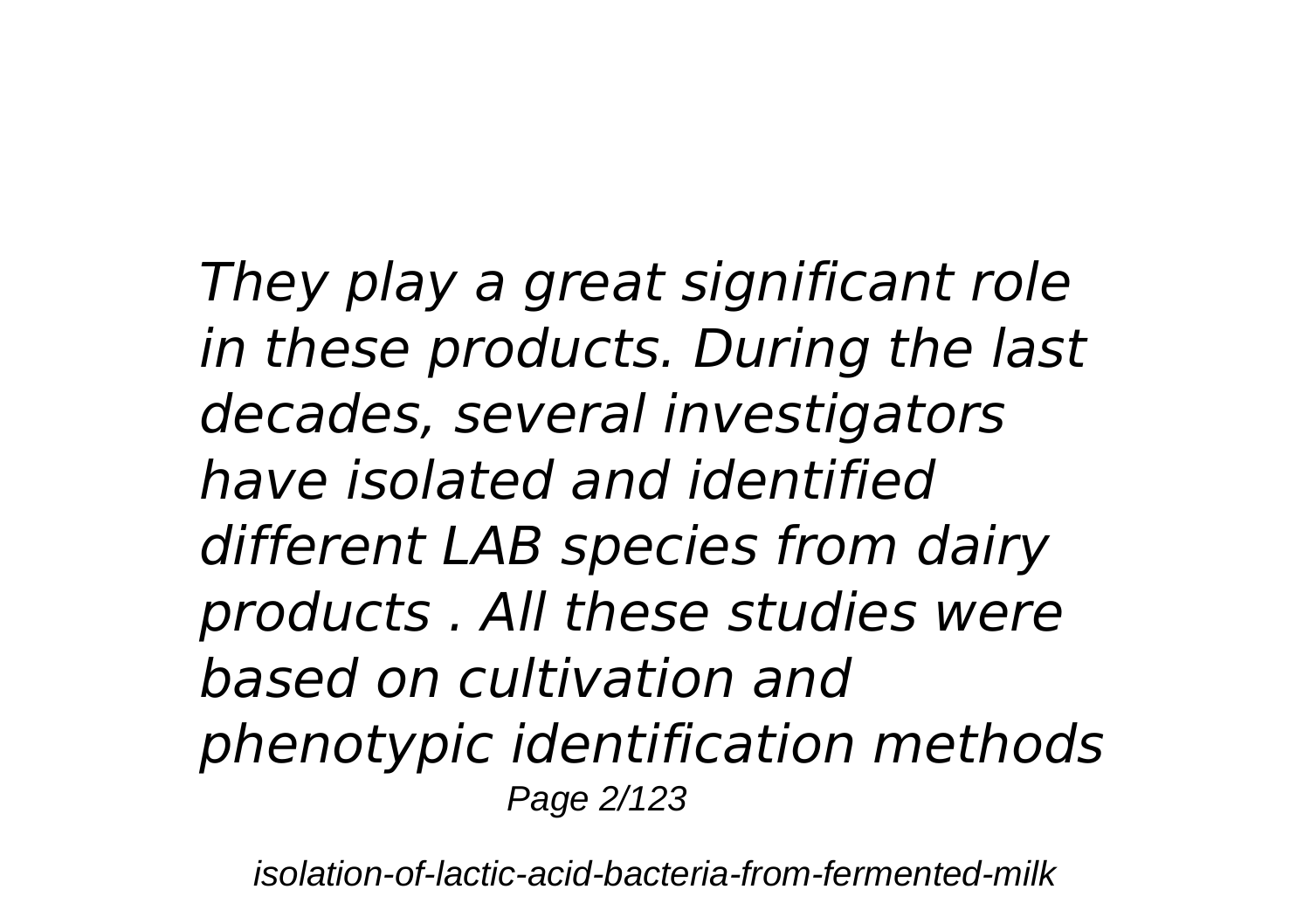*(culture-dependent methods). These methods, which rely on bacterial growth in selective media, may fail to identify bacteria that cannot multiply outside the environment. Indeed, cultivation-dependent approaches may bias our view of microbial* Page 3/123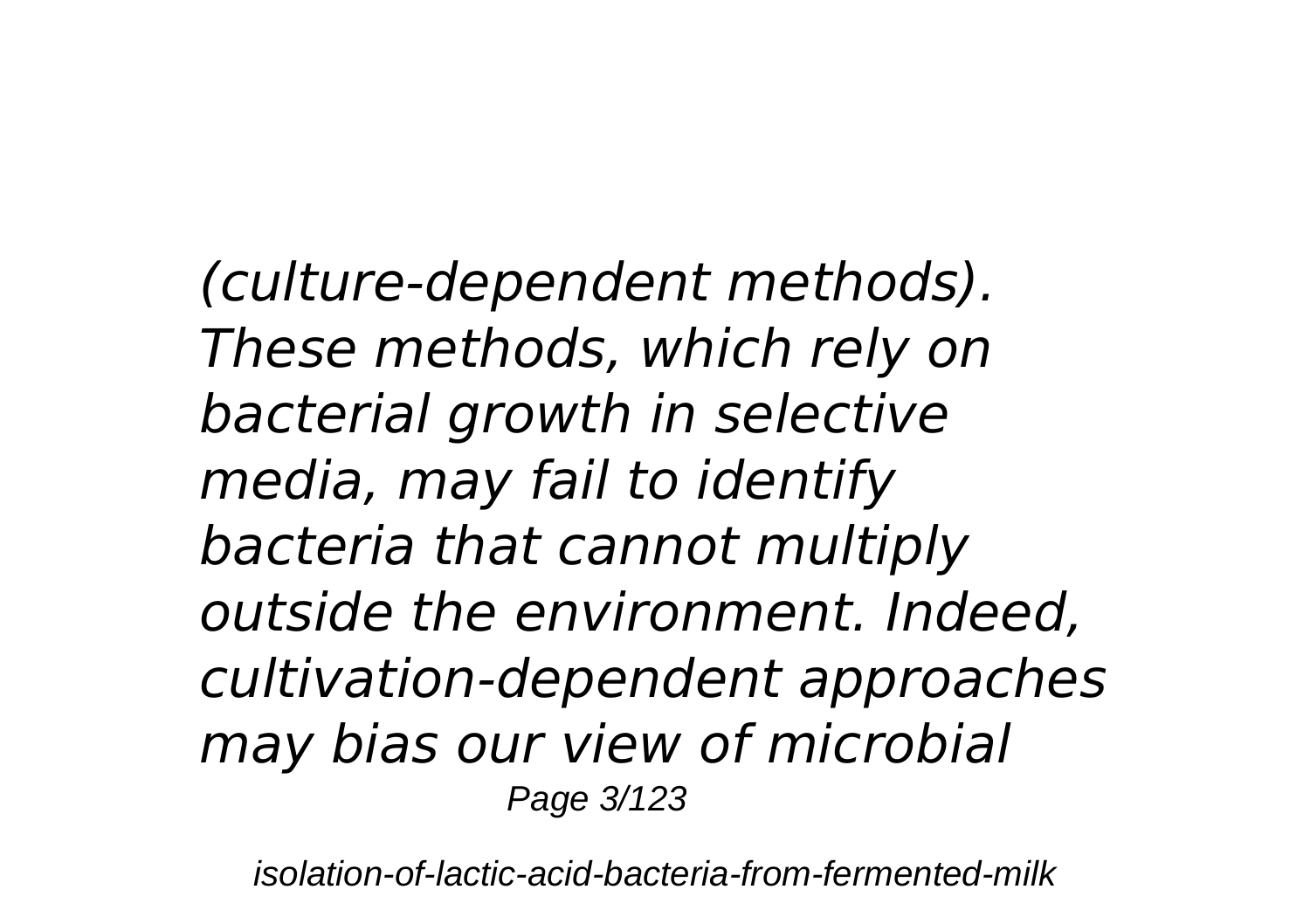*diversity. In recent years, a great number of different molecular techniques have been developed for the identification of LAB. This book, therefor, a combination of culture-dependent methods [Apparatus and Procedure Identification system (API),* Page 4/123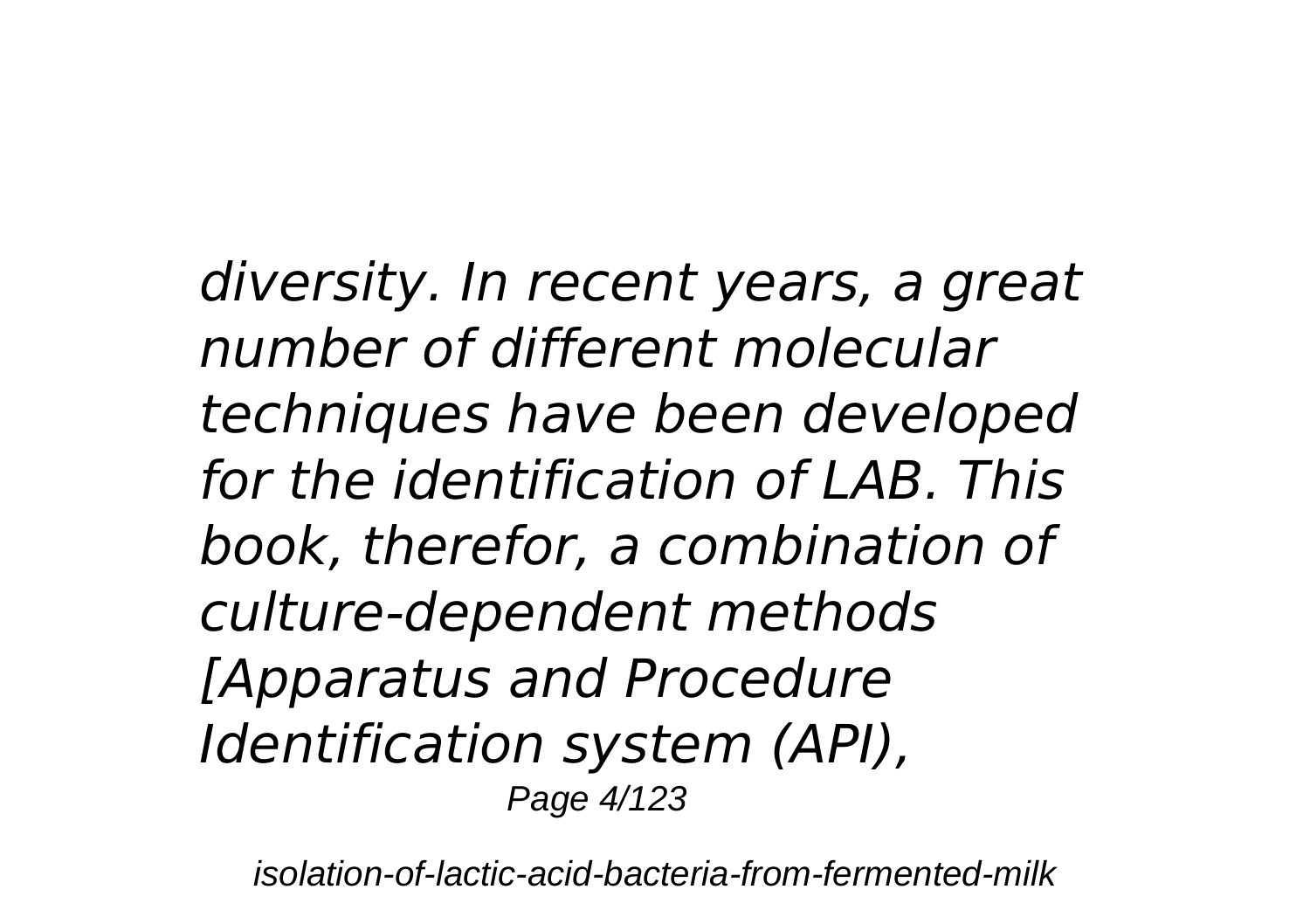*Sodium-Dodecyl Sulfate Polyacrylamide gel Electrophoresis (SDS-PAGE)] and culture-independent methods (Temporal Temperature Gradient Gel Electrophoresis (TTGE)were used to determine the lactic acid bacteria present in traditional* Page 5/123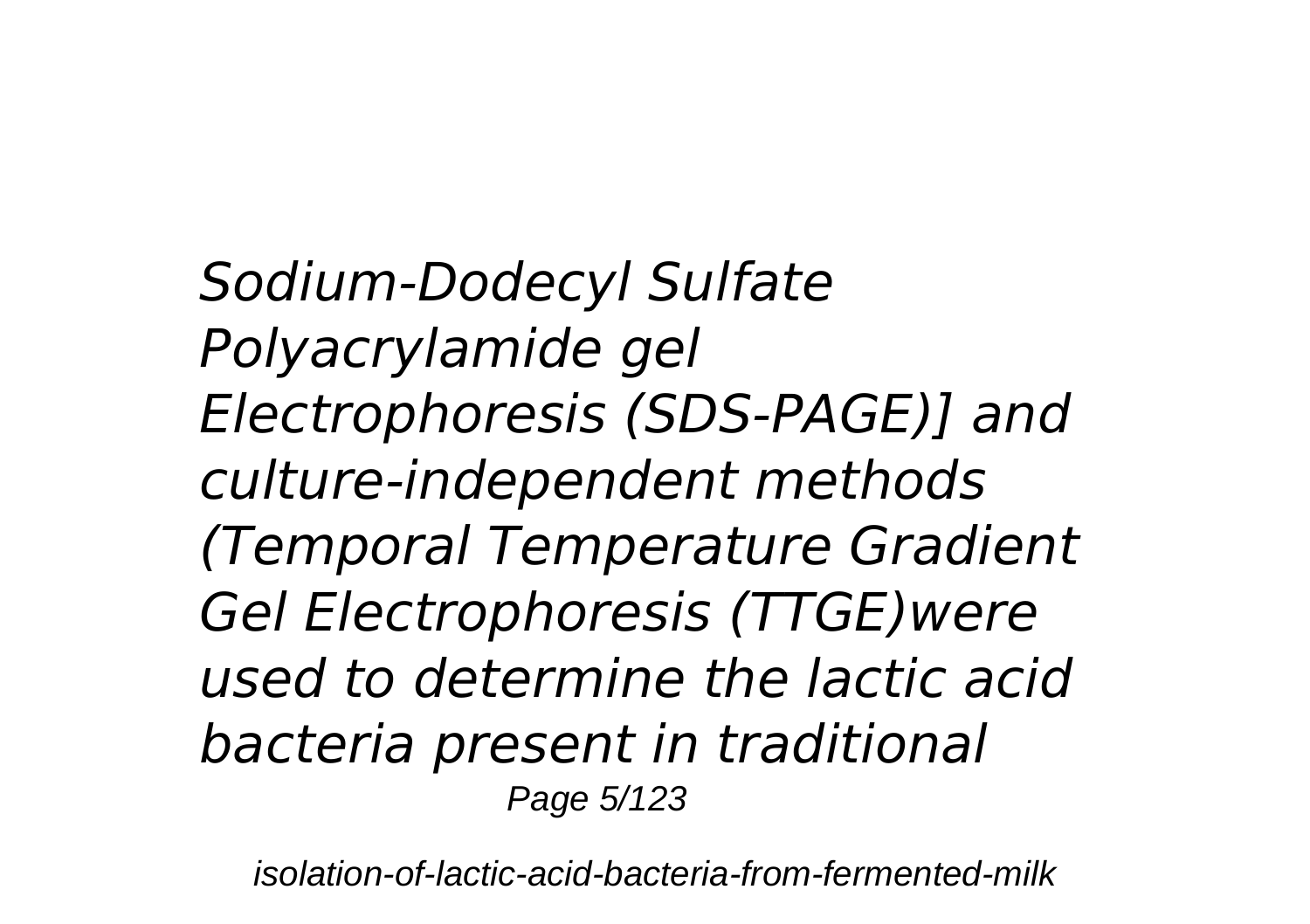*Kariesh cheese and Laban Rayeb. The diversity and functional characteristics of plant-associated lactic acid bacteria (LAB) are currently less well understood than that of LAB found in other environments. LAB naturally inhabit the surfaces of plants and* Page 6/123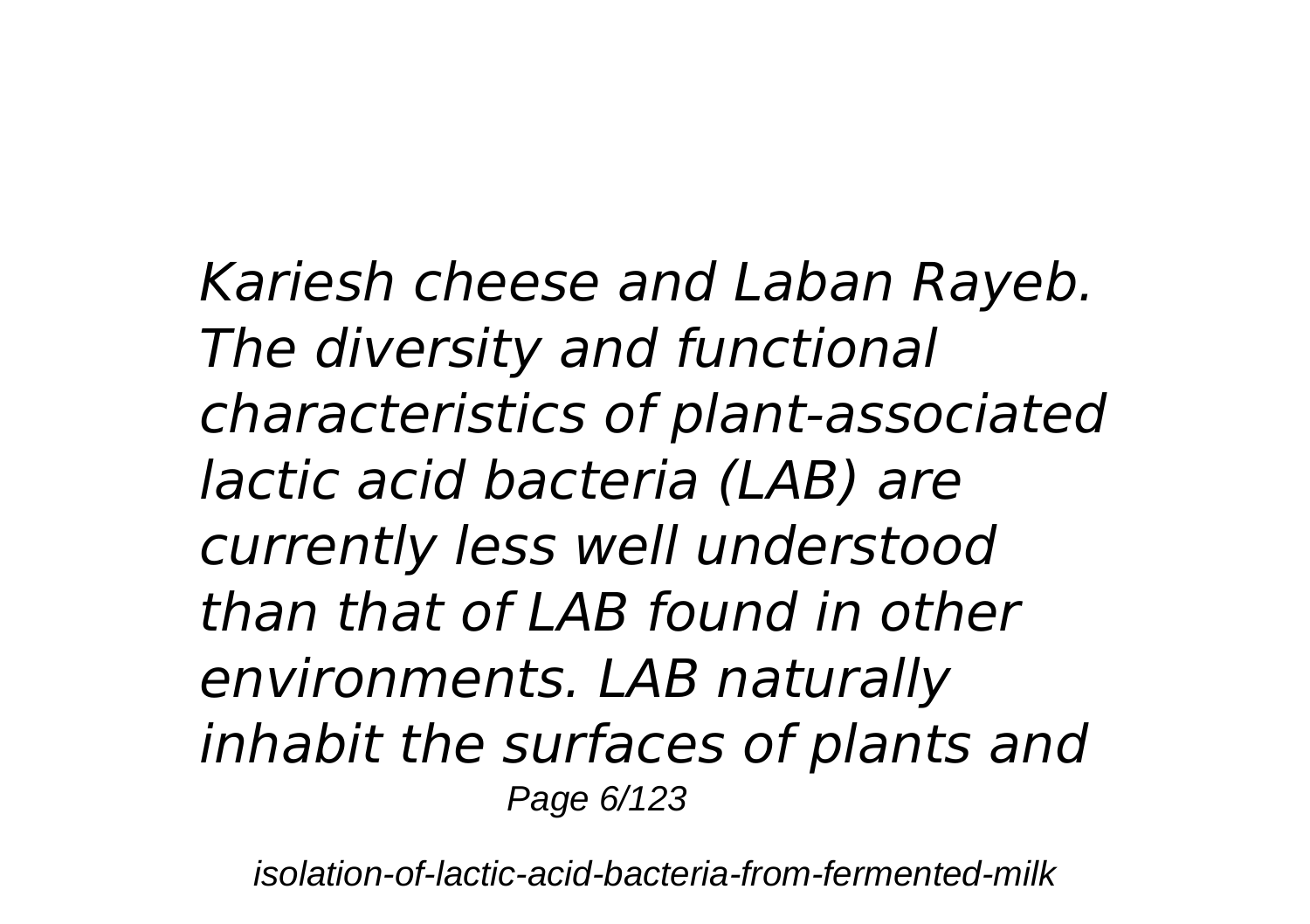*are responsible for the spontaneous fermentation of plant tissues. This thesis resulted in the identification of 204 LAB isolates from (sub)tropical plants. These bacteria were isolated from a total of 23 plant types and included a total of 23 different* Page 7/123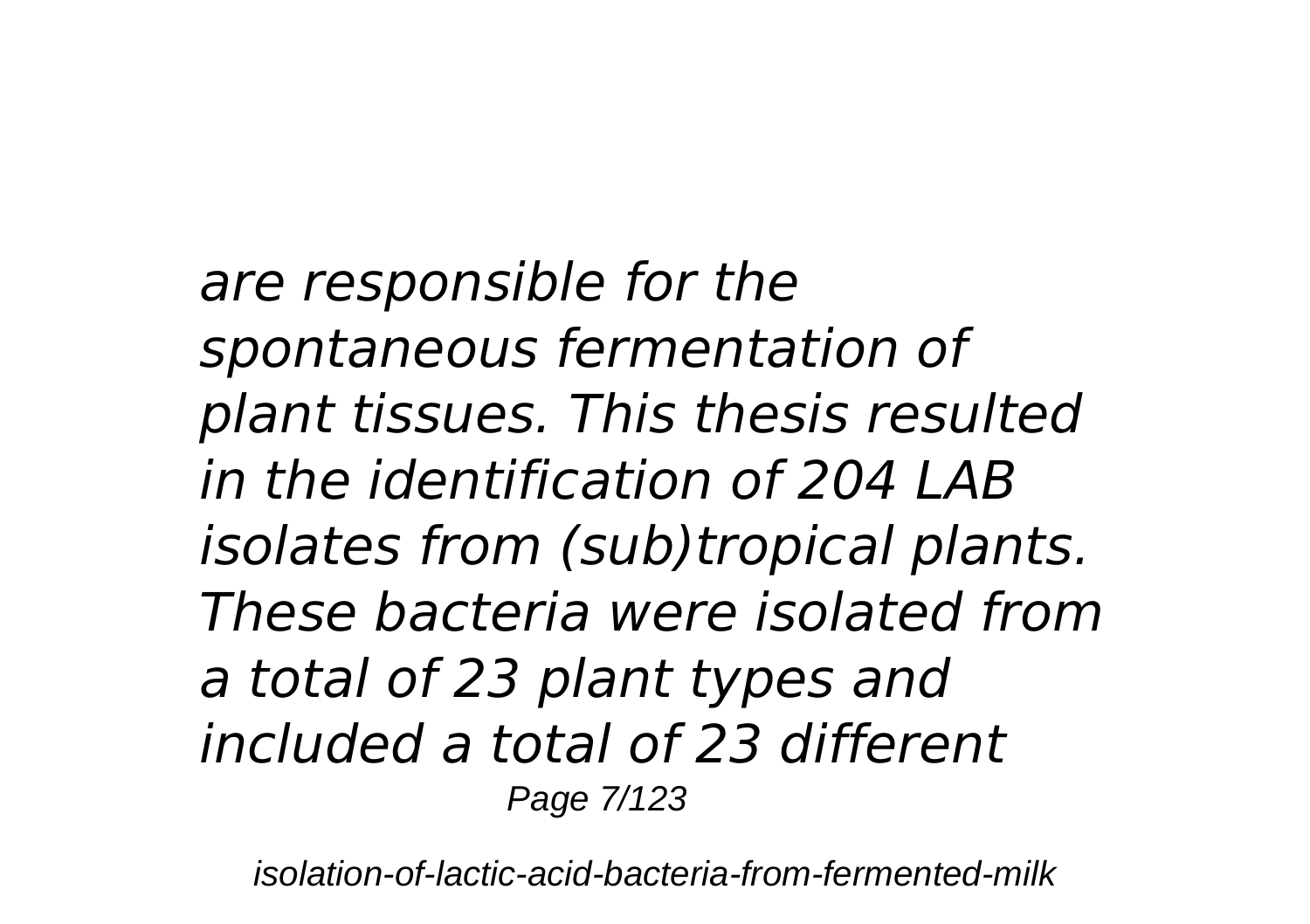*LAB species, including members of the Carnobacterium, Enterococcus, Fructobacillus, Lactobacillus, Lactococcus, Leuconostoc, Streptococcus and Weissella genera. The most frequently isolated LAB was Lactobacillus florum with 75* Page 8/123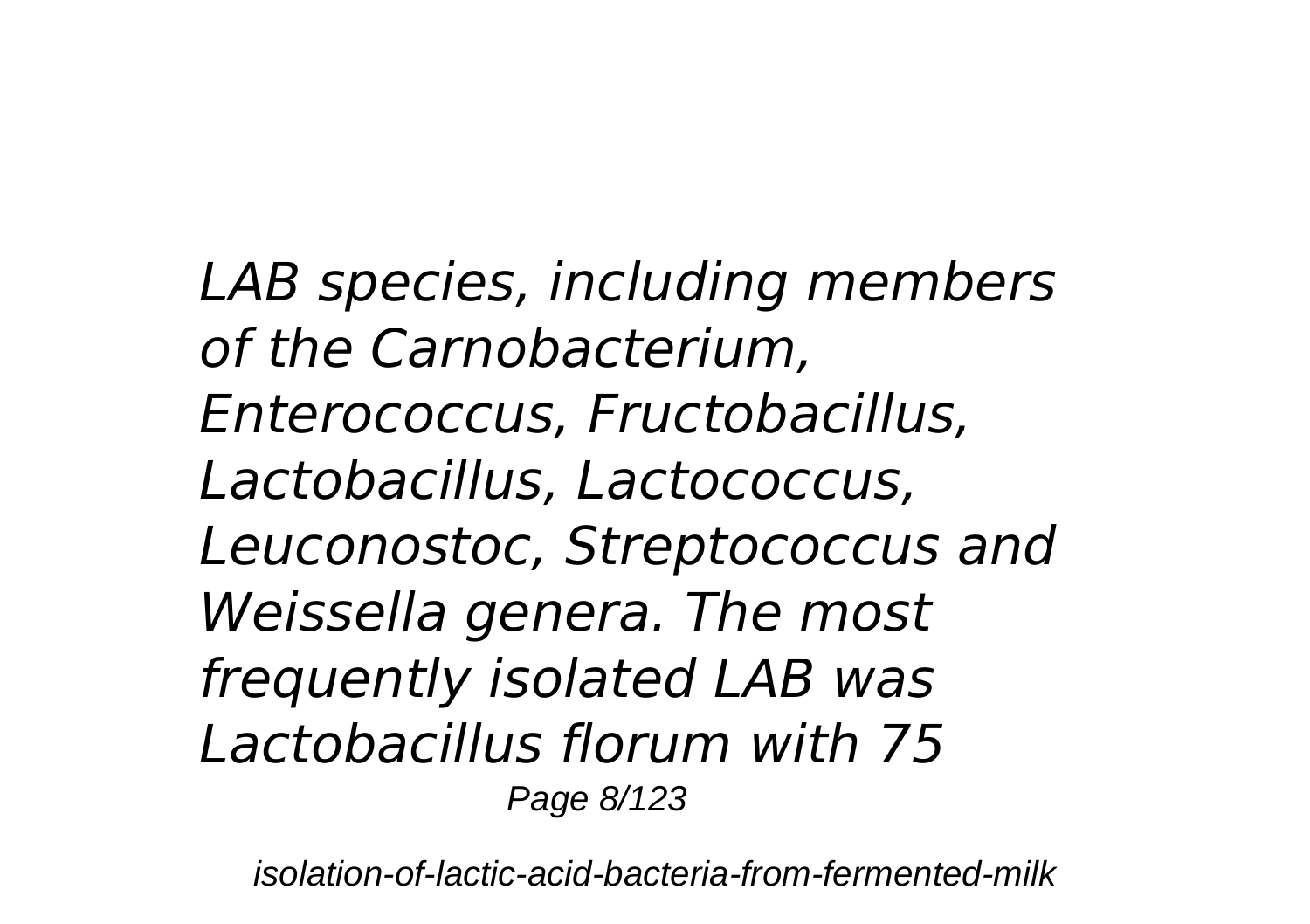*isolated representatives from 17 plant varieties. The capacity of 18 isolates, encompassing 12 different LAB species, to produce erythritol and mannitol was examined during growth on laboratory culture media containing glucose or fructose or* Page 9/123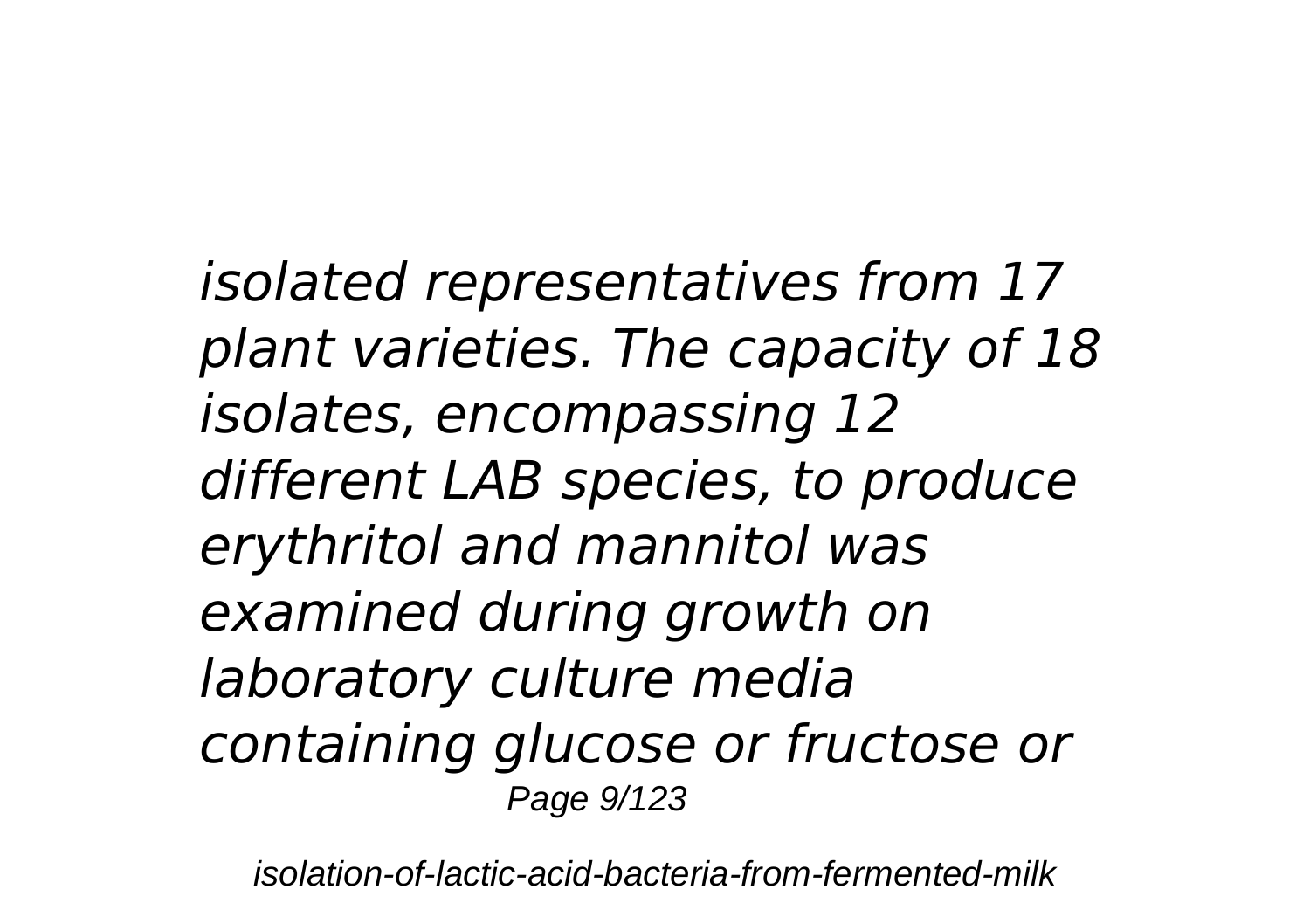*a 1:1 mixture of those sugars as primary carbon sources for growth. Isolates of Lactobacillus florum, Fructobacillus sp., Lactococcus garvieae, Leuconostoc citreum, Leuconostoc pseudomesenteroides, Weissella* Page 10/123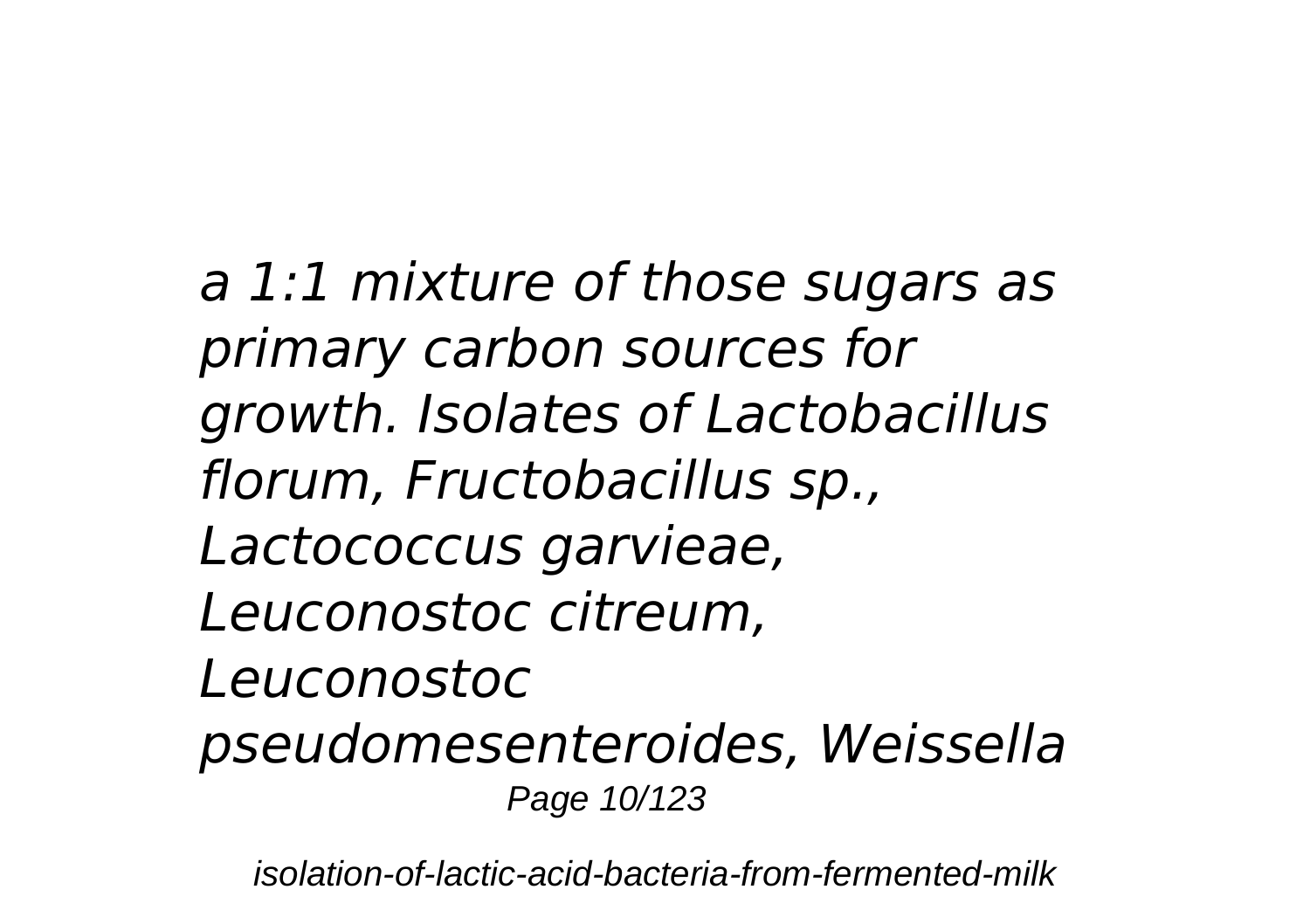*confusa and Weissella paramesenteroides were able to produce erythritol and/or mannitol in at least one of the five laboratory media tested. L. florum 2F, a strain isolated from Valencia orange leaves, was further characterized for* Page 11/123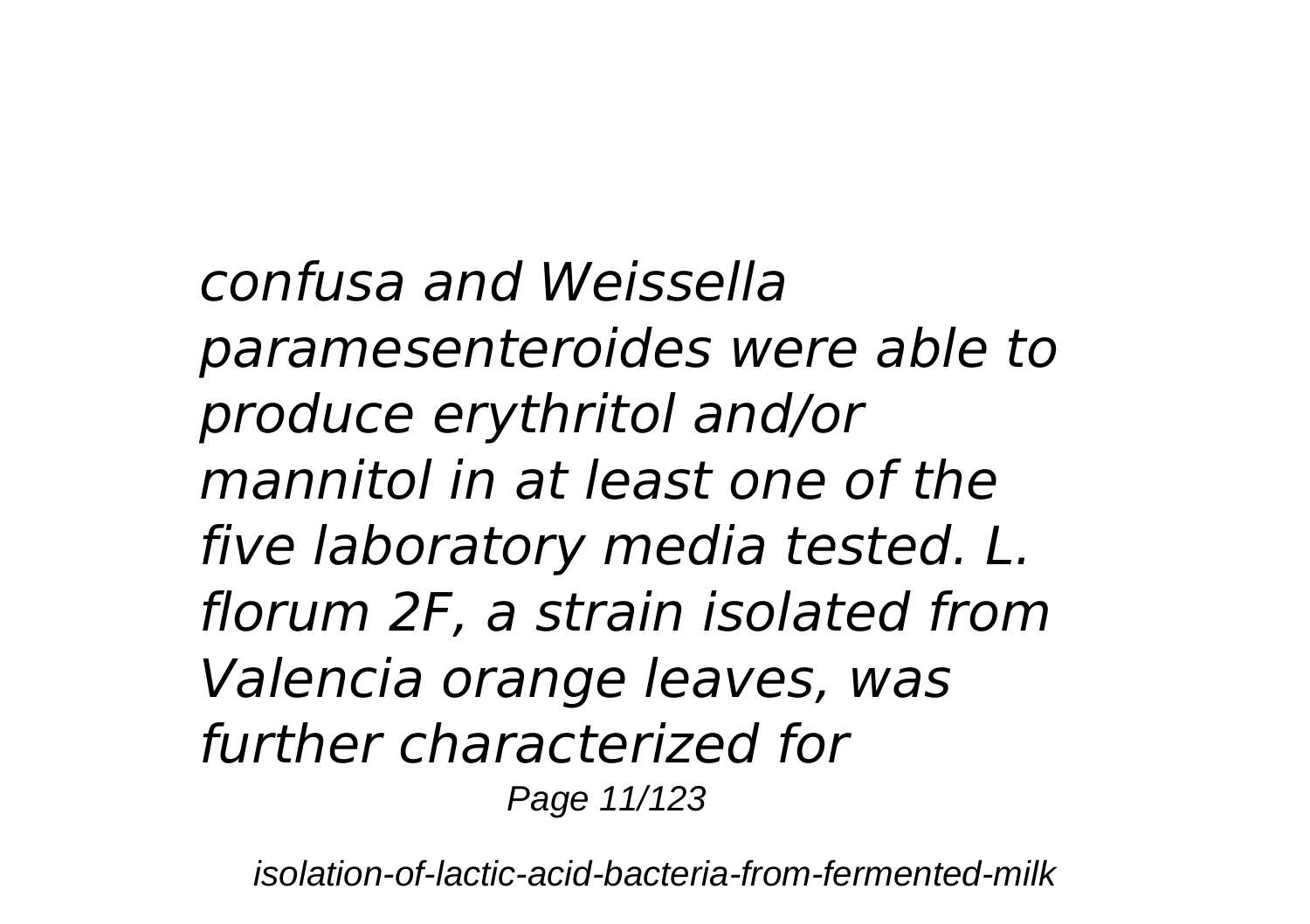*metabolic and genetic characteristics. L. florum 2F produced mannitol at an efficiency of 0.53 mol mannitol per mol fructose in culture medium and 0.46 mol mannitol per mol sugar when grown in culture medium containing* Page 12/123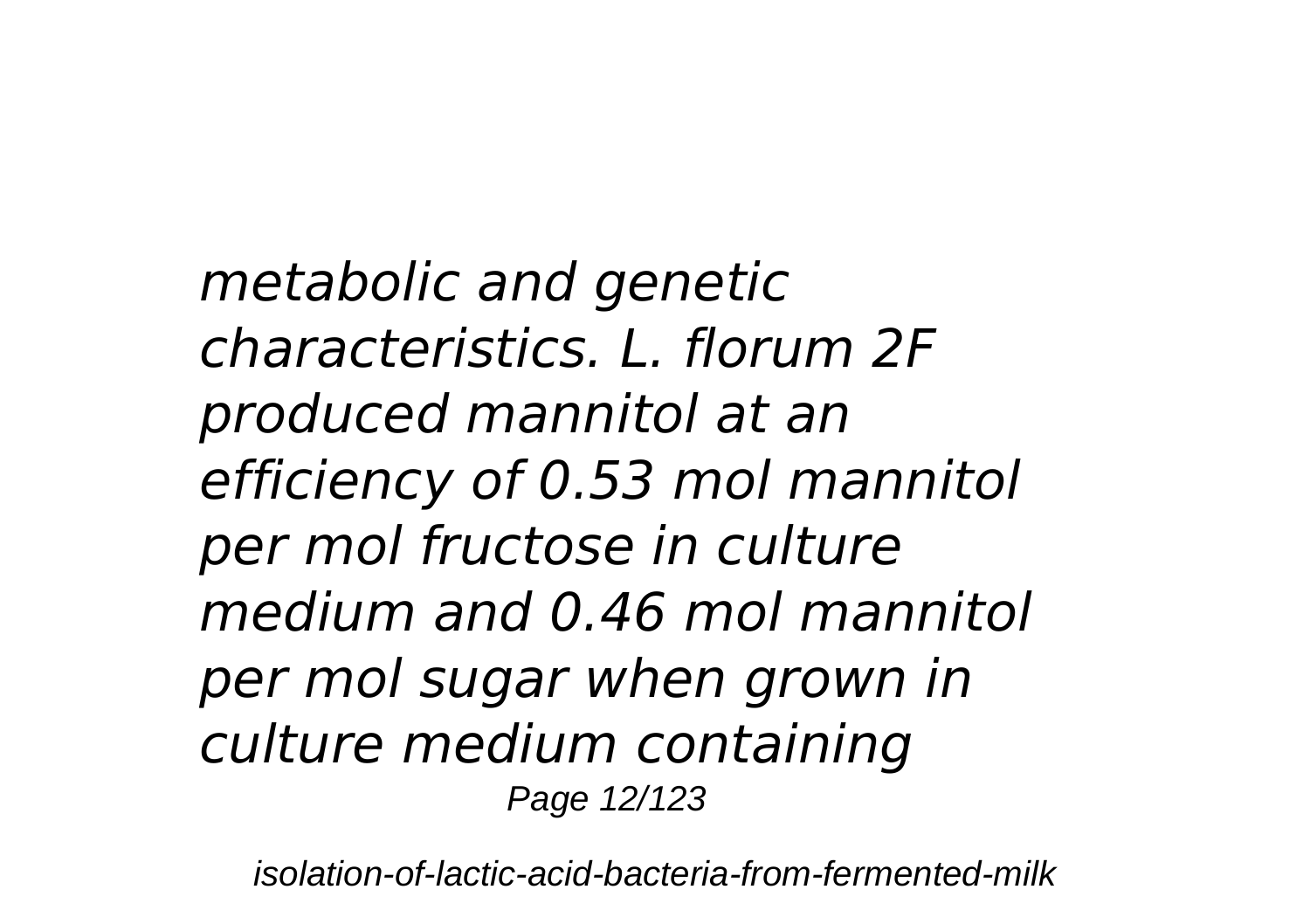*equivalent amounts of fructose and glucose. This strain also produced erythritol at an efficiency of 0.33 mol erythritol per mol glucose, 0.094 mol erythritol per mol fructose and 0.015 mol erythritol per mol sugar from culture medium* Page 13/123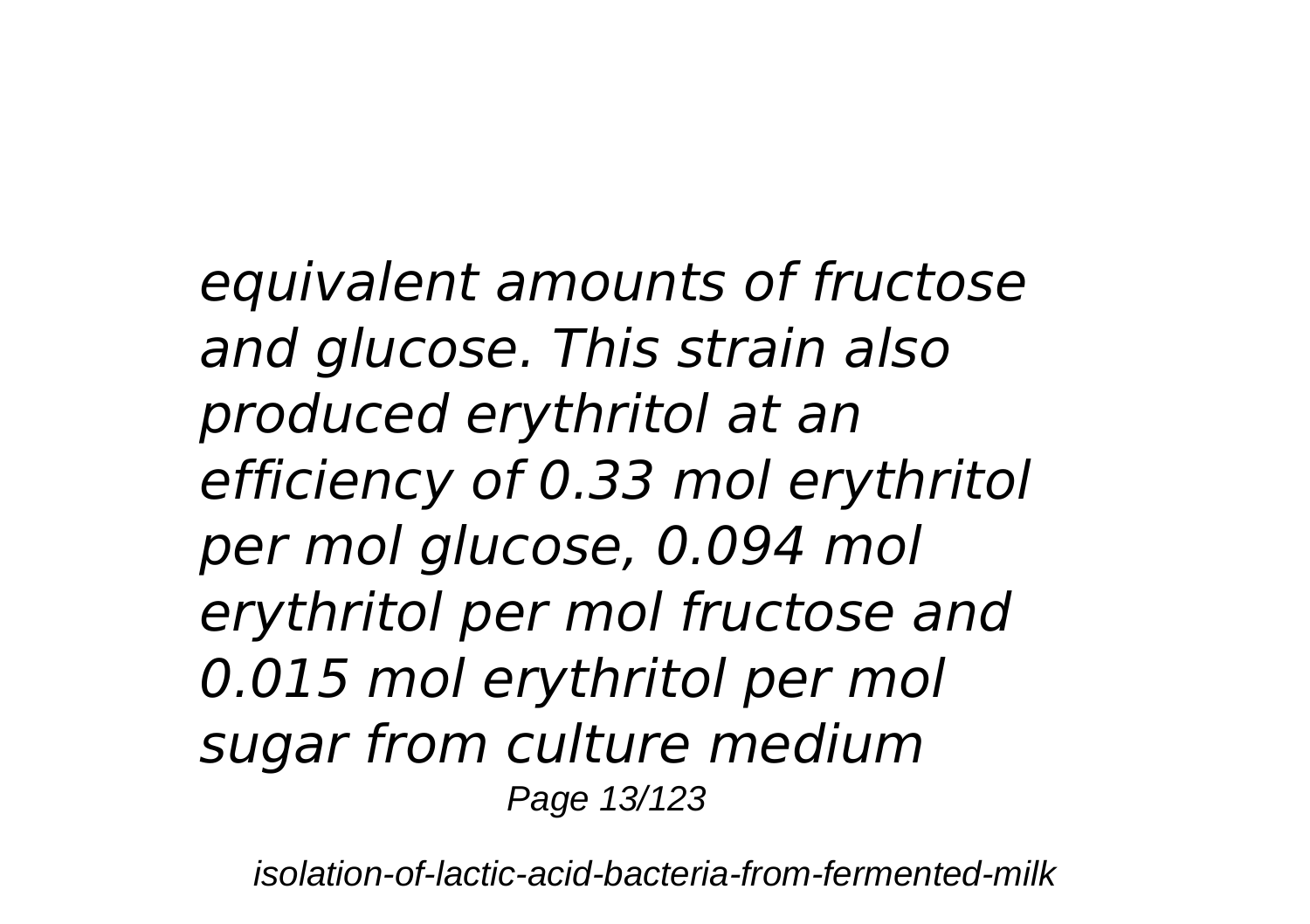*containing equivalent amounts of fructose and glucose. L. florum 2F exhibited both erythrose reductase and erythritol 4-phosphate dehydrogenase activity, enzymes involved in erythritol production in yeast and Oenooccus oeni, respectively. L.* Page 14/123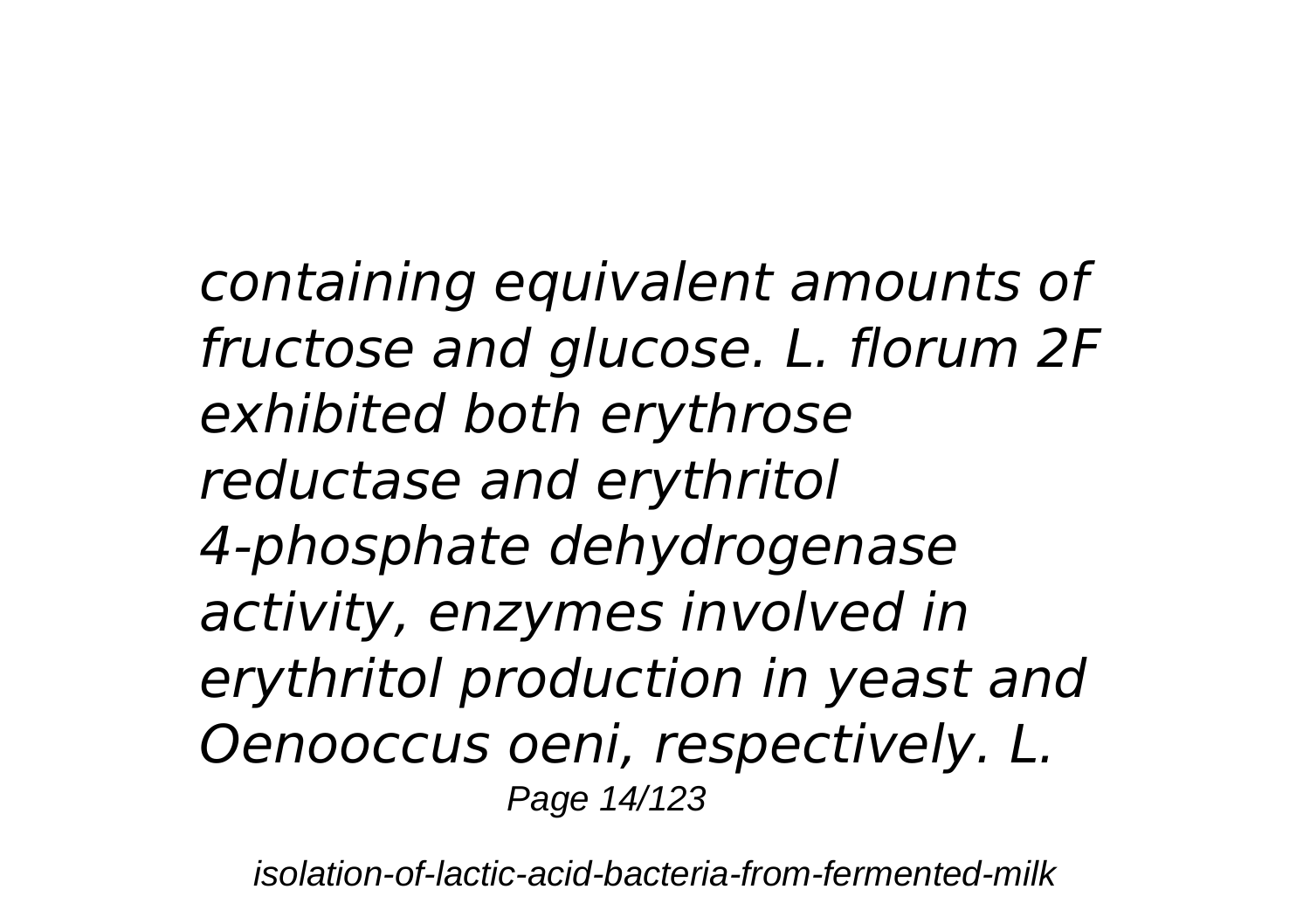*florum and other plant-associated LAB possess traits that are relevant to the control and improvement of plant fermentations. Isolation, identification and antimicrobial activity of lactic acid bacteria from traditional* Page 15/123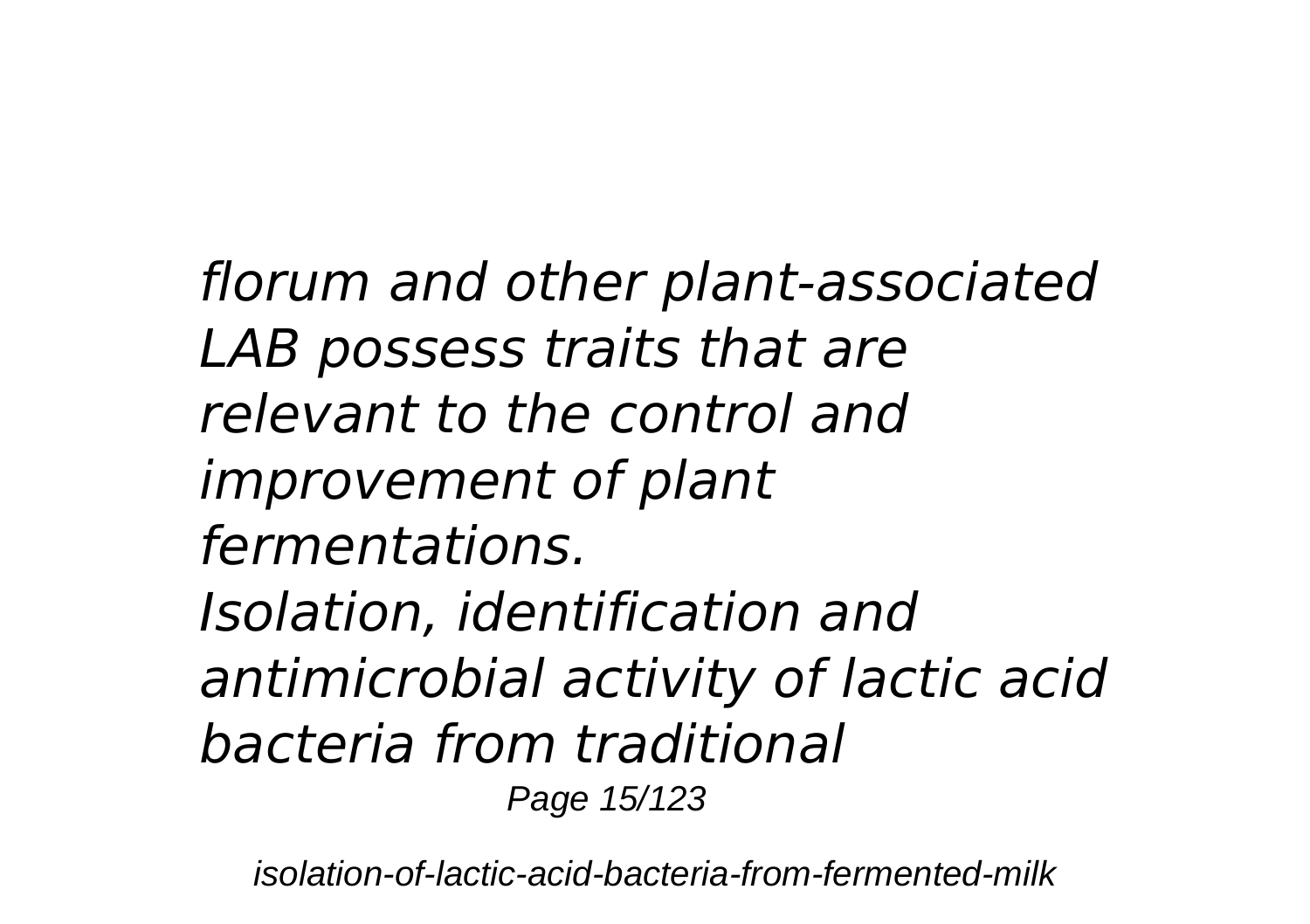*fermented milk from northern Namibia Isolation and Identification of Lactic Acid Bacteria from Australian Wines Isolation, Identification and Exploitation of Lactic Acid Bacteria from Human and Animal* Page 16/123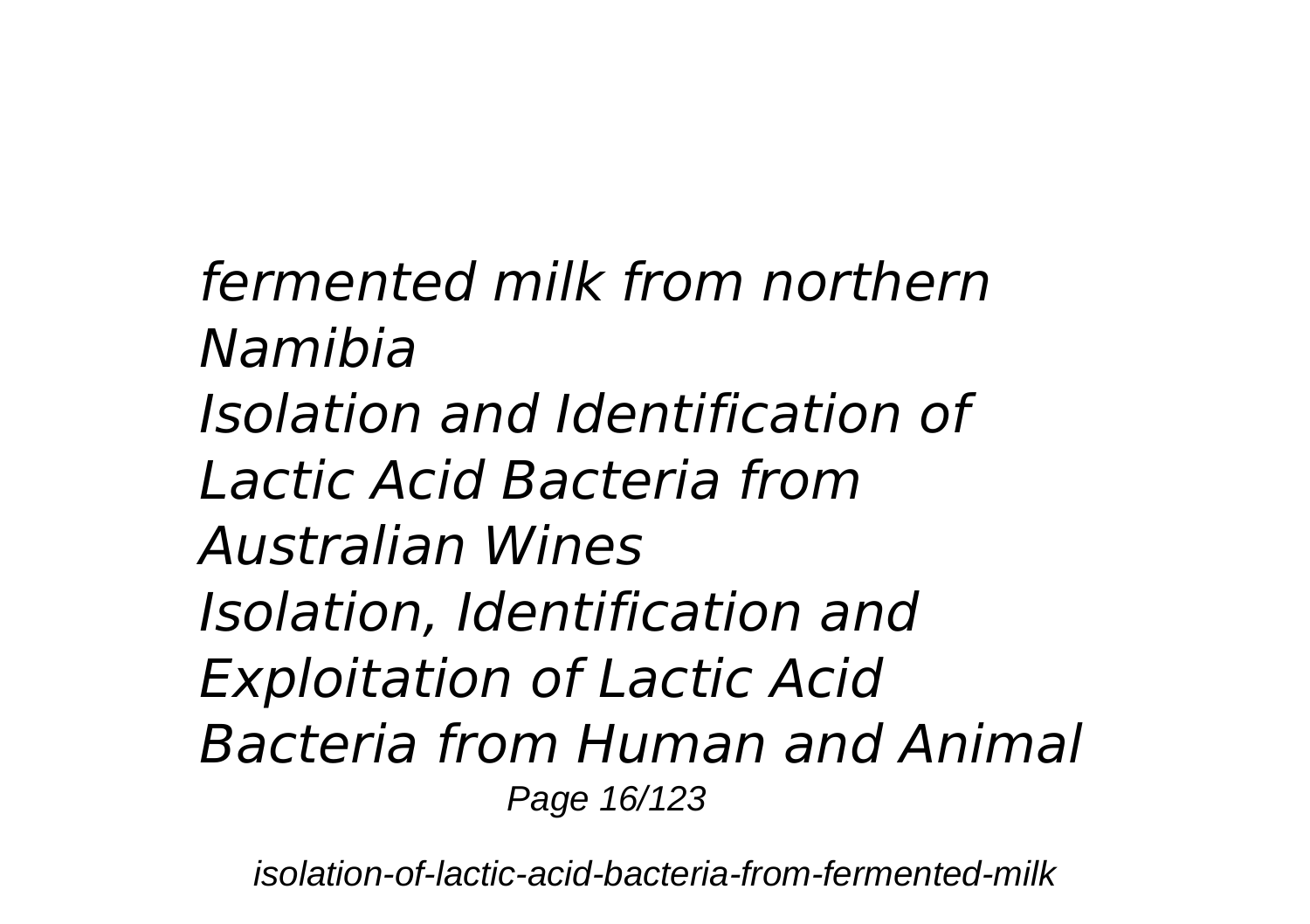*Microbiota Interactions Between Diets, Gut Microbiota and Host Metabolism Isolation of Glutamic Acidproducing Lactic Acid Bacteria and Its Application in Thosai* **Lactic acid bacteria (LAB)**

Page 17/123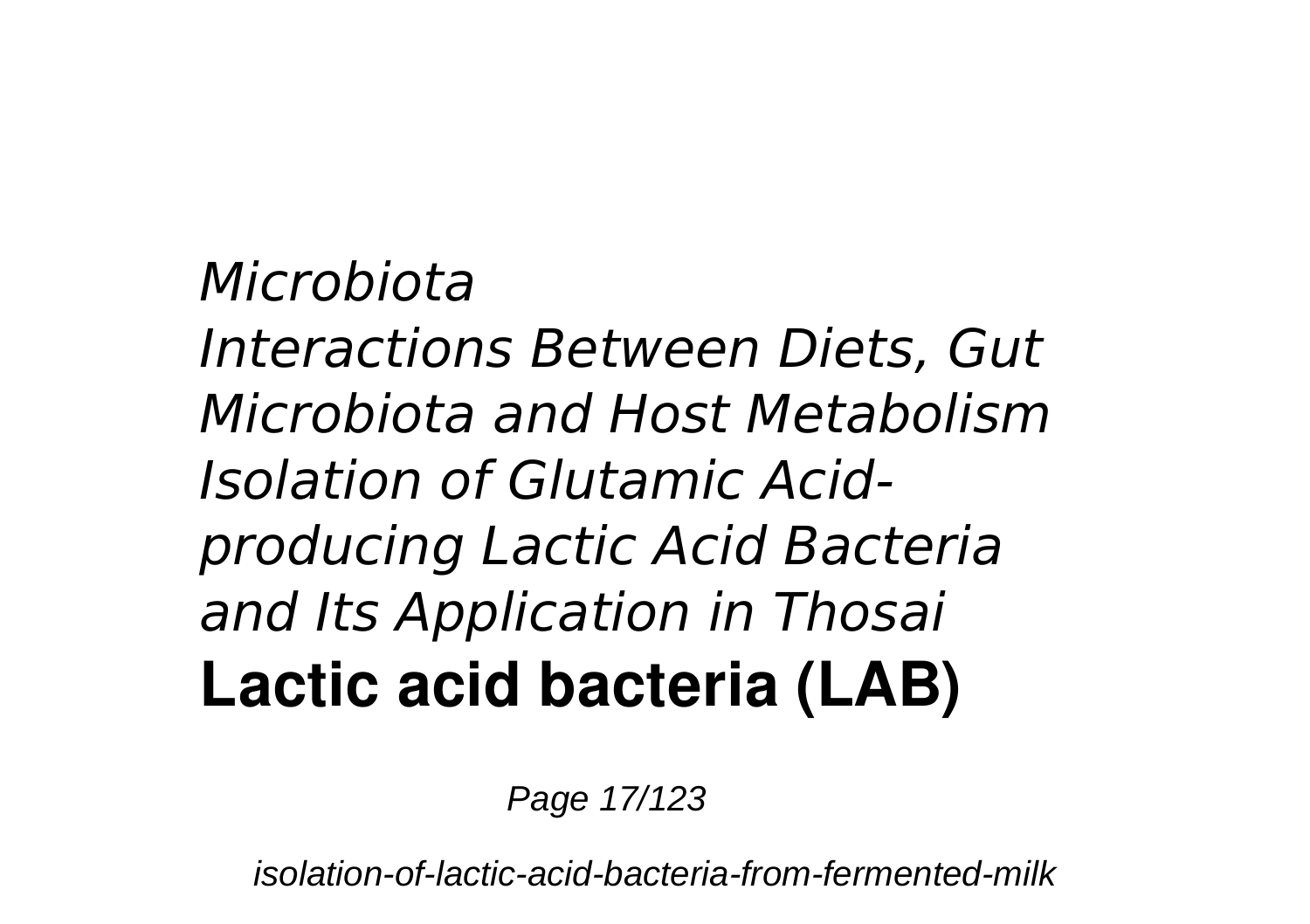**occur naturally in meat. These bacteria produce antimicrobial substances such as bacteriocin. The present study is focused on isolation of LAB from meat. Bacteriocin is extracted from the isolated** Page 18/123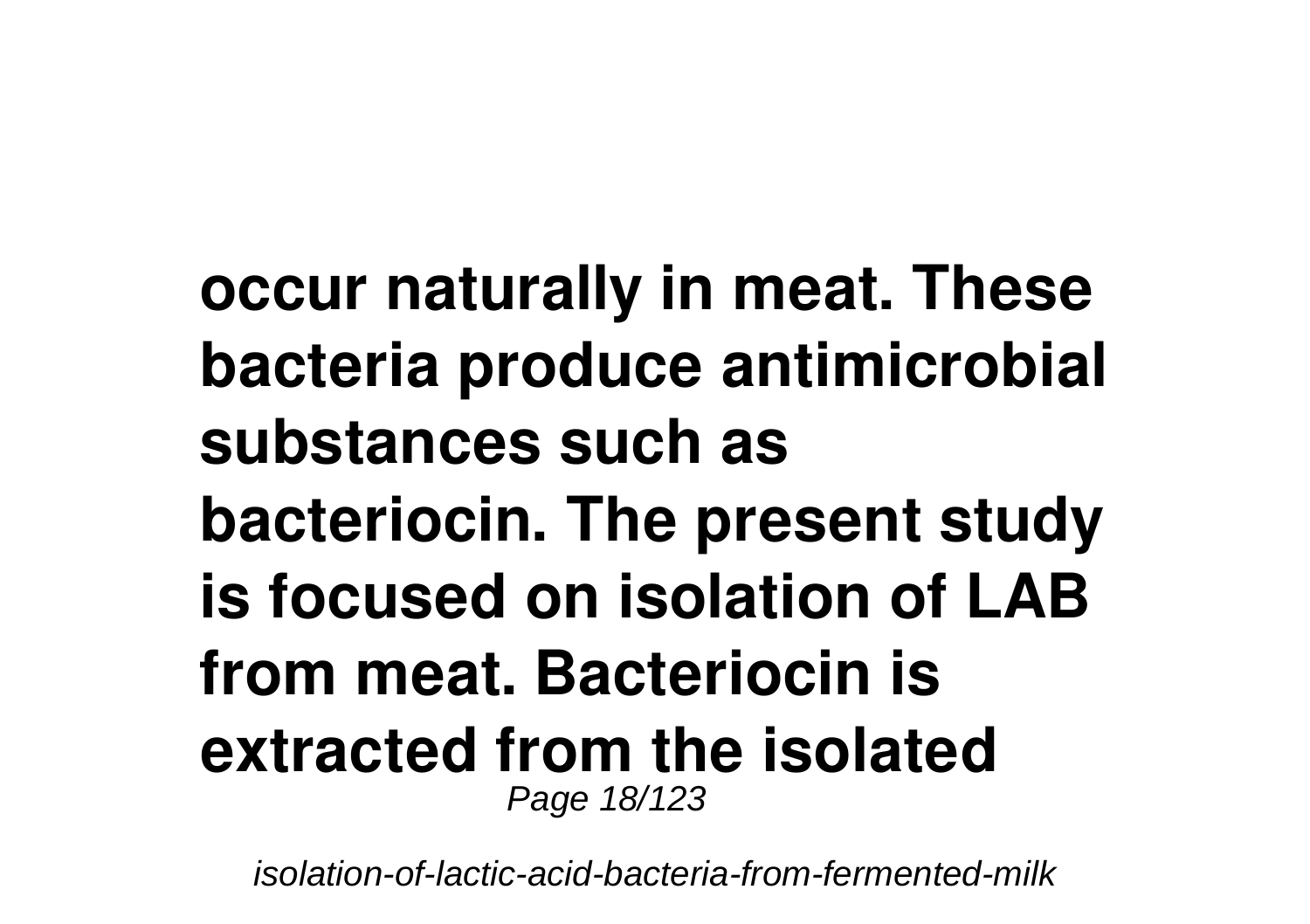**Lactococcus lactis and the antibacterial activity is evaluated against bacterial pathogens (E. coli and S. gallinarum) of poultry origin. The antimicrobial properties varies when different** Page 19/123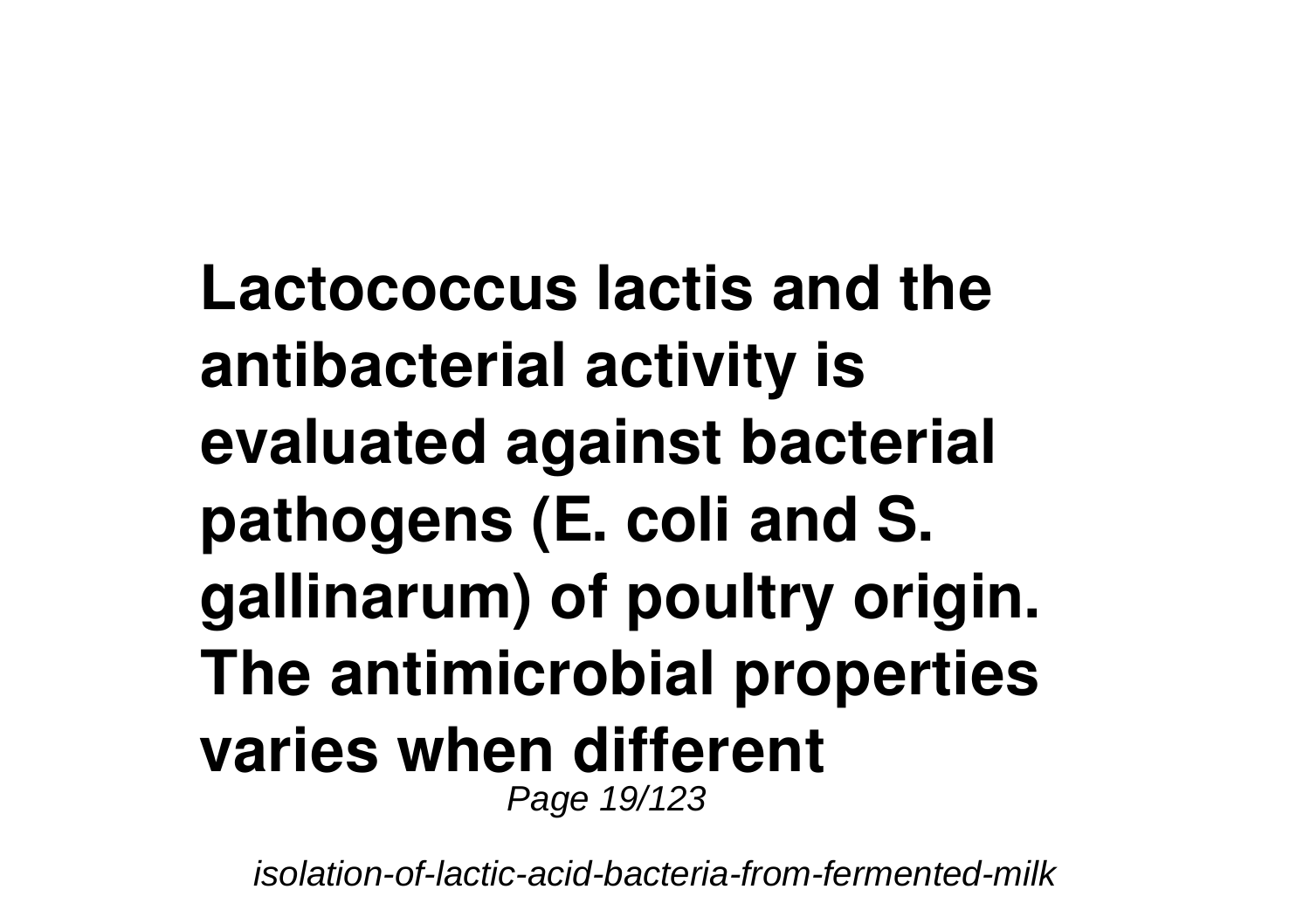**parameters are applied. The antimicrobial properties changes with the change in the pH, temperature, change in the concentration of ethanol, methanol, chloroform and SDS. When bacteriocin is** Page 20/123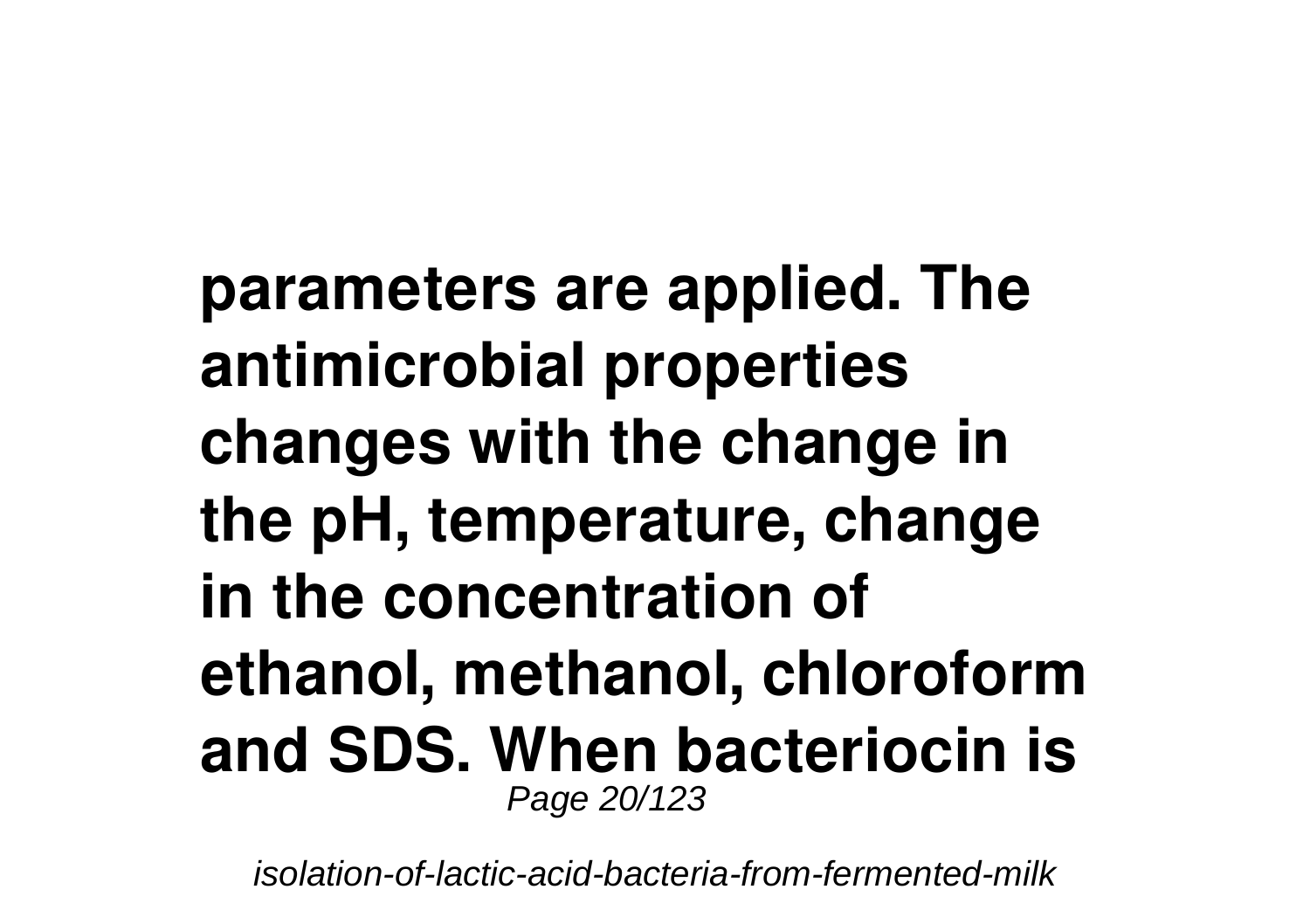**treated with enzyme, it does not show any activity. The minimum inhibitory concentration (MIC) is also measured. This book shows the potential application of lactic acid bacteria in the** Page 21/123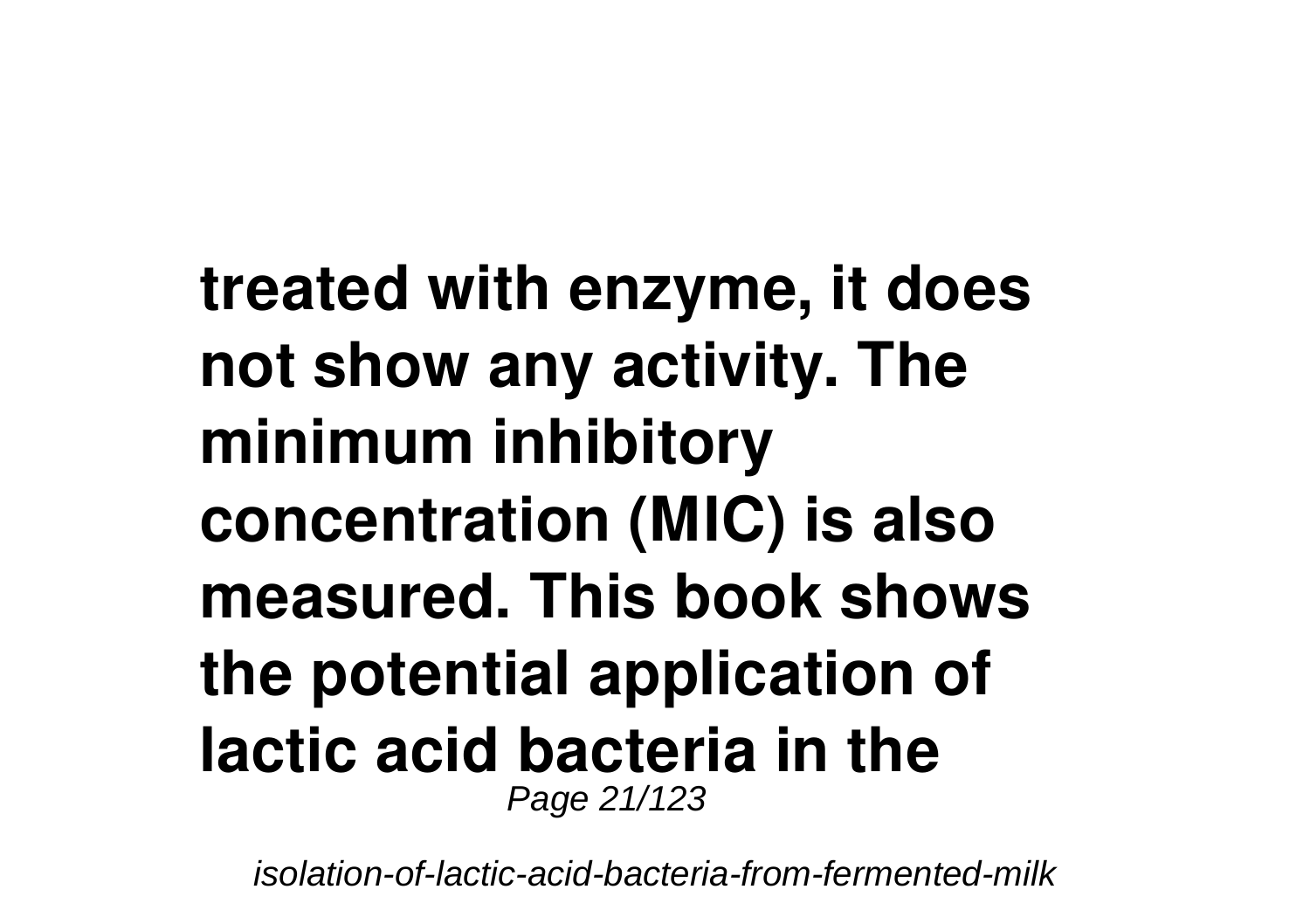**poultry industry to protect the flocks against potential pathogens. This detailed book provides a collection of protocols for numerous experimental approaches perfected by the** Page 22/123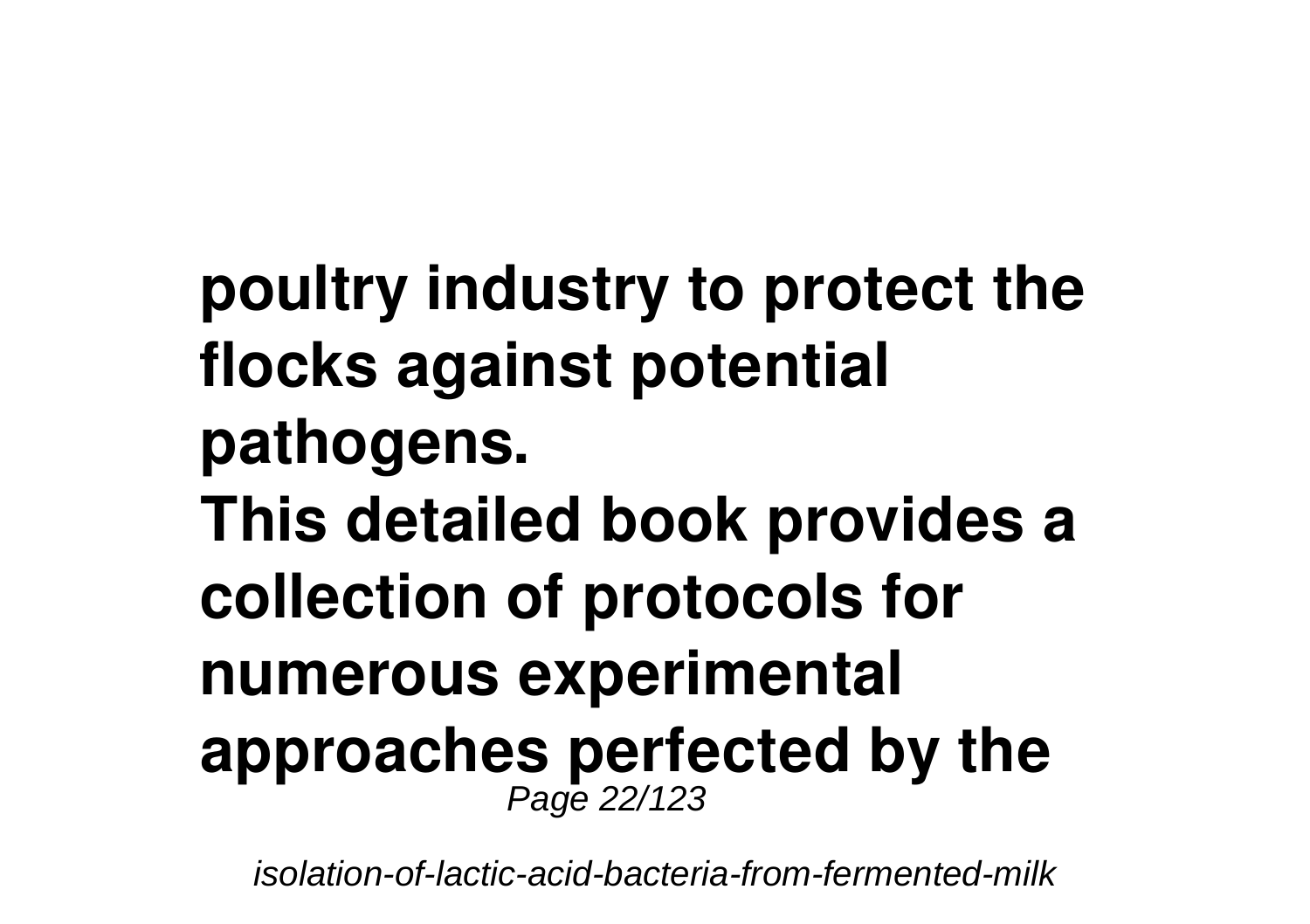**authors for lactic acid bacteria (LAB) research. Split in to three parts, the volume delves into the identification and metabolism of LABs, the applications of the bacteria for the food industry, as well as** Page 23/123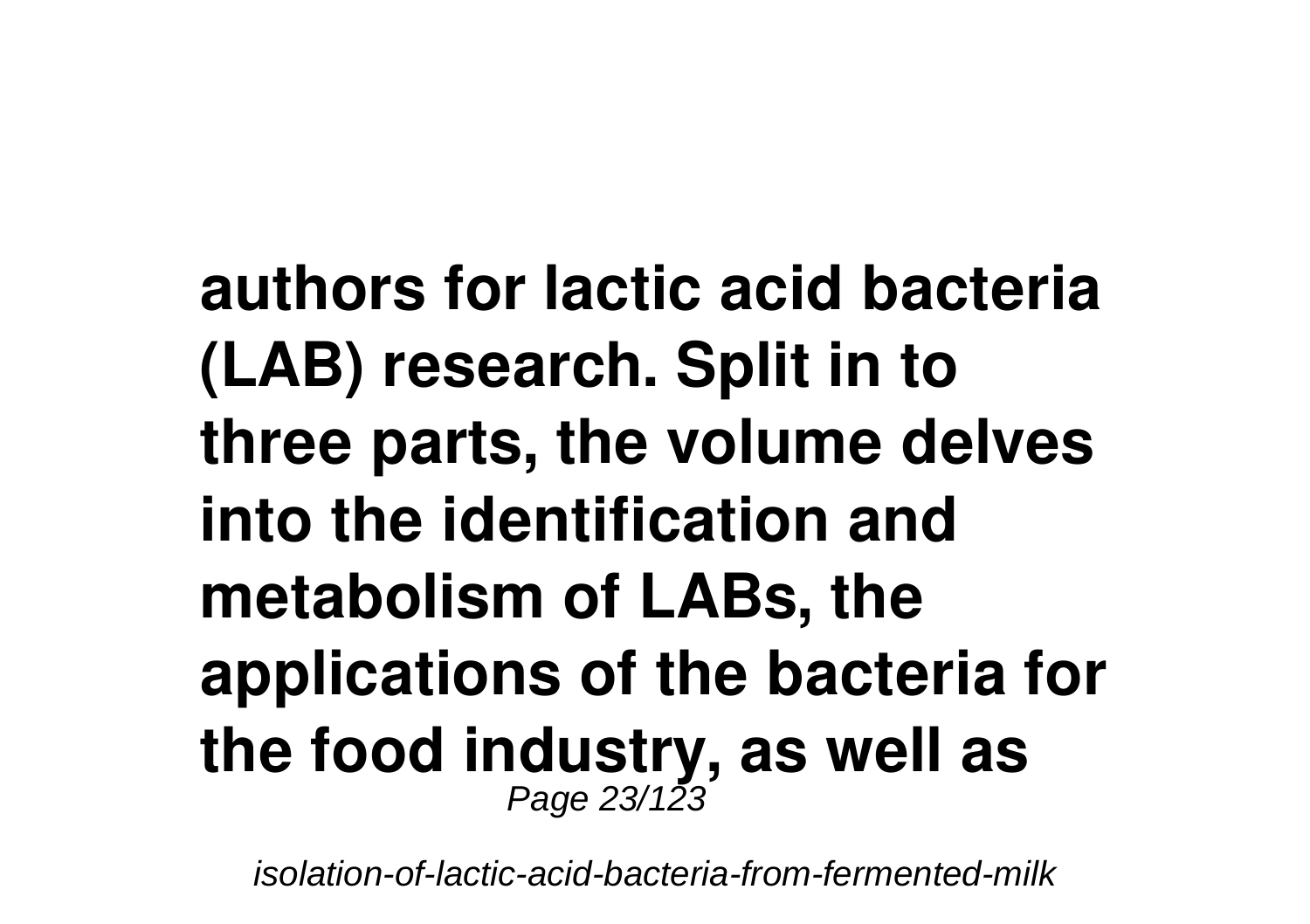**healthy functions of LAB. Written for the highly successful Methods in Molecular Biology series, chapters include introduction to their respective topics, lists of the necessary materials** Page 24/123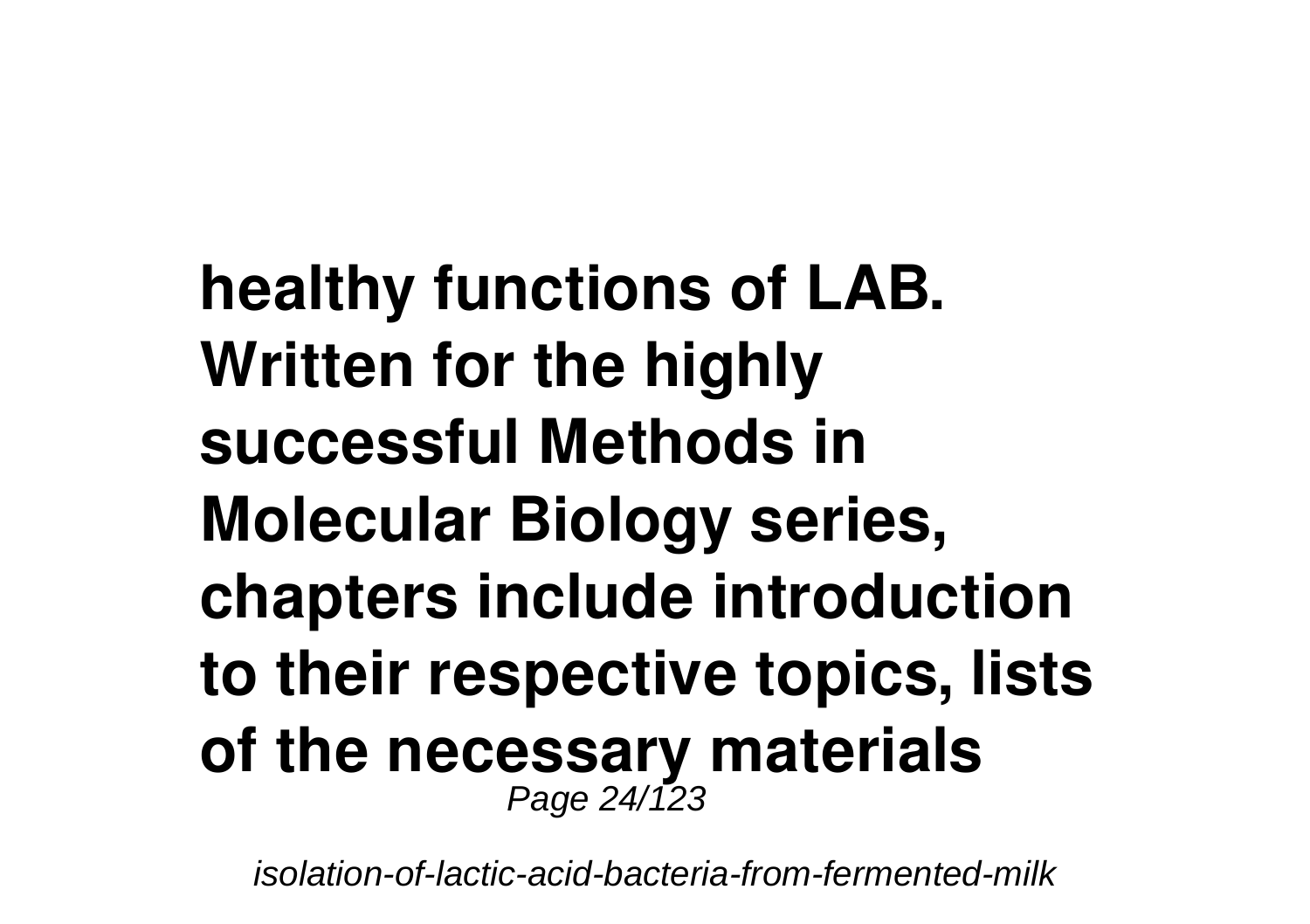**and reagents, step-by-step, readily reproducible laboratory protocols, and tips on troubleshooting and avoiding known pitfalls. Authoritative and accessible, Lactic Acid Bacteria: Methods** Page 25/123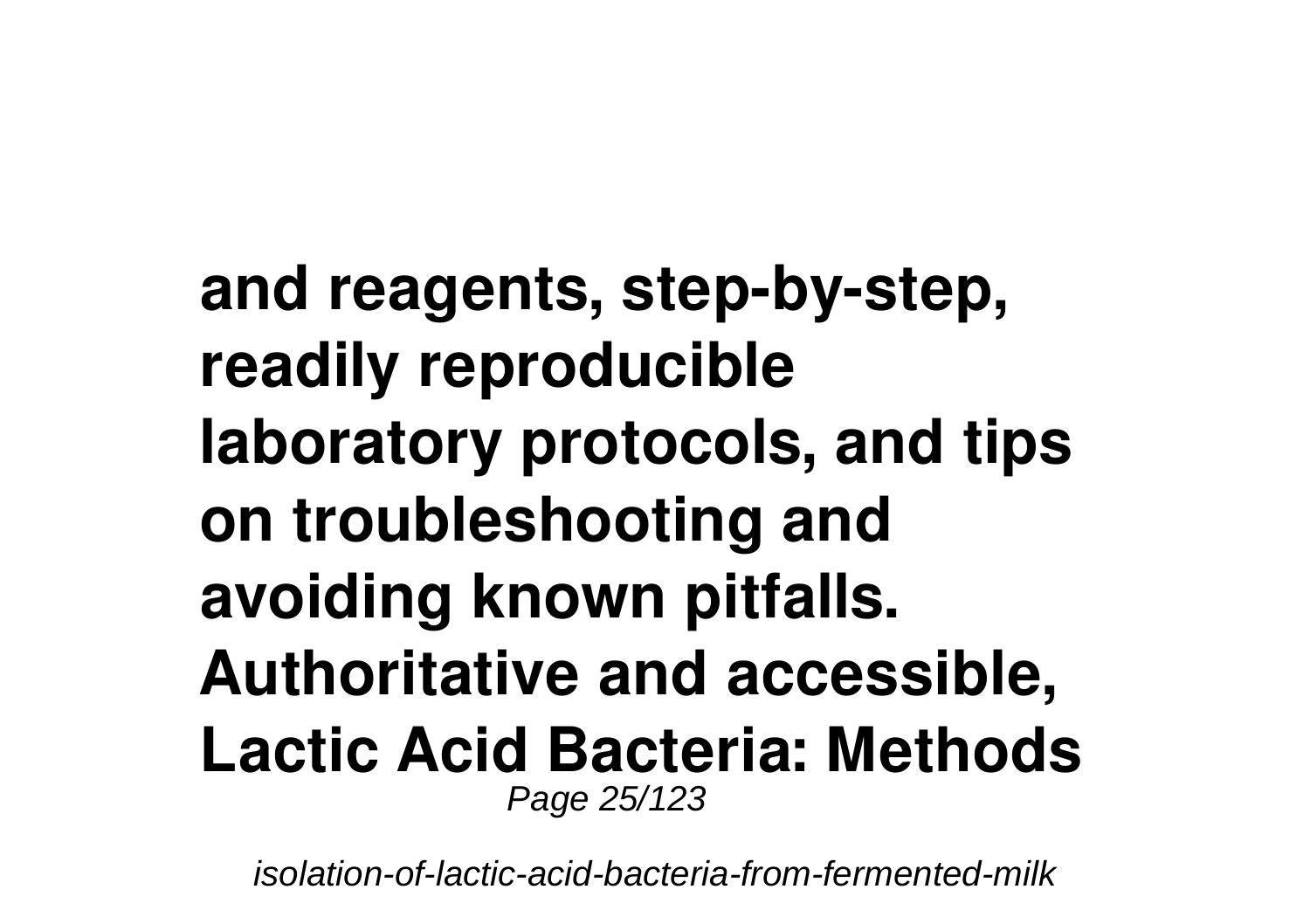**and Protocols serves as an ideal inspiration for many research efforts in the domains of food science and health science. Isolation, Screening and Characterisation of Lactic** Page 26/123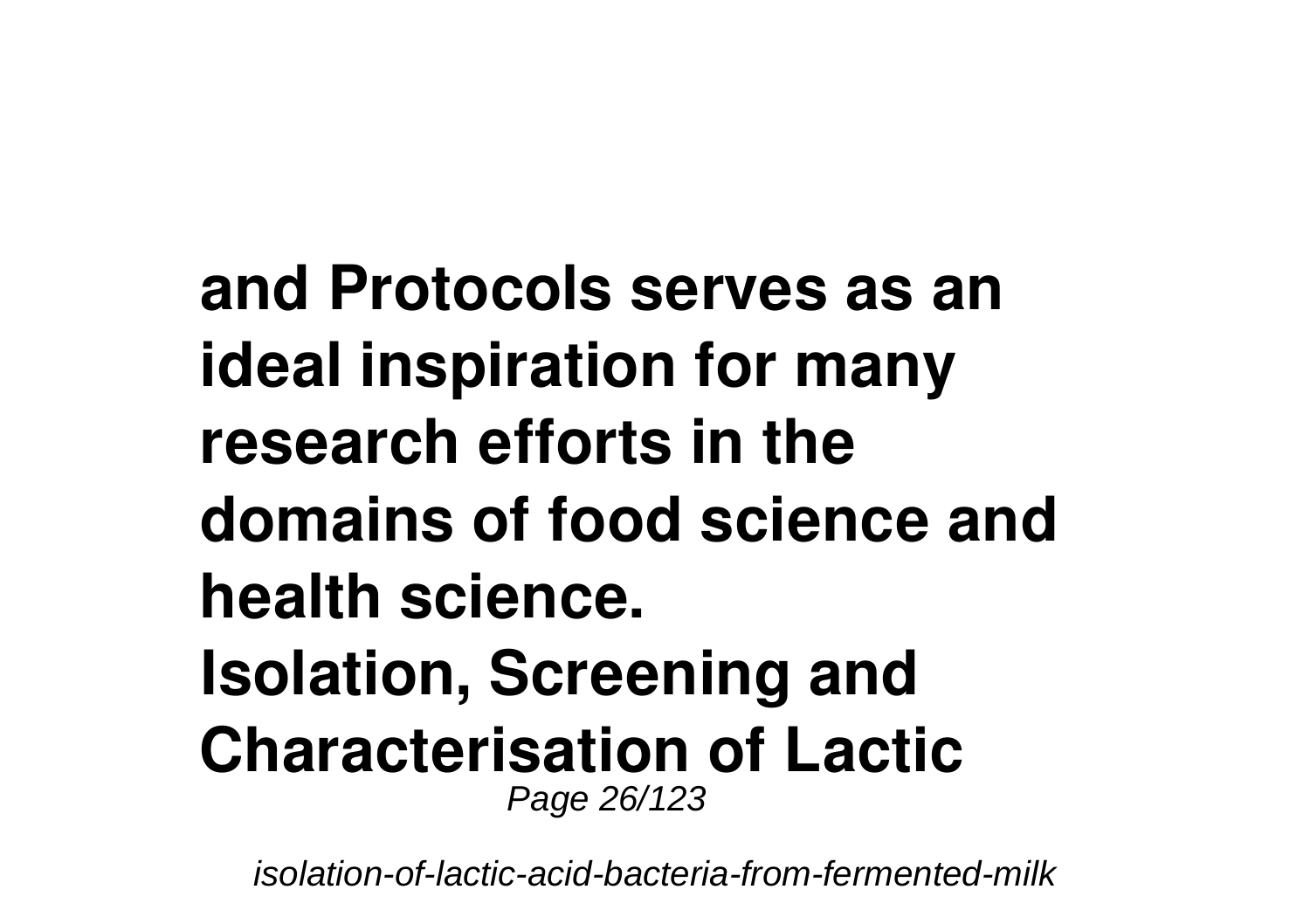**Acid Bacteria Isolated from Local Food Sources Isolation, Identification and Characterisation of the Predominant Lactic Acid Bacteria Involved in Cider Fermentation** Page 27/123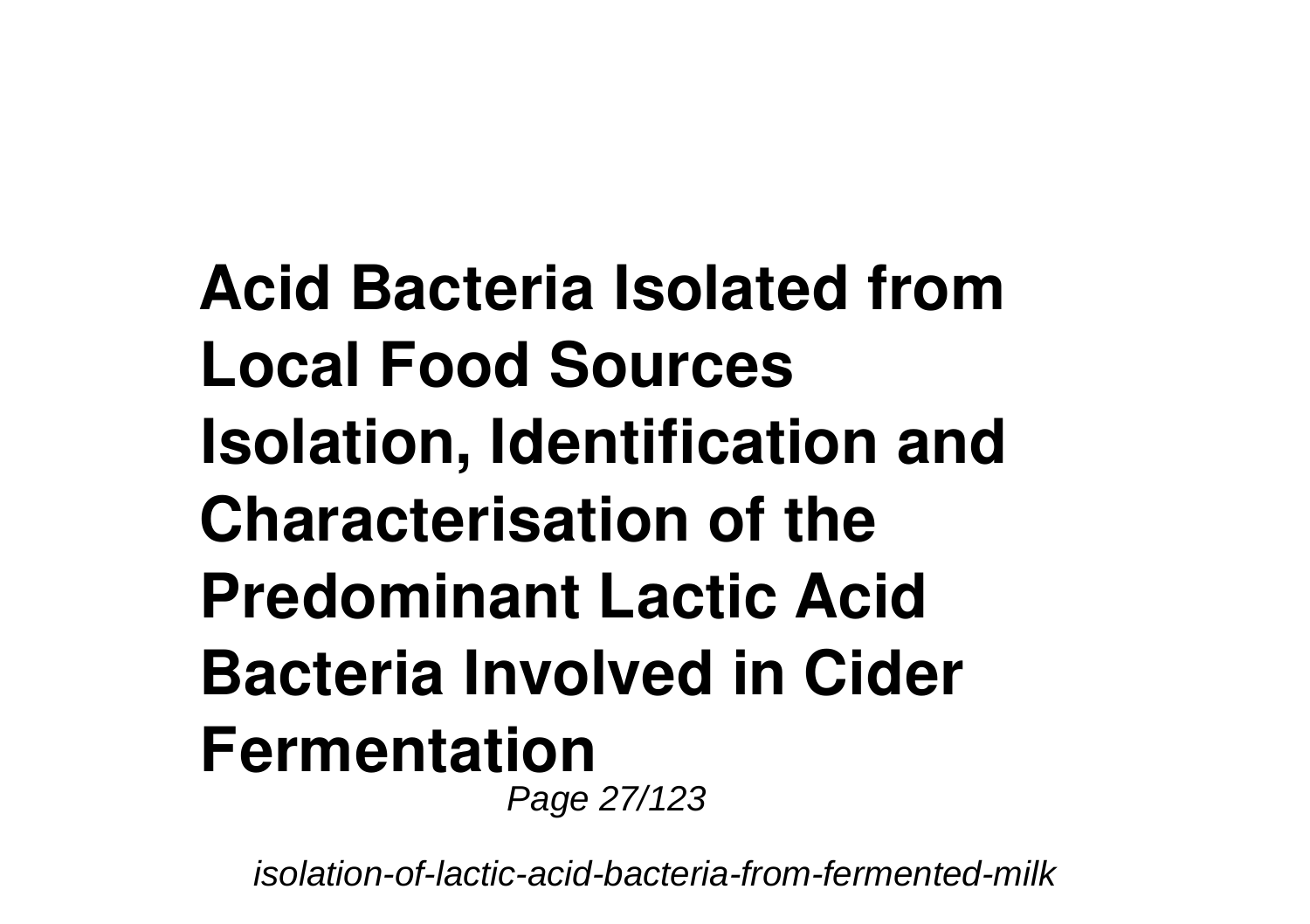**Screening, Isolation and Characterisation of Antimicrobial/antifungal Peptides Produced by Lactic Acid Bacteria Isolated from Wine Biodiversity and Taxonomy** Page 28/123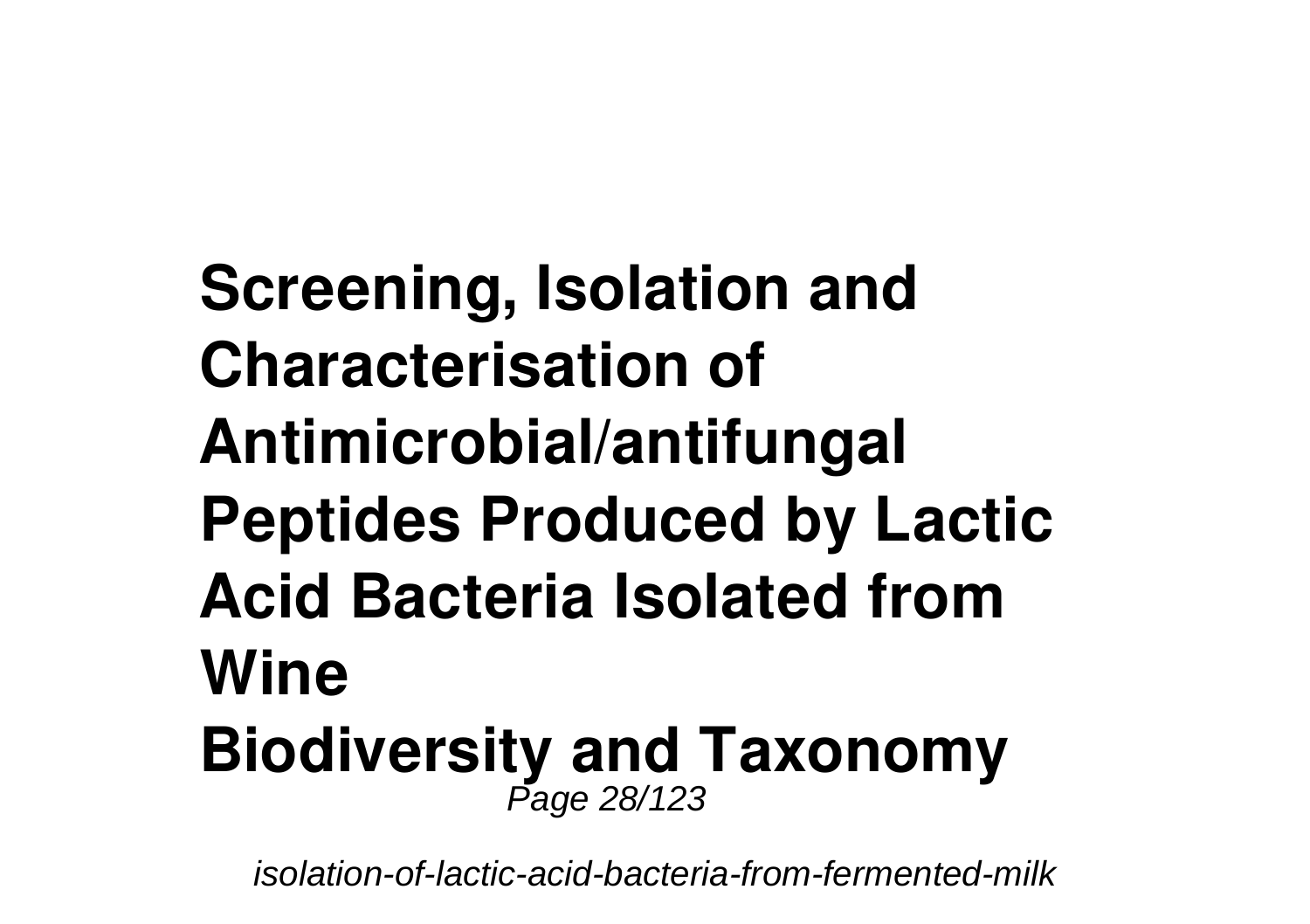**Isolation of lactic acid bacteria causing ropiness of white cheese brine Through four editions, Lactic Acid Bacteria: Microbiological and Functional Aspects, has provided readers with** Page 29/123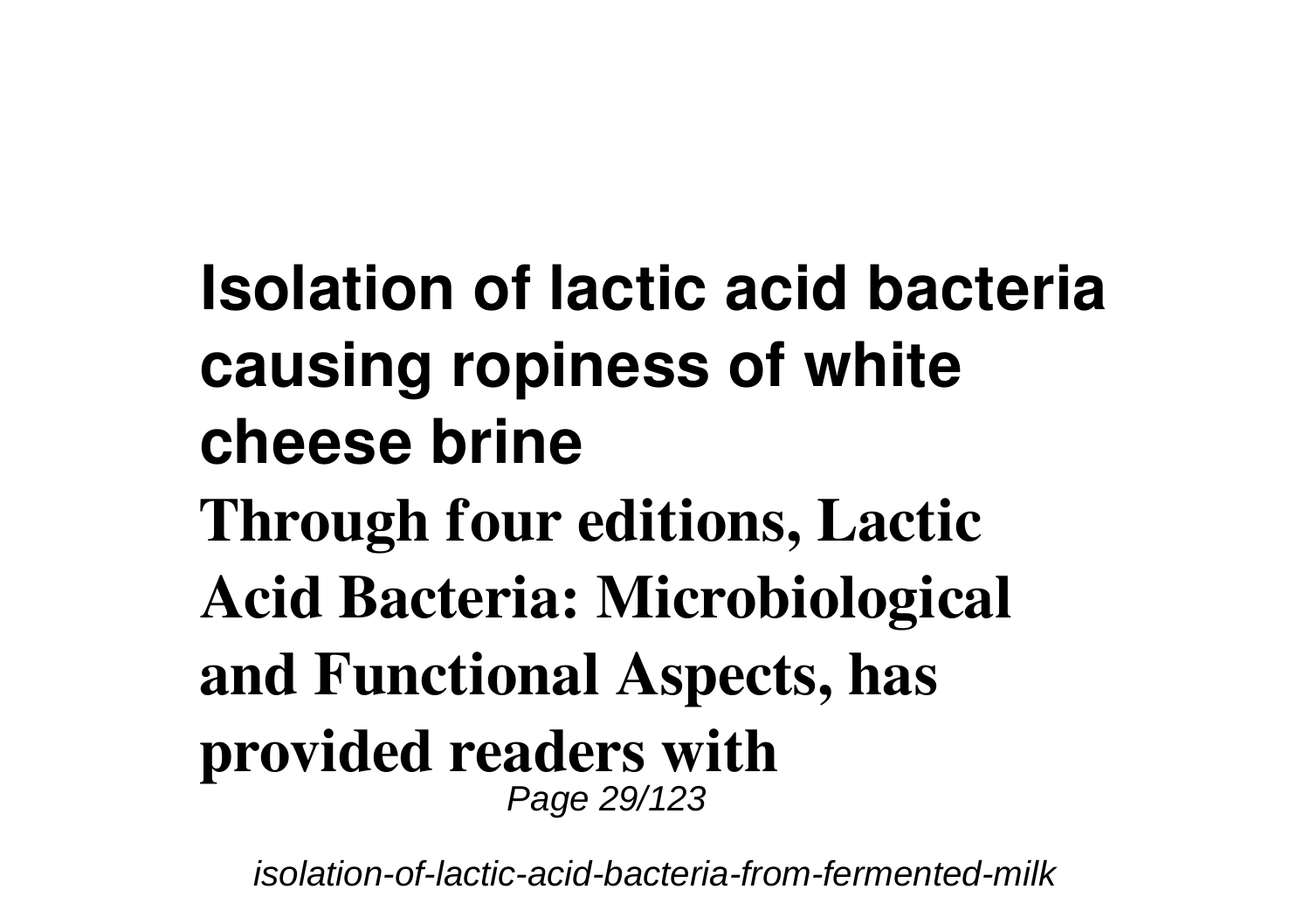**information on the how's and why's lactic acid-producing fermentation improves the storability, palatability, and nutritive value of perishable foods. Thoroughly updated and fully revised, with 12 new** Page 30/123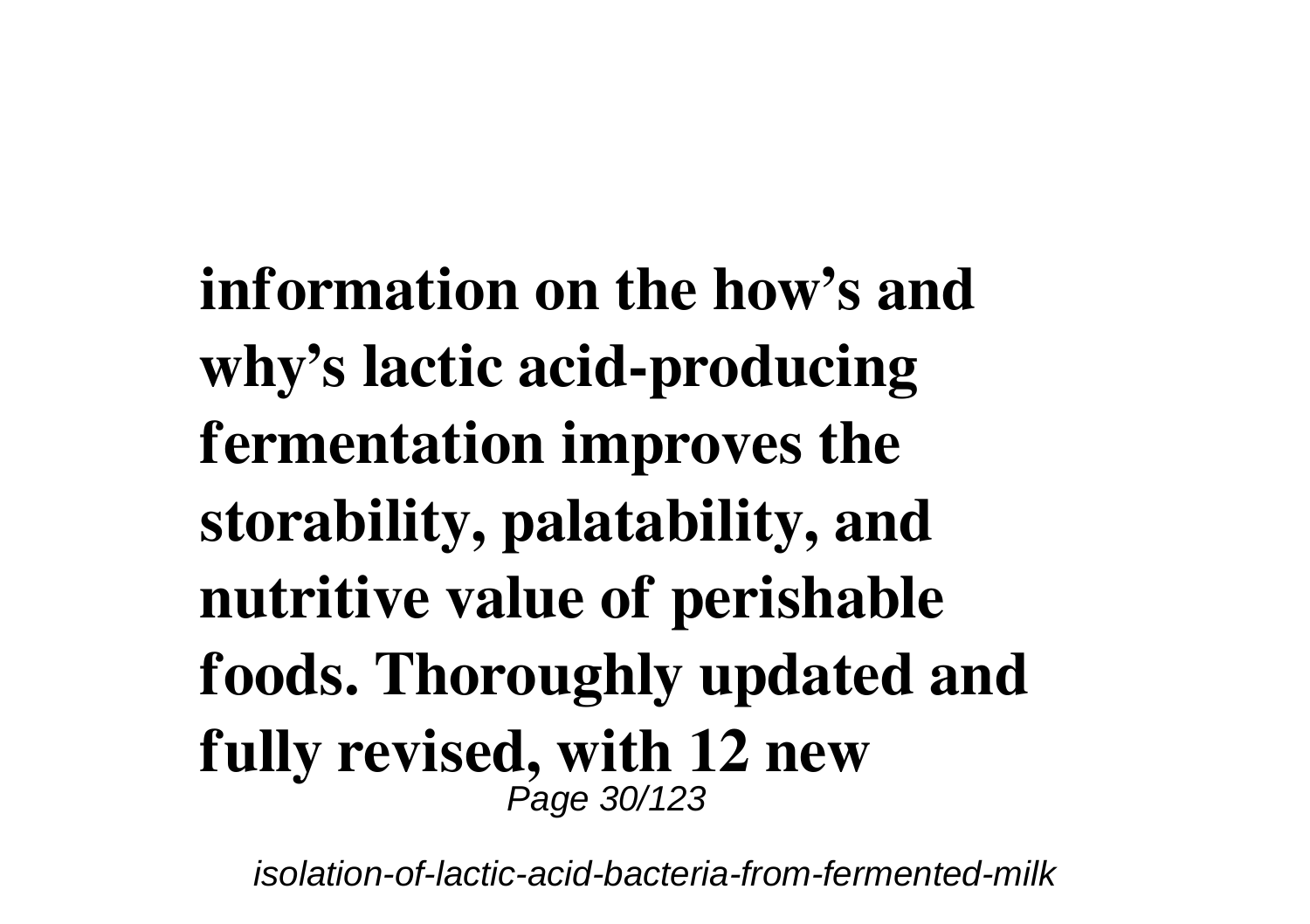**chapters, the Fifth Edition covers regulatory aspects globally, new findings on health effects, properties and stability of LAB as well as production of target specific LAB. The new edition also addresses the technological** Page 31/123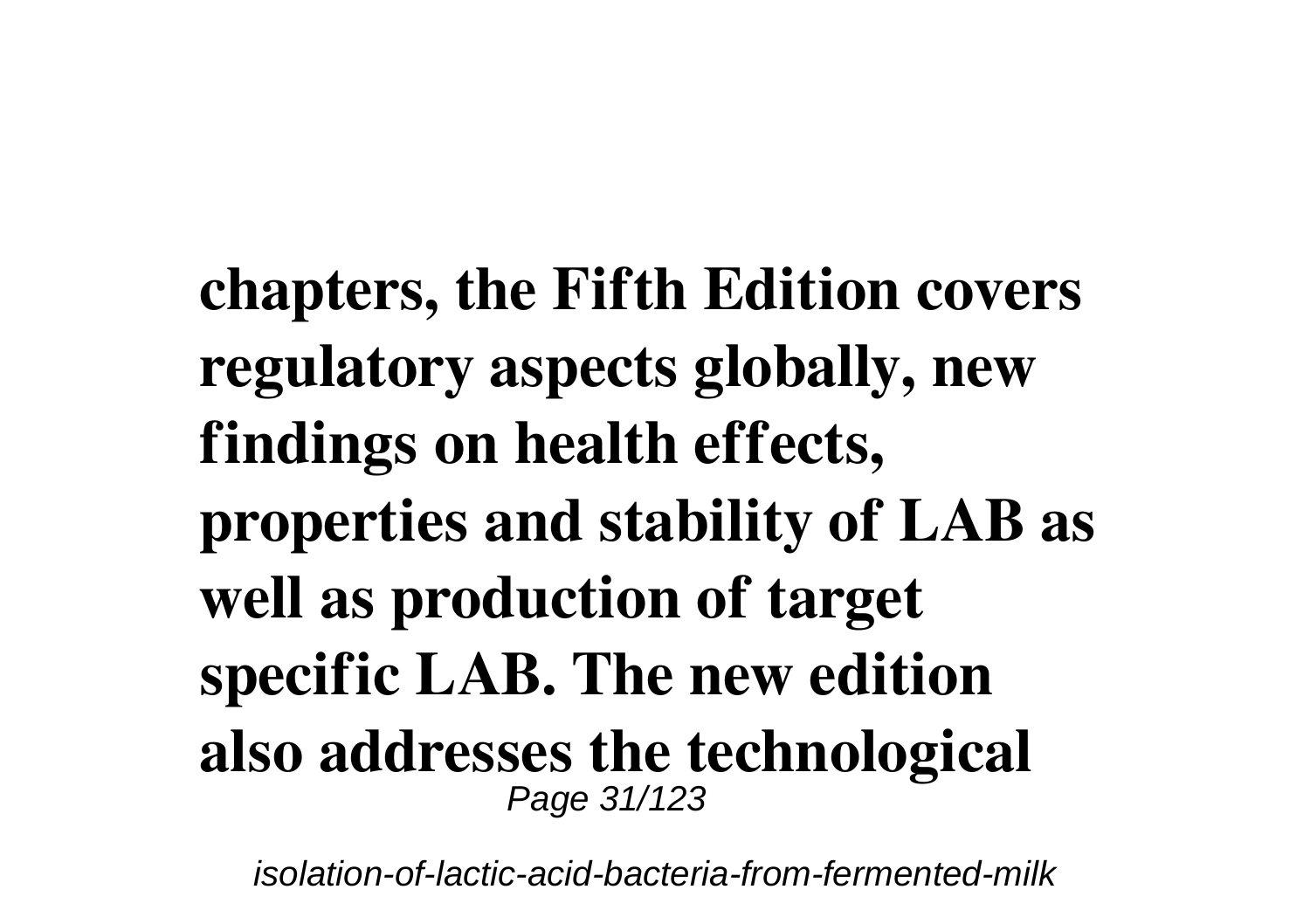**use of LAB in various fermentations of food, feed and beverage, and their safety considerations. It features the detailed description of the main genera of LAB as well as such novel bacteria as fructophilic LAB** Page 32/123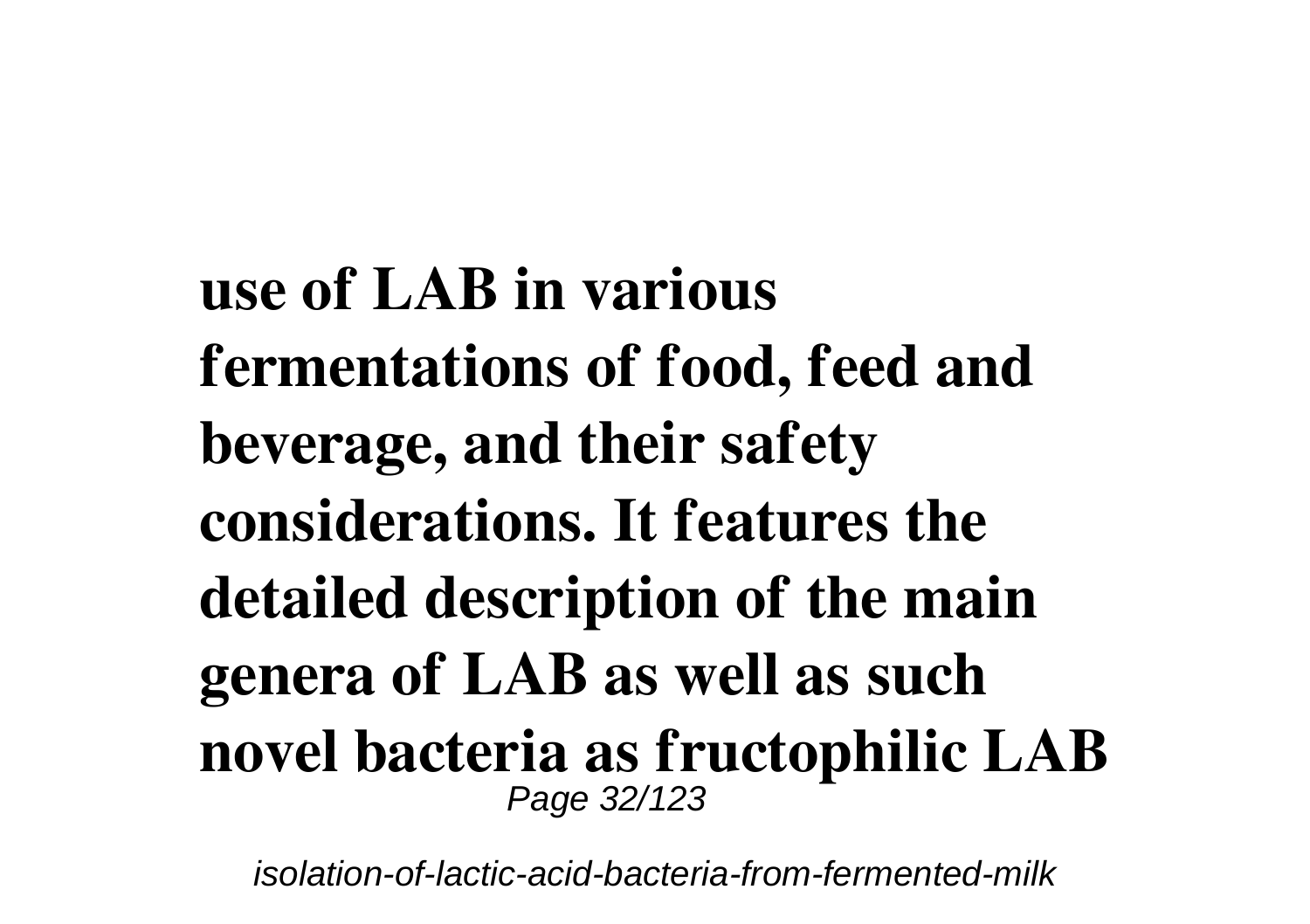**and novel probiotics and discusses such new targets as cognitive function, metabolic health, respiratory health and probiotics. Key Features: In 12 new chapters, findings are presented on health effects, properties and stability of** Page 33/123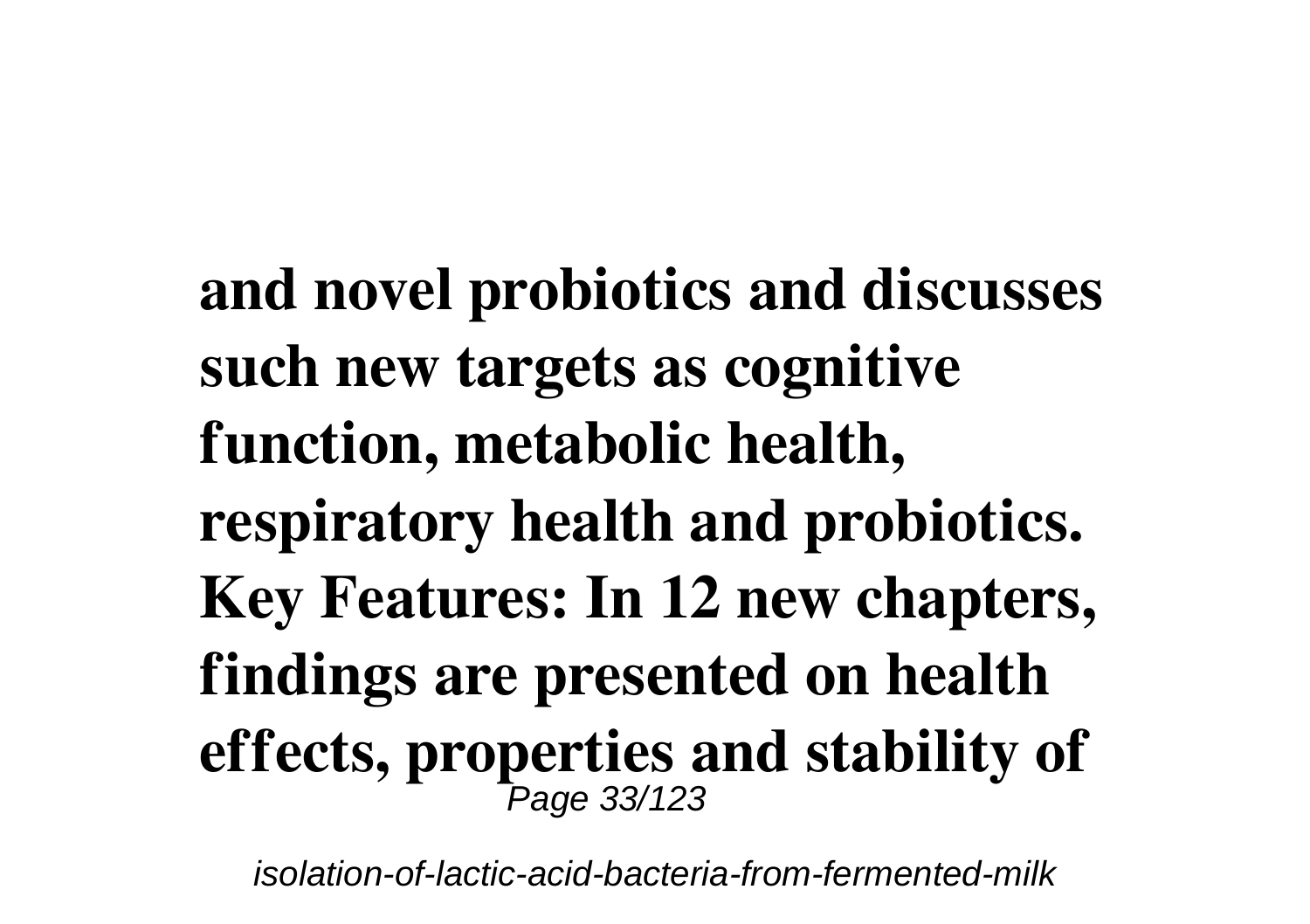**LAB as well as production of target specific LAB Covers such novel bacteria as fructophilic LAB and novel probiotics Presents new discoveries related to the mechanisms of lactic acid bacterial metabolism and function** Page 34/123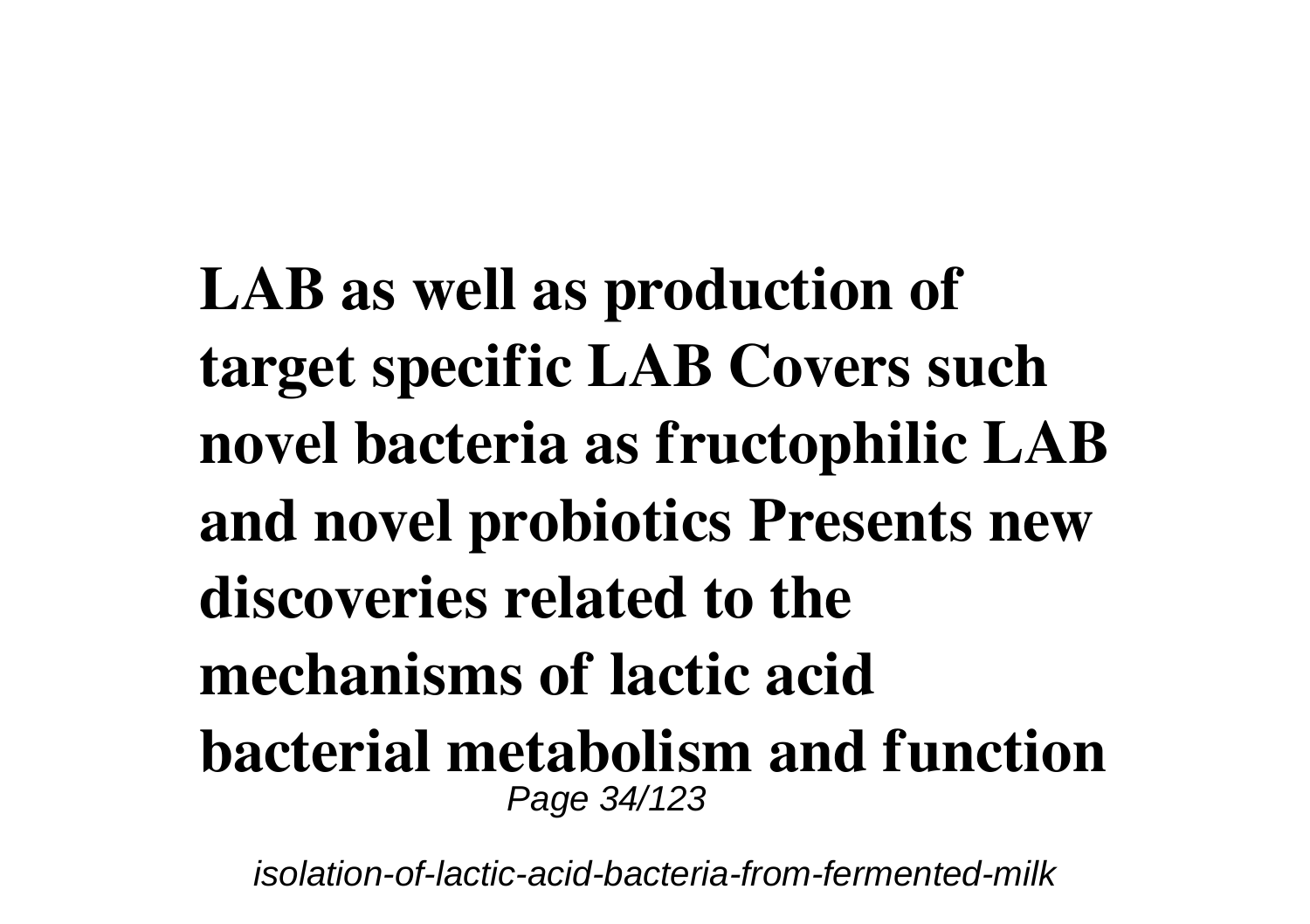**Covers the benefits of LAB, both in fermentation of dairy, cereal, meat, vegetable and silage, and their health benefits on humans and animals Discusses the lessknown role of LAB as food spoilers Covers the global** Page 35/123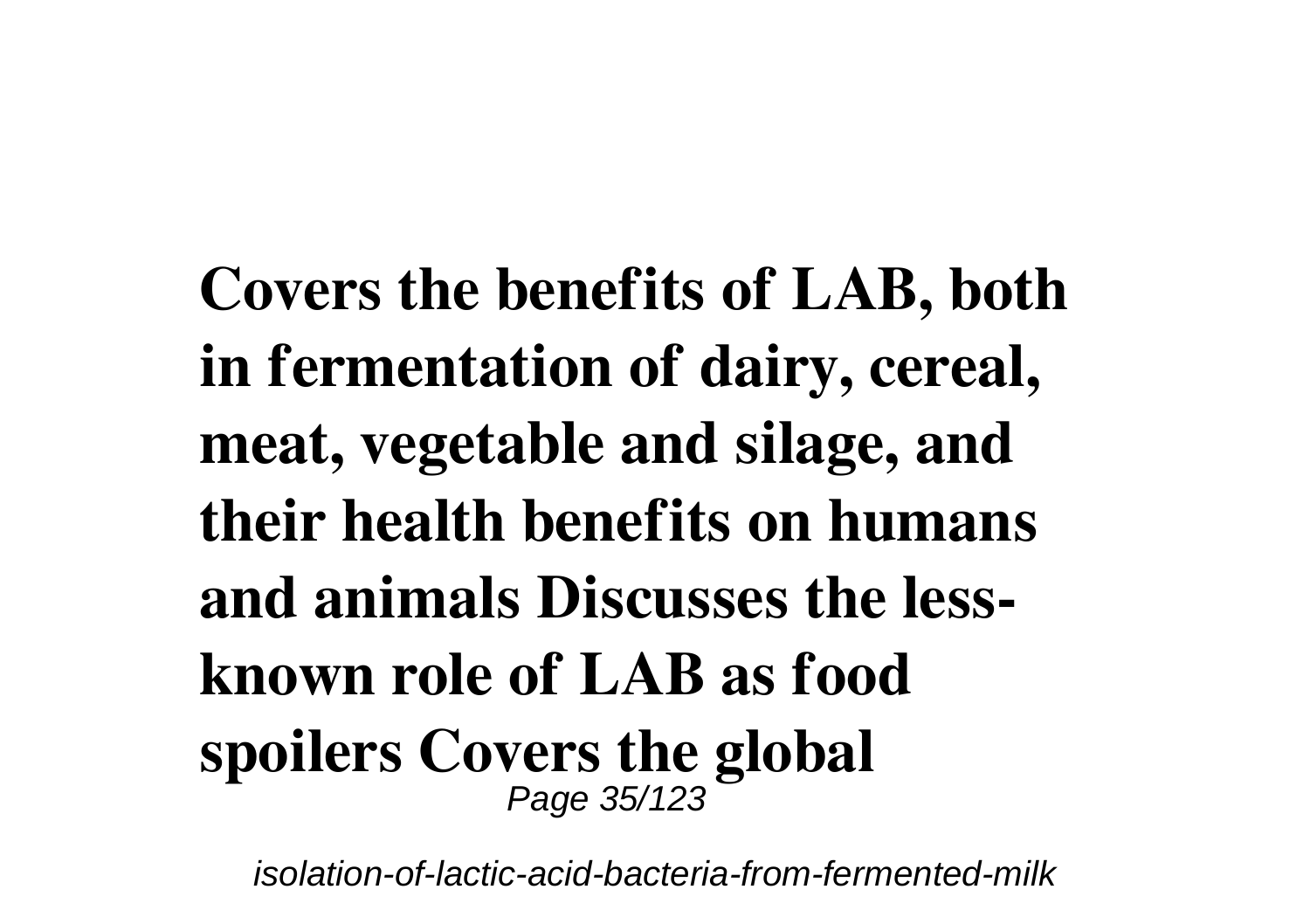**regulatory framework related to safety and efficacy Specially selected starter cultures are required for the industrial production of cheese. These starter cultures are mainly composed of lactic acid bacteria** Page 36/123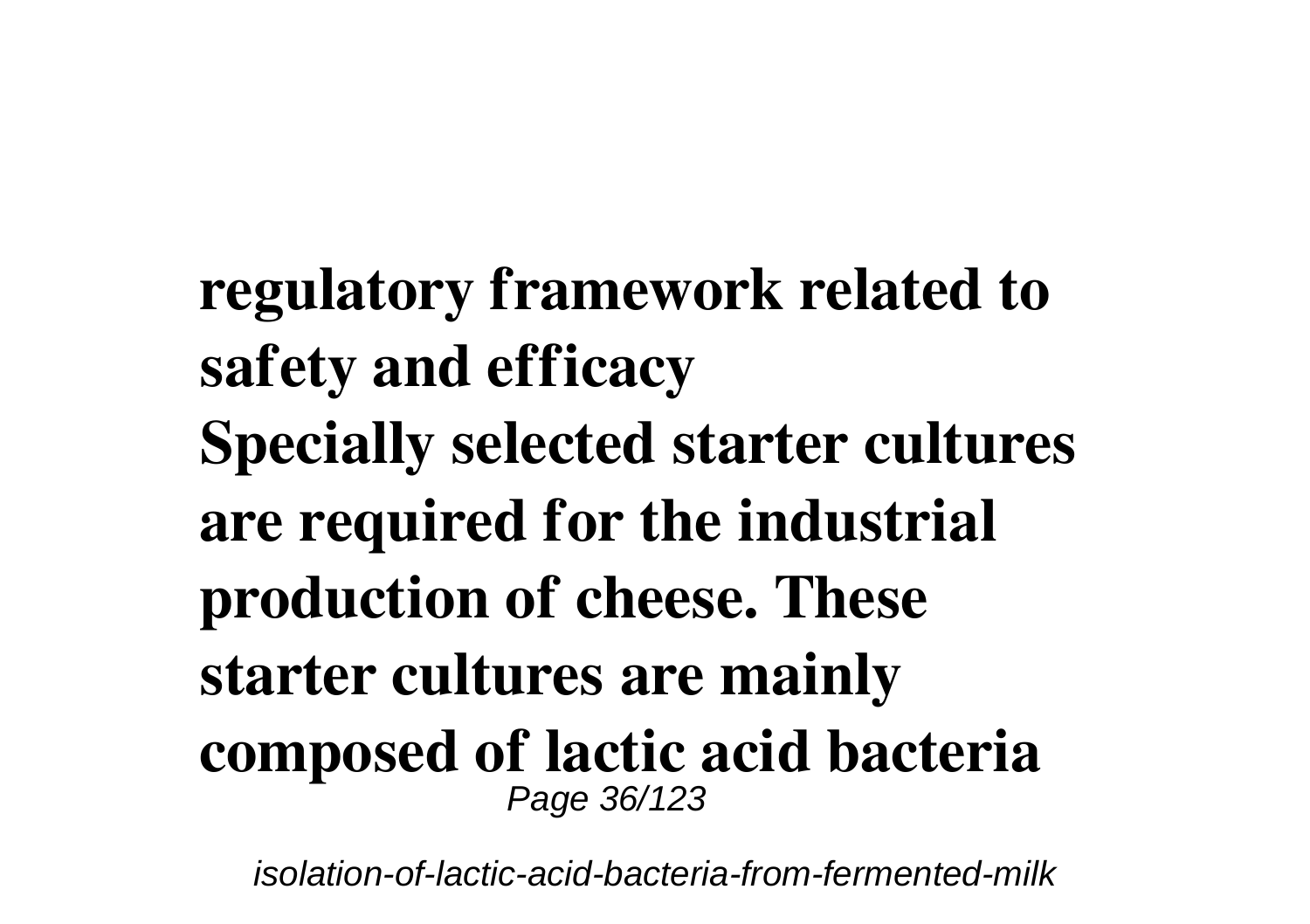**(LAB). StarterLAB have many functions in cheese production. They produce lactic acid during the fermentation process and provide formation of the curd. Futhermore, they show proteolytic activity and also they play a role** Page 37/123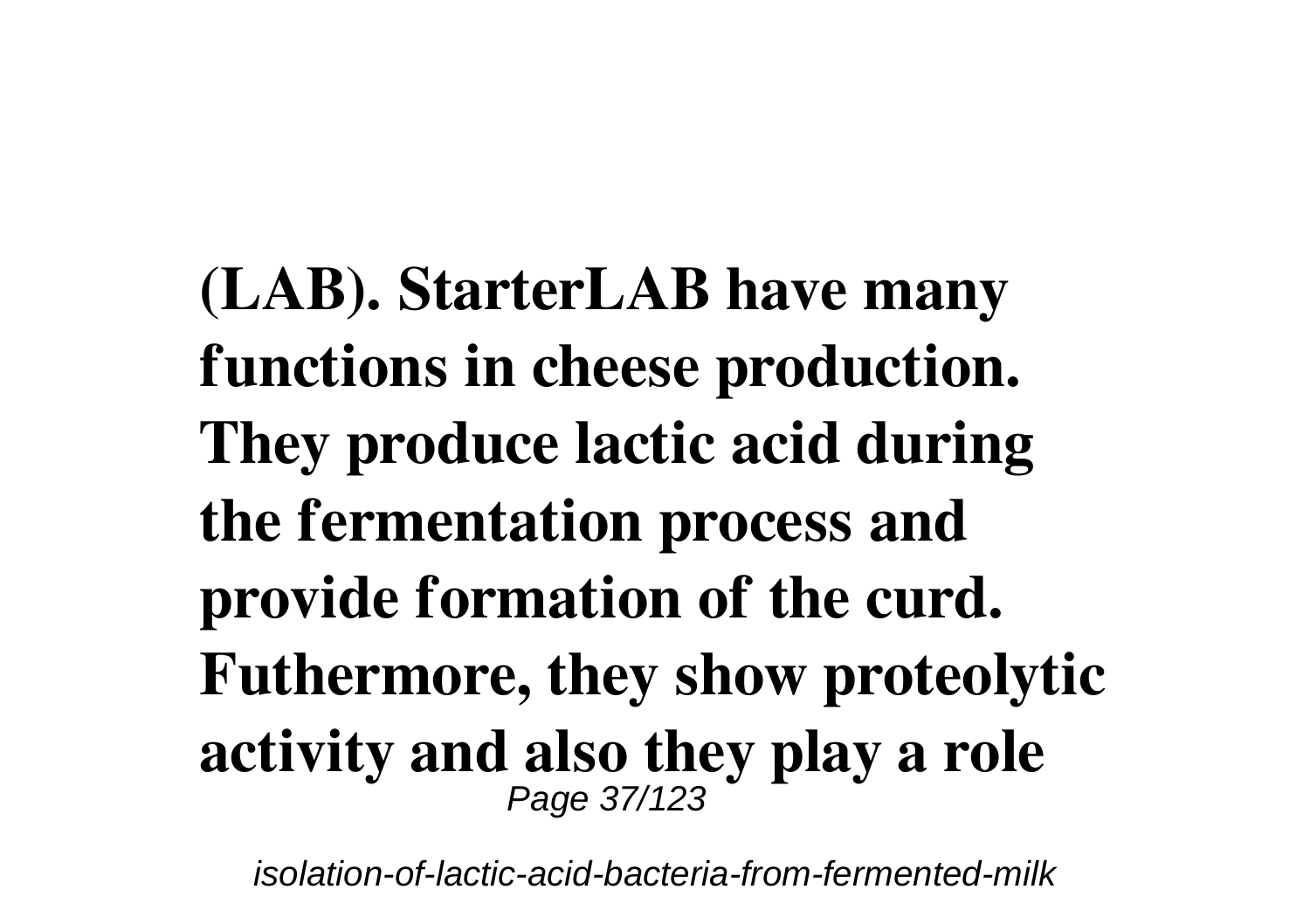**in the production of aroma compounds and antimicrobial substances. In order to prevent loss of LAB biodiversity and loss of traditional cheese diversity, it is important to identify novel LAB from traditional cheese.The aim** Page 38/123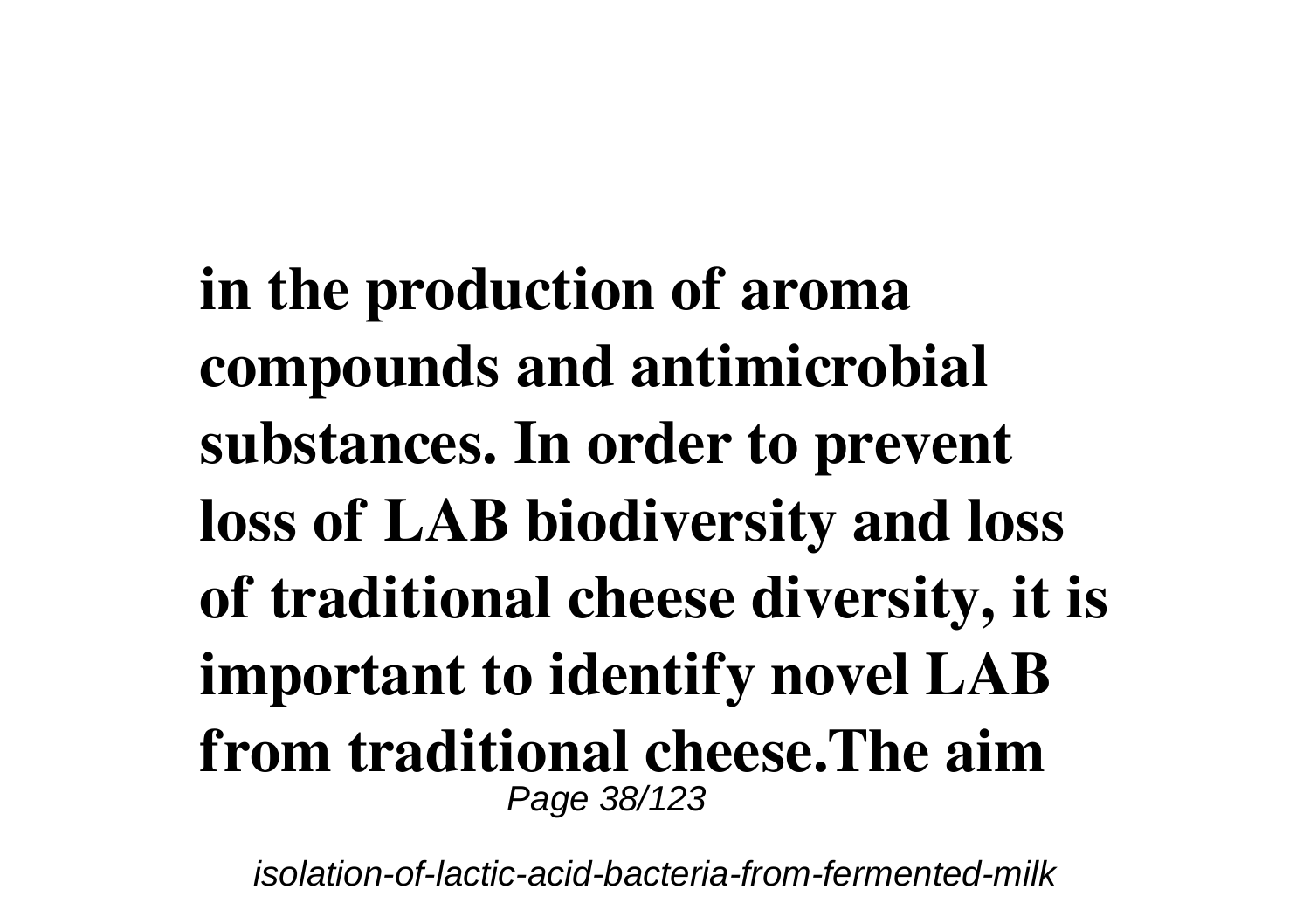**of this project was to isolate and identify natural LAB flora involved in traditional "Çömlek Peyniri" fermentation. In order to achive this goal, LAB were isolated and characterized by using phenotypic ( cell** Page 39/123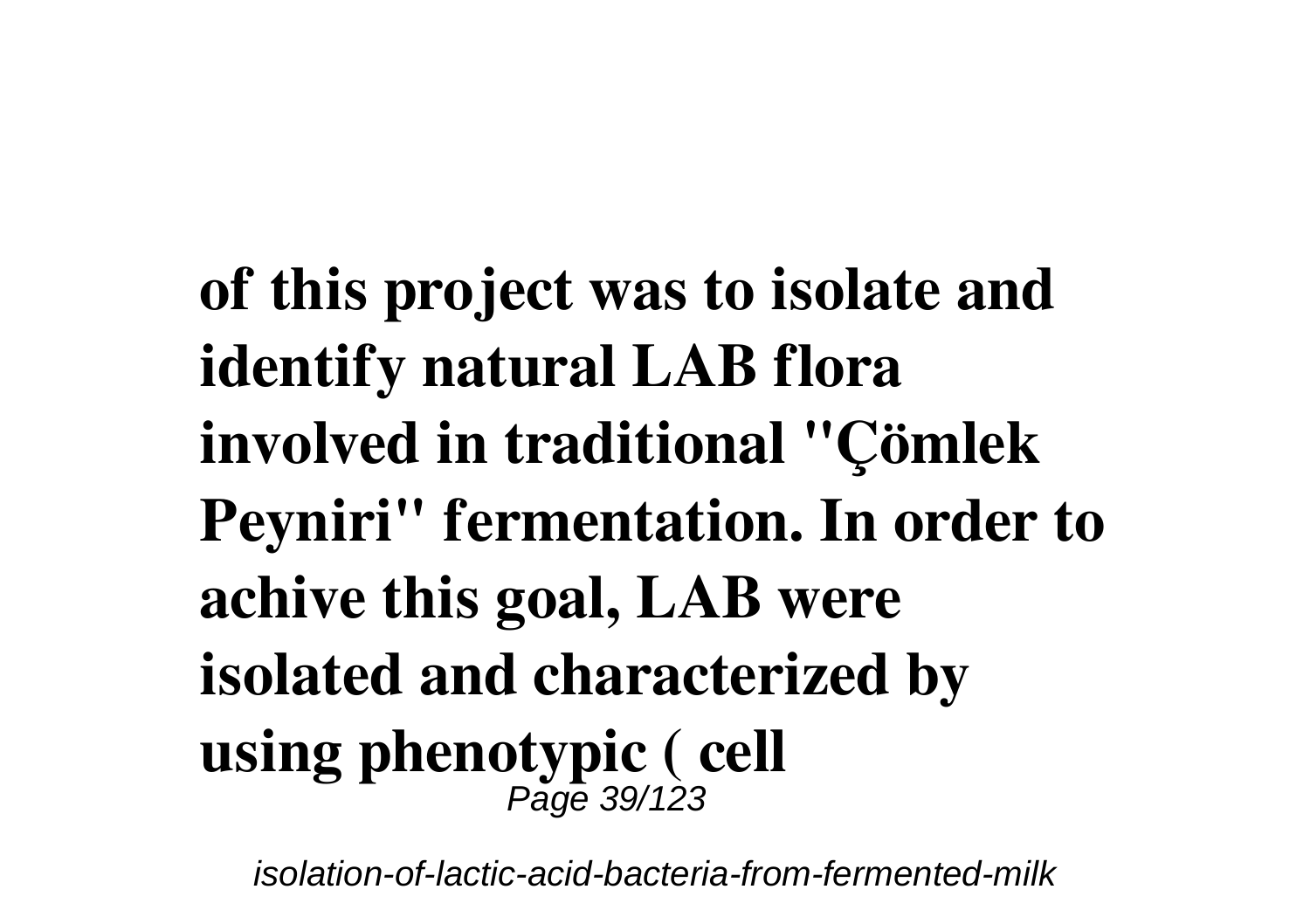**morphology, Gram staining, physiological and biochemical tests ) and genotypic methods (PCR- Restriction Fragment Length Polymorphism). Moreover, technological characterization was performed** Page 40/123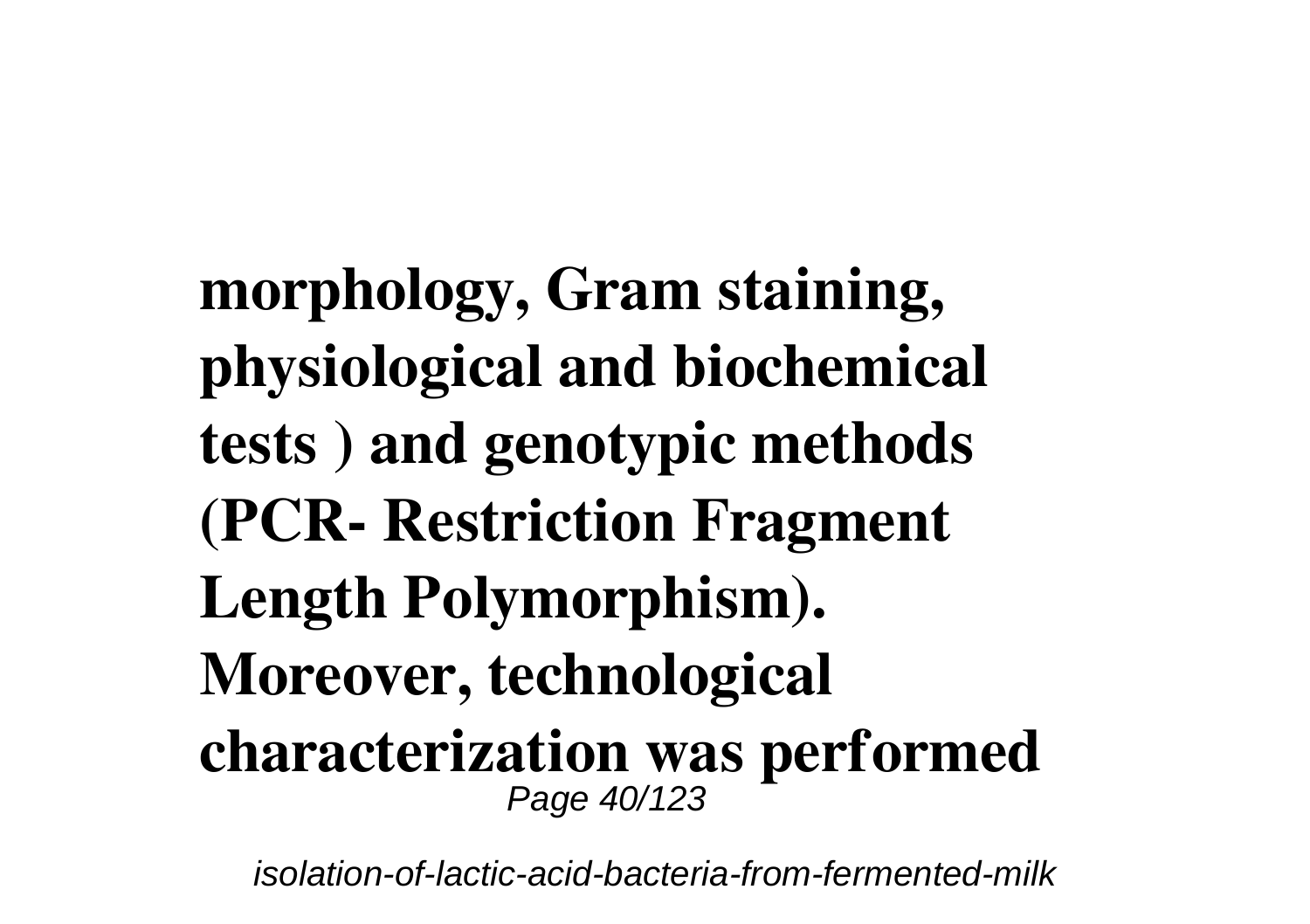**by monitoring the acid production profiles of the isolates.At the end of the study, a total of 113 coccal and 21 mesophilic lactobacilli were obtained and maintained for future use. It was found that cocci shaped isolates included 54** Page 41/123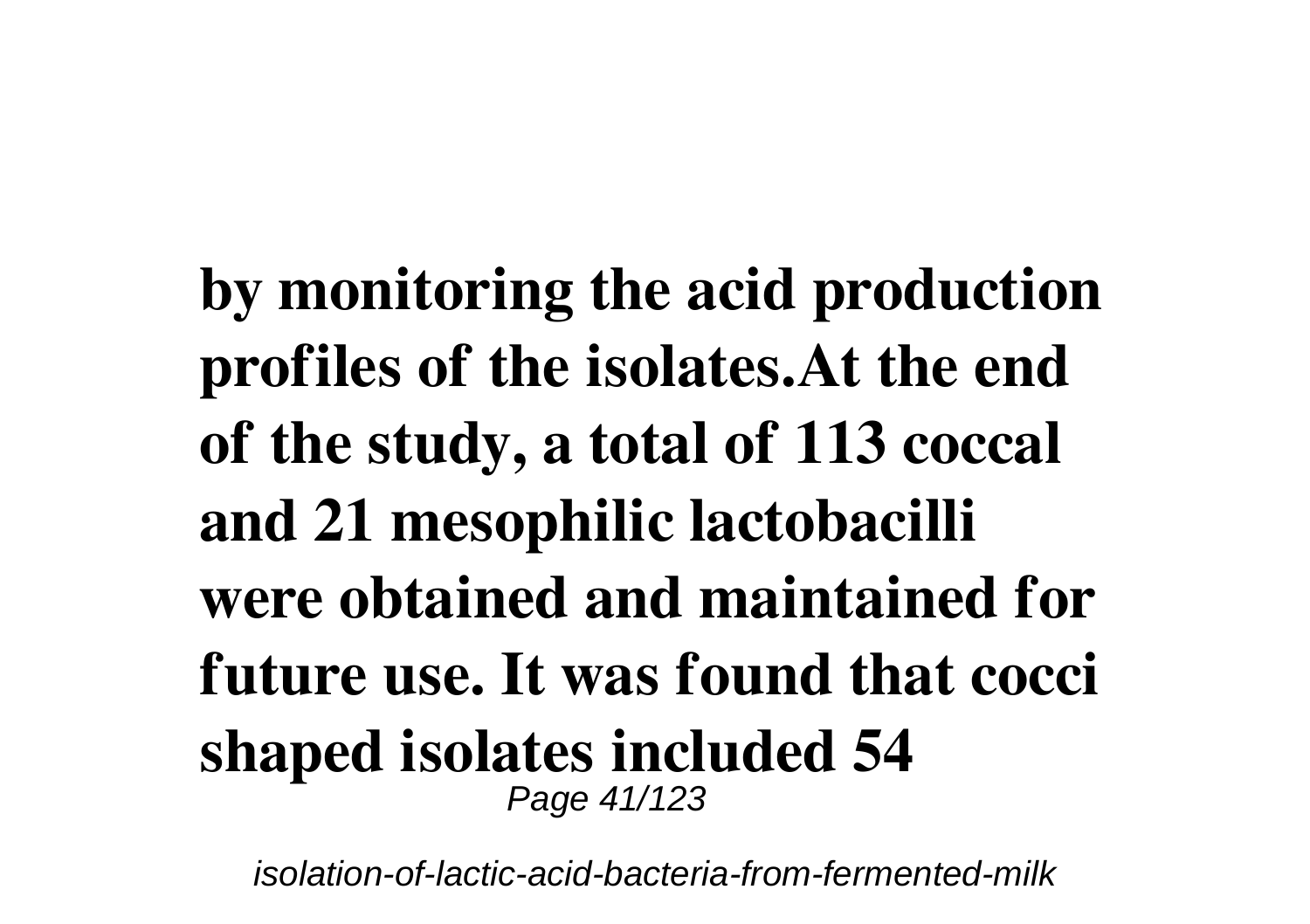**lactococci and 59 enterecocci. Further identification at the species level indicated that all of the lactococci isolates were L. lactis ssp. lactis. Thirty of the enterecocci were E. faecium, 8 of them were E. faecalis , 3 of them** Page 42/123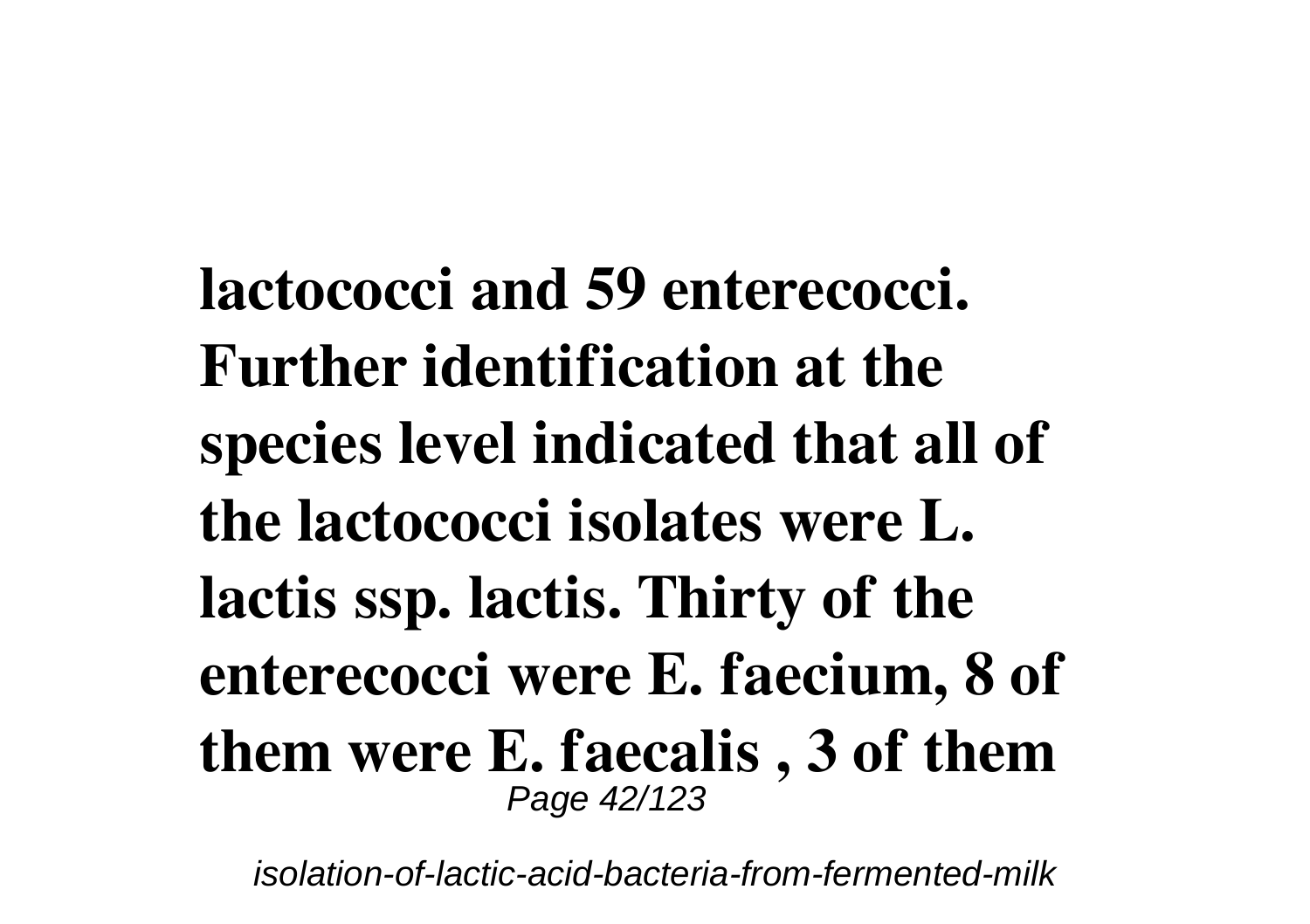**were E. avium, 2 of them were E. durans and 16 of them were other Enterococcus ssp. Lactobacilli isolates were identified as Lb. paracasei ssp. paracasei (3 isolate), Lb. casei ( 3 isolate ) and other Lactobacillus spp ( 15** Page 43/123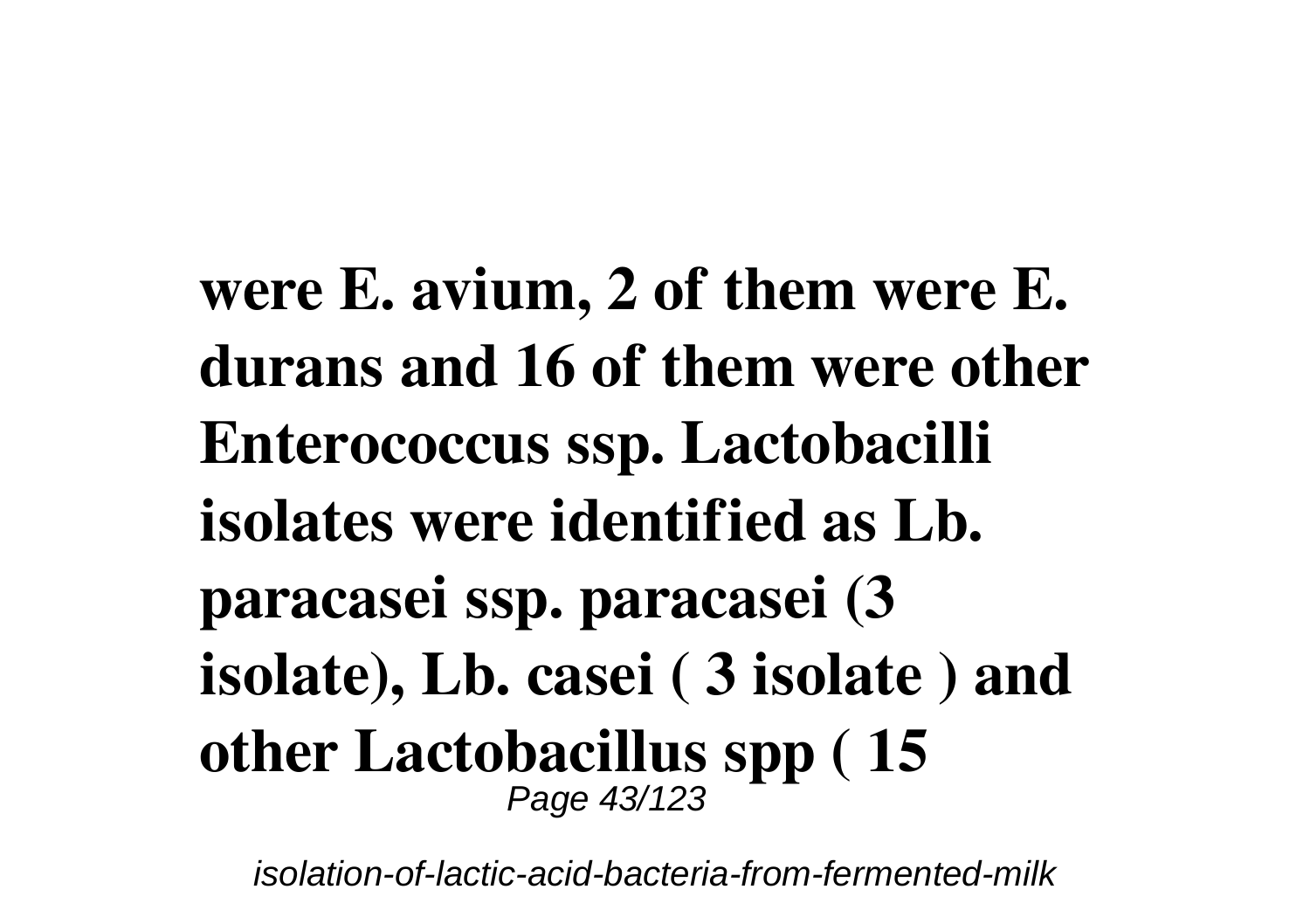**isolate) . PCR-RFLP method which is based on the amplification of 16S rRNA- ITS genes and restriction digestion with HaeIII and TaqI endonucleases was found to be useful for further identification.** Page 44/123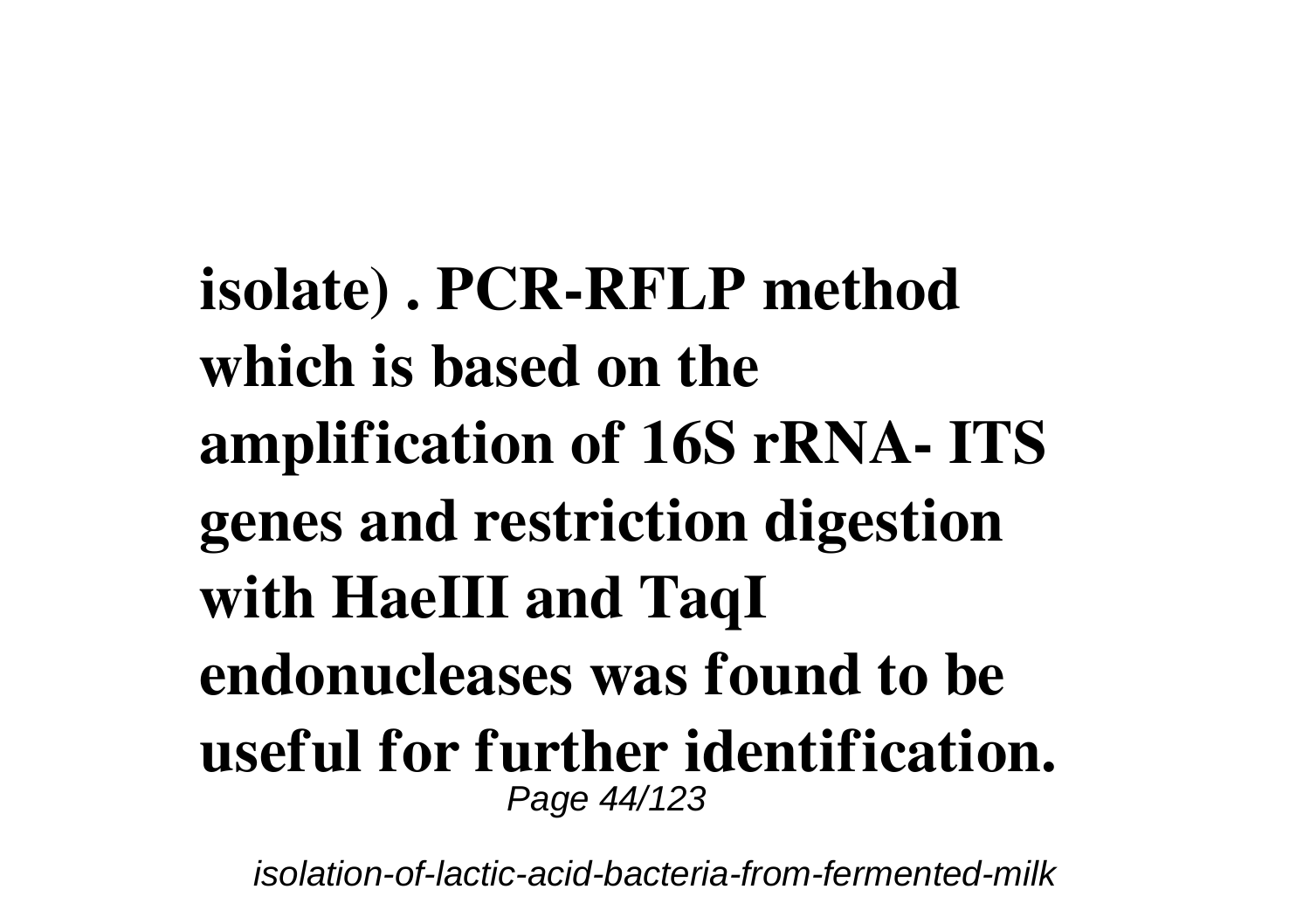**Finally, acid production profiles of isolates indicated that 35 of the isolates could lower the pH of UHT skim milk below 5.3 for 6 h incubation at 30 ʻC and these isolates were therefore the best starter candidates for industrial** Page 45/123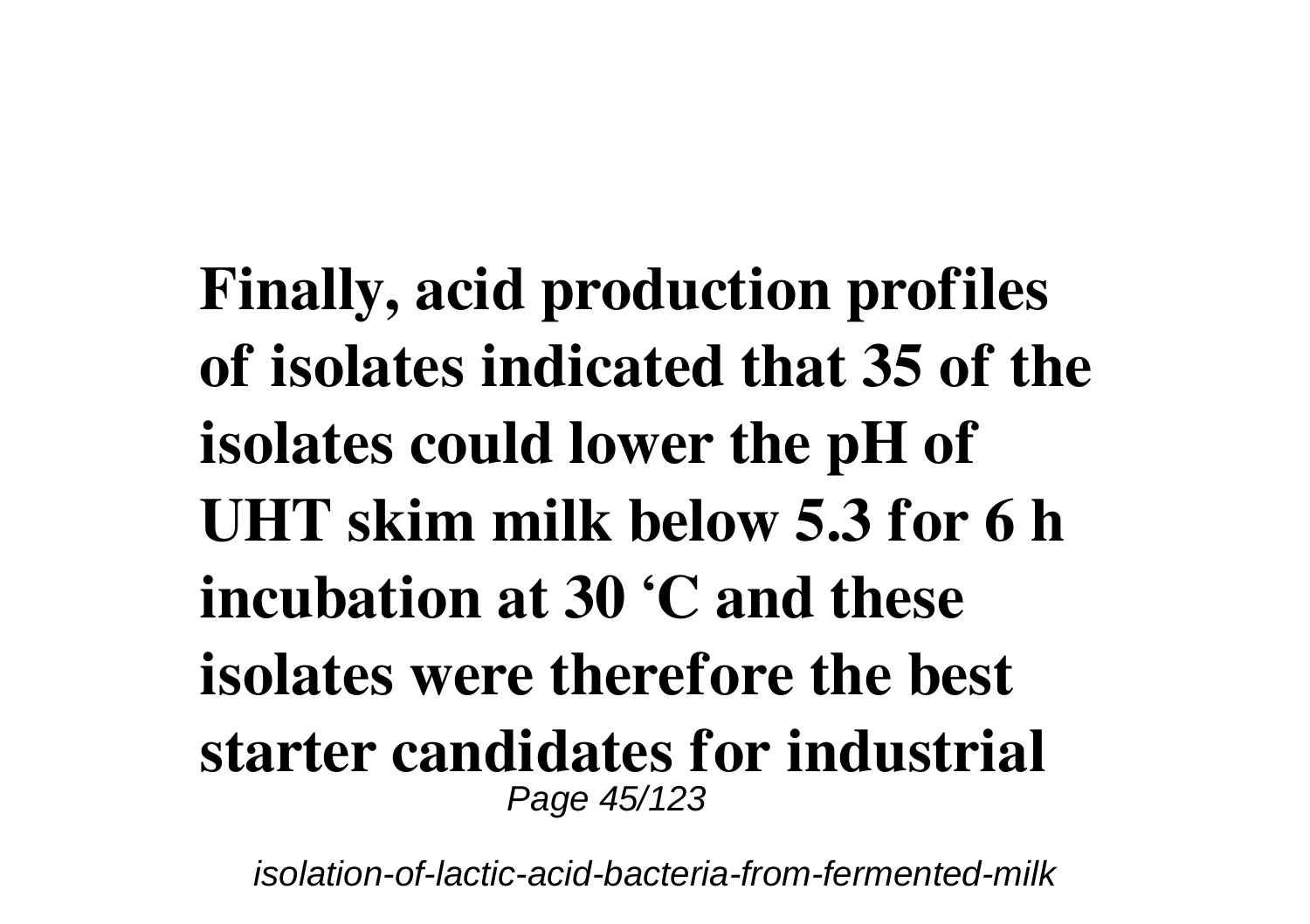**applications. Isolation and Characterization of Lactic Acid Bacteria from (sub)tropical Plants for Erythritol and Mannitol Production Isolation of Bacteriocin Producing Lactic Acid Bacteria from** Page 46/123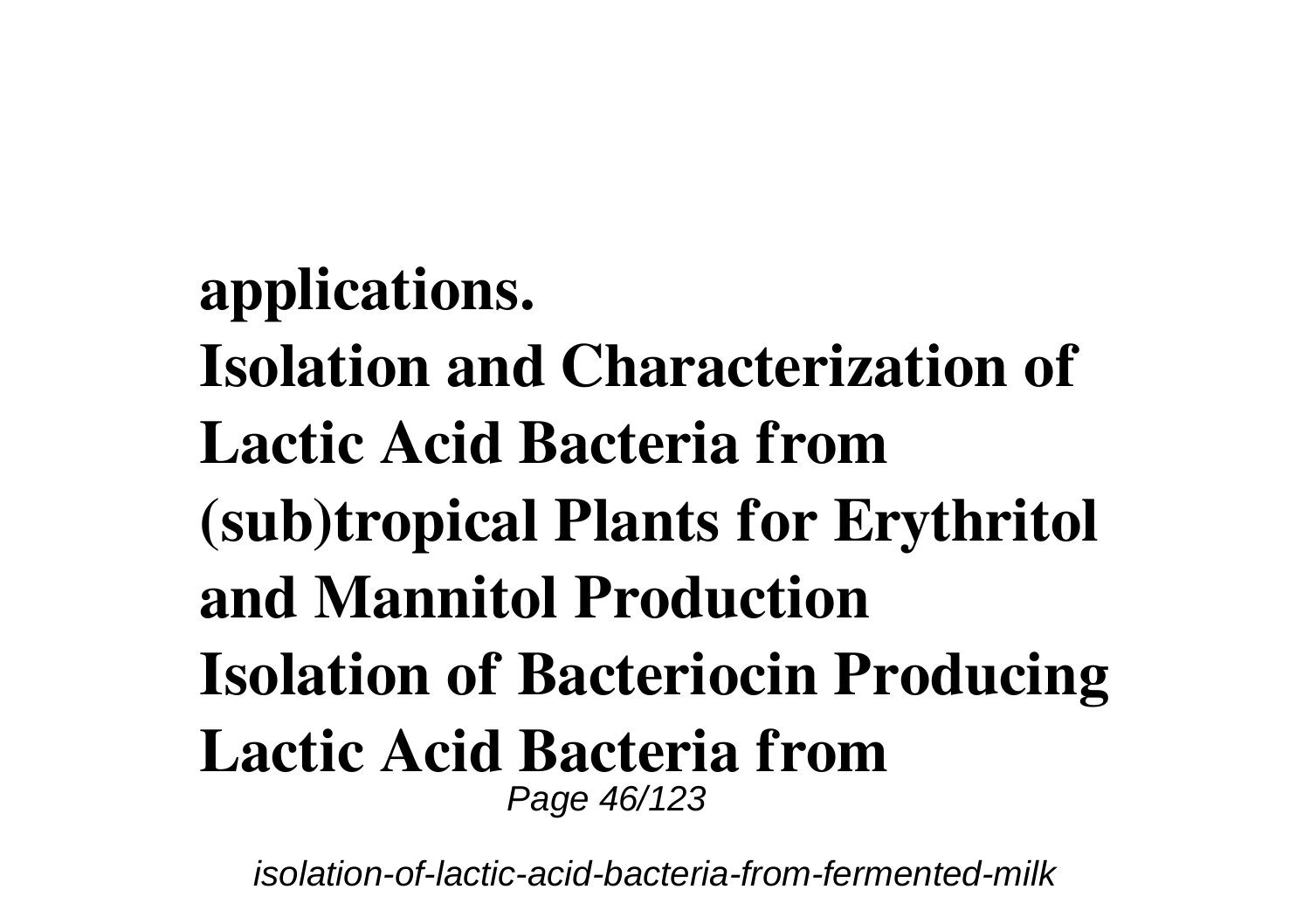**Chilled, Vacuum Packed Temperate and Tropical Fish Products Antimicrobial Potential of Lactic Acid Bacteria Isolated from Meat Lactic Acid Bacteria Isolation of Lactic Acid Bacteria** Page 47/123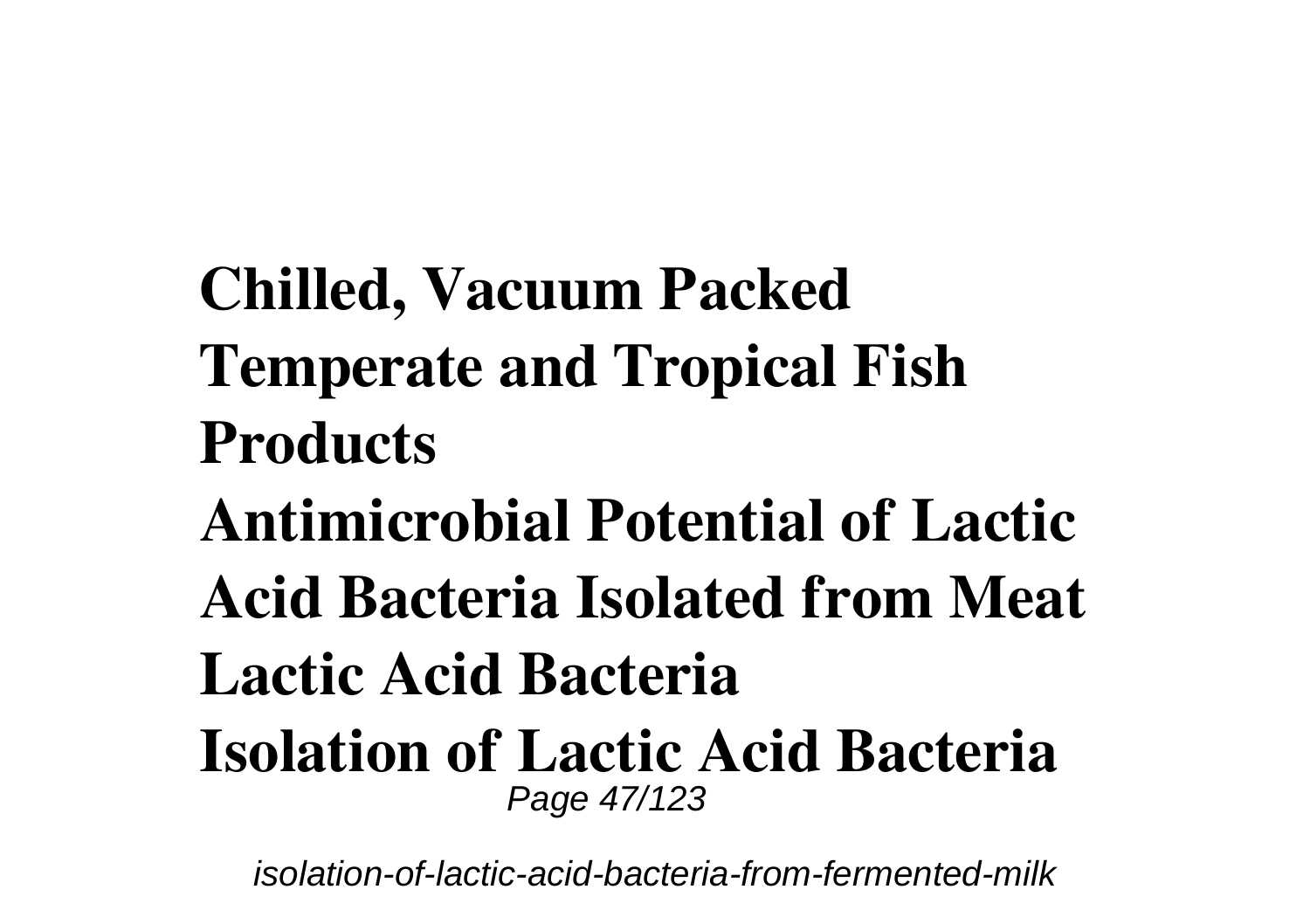## **and Amylolytic Lactic Acid Bacteria from Suitable Sources** Microorganisms participat in both the manufacture spoilage of foodstuffs. Food Microbiology Protoco expert laboratorians prese

Page 48/123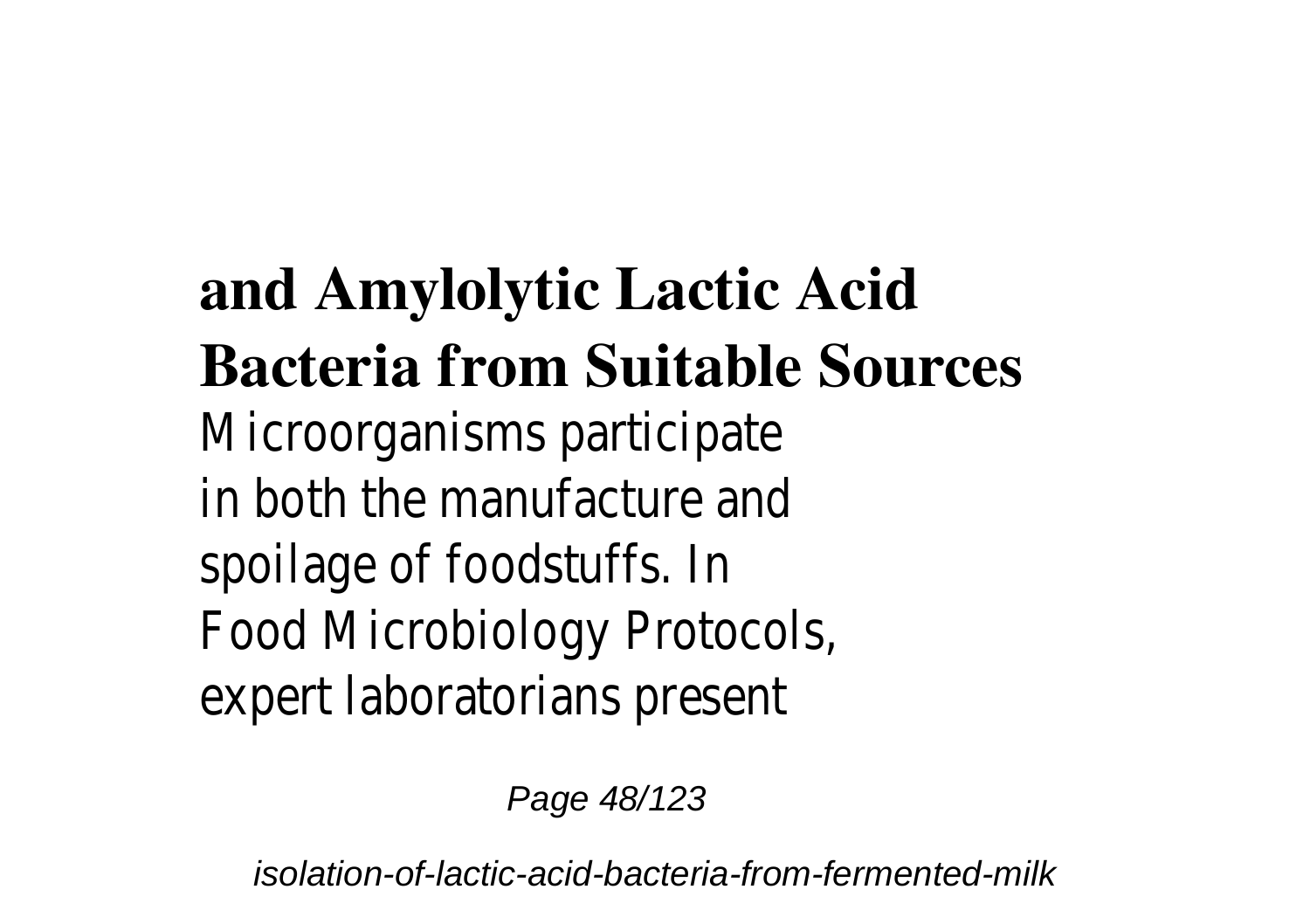a wide ranging set detailed techniques fo investigating the natur products, and extent these important microorganisms. The method cover pathogenic organism that cause spoilag Page 49/123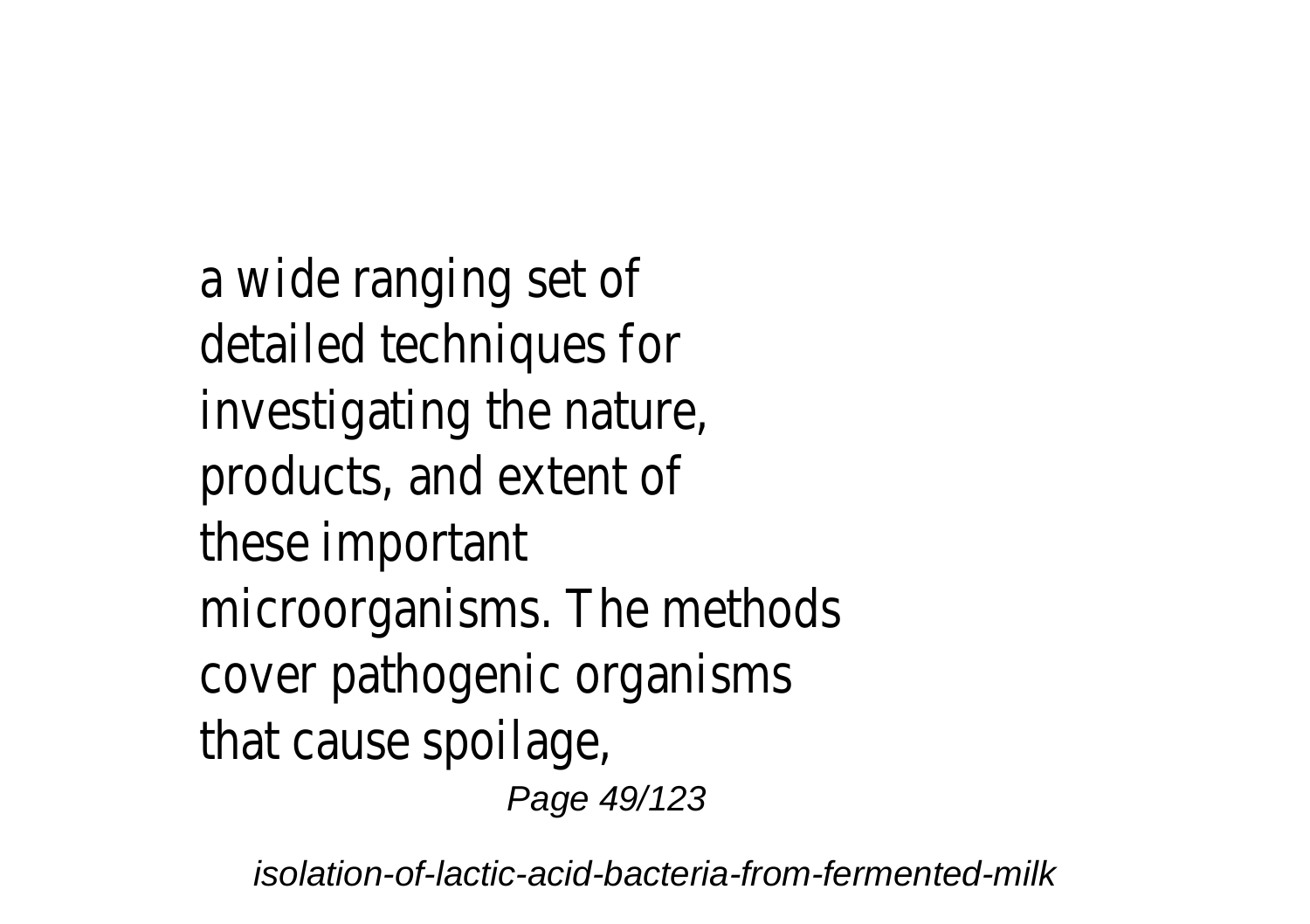$microorganisms$  in ferment foods, and microorganism producing metabolites that affect the flavor nutritive value of food Included in the section dealing with fermented food are procedures for t Page 50/123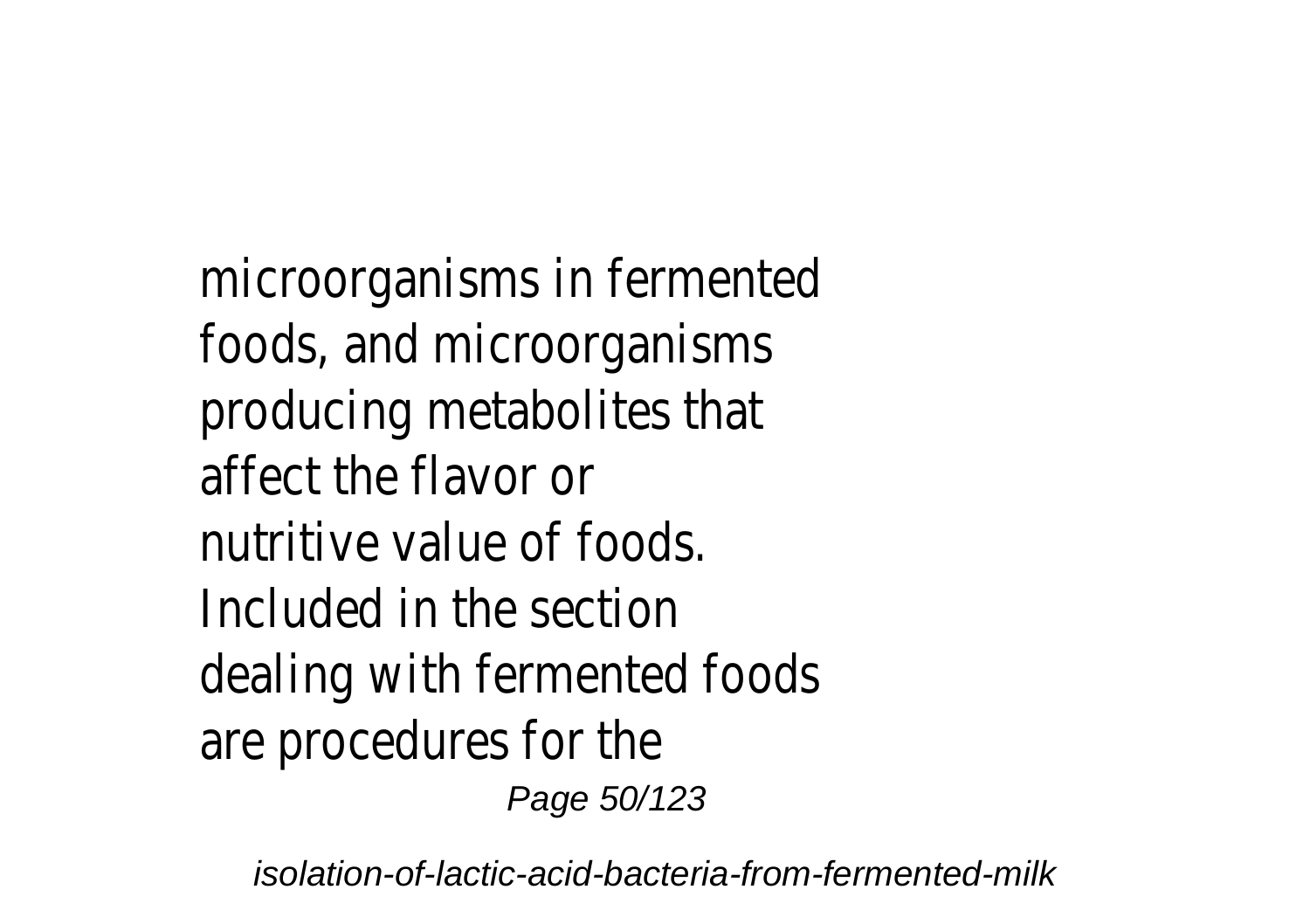maintenance of lactic ac bacteria, the isolation plasmid and genomic DNA from species Lactobacillus, an the determination proteolytic activity lactic acid bacteria. substantial number Page 51/123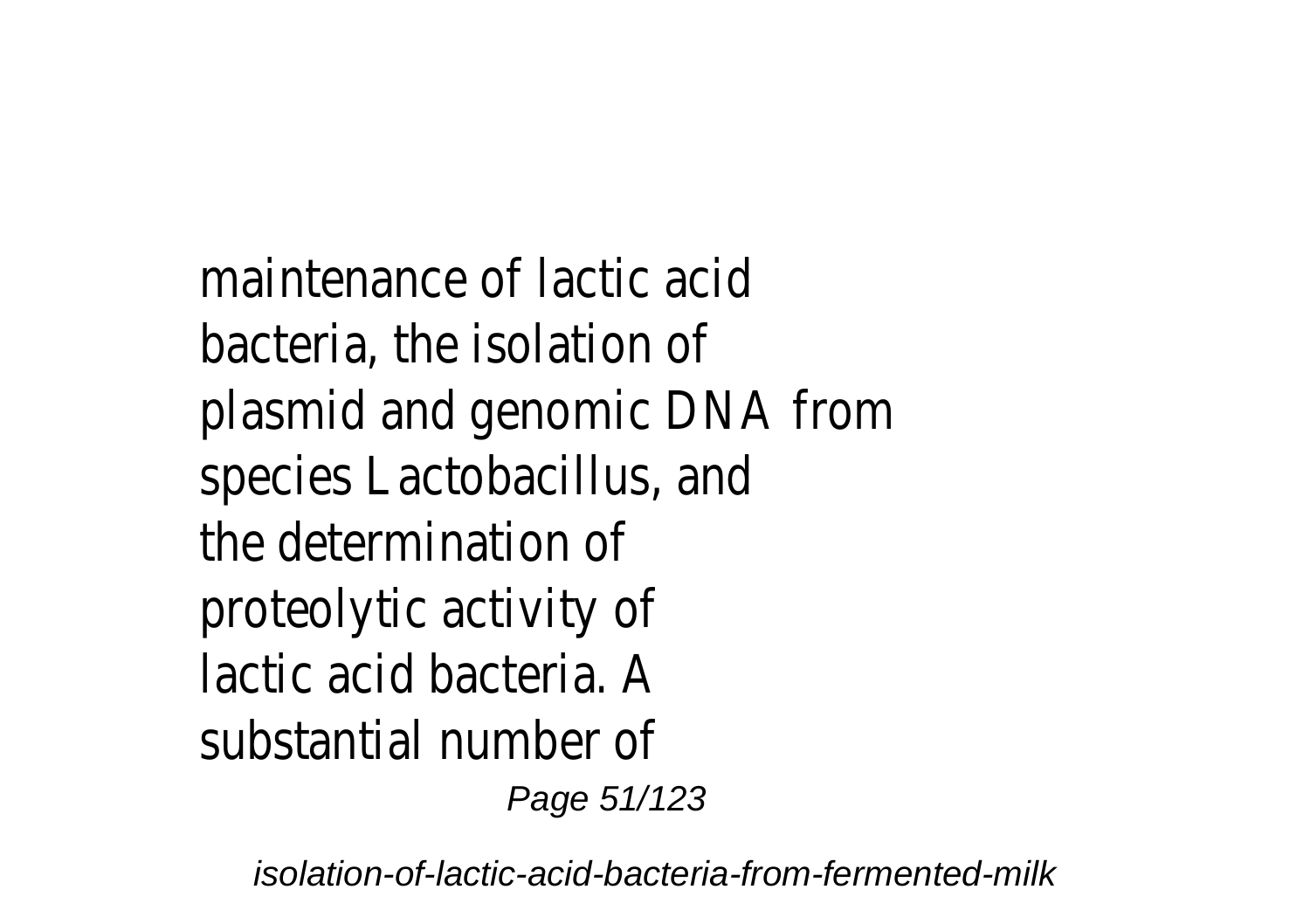chapters are devoted yeasts, their use in fo and beverage production, an techniques for improvir industrially importar strains. There are also techniques for the conventional and molecula Page 52/123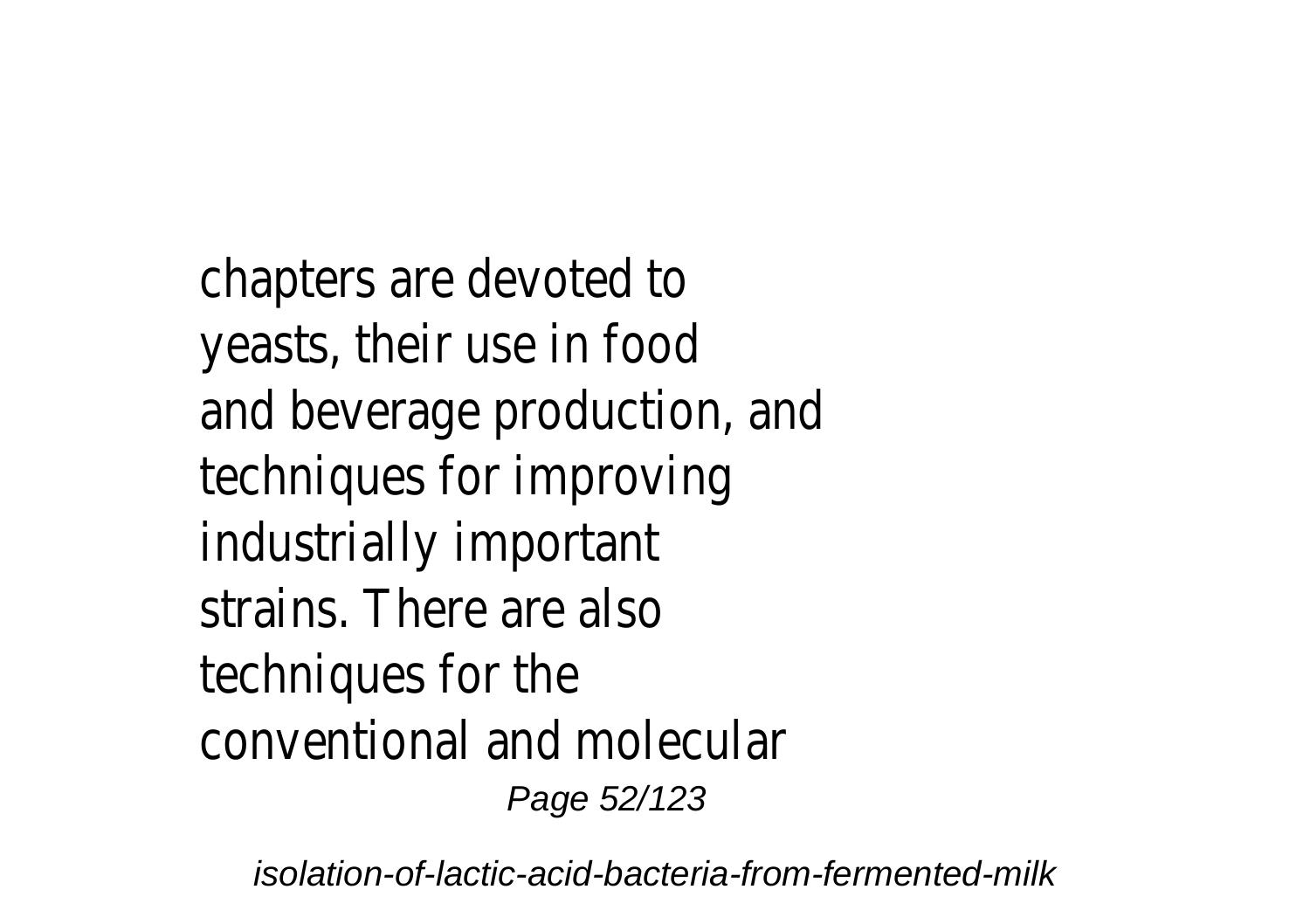identification of spoilad organisms and pathogen particularly bacteria, yeasts, and the molds that cause the degradation poultry products. Each method is described step-by step for assured resul Page 53/123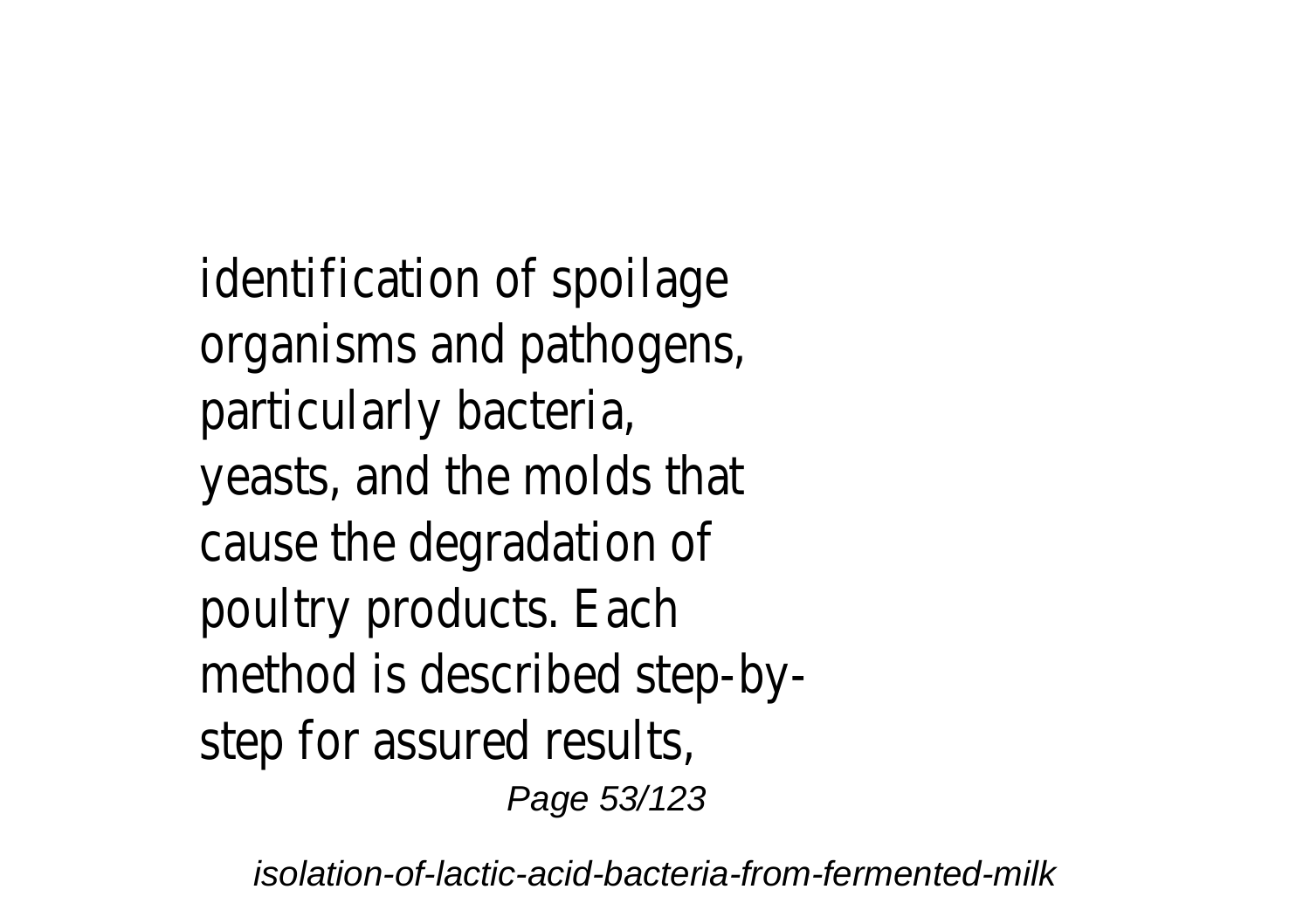and includes tips on avoiding pitfalls or developing extensions for new systems.. Comprehensiv and timely, Foo Microbiology Protocols is gold-standard collection readily reproducible

Page 54/123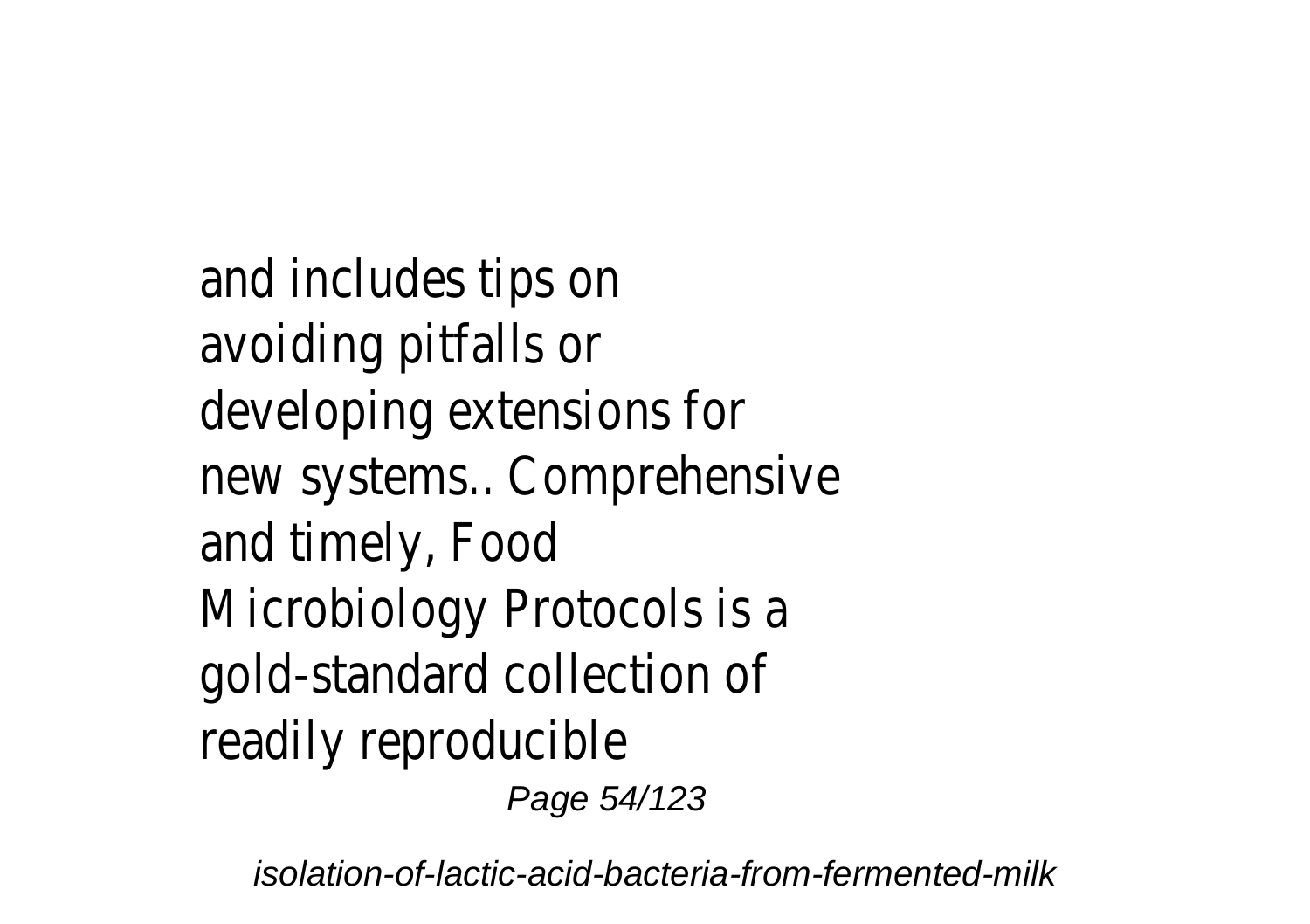techniques essential for the study of the wide variety microorganisms involved i food production, qualit storage, and preservation today Traditional fermented food especially fermented maiz Page 55/123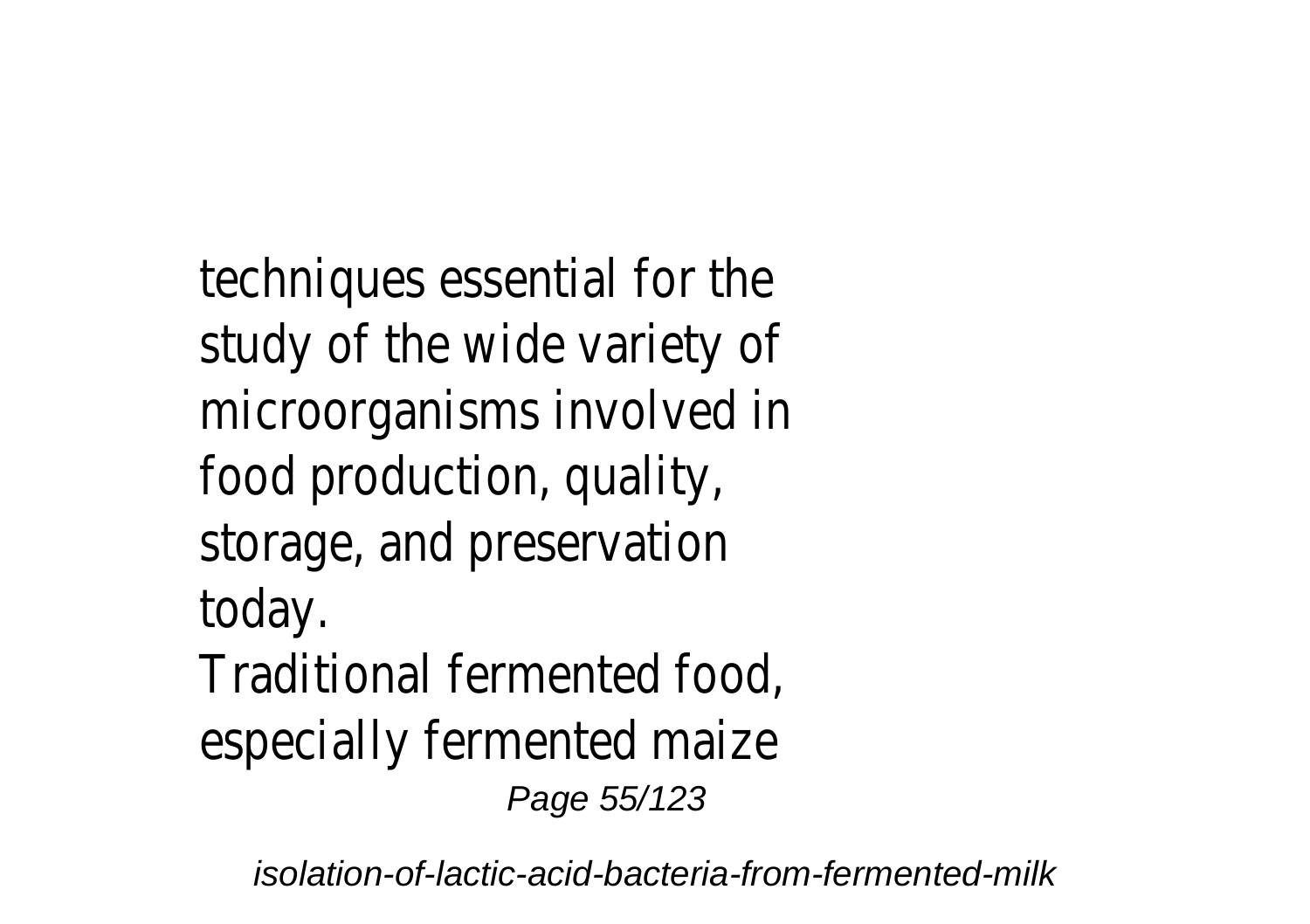and sorghum represents important part of the of peri-urban and rur communities in South Afric In this study a survey w conducted to determine popularity and utilization of Ting in the Limpo Page 56/123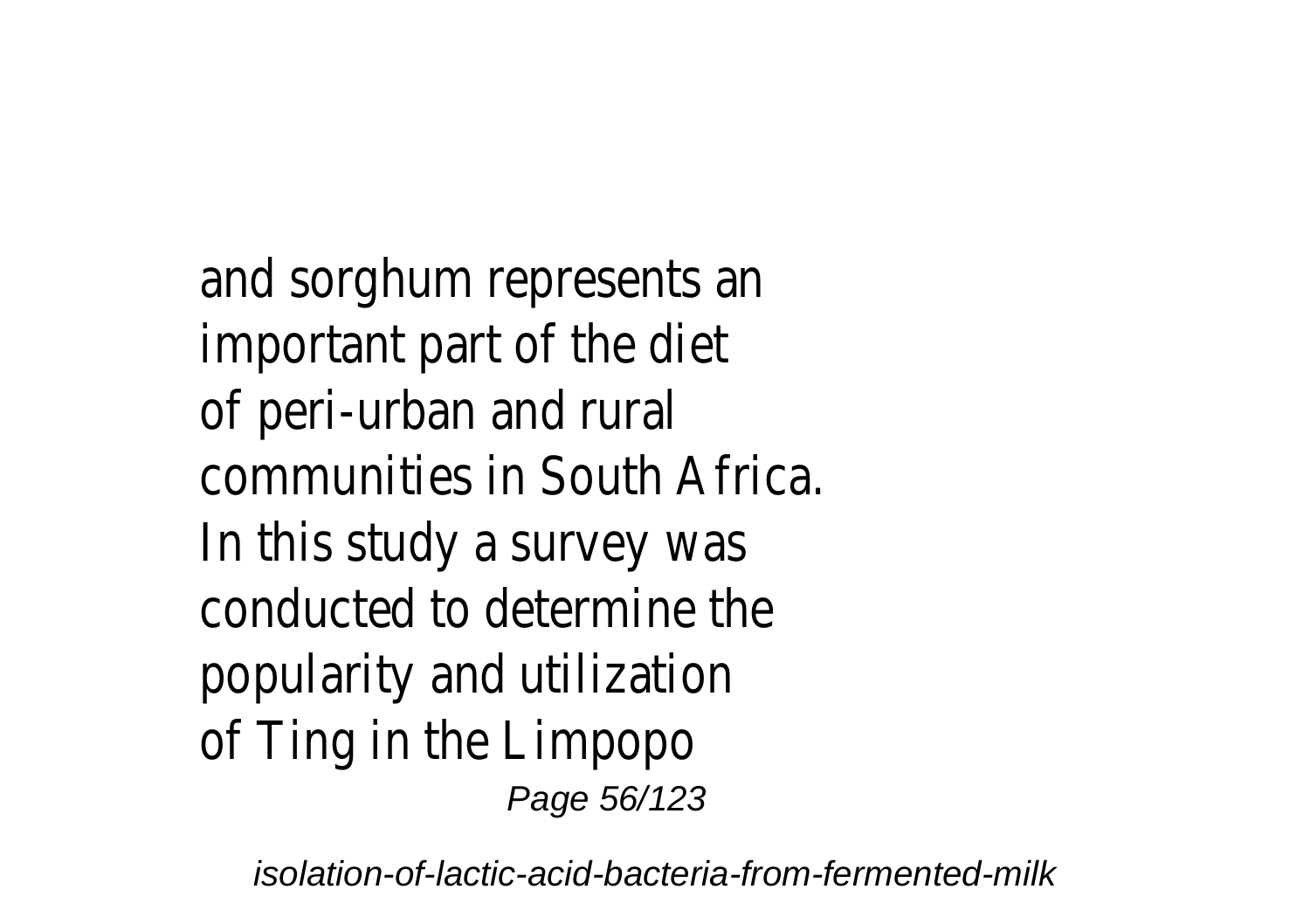Province of South Afric The following areas were selected for the stu Venda, Giyani, Bolobedu an Polokwane. Ting samples were collected from differe areas and from differe local families. Gram

Page 57/123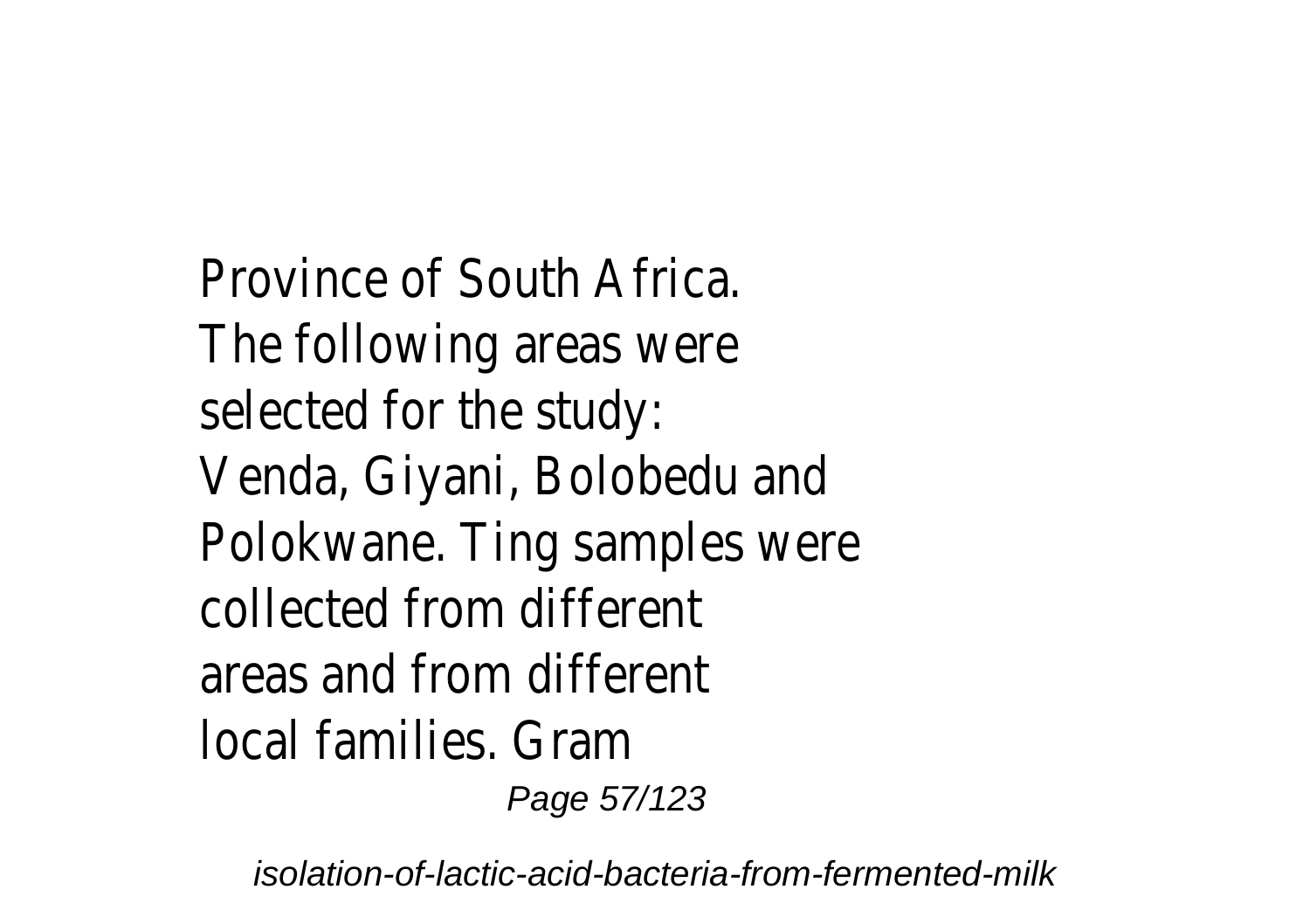positive, catalase-negative, oxidase negative, non-motil cells were presumptivel identified as lactobacil Isolates were assigned to genus on the basis of k characteristics. Growth 10, 15 and 45oC in MRS bro Page 58/123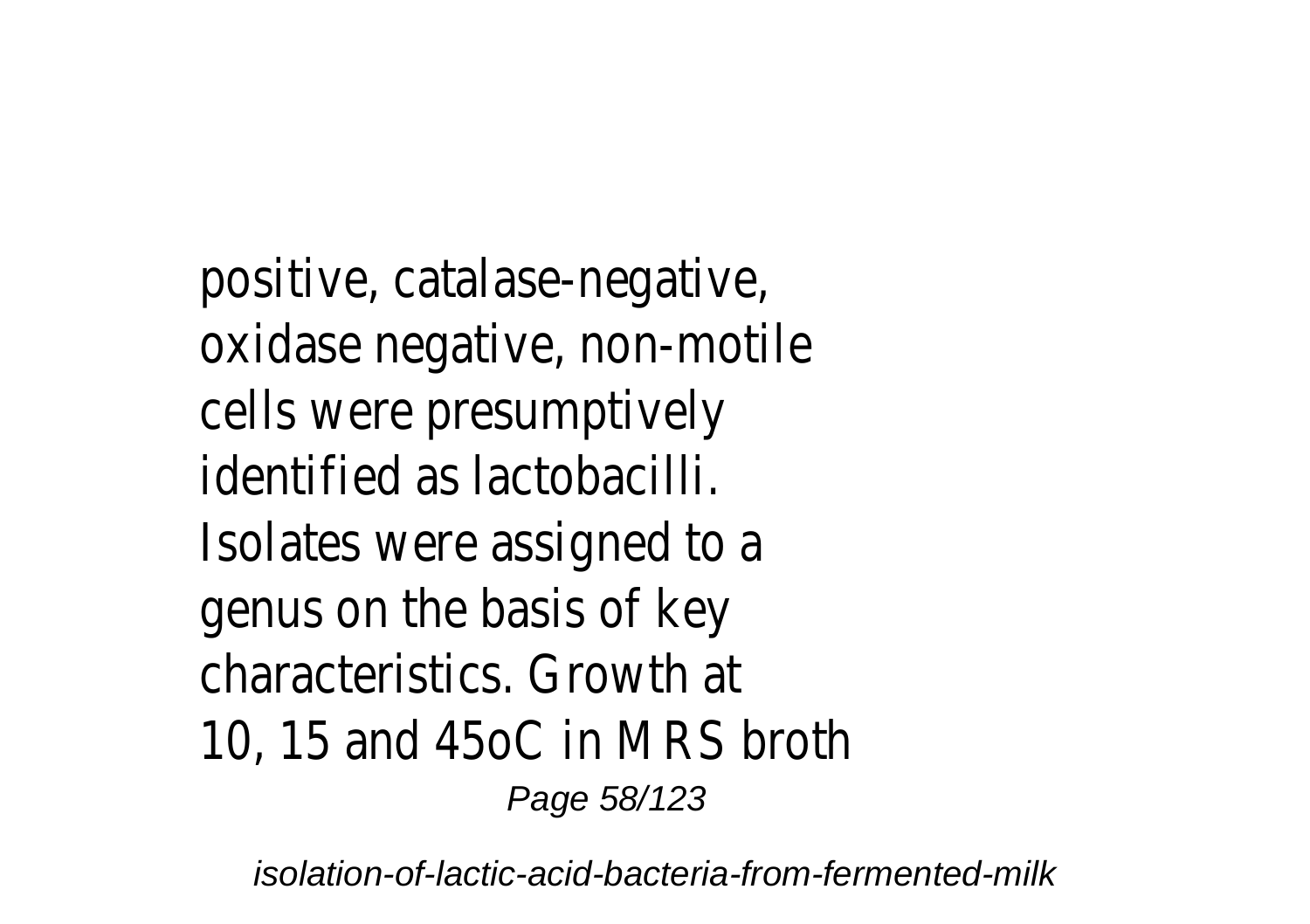wase evaluated visually after 72h of incubation Tests for the catala reaction, production of c from glucose and growth at and 10% NaCl concentration were performed. API 50CH medium and API 50CH stri Page 59/123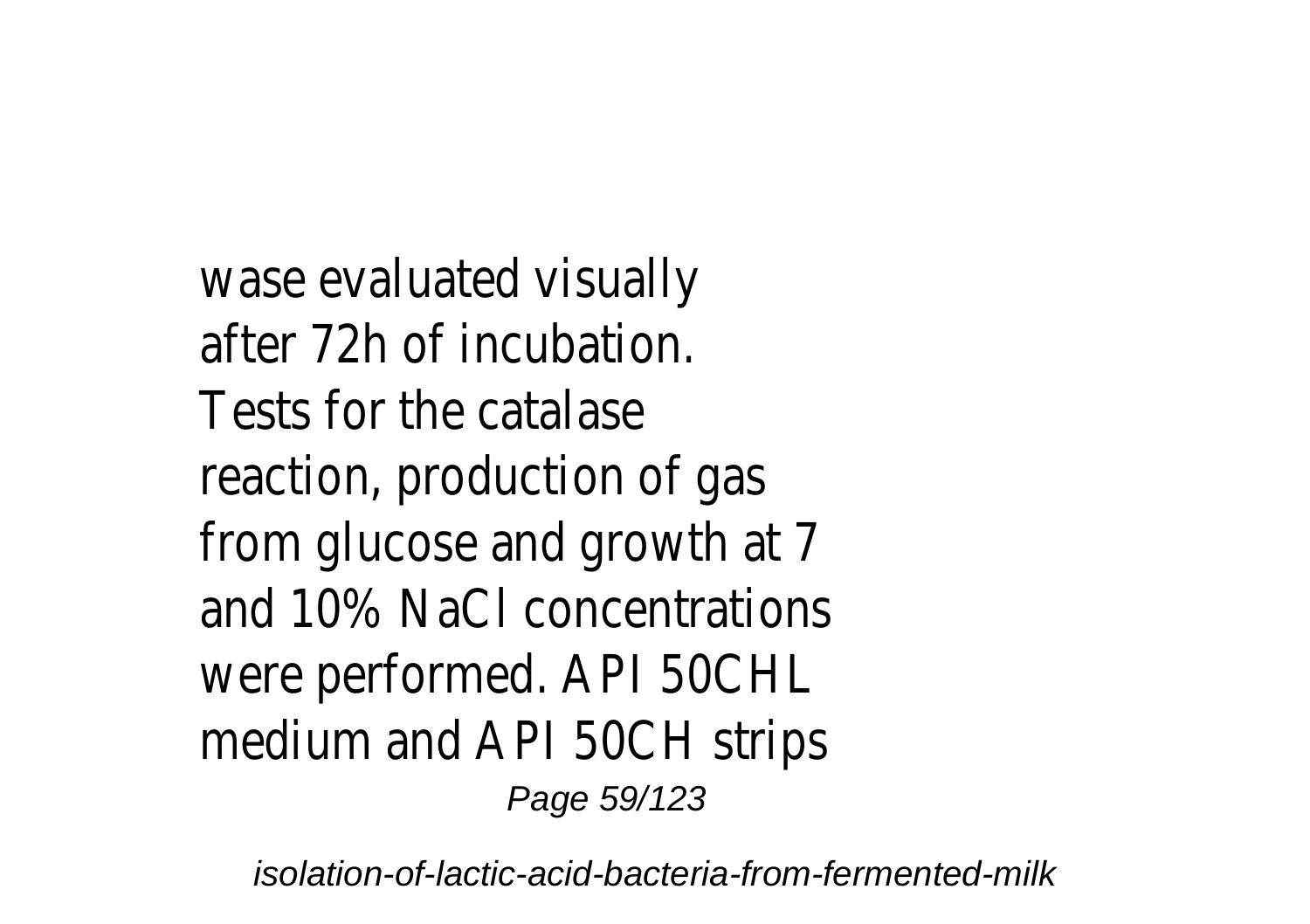were used to identify the isolates to specilevel. Microorganisms from Ting fermented from both sorghum and maize were bacteria, which belong the genus Lactobacillu Leuconostoc and Pediococcu Page 60/123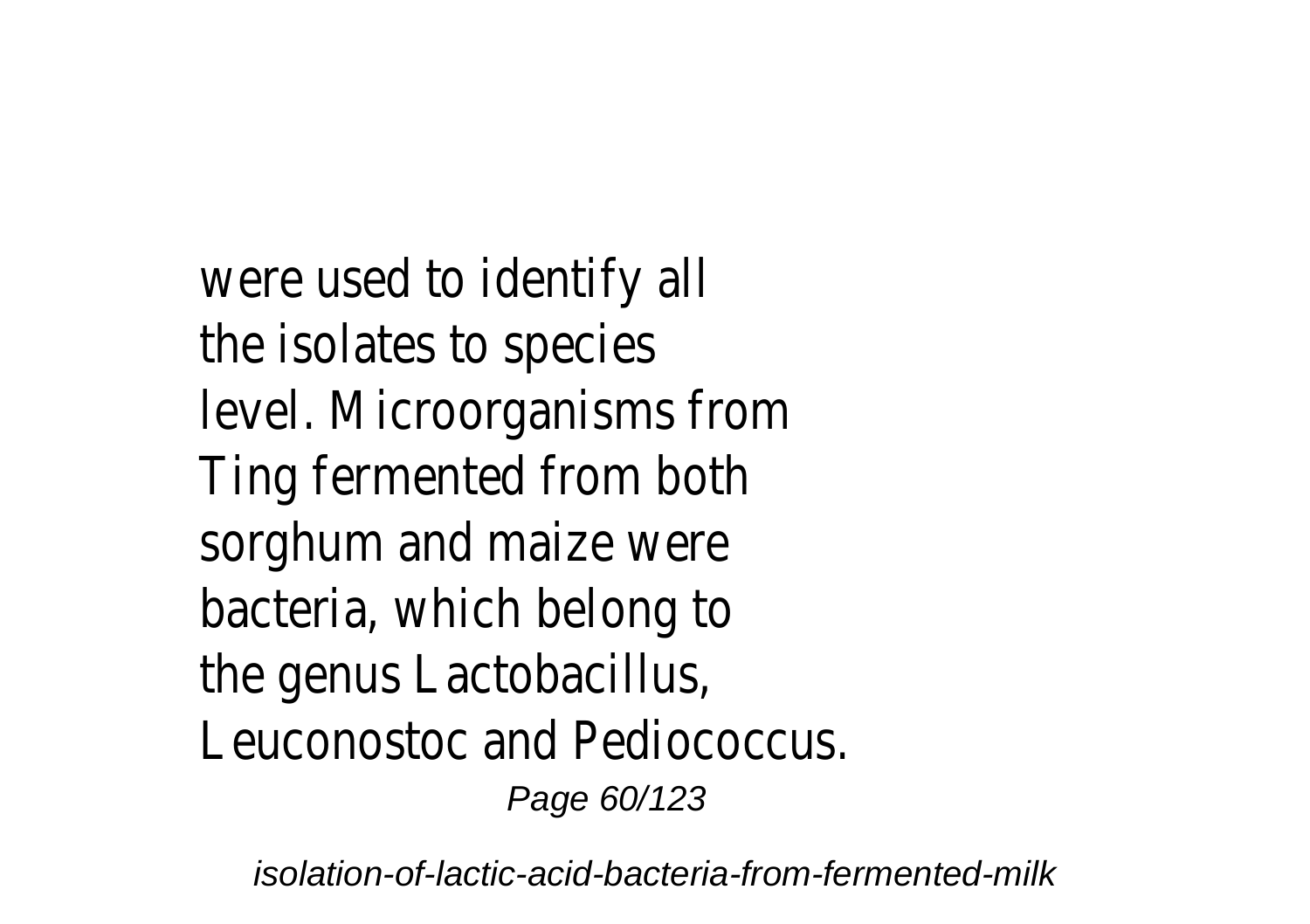Lactobacillus pentosaceus and Lactobacillus plantarur Lactobacillus pentosaceu were dominant in the fermentation of maize, when Lactobacillus cellobisus, Leuconostoc mesenteroide Lactobacillus collinoides, Page 61/123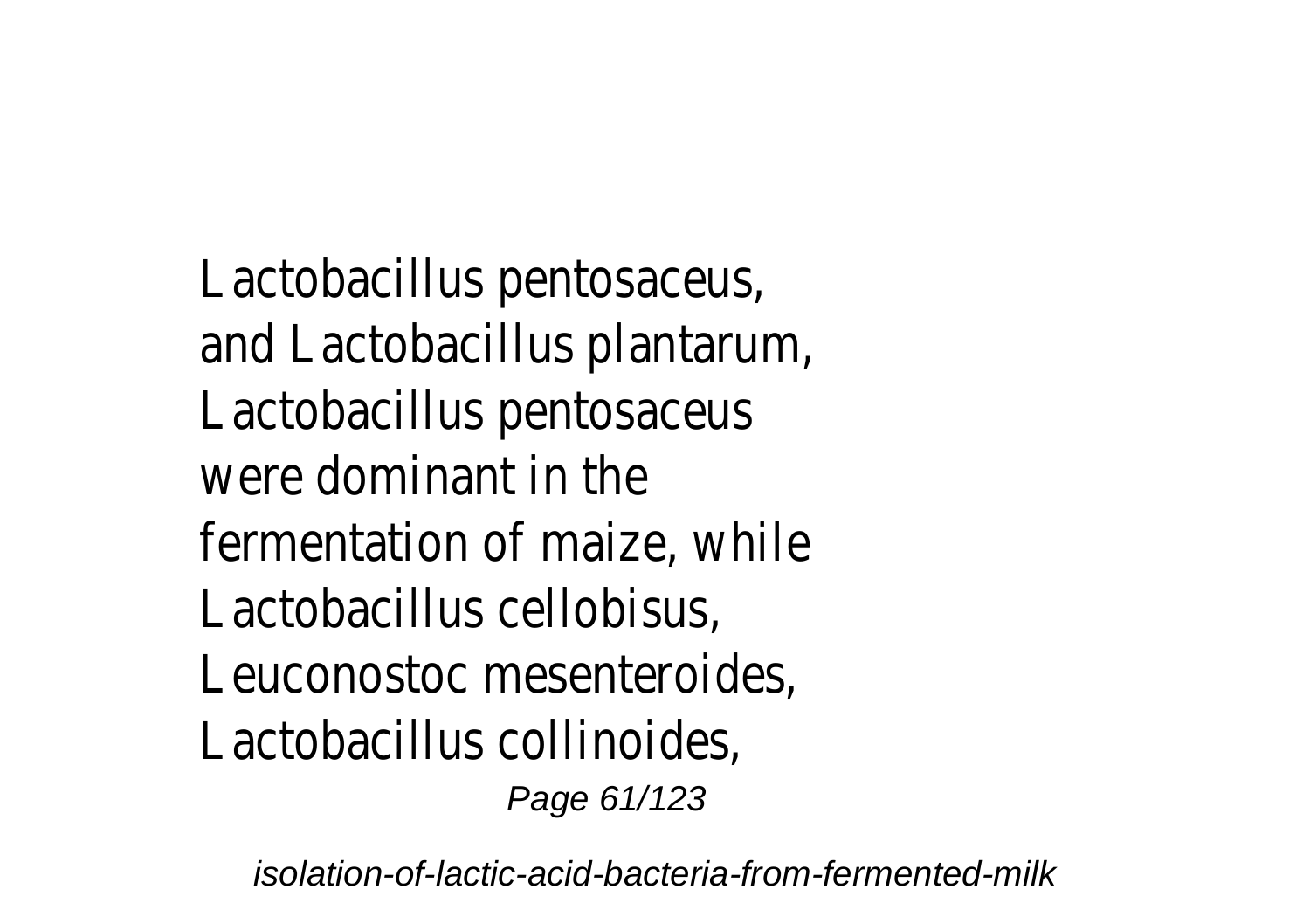Lactobacillus brevis, Lactobacillus fermentum and Lactobacillus curvatus were identified as bacteria from fermented Ting sorghum. The use of polyacrylamide g electrophoresis (PAGE) total soluble protein Page 62/123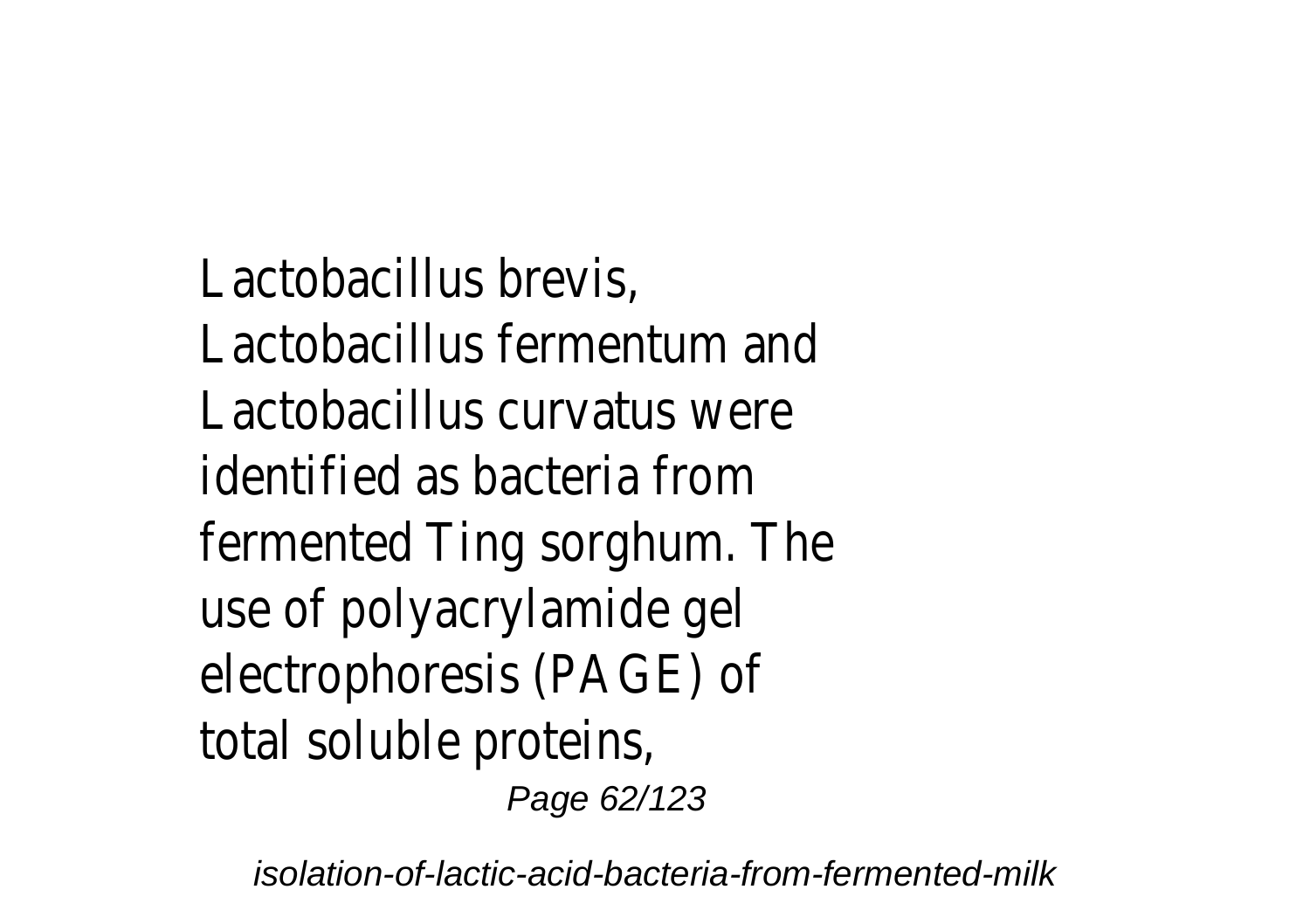together with comput analysis was used to analys the resultant prote profiles. L. plantarum, pentosus and P. pediococc were the most domina isolates. Emerging Frontiers in t Page 63/123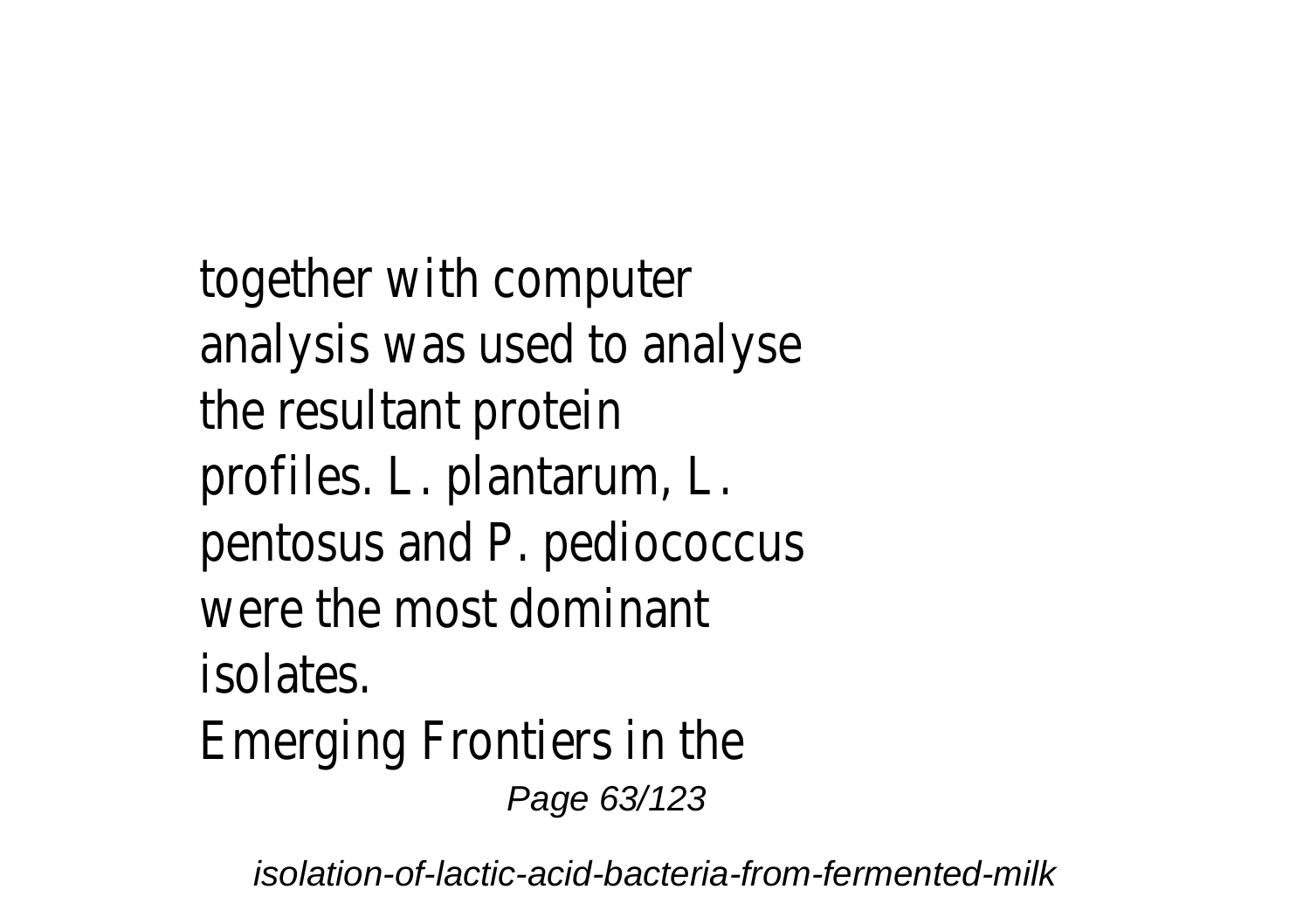Formation of Viable but No Culturable Microorganism and Biofilms During Food **Processing** Isolation and Identification of Lactic Acid Bacteria from Laban Rayeb and Karies Cheese

Page 64/123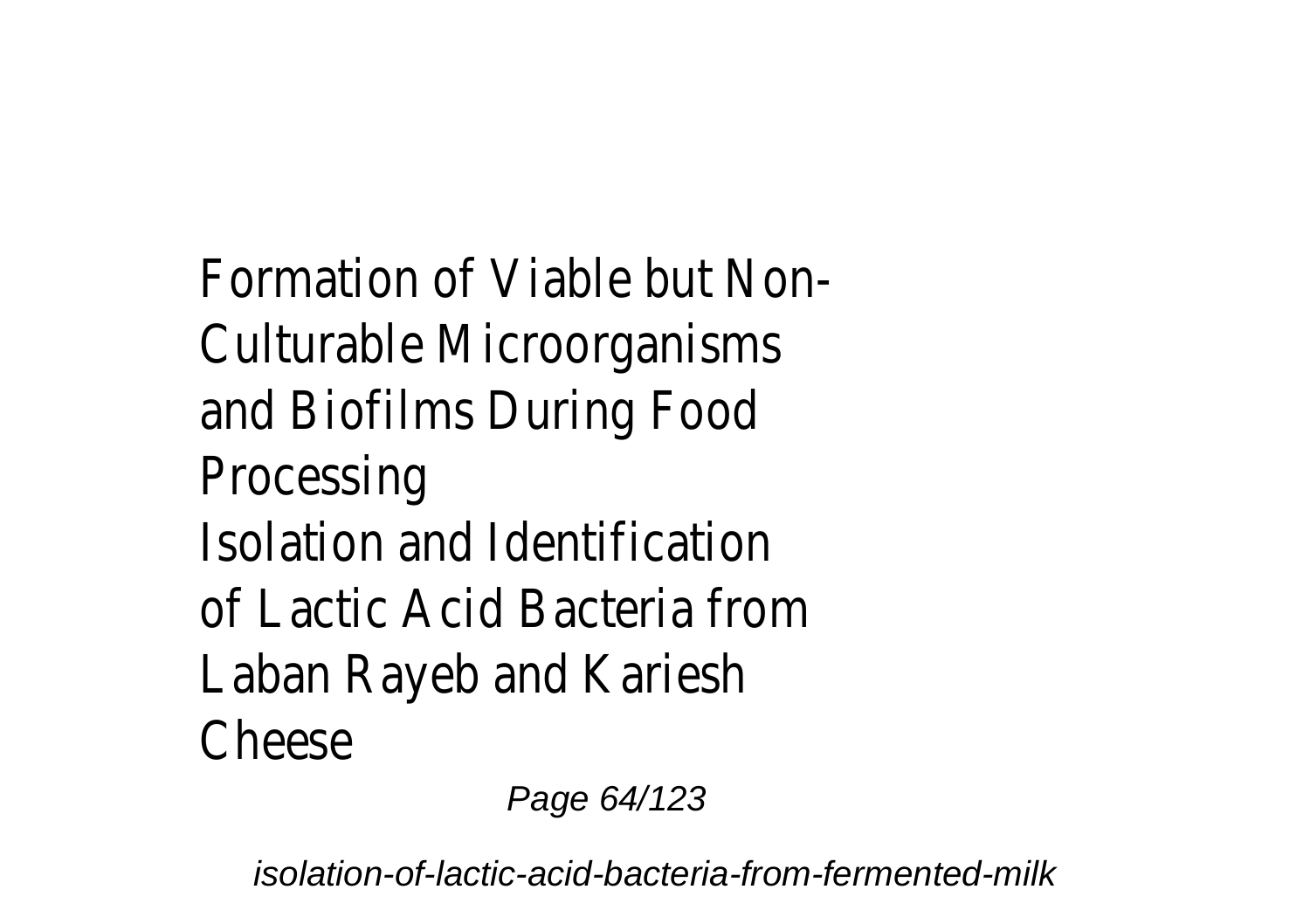Isolation and Characterization of Bacteriocin-producing Lacti Acid Bacteria Isolation and Molecular Characterization of Lact Acid Bacteria from Chees Bacteriocins of Lactic Ac Page 65/123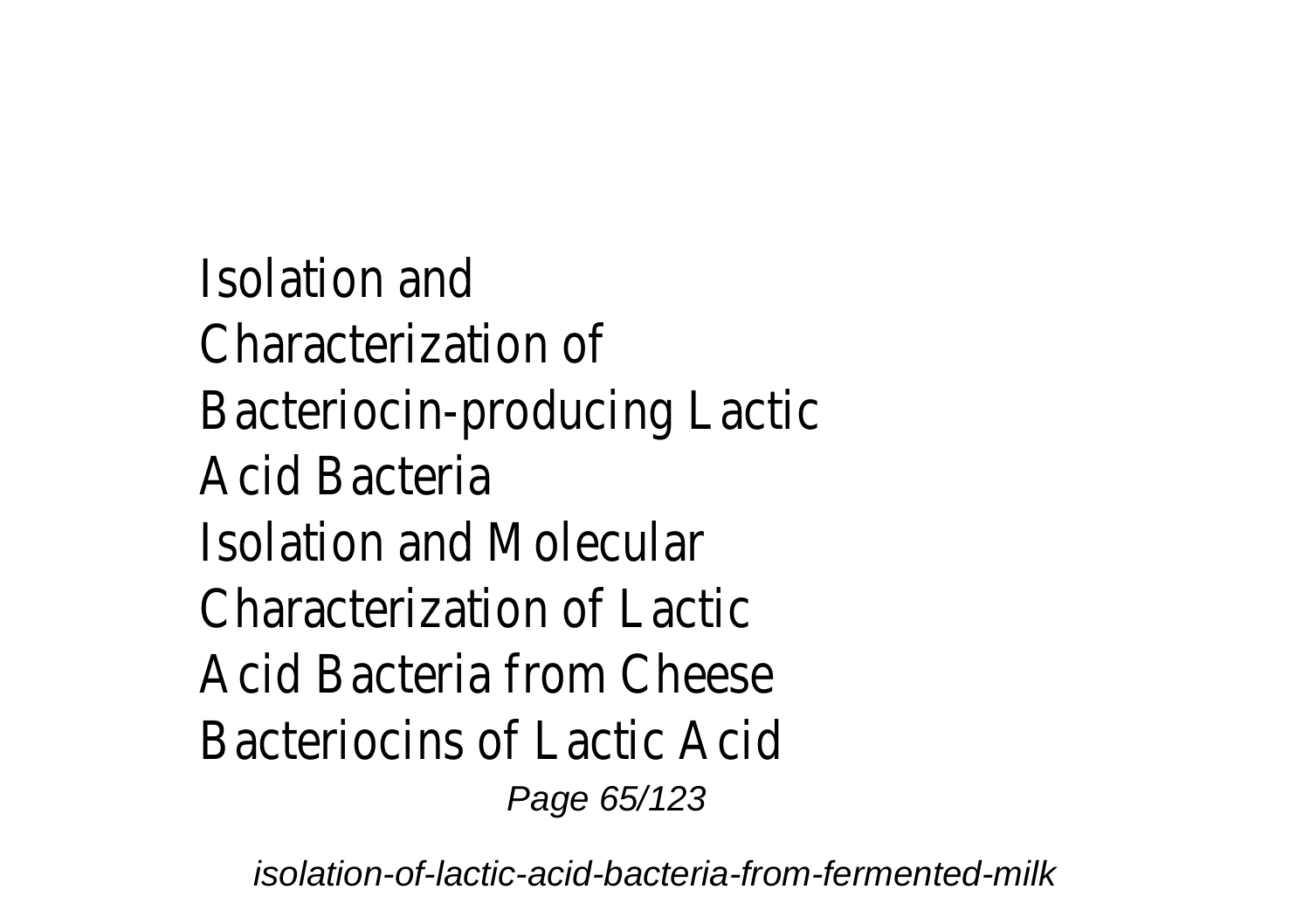Bacteria Whose habitat is this? What are their geno-, pheno- and ecotypes? These fervent questions in gastrointestinal microbiology are still,

Page 66/123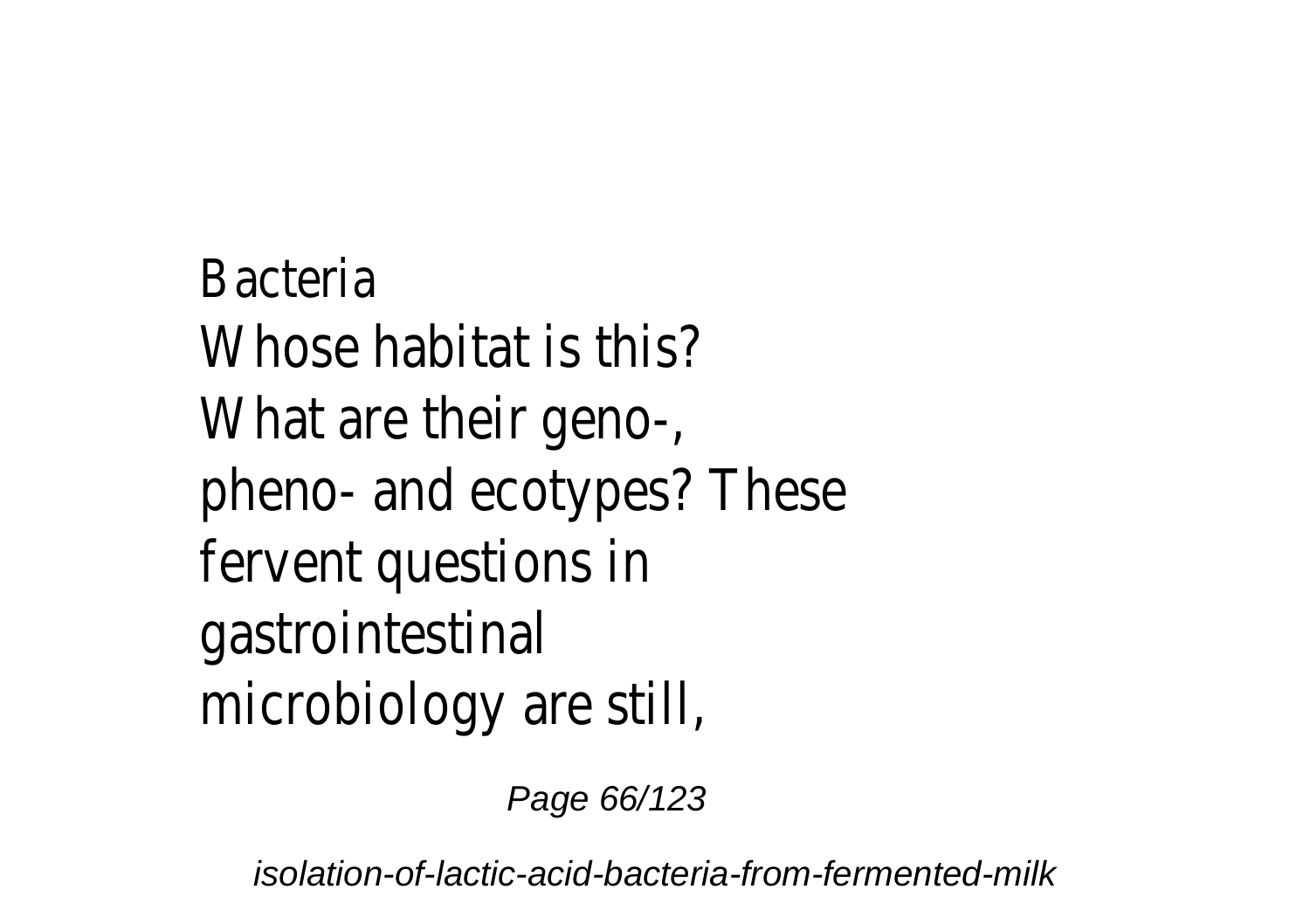for the most part, unanswered when it comes to what decisively influences pig host nutrition and health: the individual bacterial species of the porcine

Page 67/123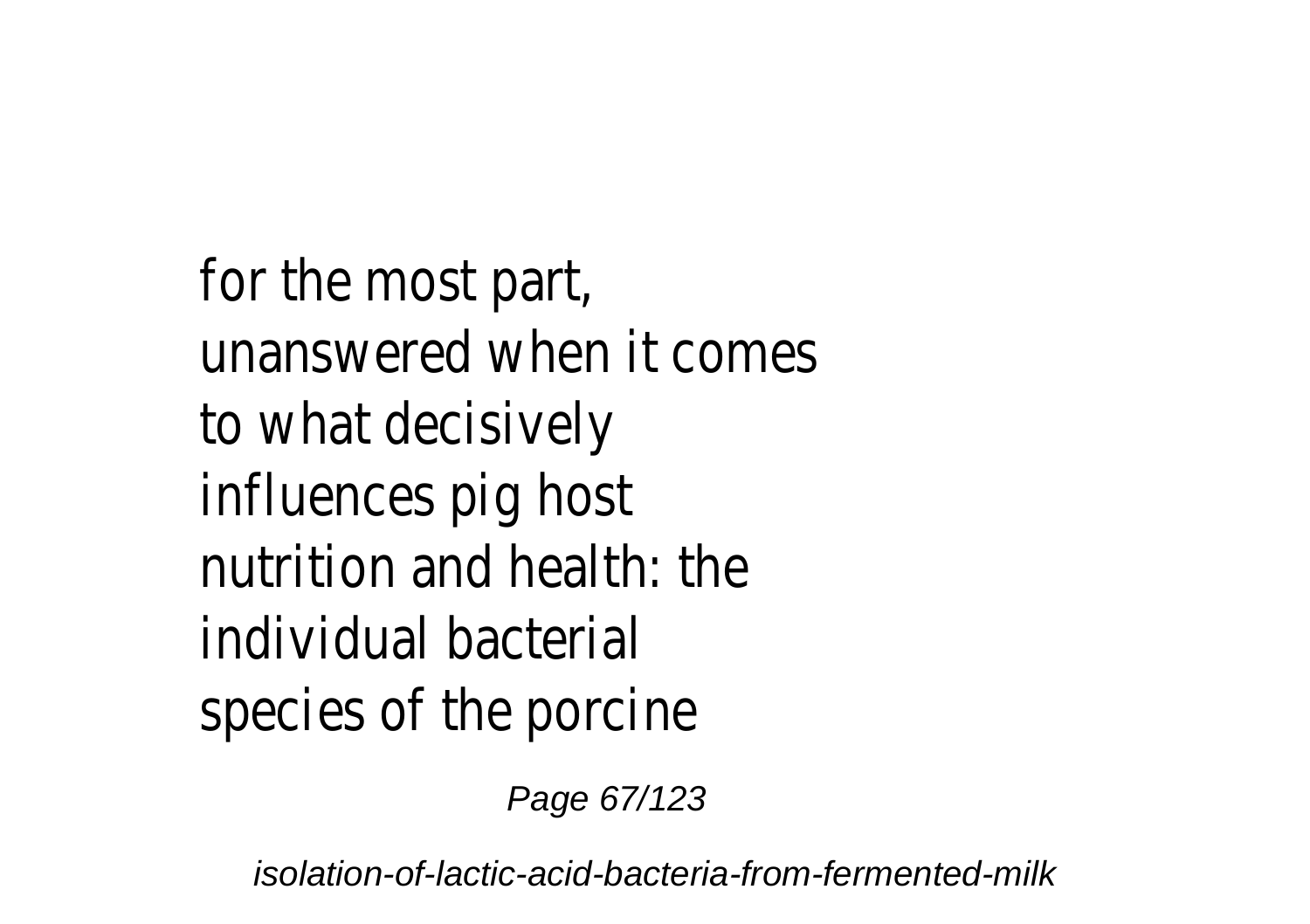mucosal gastric and small intestinal microbiota. Lactic acid-producing bacteria in syntrophism with lactic acidfermenting bacteria, i.e. communities of 'lactic

Page 68/123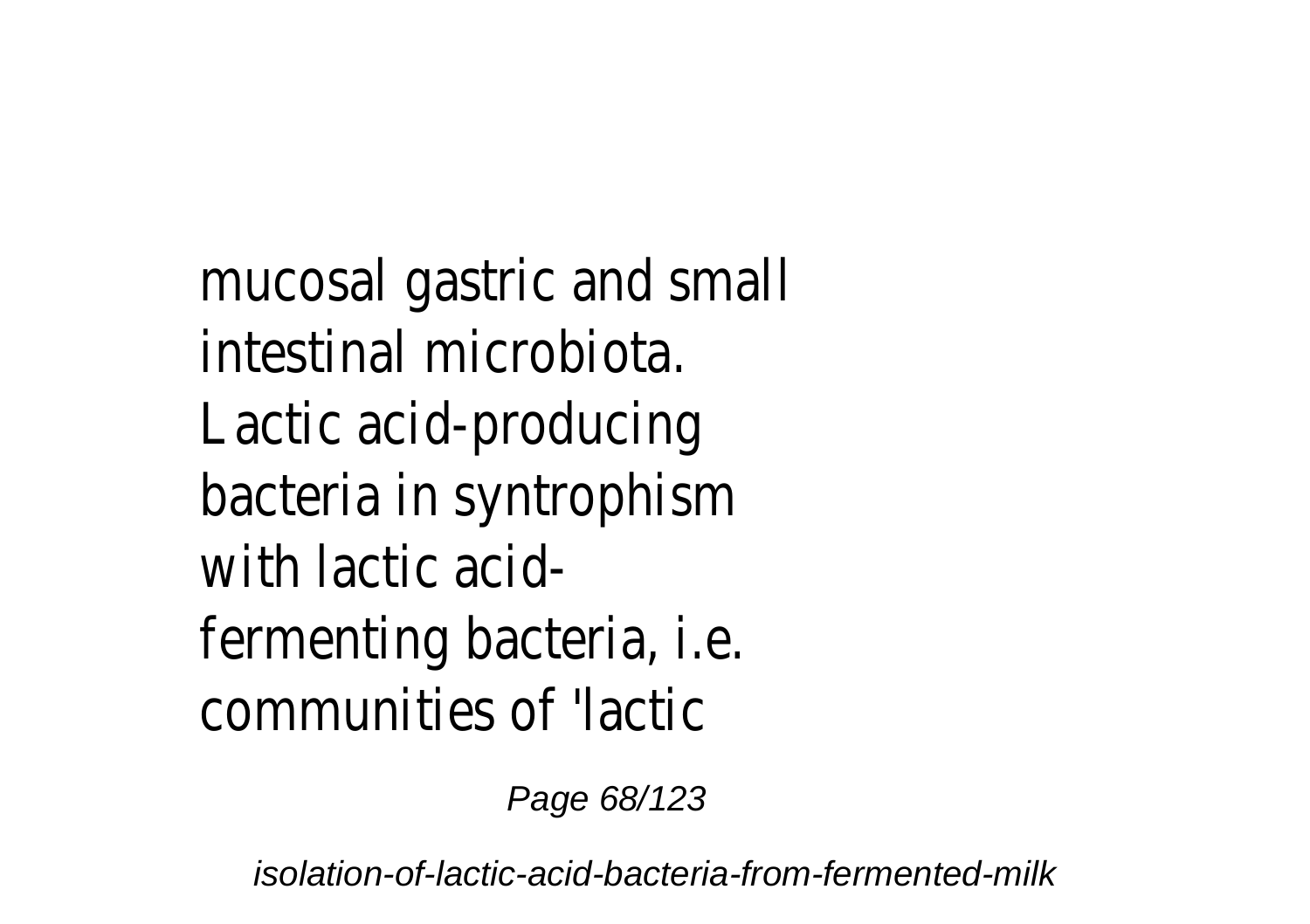acid-related bacteria' (LARB), constitute the predominant and generally most beneficial part of this microbiota. The present book gives answers to the aforesaid

Page 69/123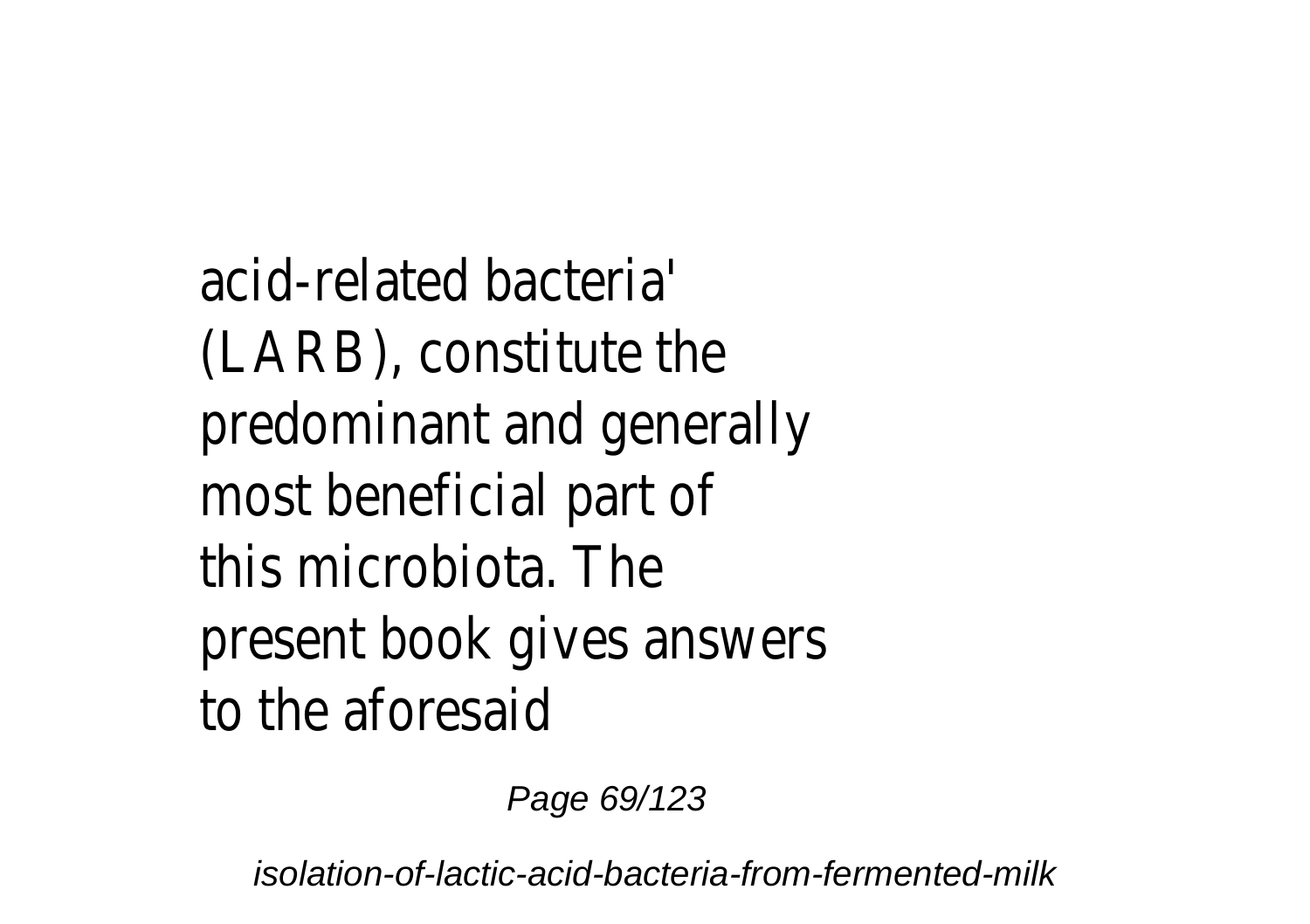questions. Outlined in six major chapters, the book starts off by reviewing the microecology of the pig proximal gastrointestinal tract as well as the different

Page 70/123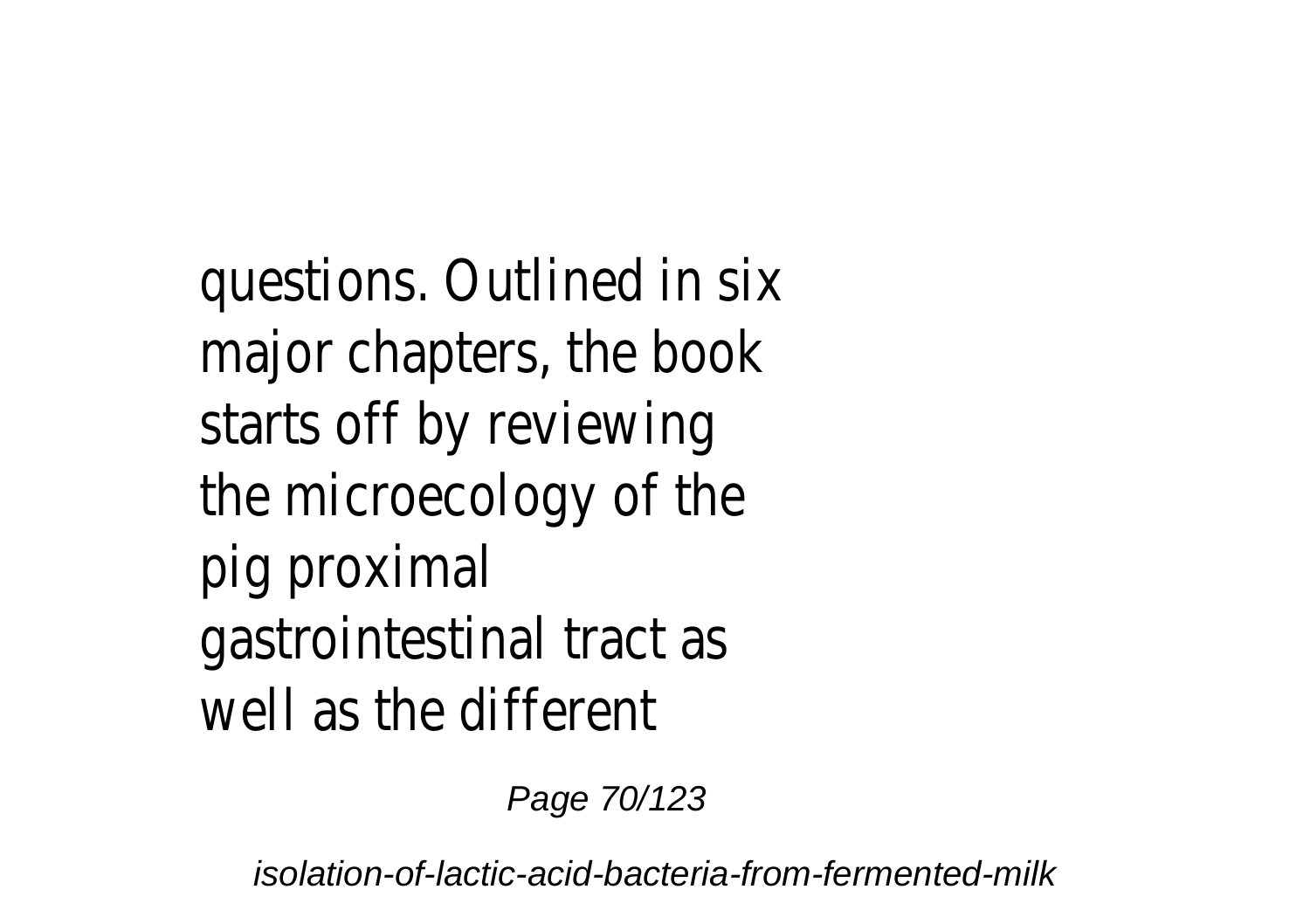groups of LARB (chapter II). This leads over to the methodological chapters III and IV which explain the application of two newly developed culture-based approaches

Page 71/123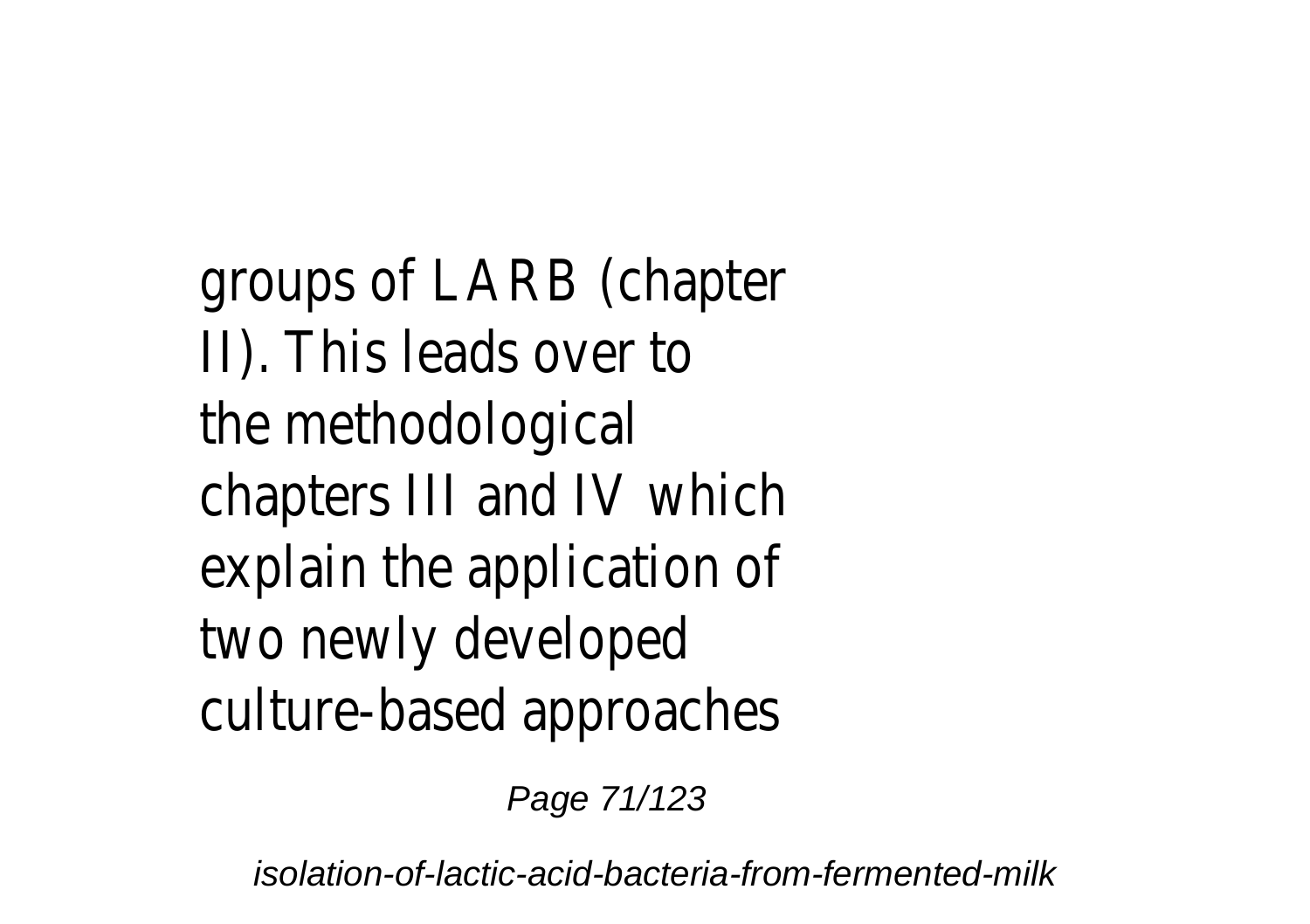for isolation of novel species of manganese catalase-positive lactobacilli and mucinfermenting LARB. Chapters V and VI contain the valid taxonomic descriptions of

Page 72/123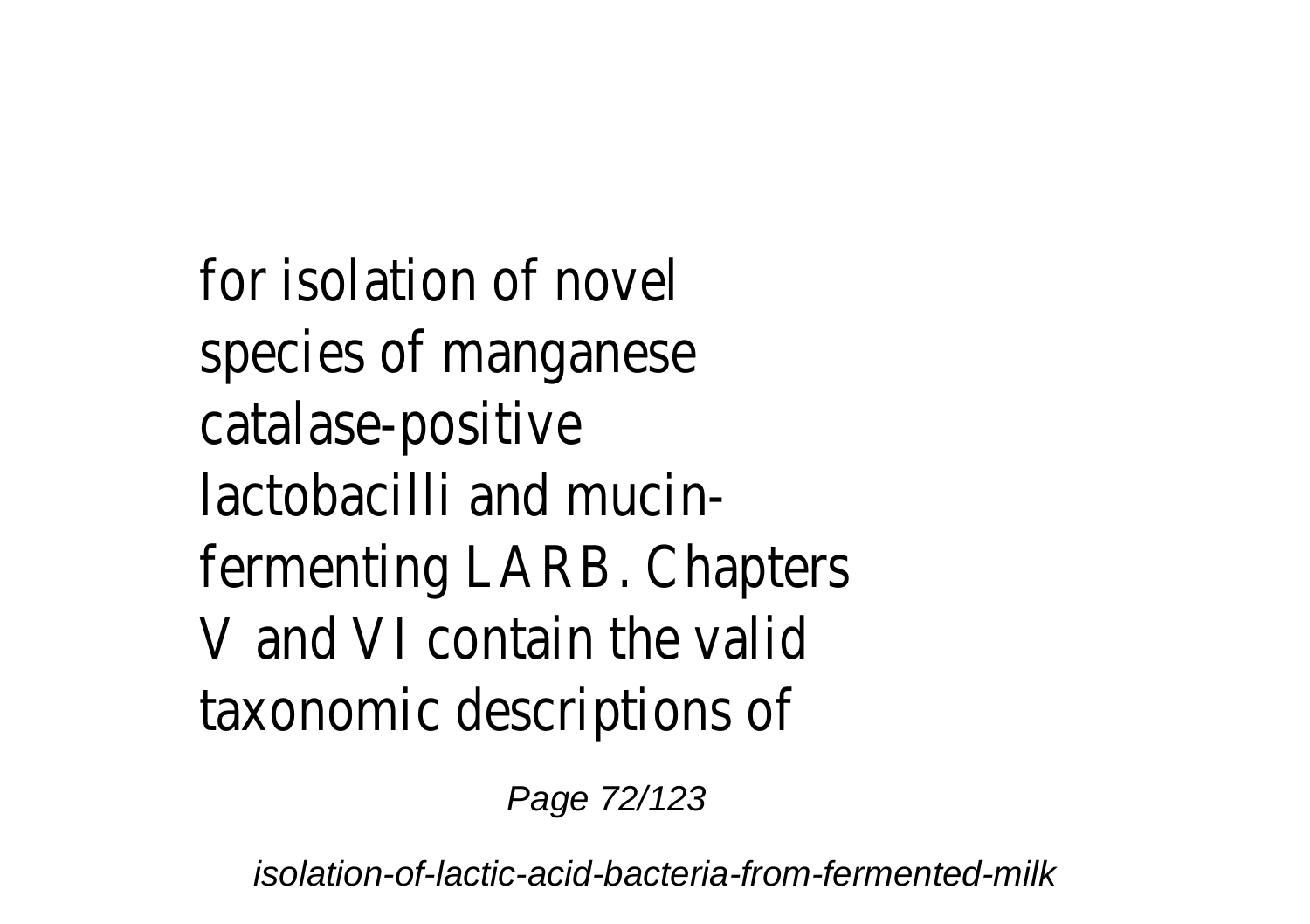two novel LARB species namely Olsenella umbonata Kraatz et al. 2011 and Veillonella magna Kraatz and Taras 2008 from porcine mucosal jejunum. Chapter VIII ends the book

Page 73/123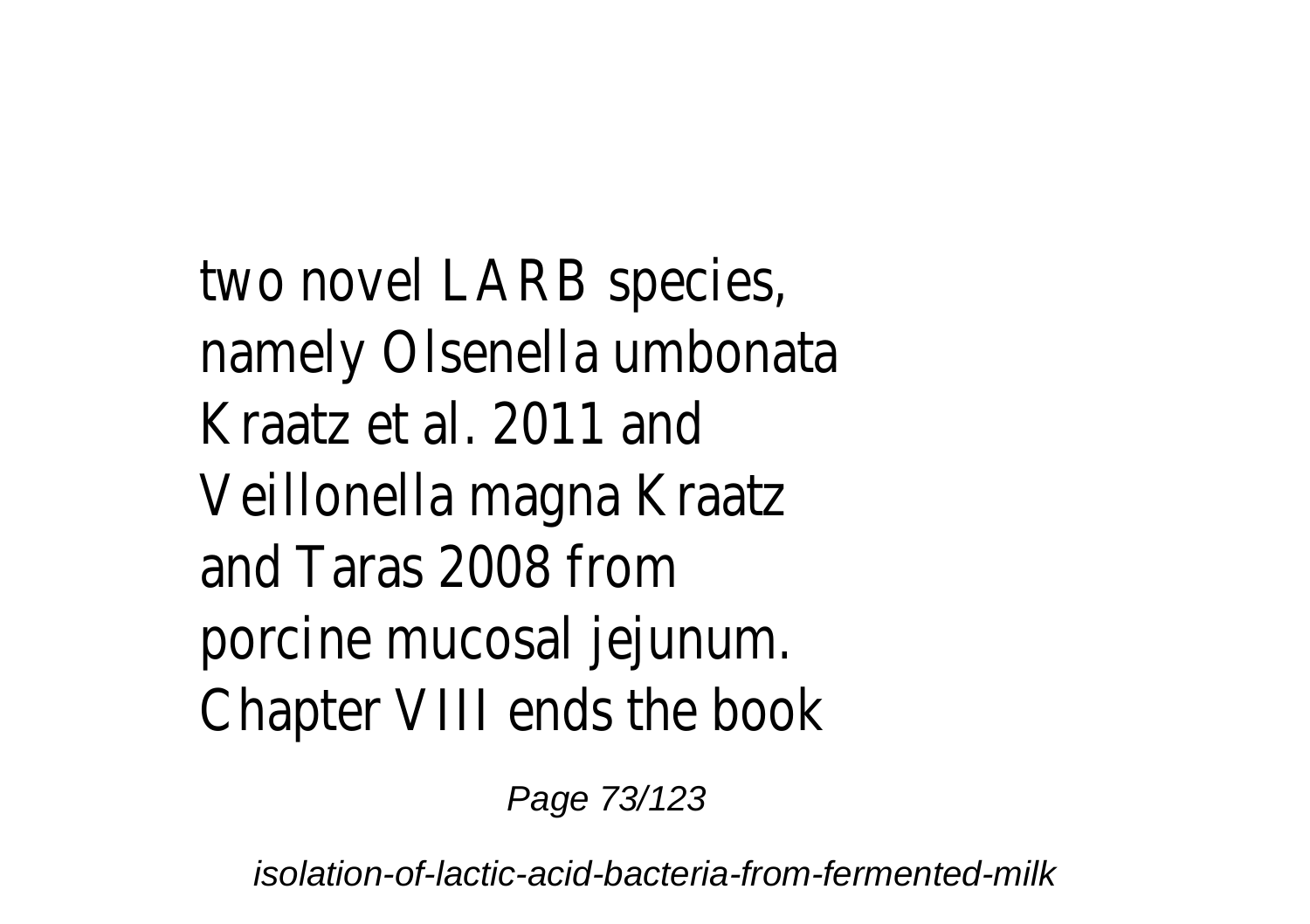with a discussion of the ecological status, niches and host relationship of O. umbonata and V. magna, thus taking the reader back to the microecology of chapter II.

Page 74/123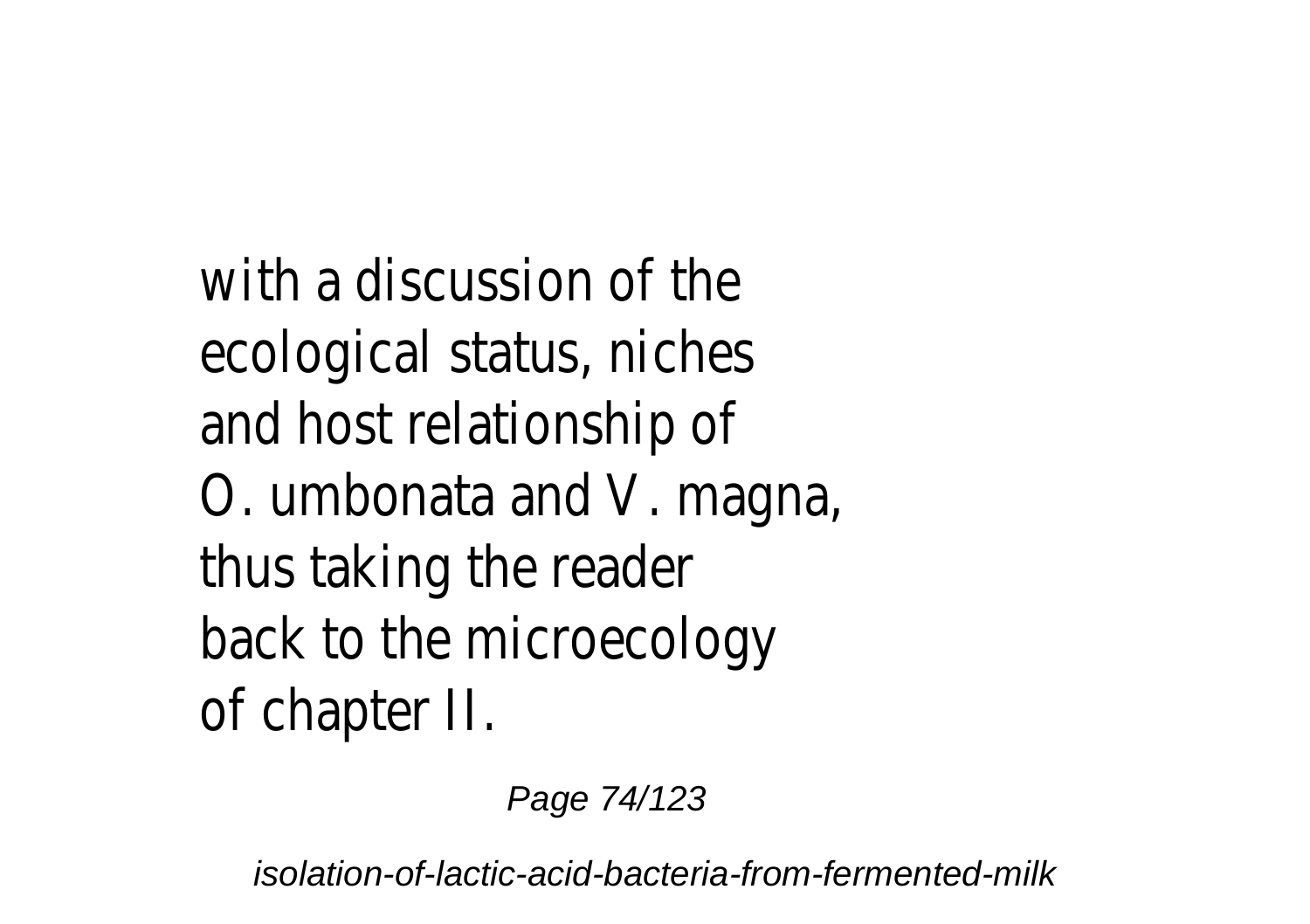The lactic acid bacteria (LAB) are a group of relatedmicro-organisms that are enormously important in the food and beverage industries. Generally regarded as safe

Page 75/123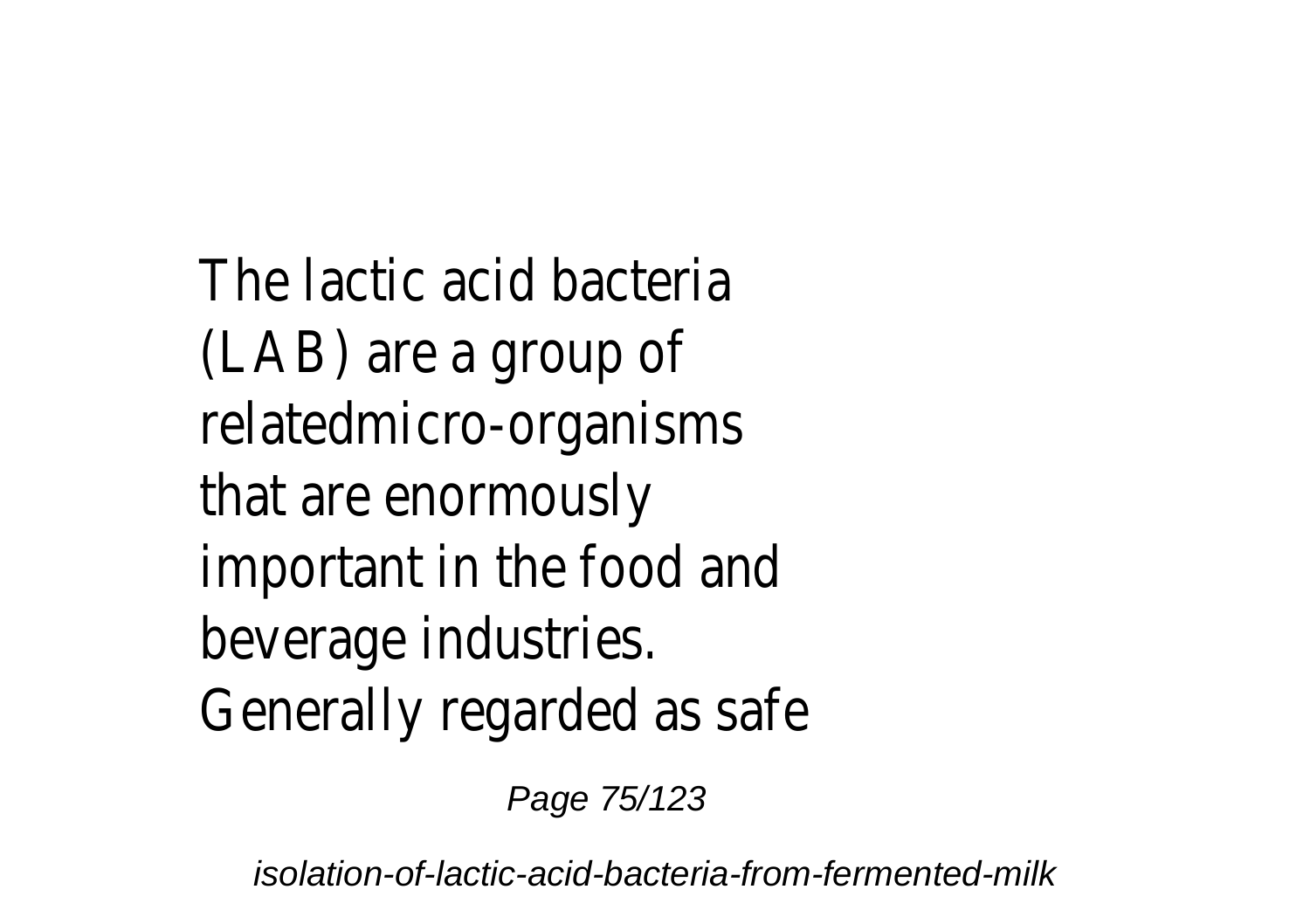for humanconsumption (and, in the case of probiotics, positively beneficialto human health), the LAB have been used for centuries, andcontinue to be used worldwide on an

Page 76/123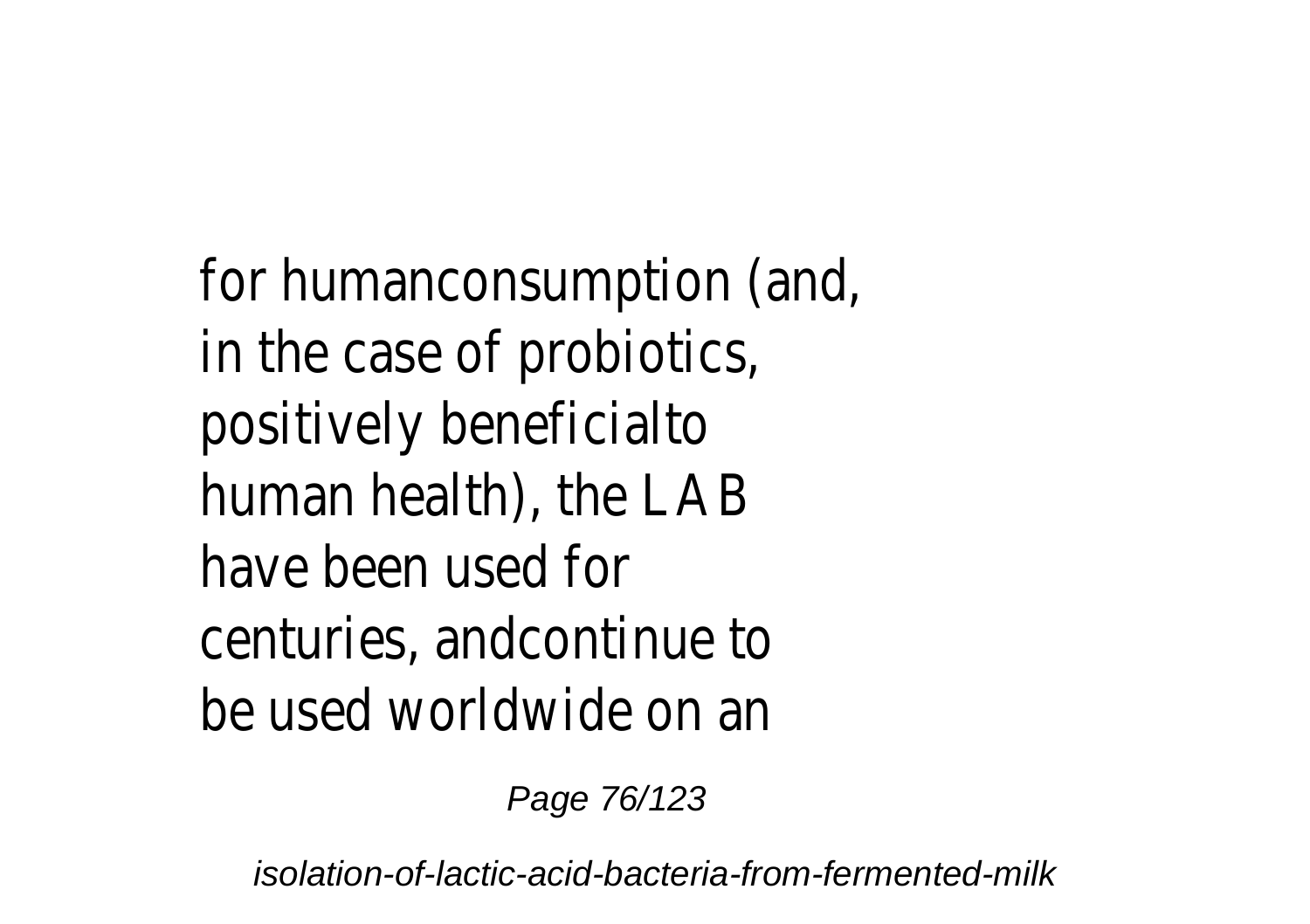industrial scale, in foodfermentation processes, including yoghurt, cheeses, fermented meatsand vegetables, where they ferment carbohydrates in

Page 77/123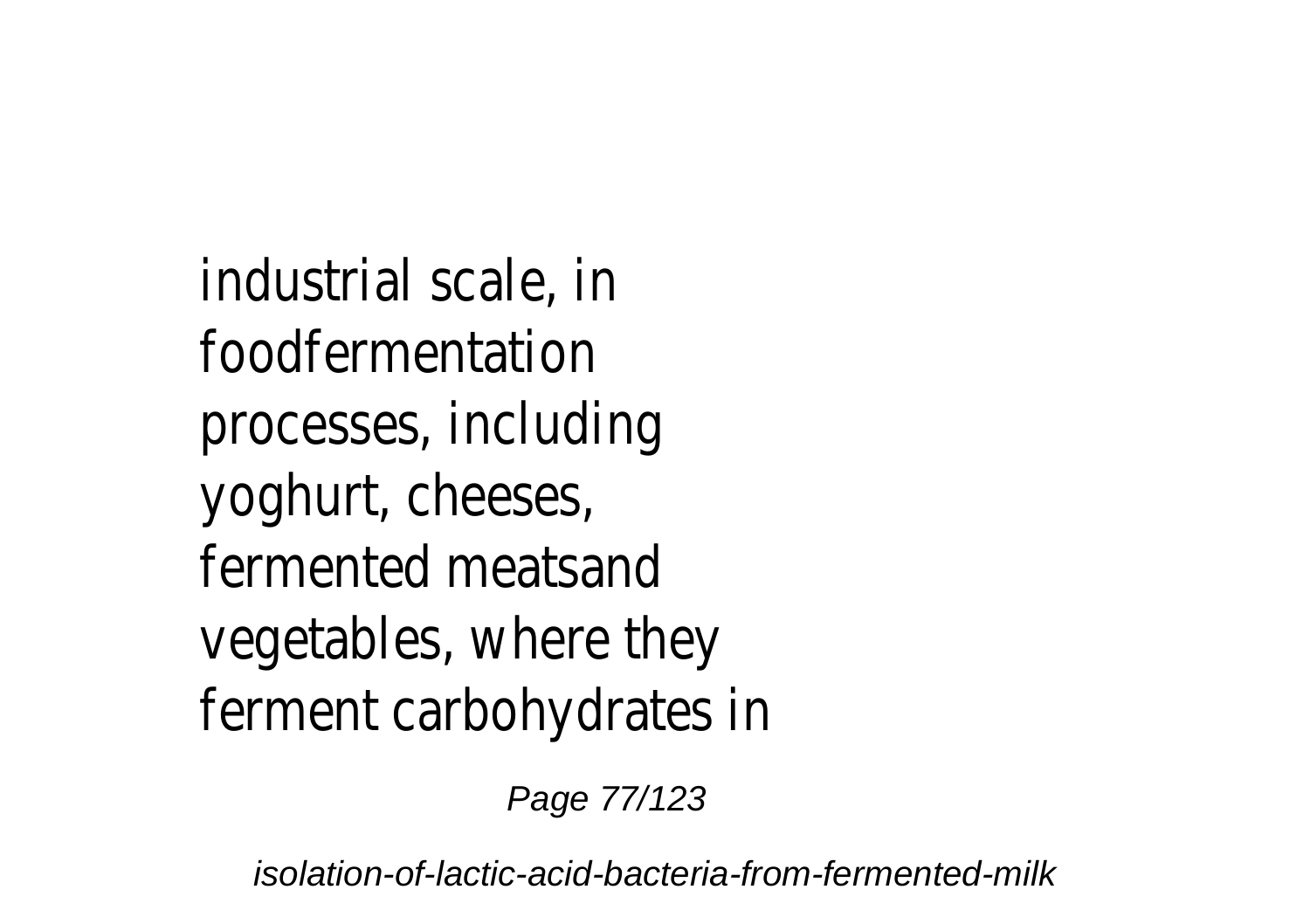the foods,producing lactic acid and creating an environment unsuitable forfood spoilage organisms and pathogens to survive. The shelf life ofthe product is thereby

Page 78/123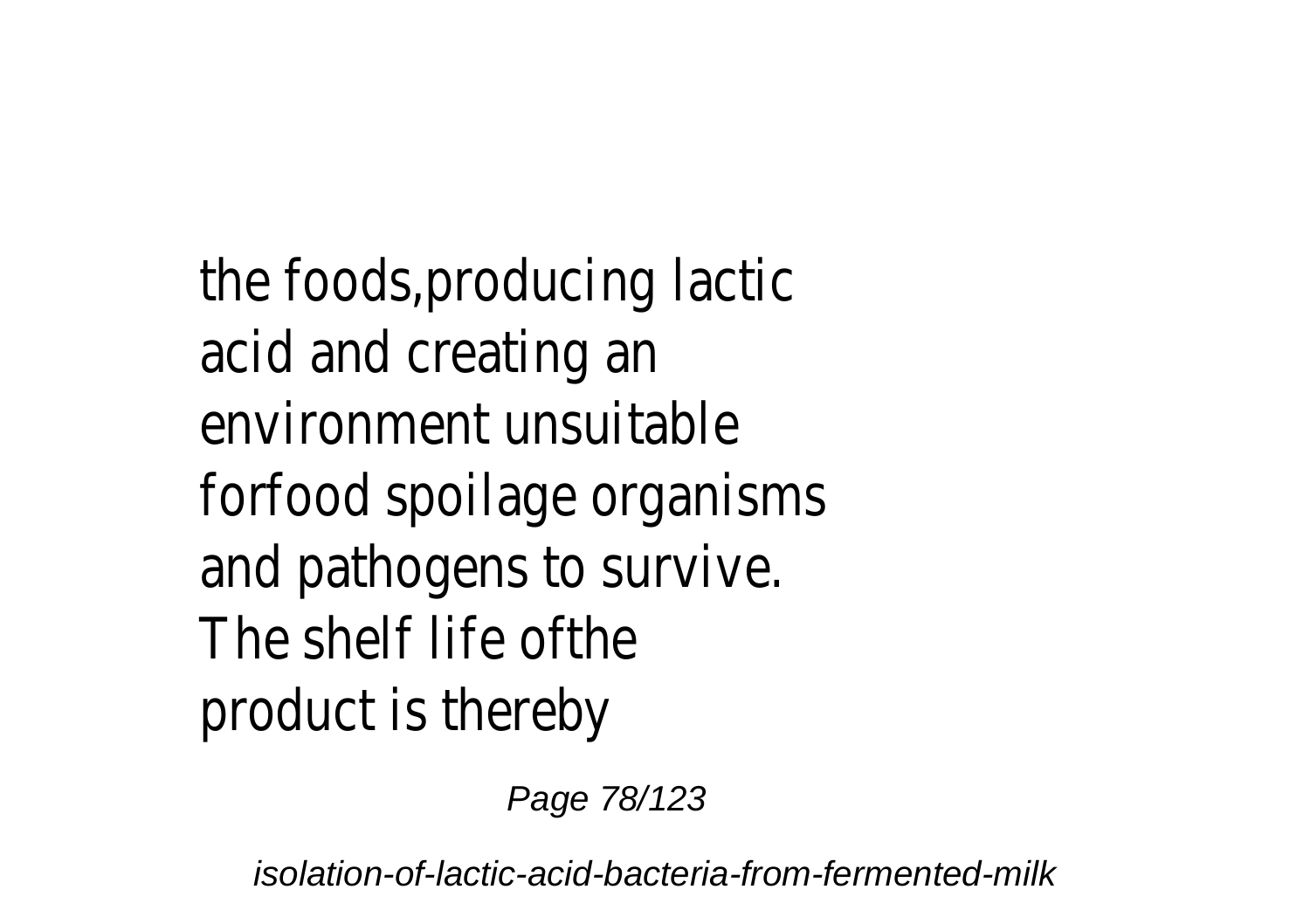extended, but of course these foods are alsoenjoyed around the world for their organoleptic qualities. They are also important to the brewing and winemaking

Page 79/123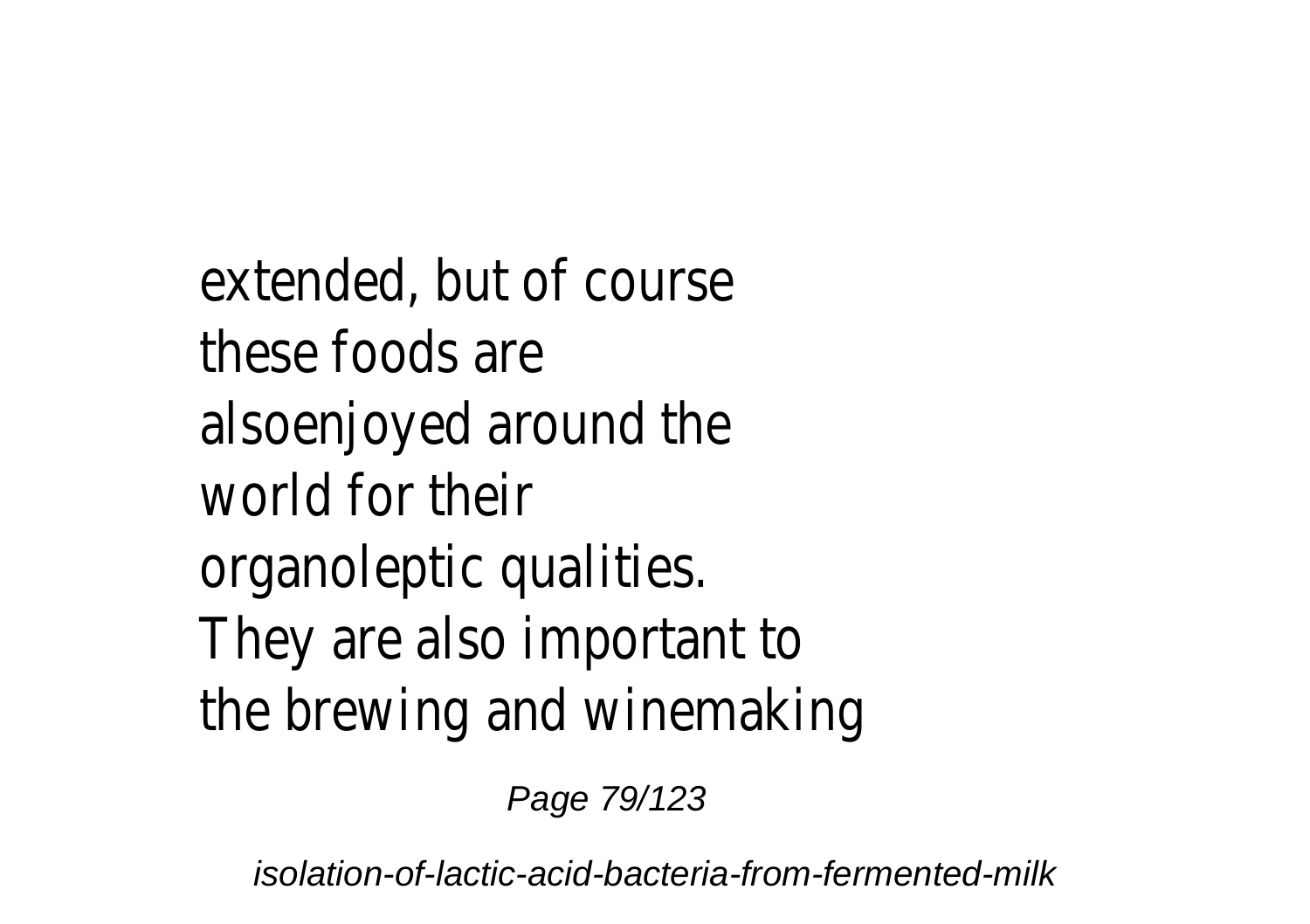industries,where they are often undesirable intruders but can in specificcases have desirable benefits. The LAB are also used in producingsilage and other

Page 80/123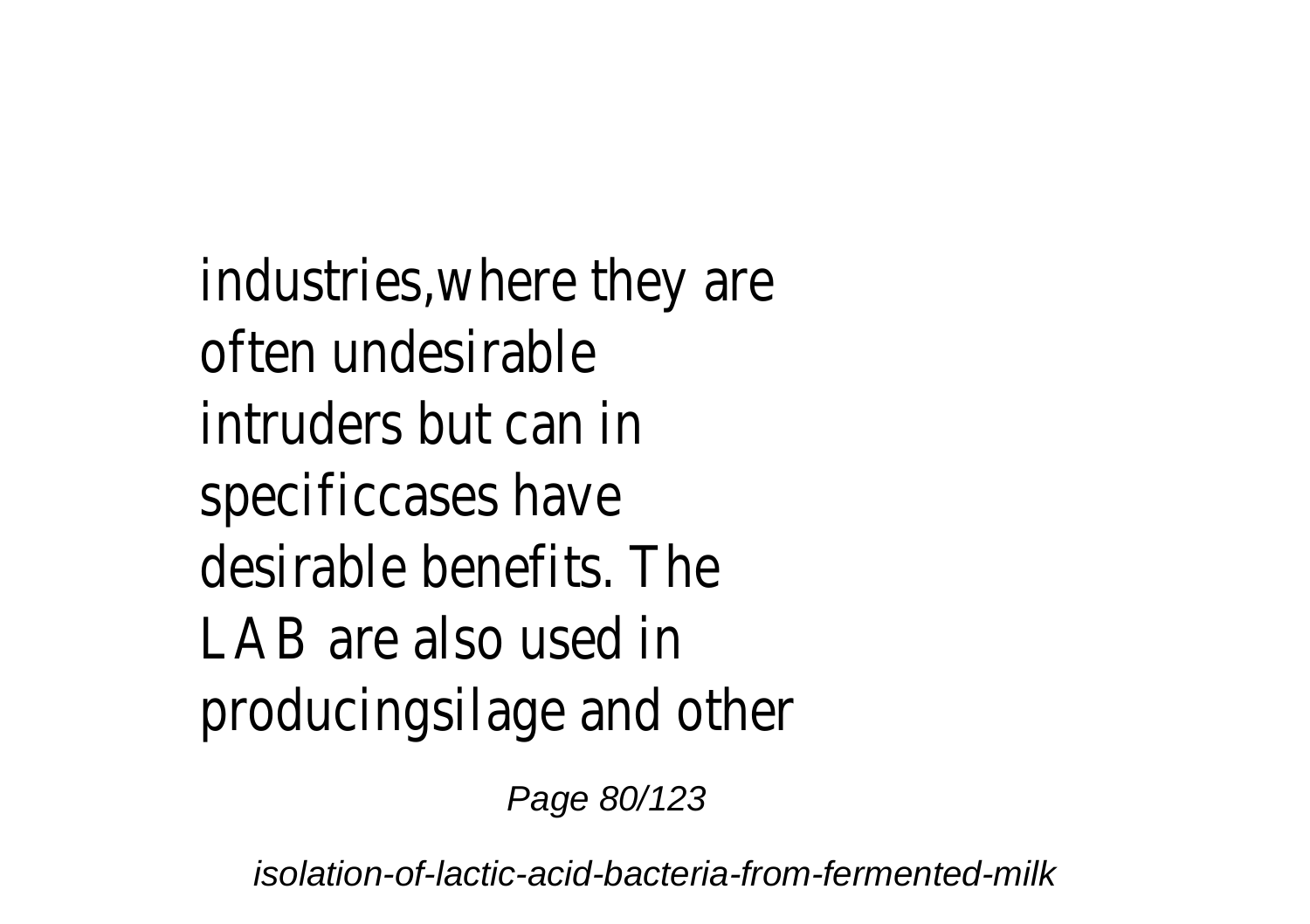agricultural animal feeds. Clinically, theycan improve the digestive health of young animals, and also havehuman medical applications. This book provides a much-needed and

Page 81/123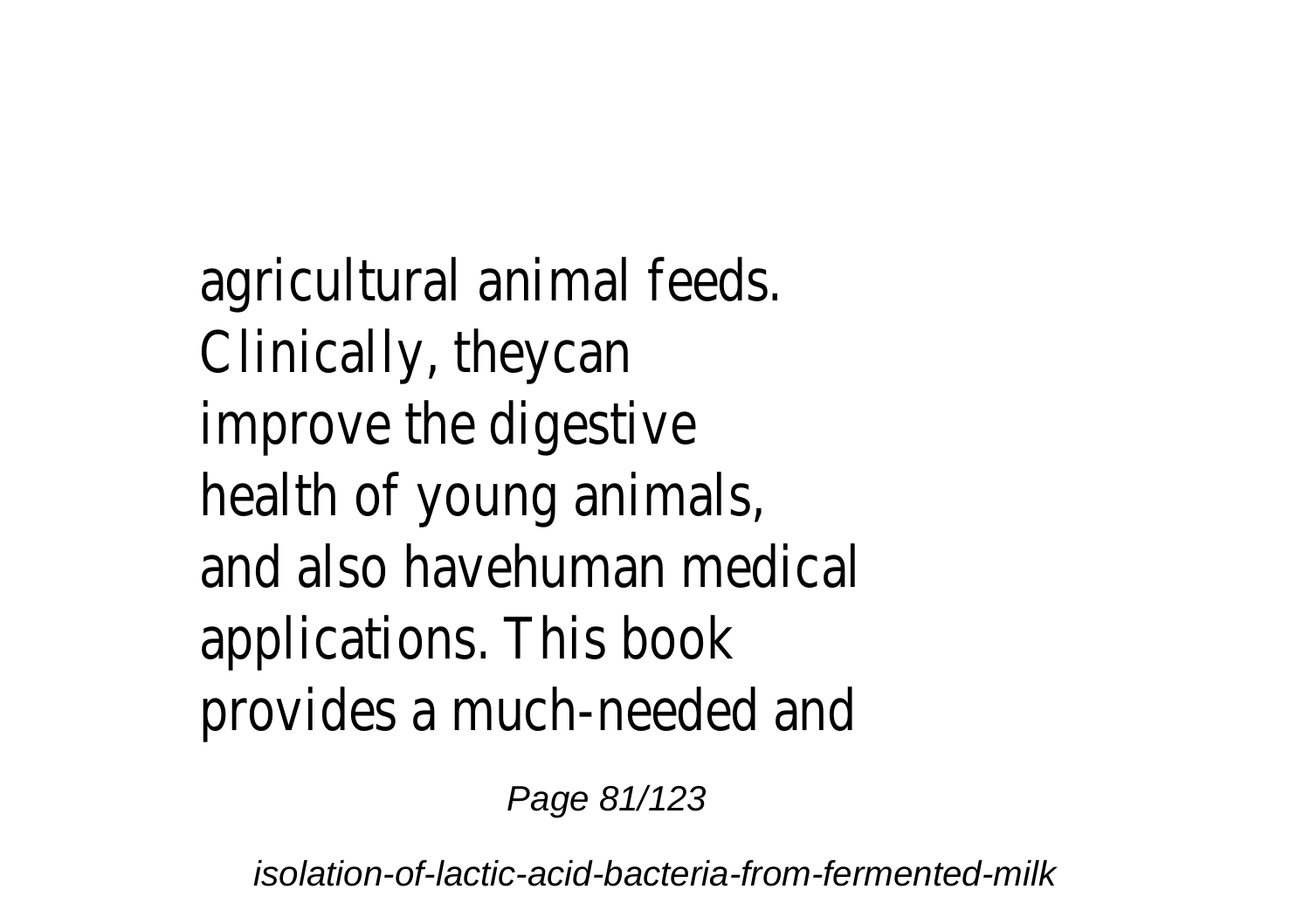comprehensive account of the current knowledge of the lactic acid bacteria, covering thetaxonomy and relevant biochemistry, physiology and molecularbiology of these

Page 82/123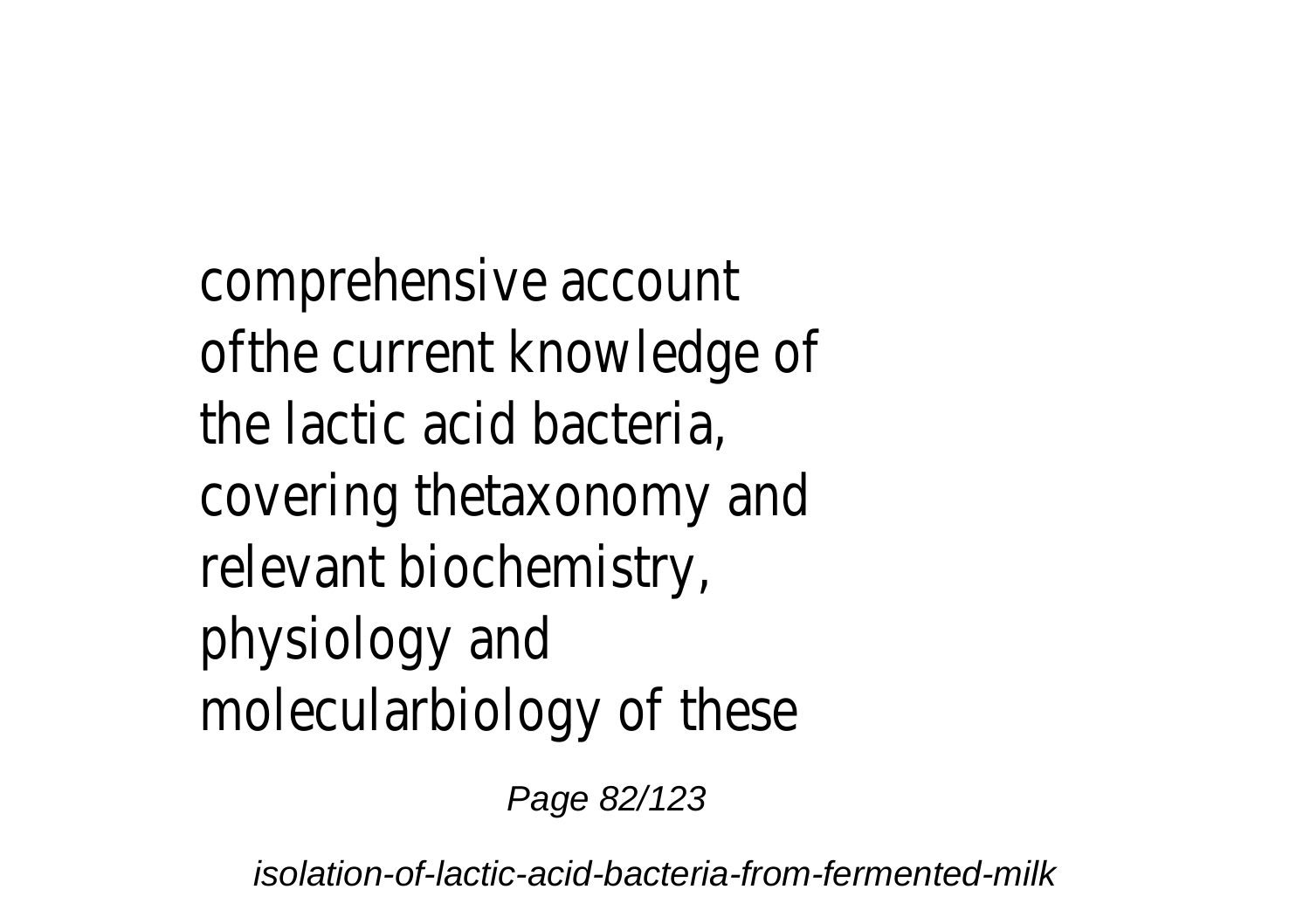scientifically and commercially importantmicro-organisms. It is directed to bringing together the currentunderstanding concerning the organisms'

Page 83/123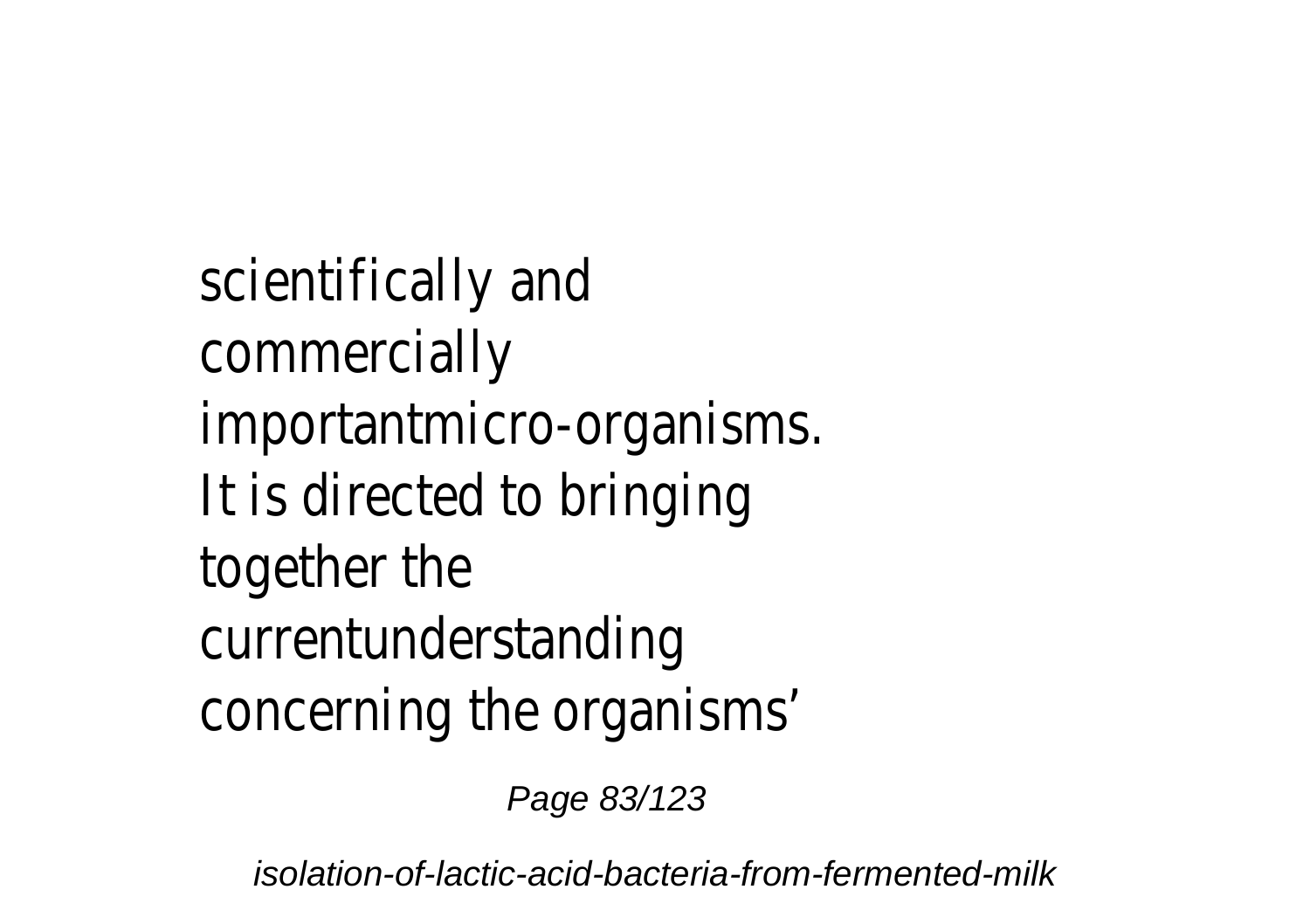remarkable diversity within a seemingly rather constrained compass. The genera now identified as proper members of the LAE aretreated in dedicated chapters, and the species

Page 84/123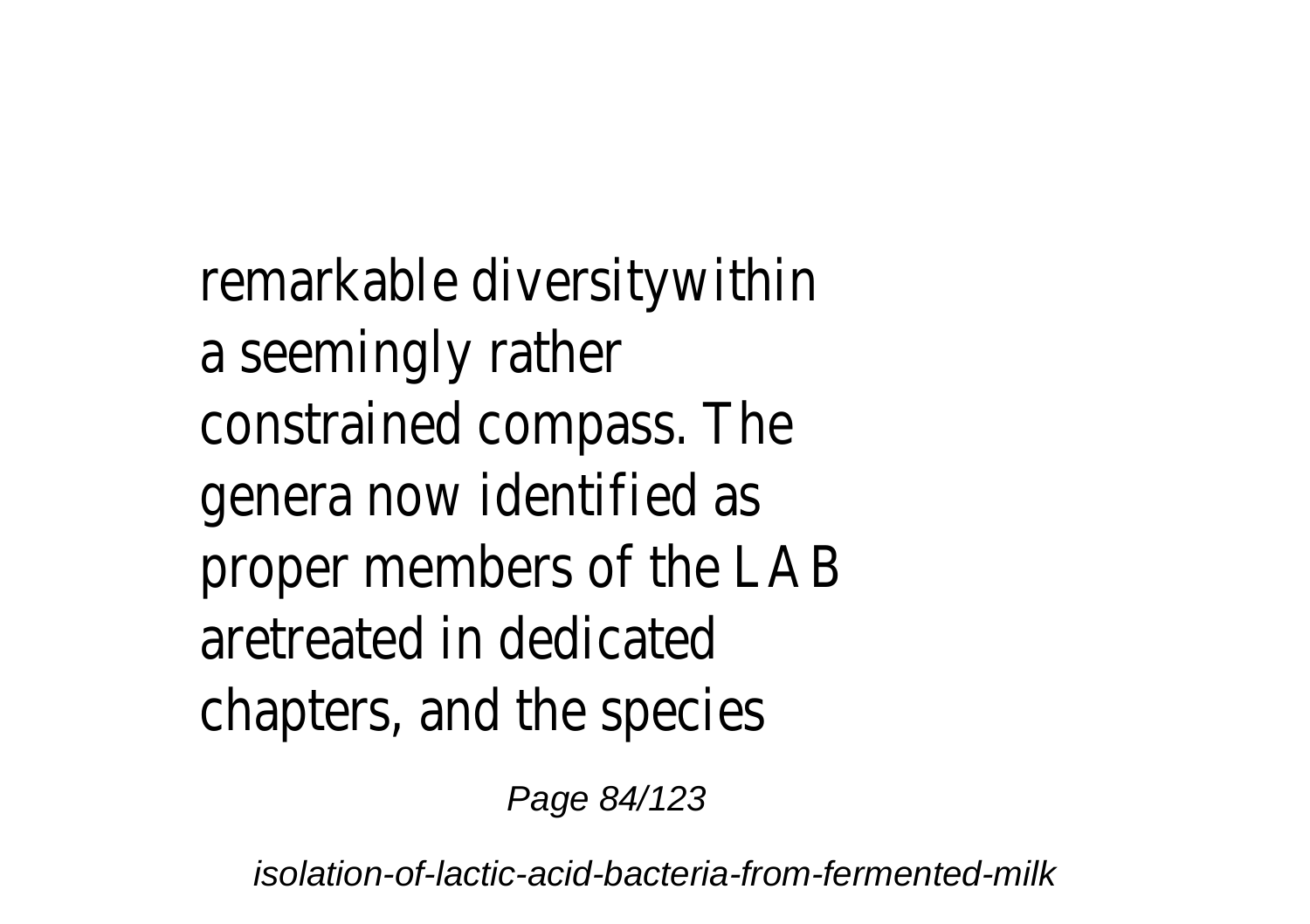properly recognized as members of each genus arelisted with detailed descriptions of their principalcharacteristics. Each genus and species is described using

Page 85/123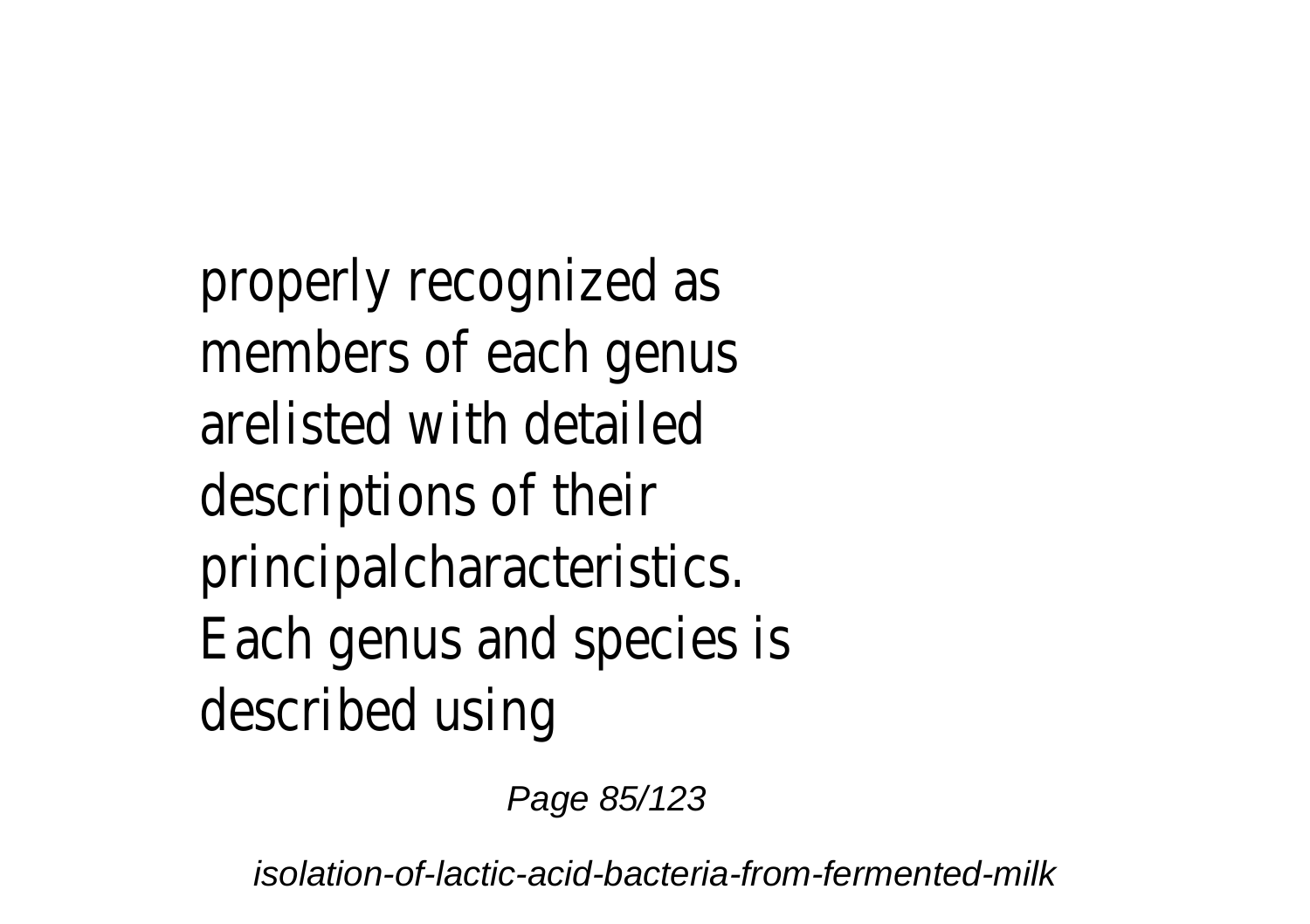astandardized format, and the relative importance of each species infood, agricultural and medical applications is assessed. Inaddition, certain other bacterial groups (such

Page 86/123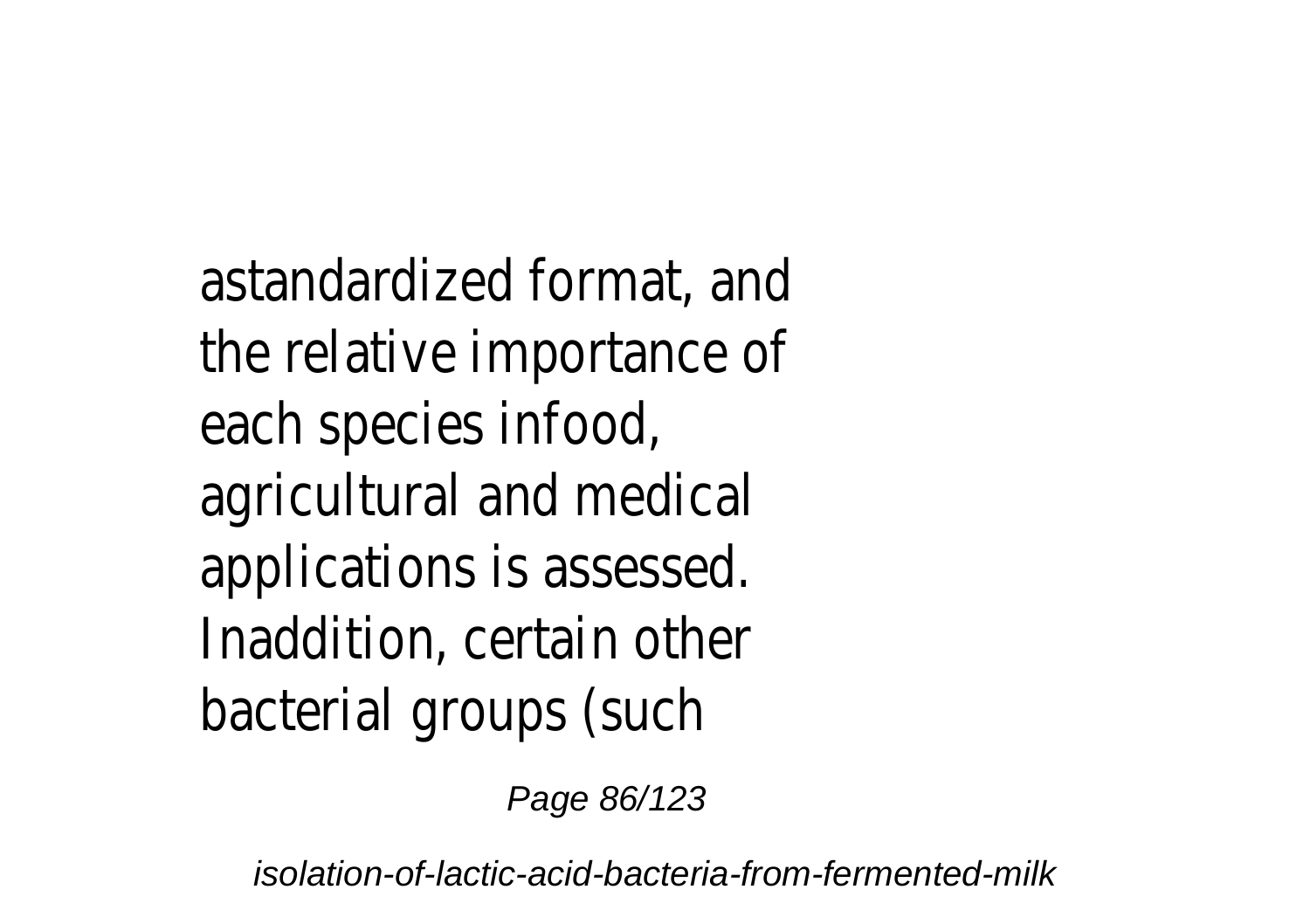asBifidobacterium) often associated with the LAB are givenin-depth coverage. The book will also contribute to a betterunderstanding and appreciation of the role

Page 87/123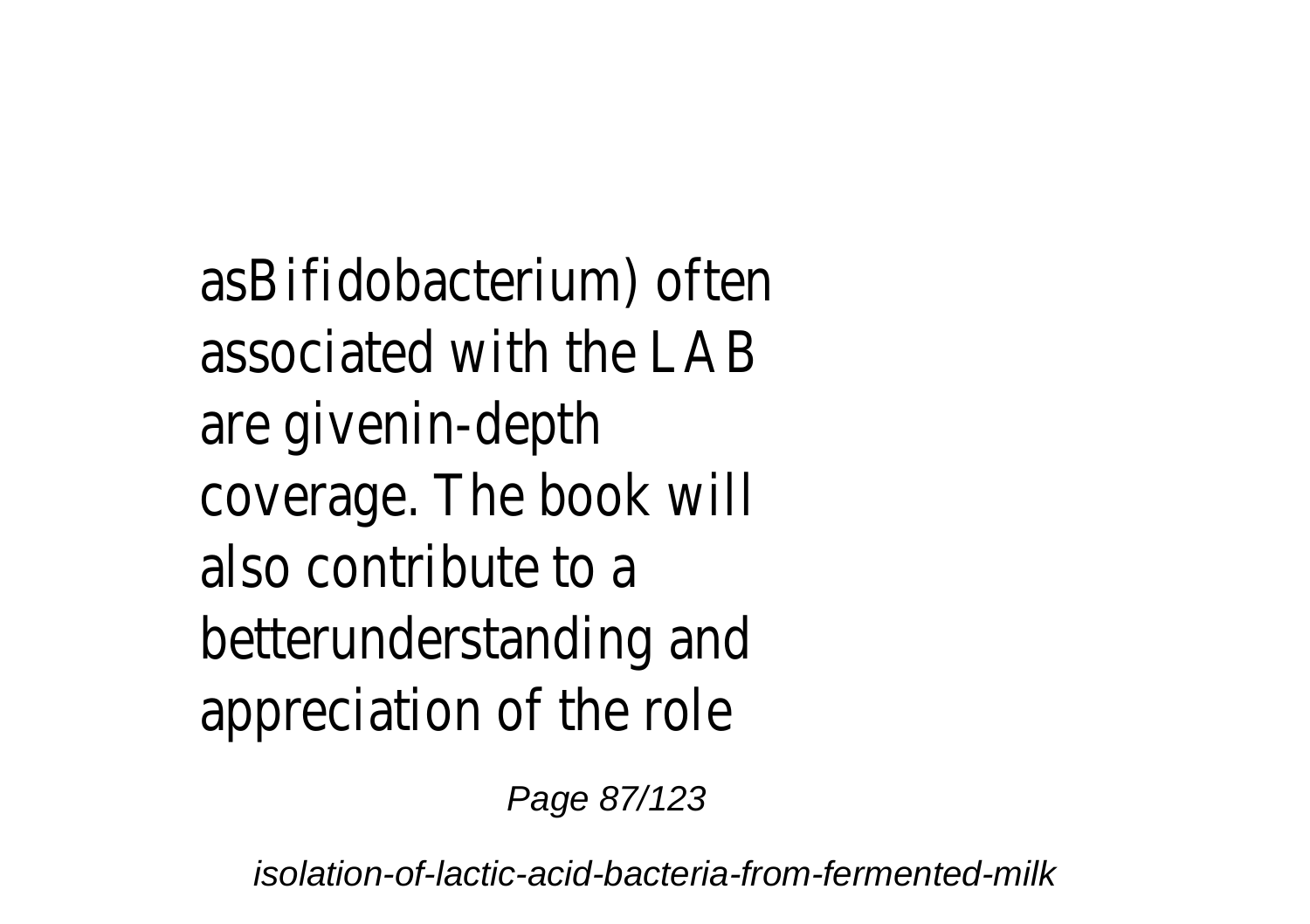of LAB in the variousecological ecosystems and niches that they occupy. Insummary, this volume gathers together information designed toenable the

Page 88/123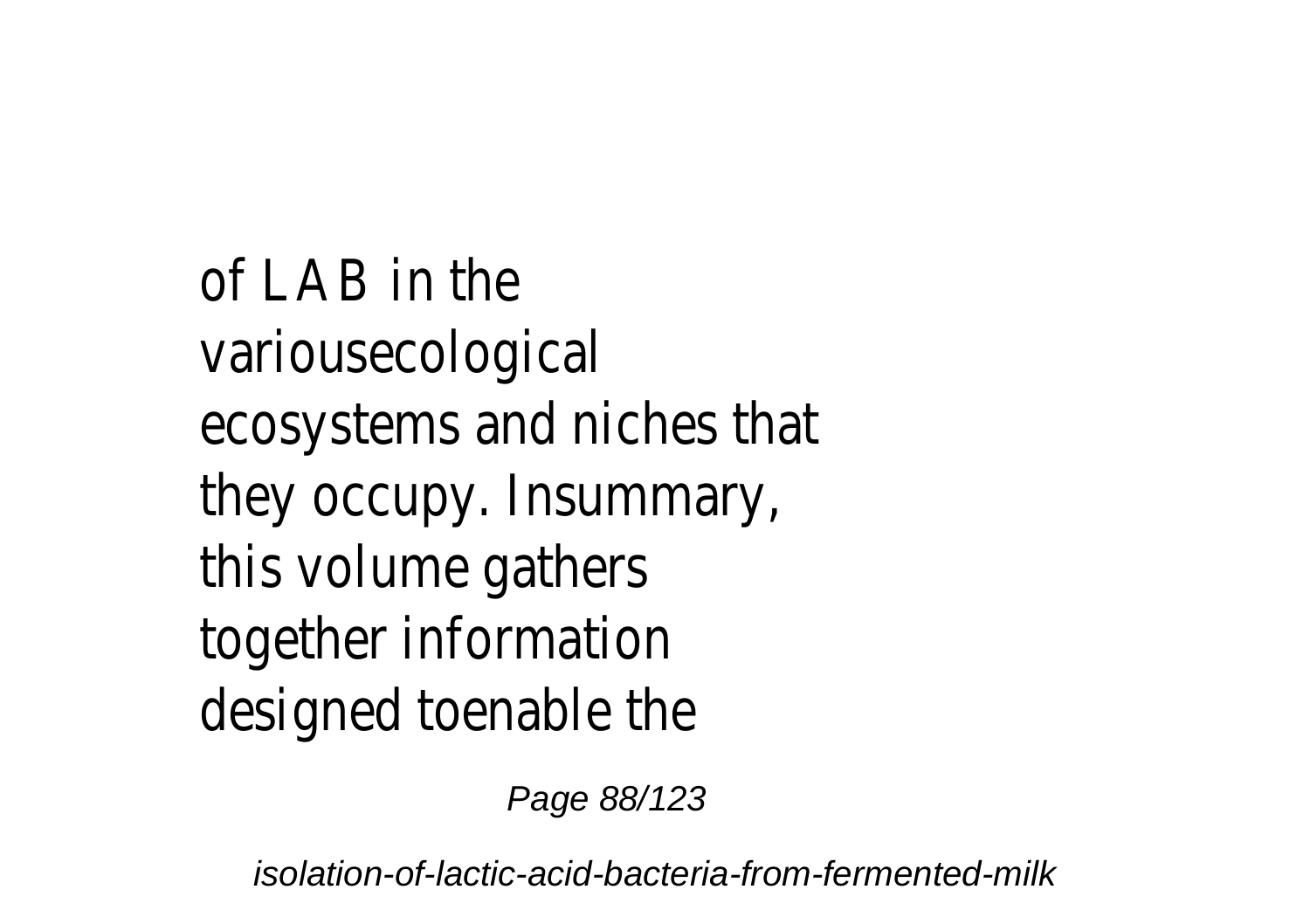organisms' fullest industrial, nutritional andmedical applications. Lactic Acid Bacteria: Biodiversity and Taxonomy is anessential reference for research scientists

Page 89/123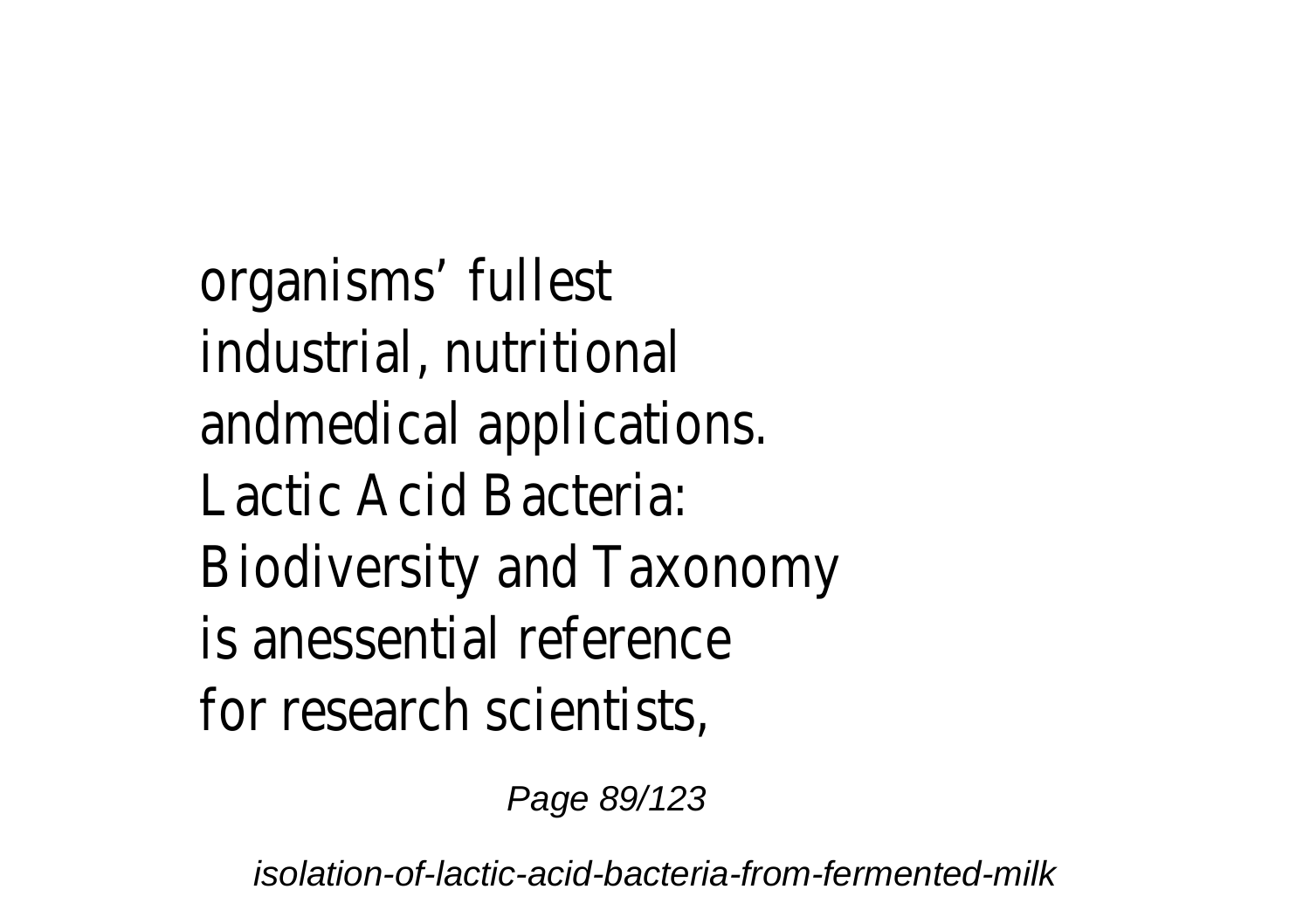biochemists andmicrobiologists working in the food and fermentation industries andin research institutions. Advanced students of food science

Page 90/123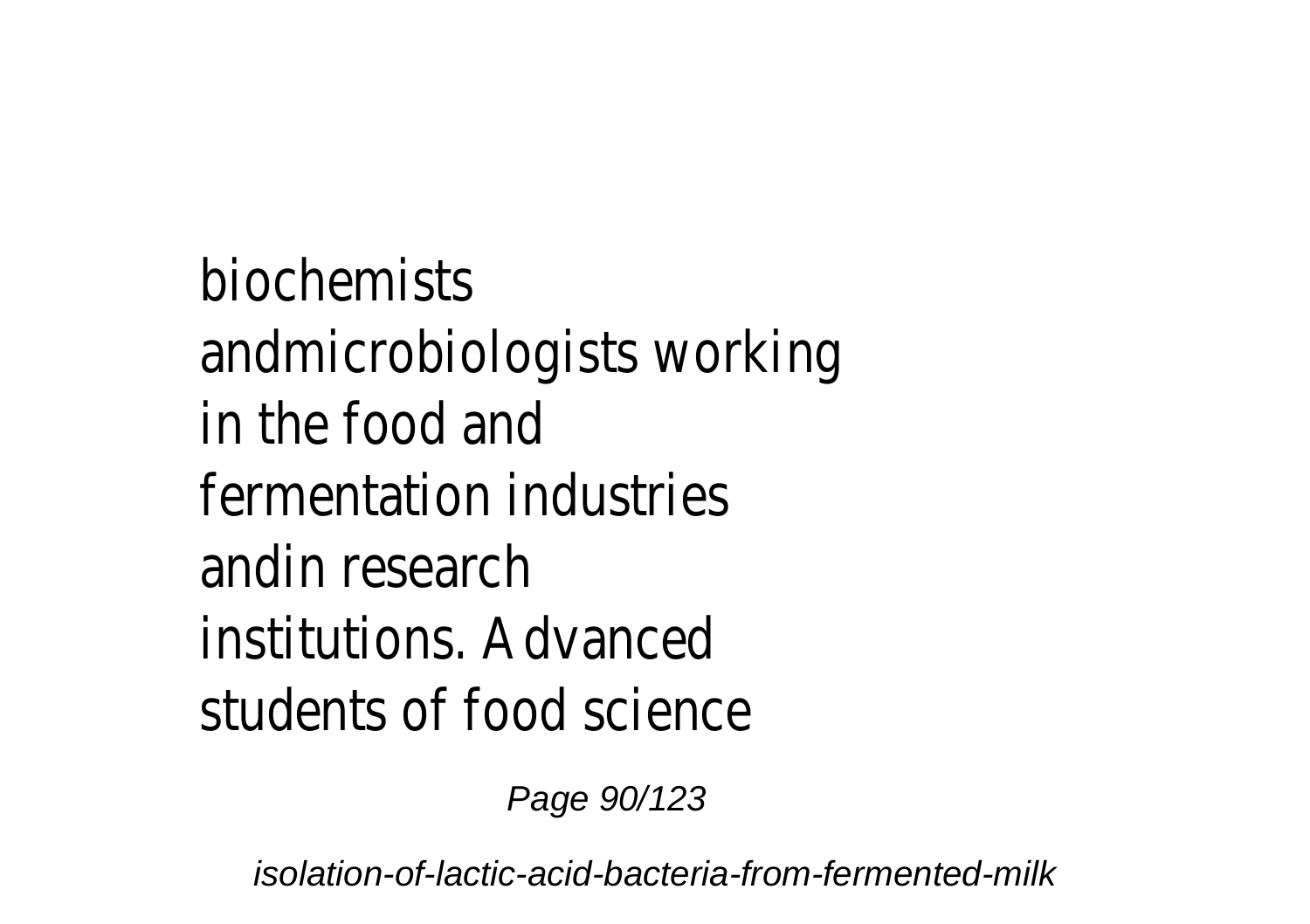andtechnology will also find it an indispensable guide to thesubject. Their Isolation, Characterization and Application in Food Systems

Page 91/123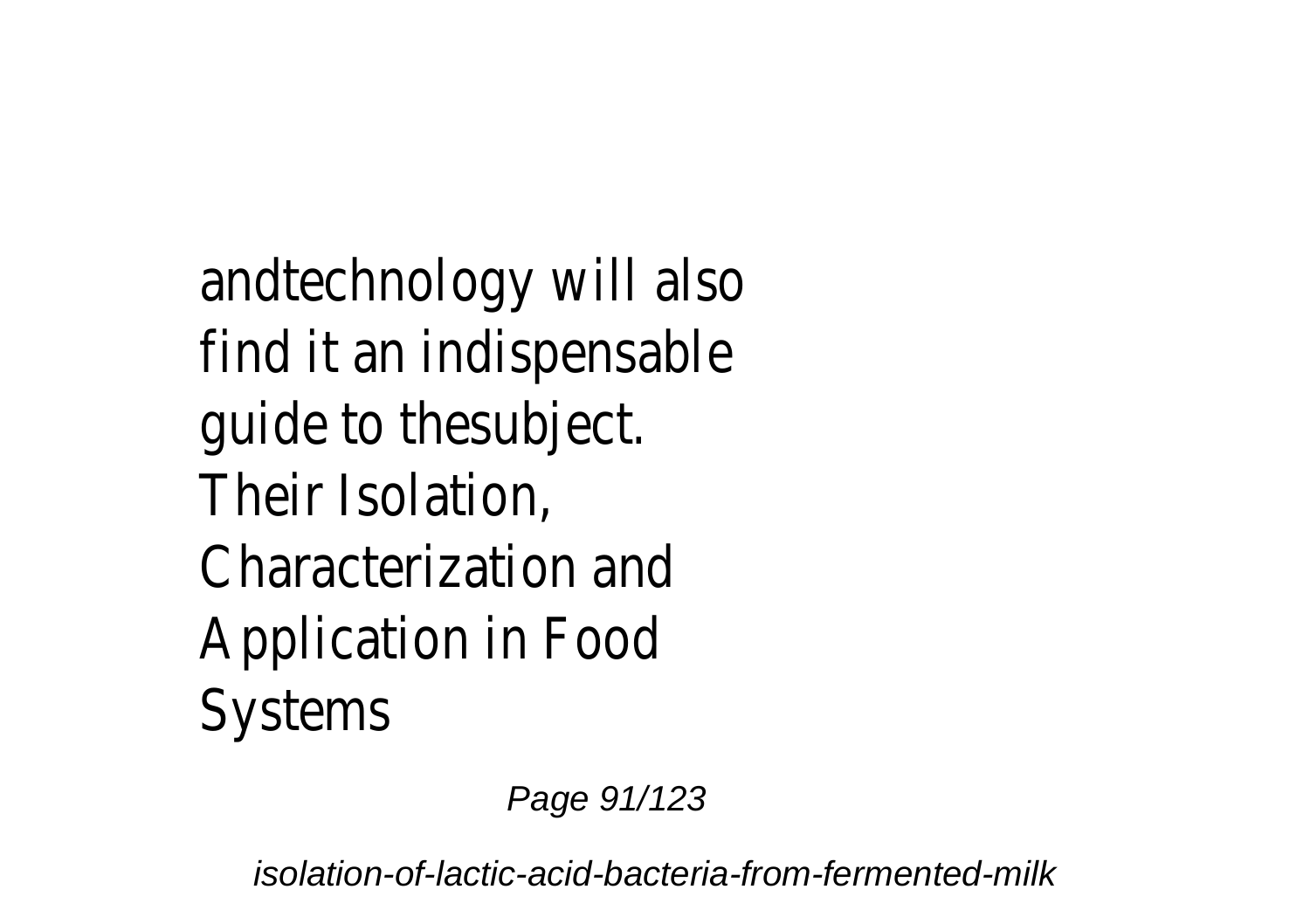Enumeration, Isolation, Identification and Probiotic Characterisation of Lactic Acid Bacteria from Nigerian Human Breast **Milk** Isolation and

Page 92/123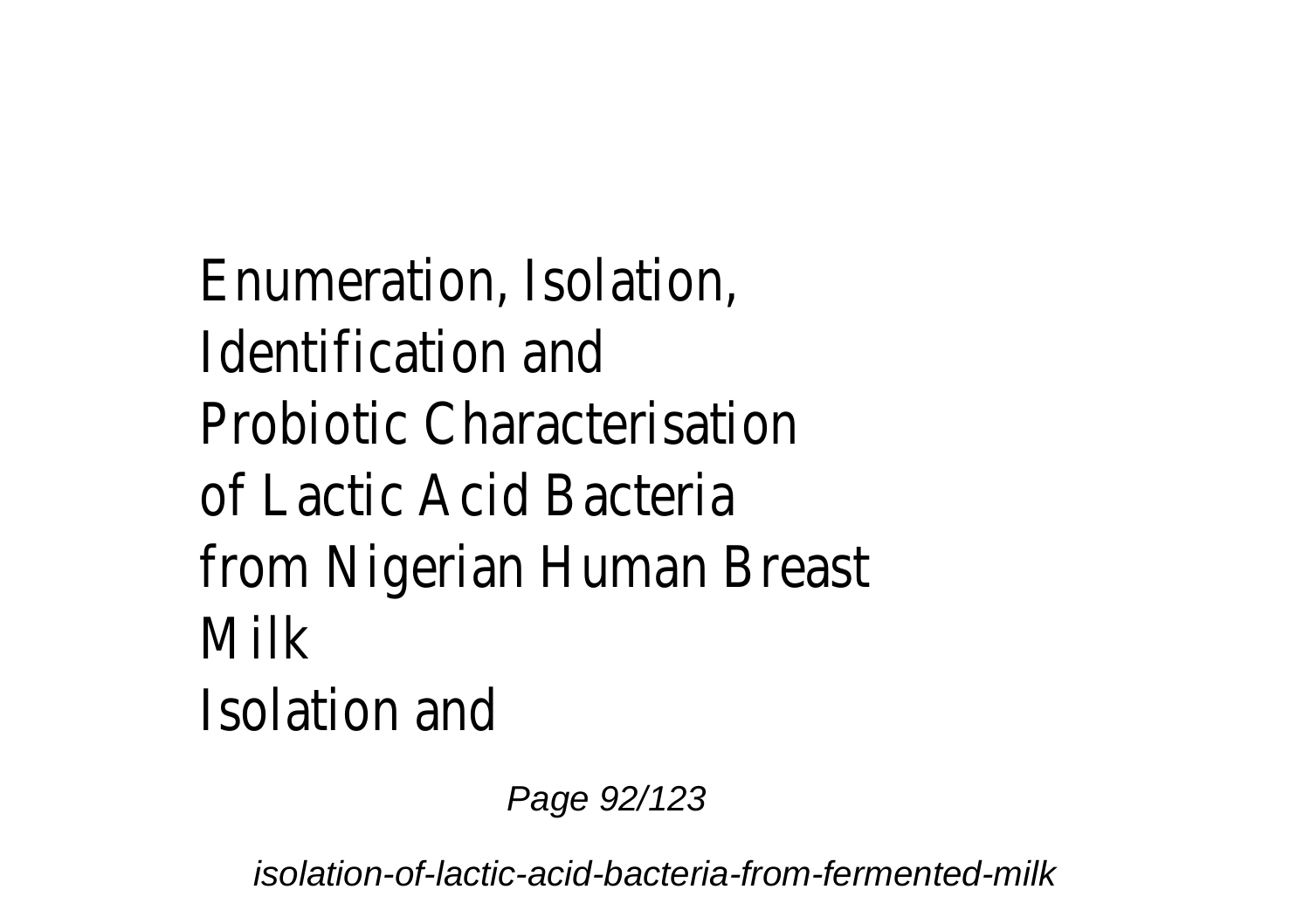Characterization of Bacteriocin and Lactic Acid Bacteria Isolated from Food Samples in Jamaica Isolation and Molecularidentification of Lactic

Page 93/123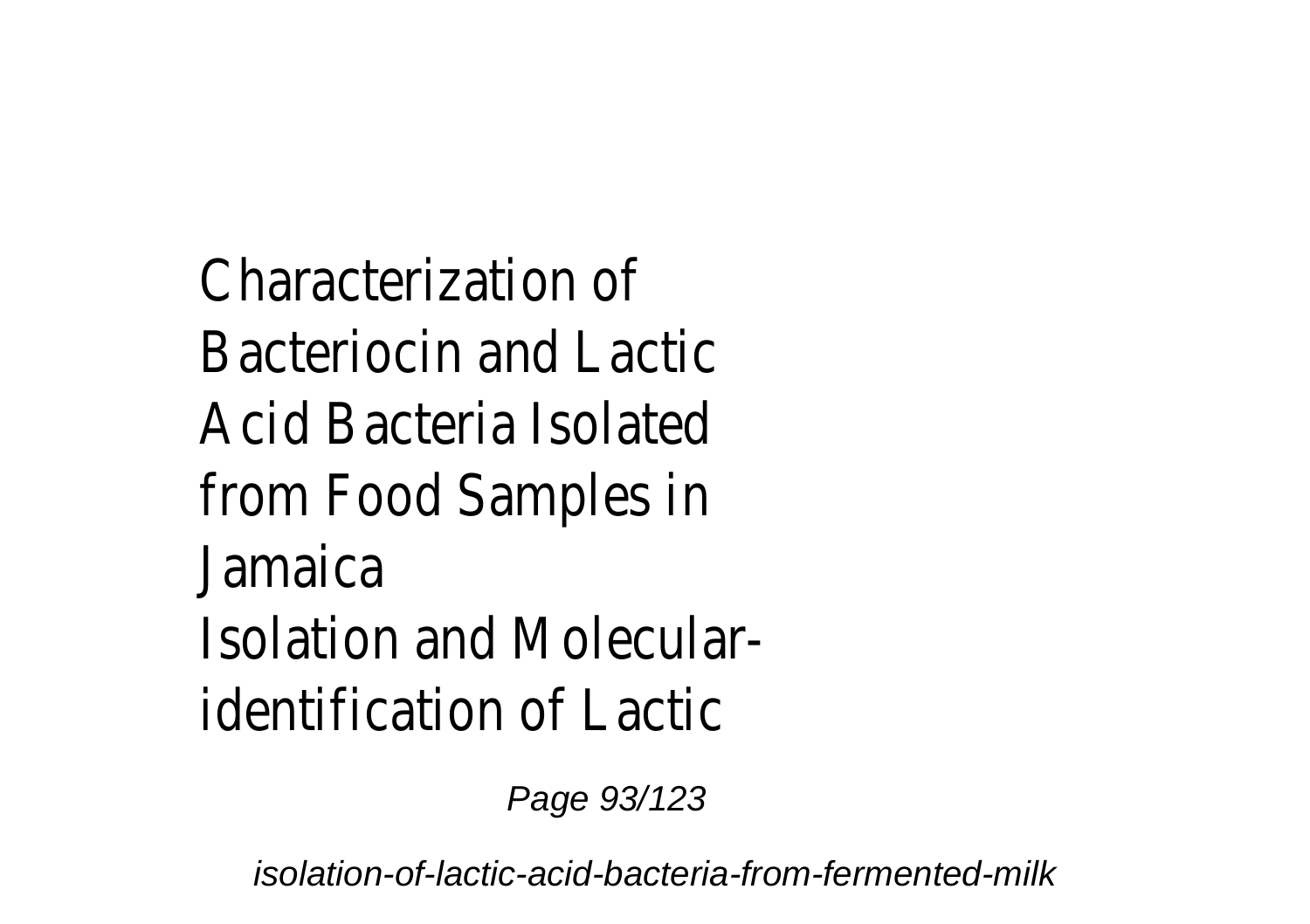Acid Bacteria from Traditional Mongolian Fermented Milk Products Microbiological and Functional Aspects, Fifth Edition Did you know? It's estimated

Page 94/123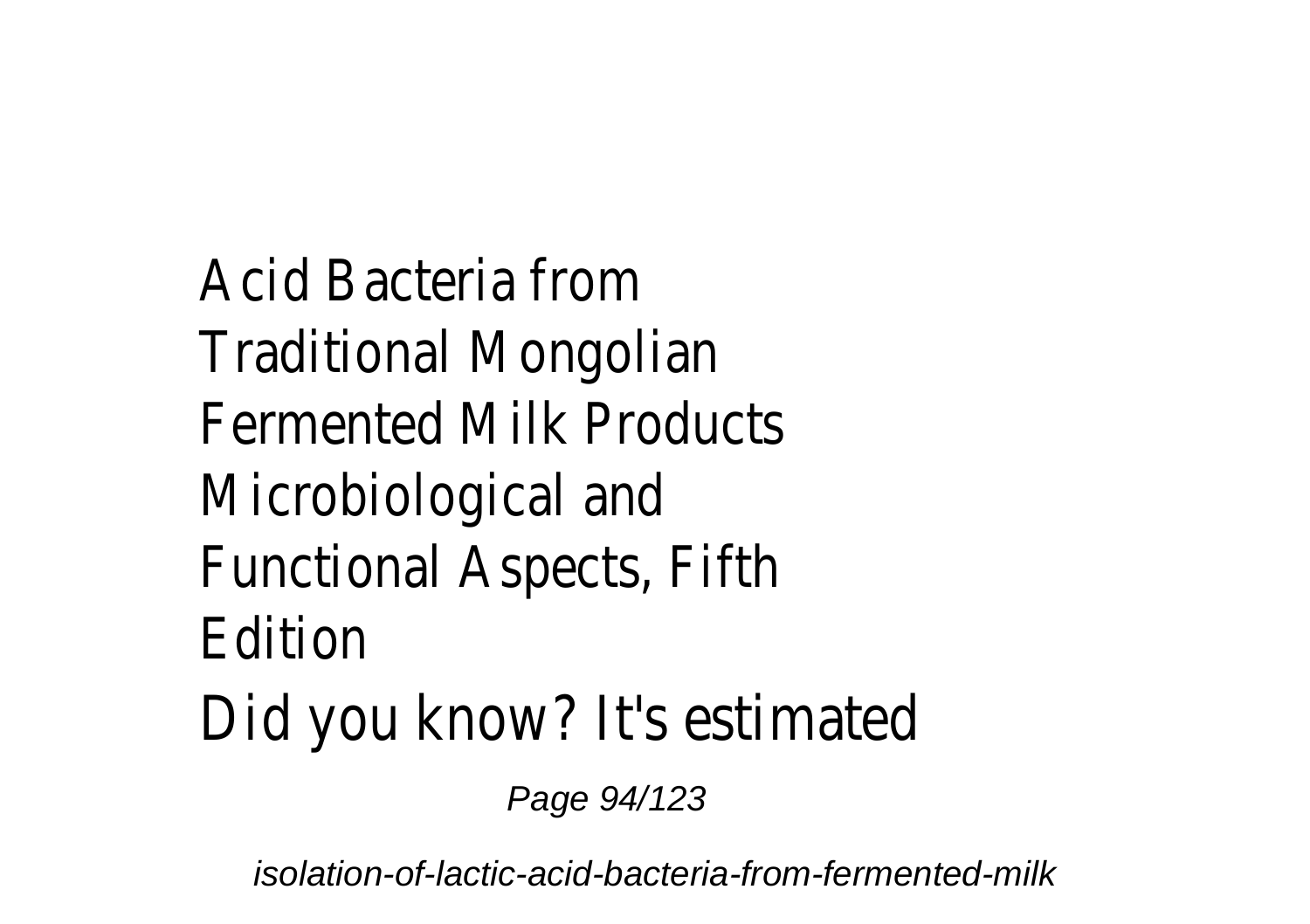that fermentation practices have been around since as early as 6000 BC, when wine was first being made in Caucasus and Mesopotamia. Today, there are roughly 5000 varieties of fermented foods Page 95/123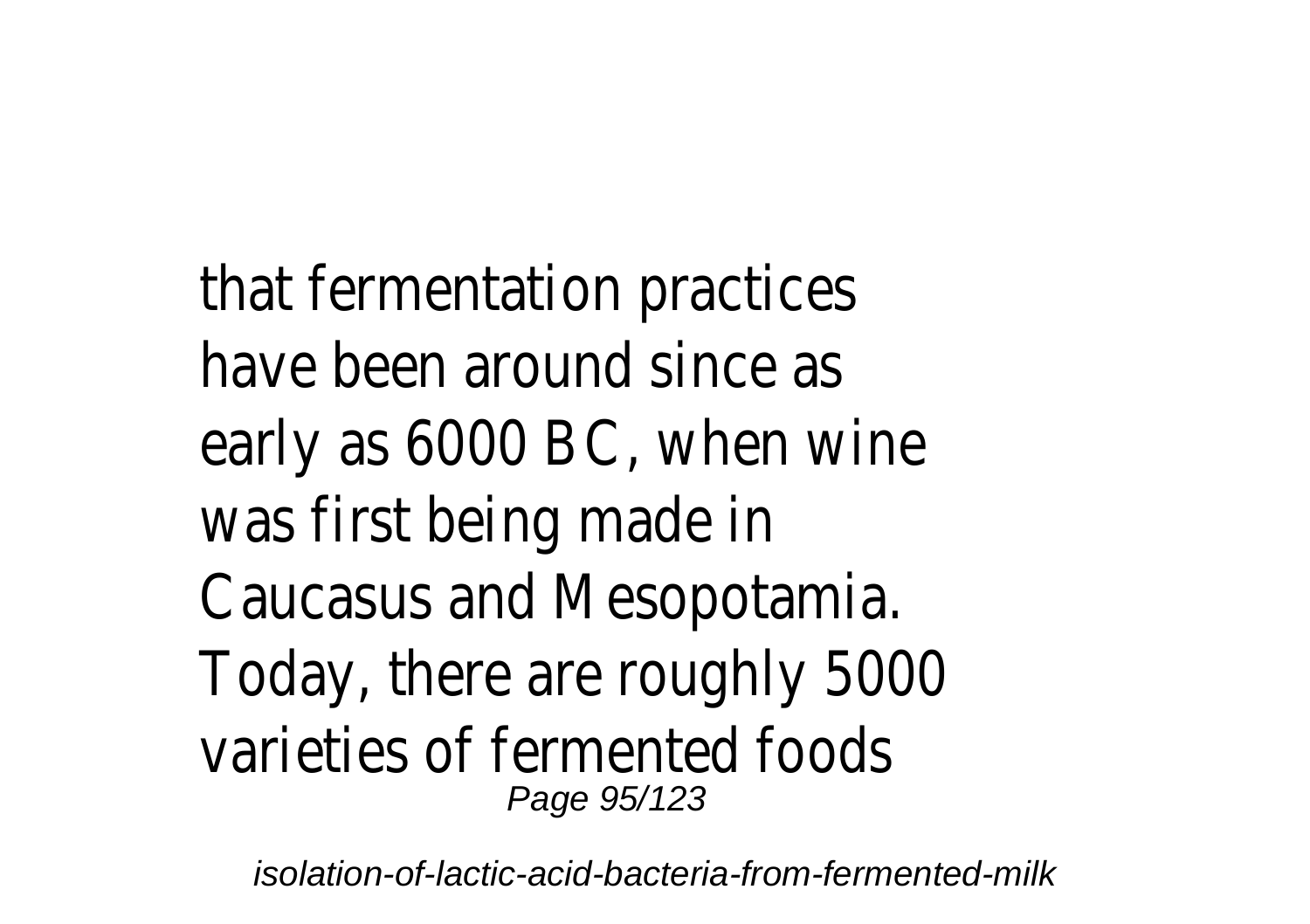and beverages prepared and consumed worldwide, which accounts for between five and forty percent of daily meals. Fermented Foods a Lactic acid bacteria are industrially important because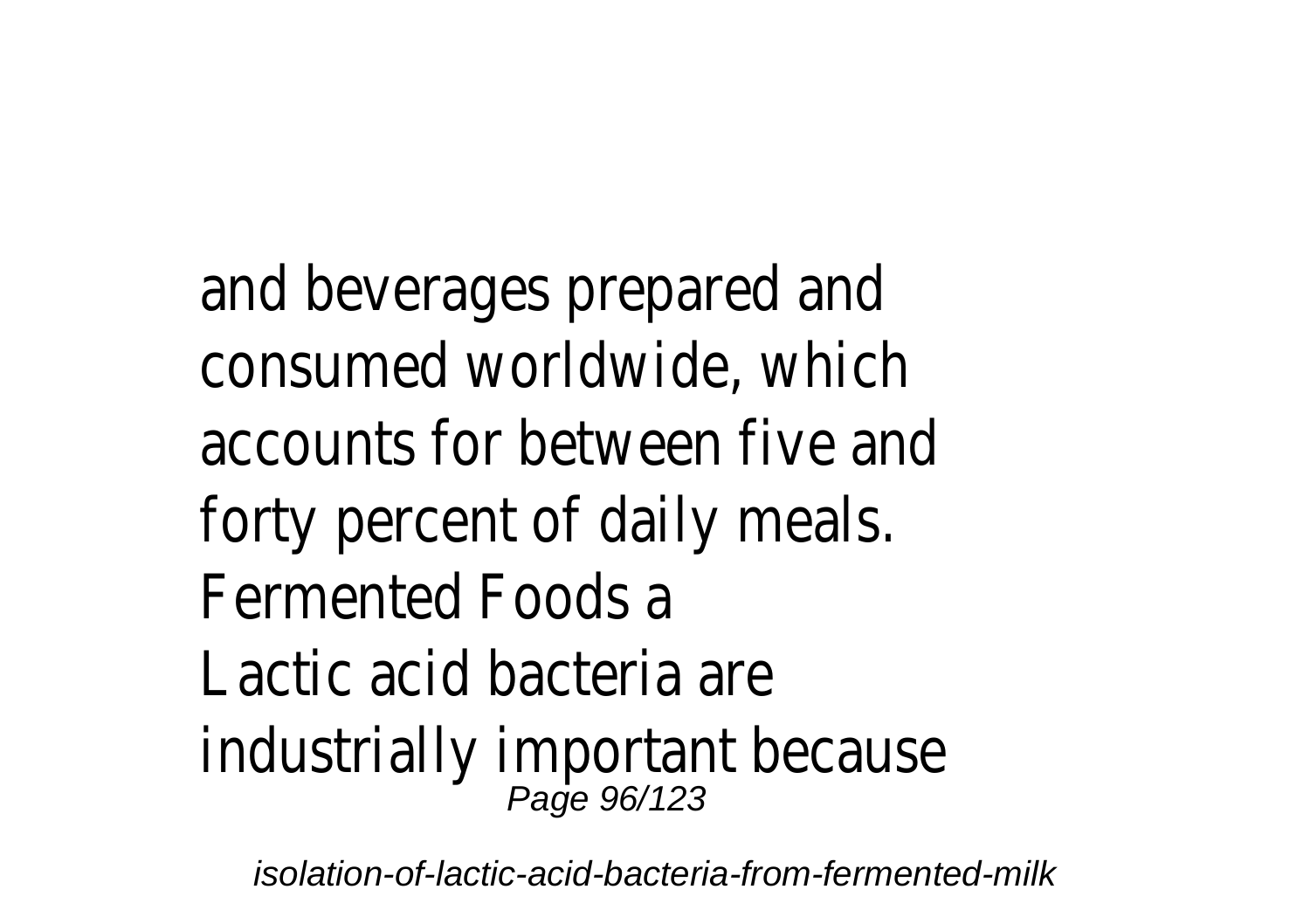they are used as starter cultures in food production, they produce antimicrobial compounds and they are used in the formulation of probiotic products. Several dairy products such as raw milk, Page 97/123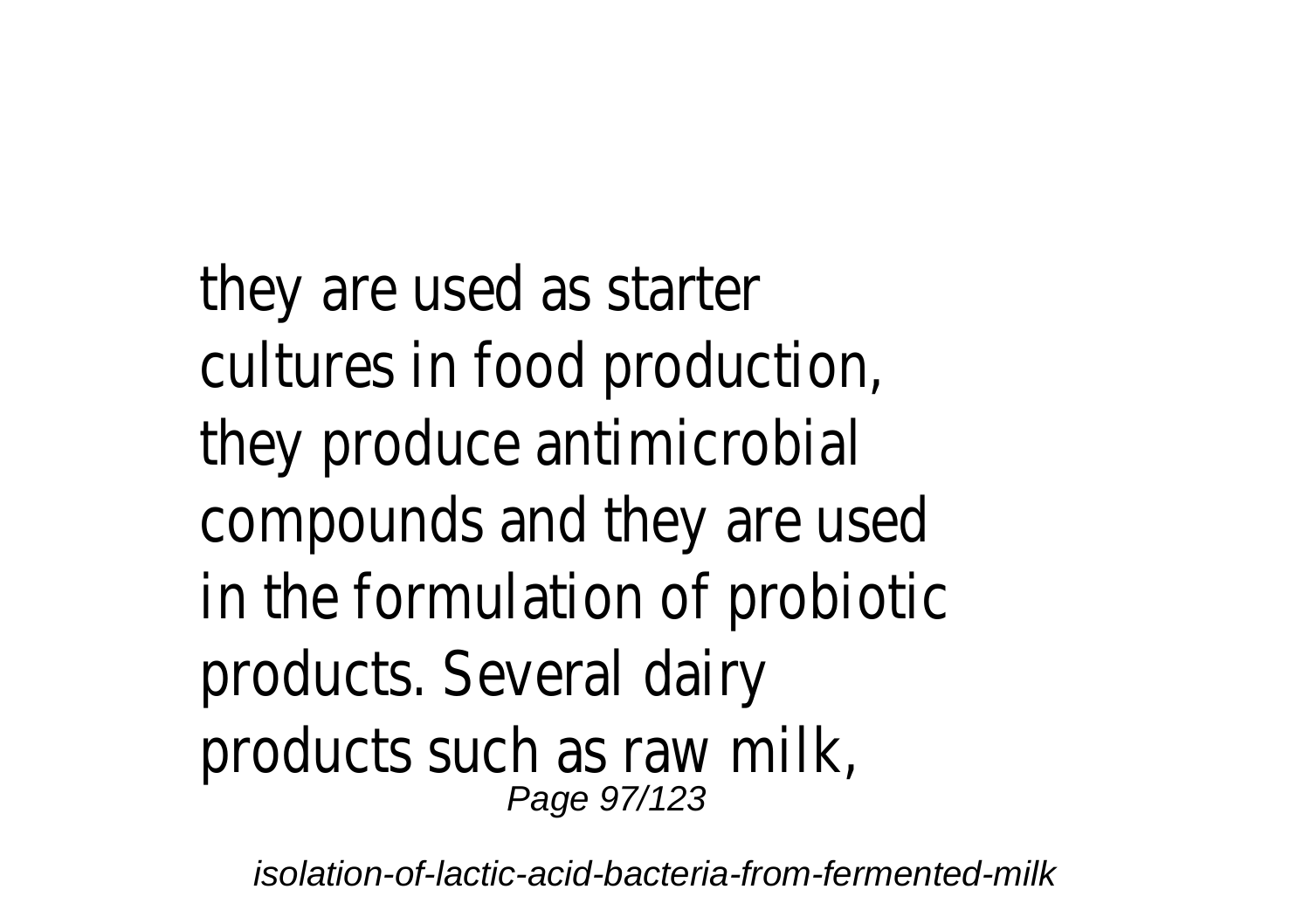traditionally fermented cheese (produced without the use of commercial starter cultures), and kefir which are produced in country are good sources of novel lactic acid bacterial strains. These lactic acid Page 98/123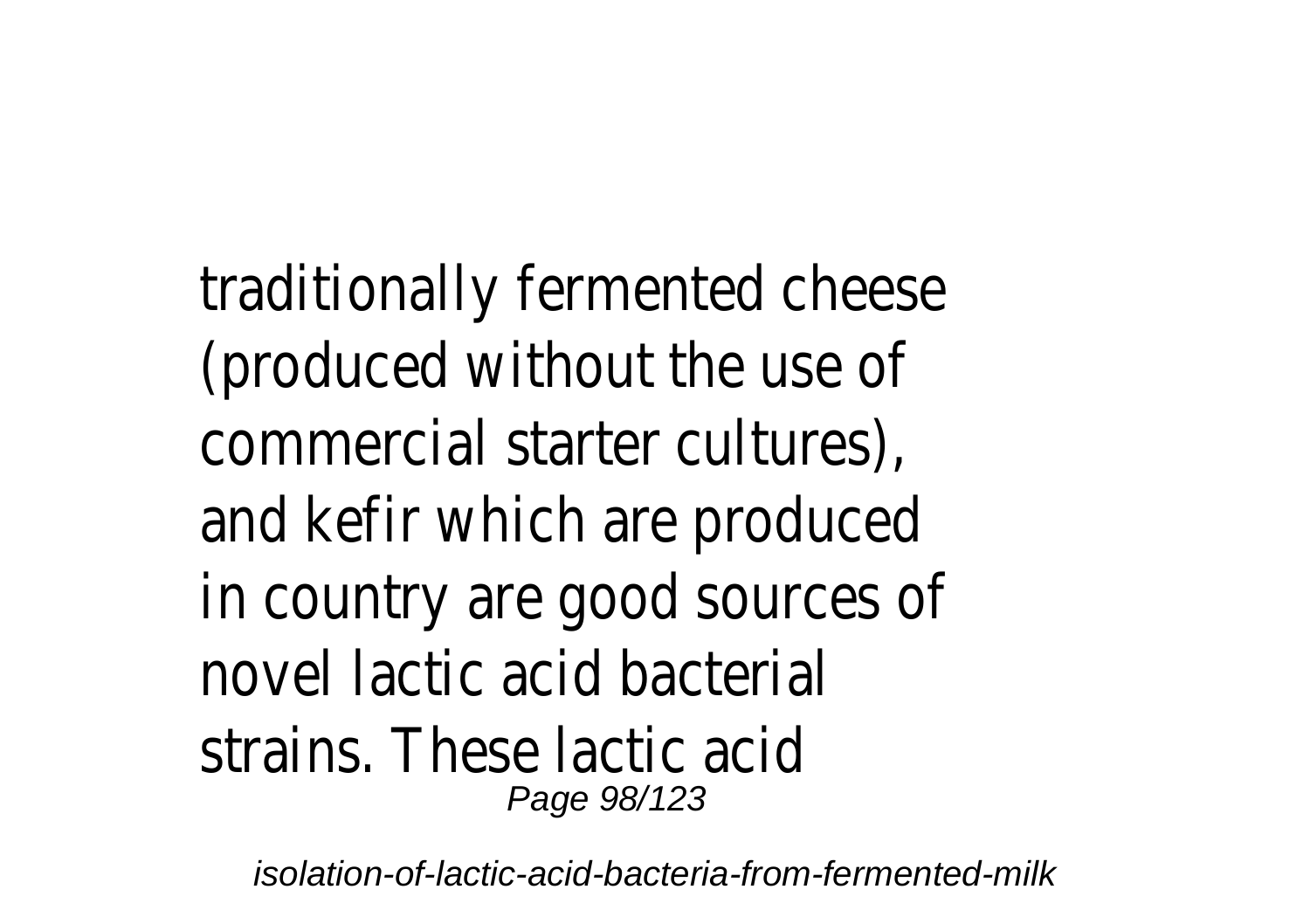bacterial strains may have potential for the production of new fermented dairy products with characteristic aroma and flavour. Therefore, the isolation of lactic acid bacteria from natural products and Page 99/123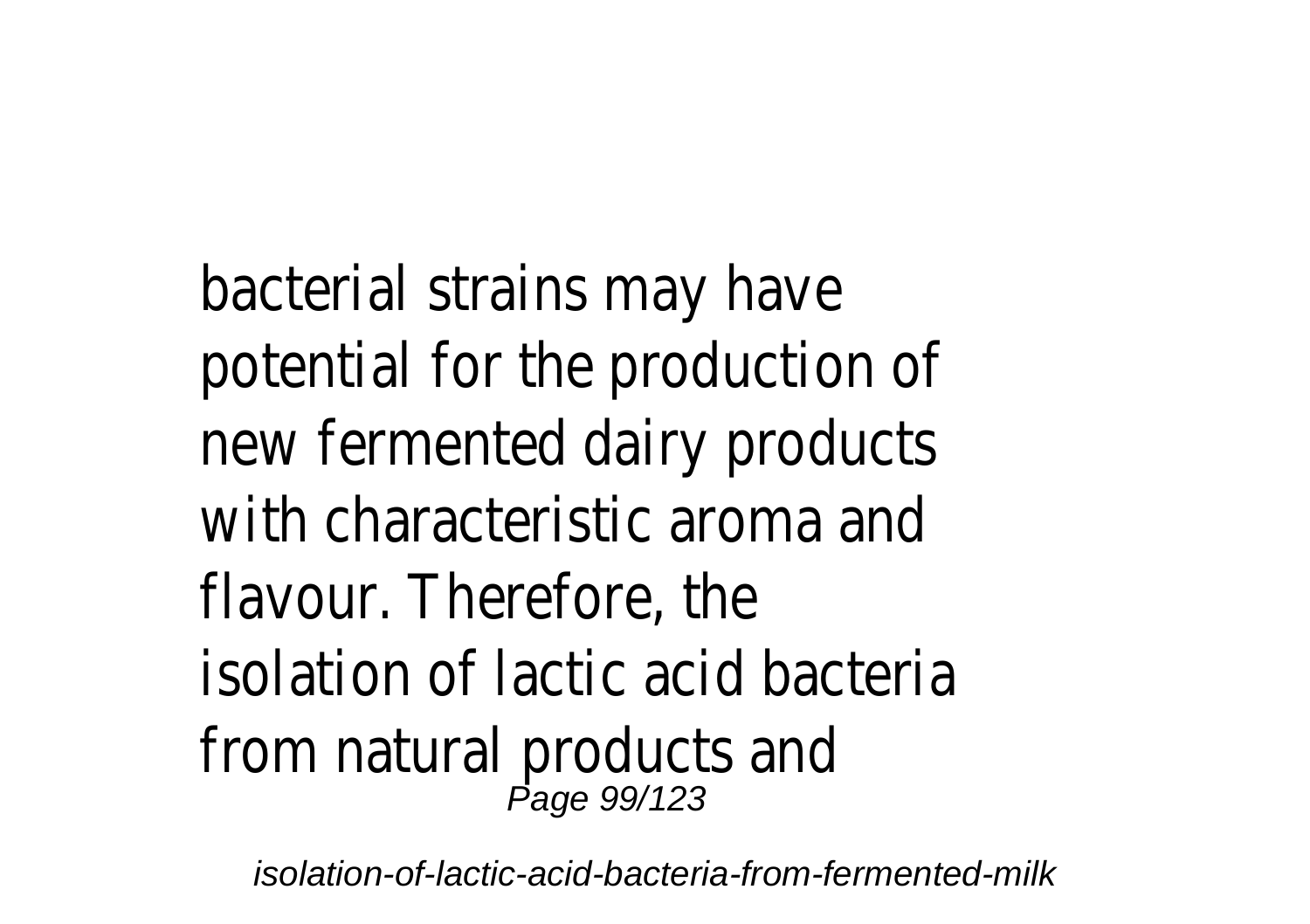their identification are important. For many years, several phenotypic methods have been used to identify lactic acid bacteria, but they are not often capable of effectively differentiating<br>Page 100/123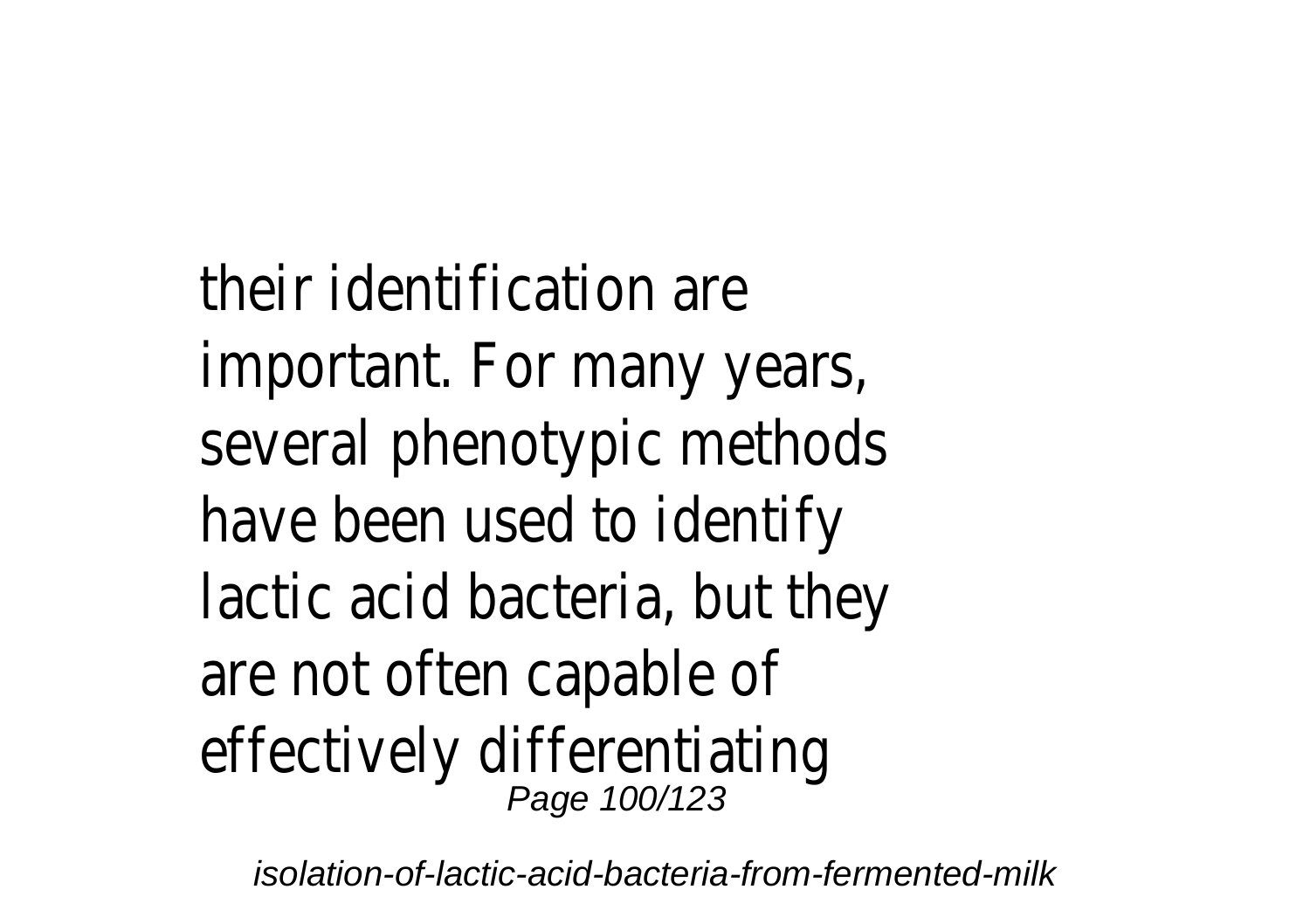subspecies and strains within a genus. New methods based on the genotypic properties have been developed and used for the proper classification of bacteria The aim of this research was the Page 101/123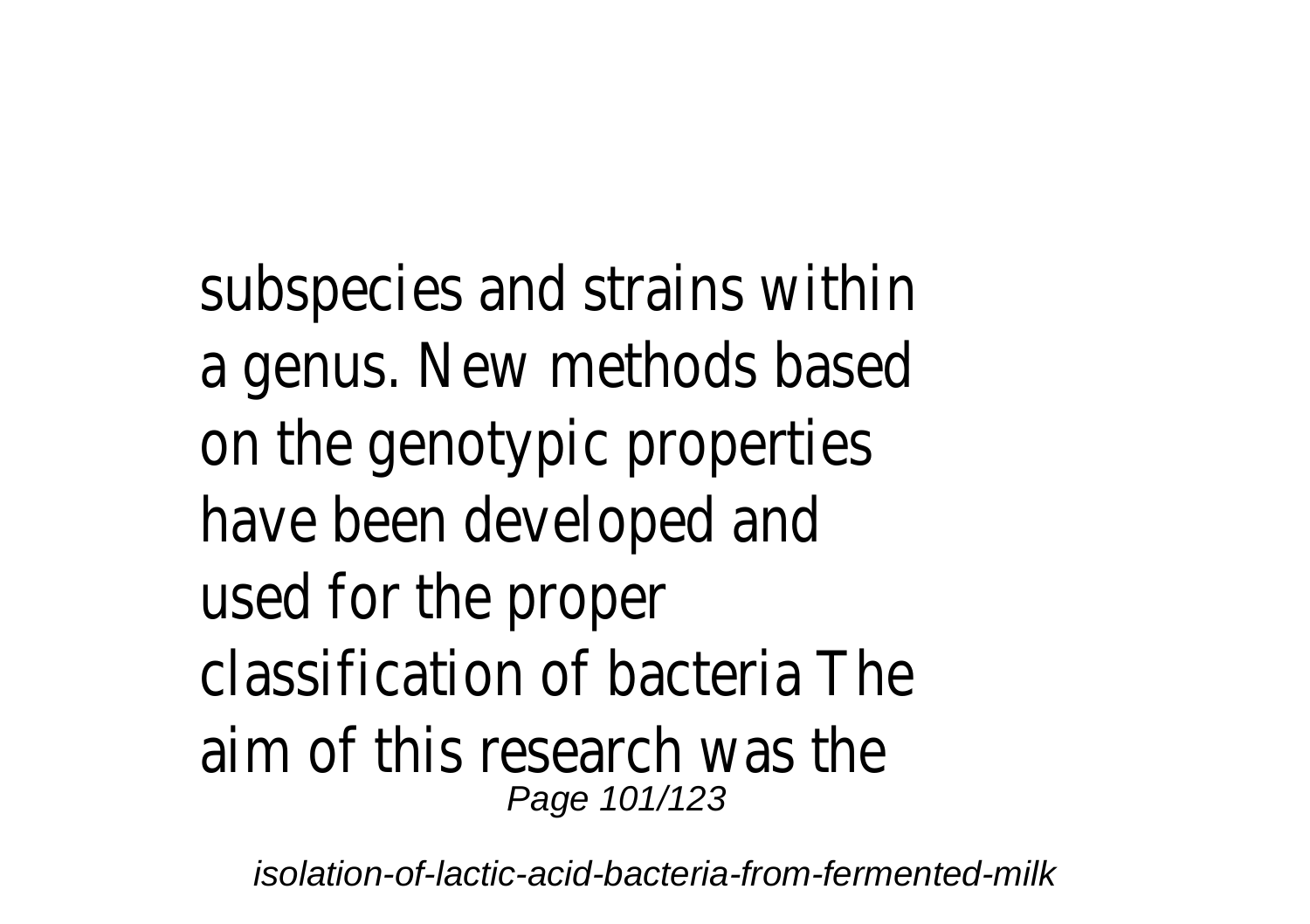isolation of lactic acid bacteria from raw milk and the identification of the lactic acid bacterial isolates by biochemical tests, polymerase chain reaction (PCR)-based methods and pulsed field gel Page 102/123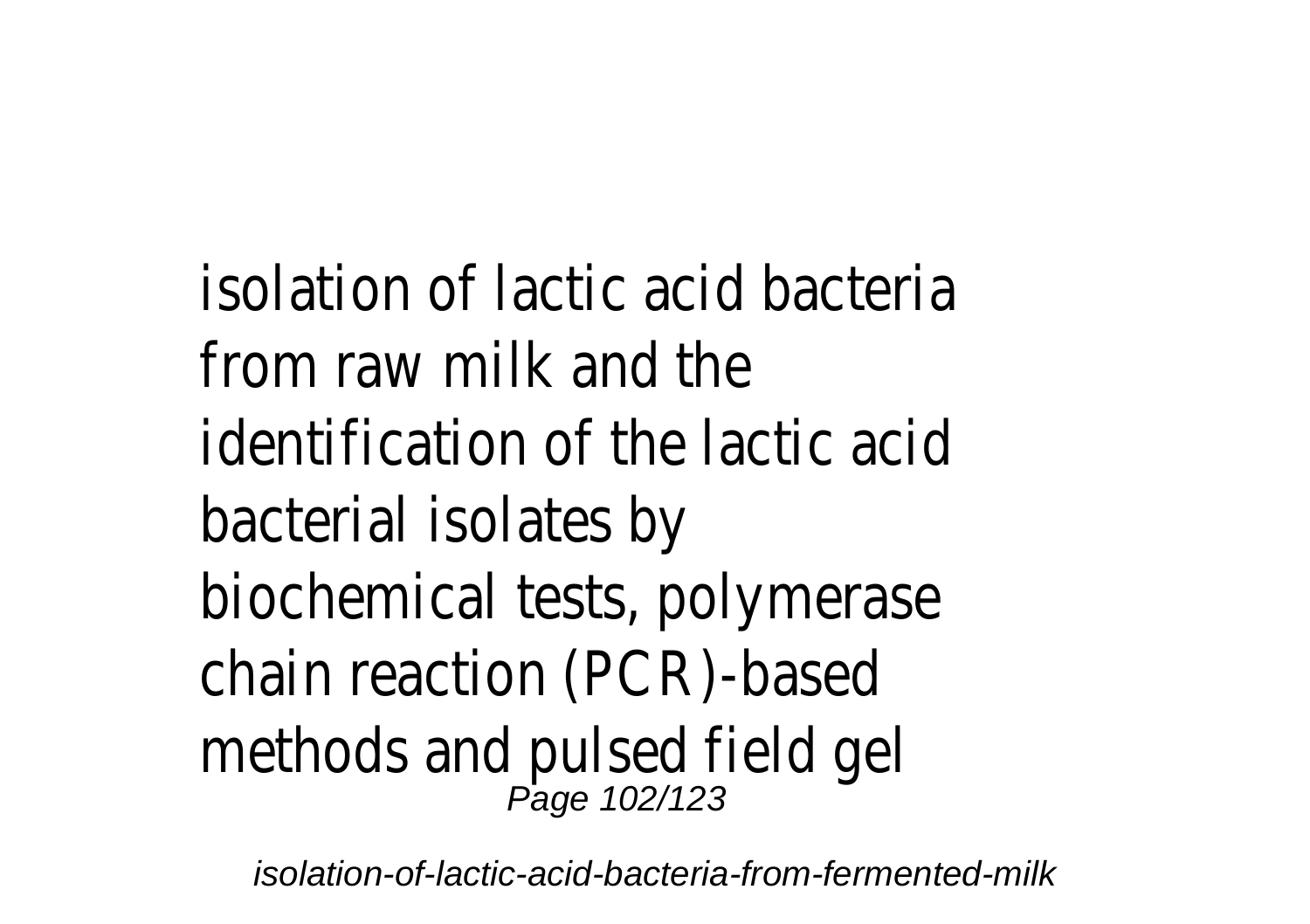electrophoresis (PFGE). Lactic acid bacteria were isolated from cows raw milk and identified by biochemical reactions. Two PCR based methods, ITS-PCR (Internal Transcribed Spacer-PCR) and Page 103/123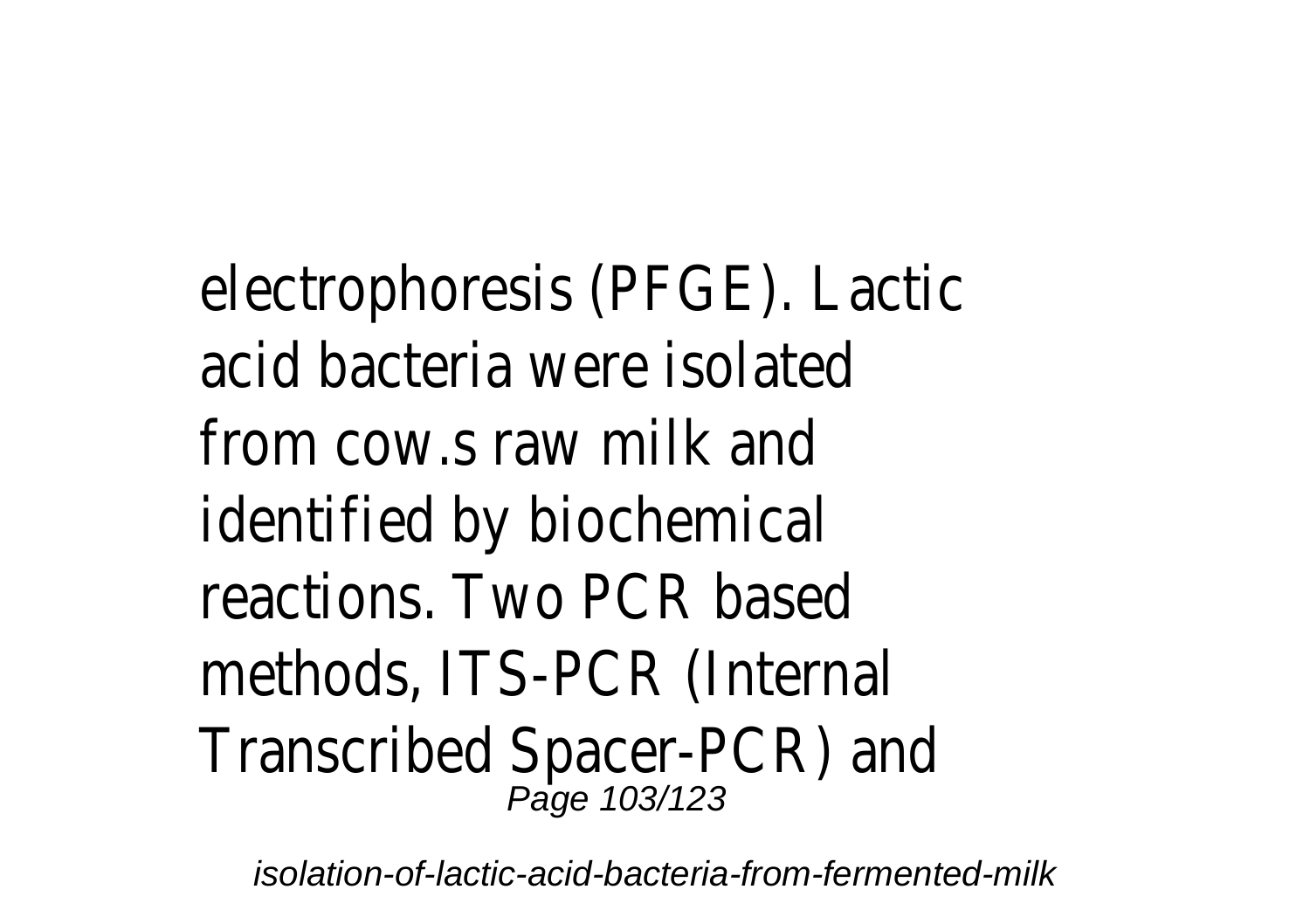PCR-RFLP (PCR- Restriction Fragment Length Polymorphism) were then used for the differentiation of reference strains of lactic acid bacteria. PCR-RFLP method, based on the amplification and Page 104/123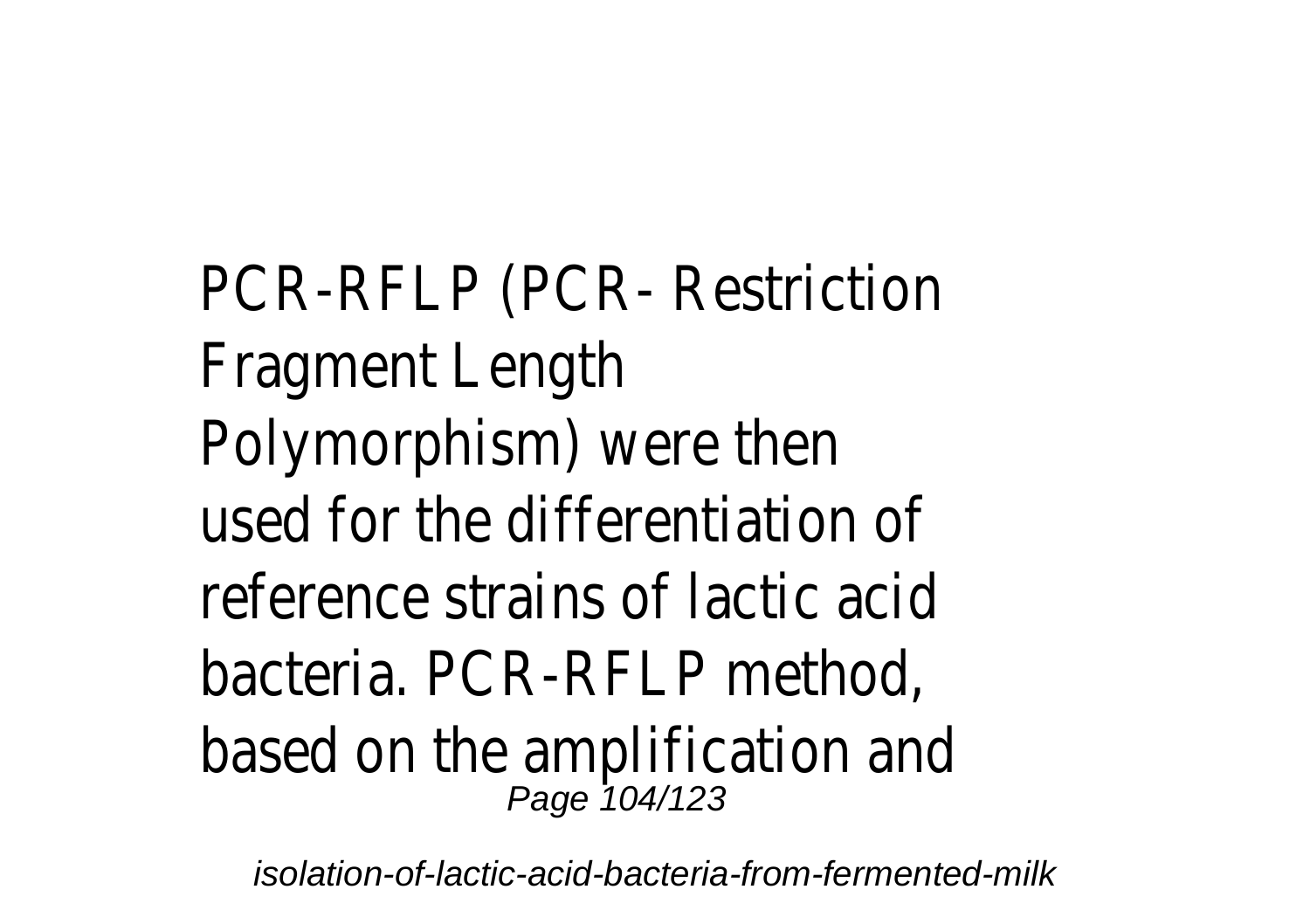restriction digestion of 16S rRNA gene, was found to be useful for the identification. Thirteen raw milk isolates were identified as Lactococcus lactis, 24 as Enterococcus spp., and 2 as Page 105/123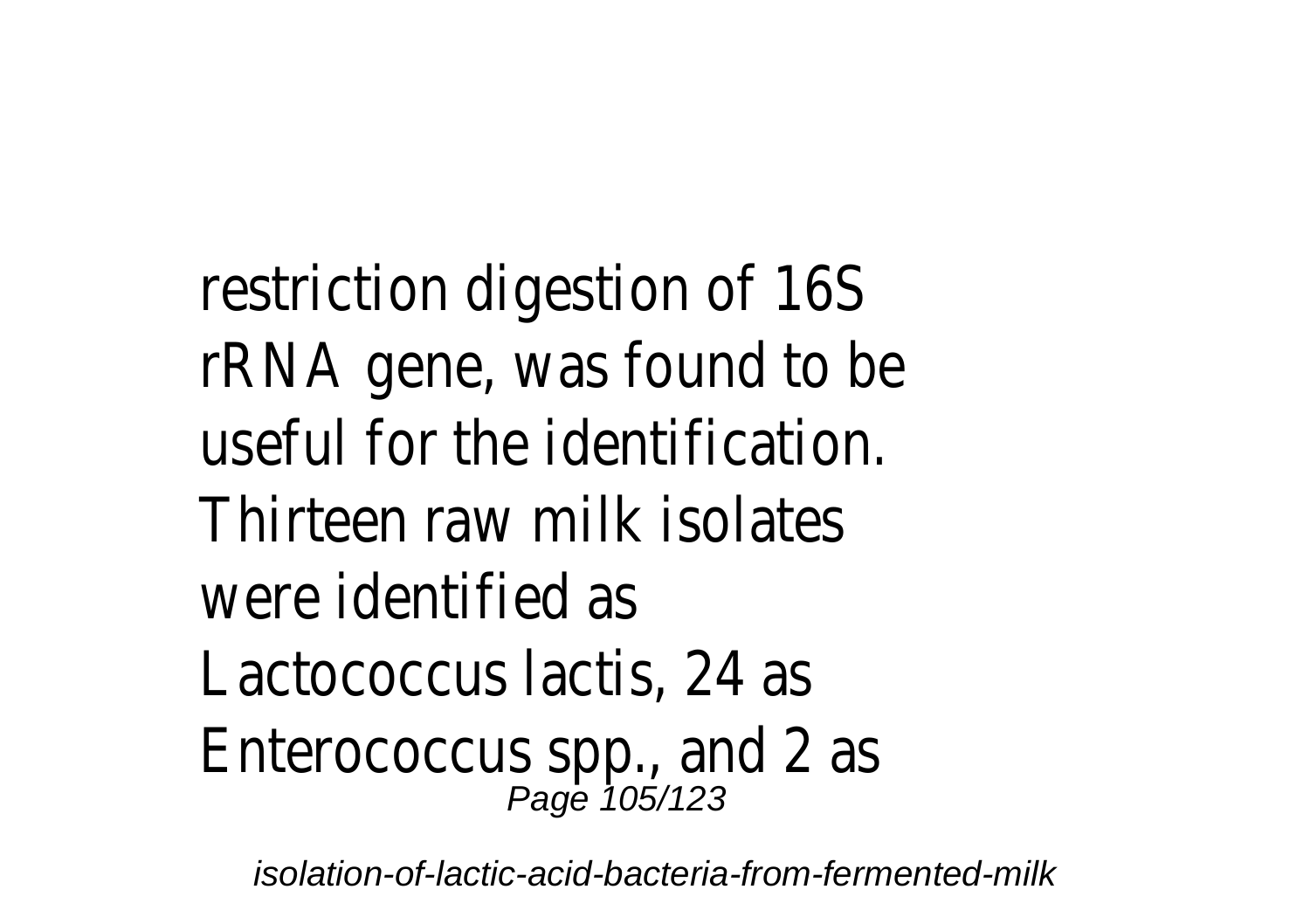Lactococcus lactis subsp. cremoris by PCR-RFLP method. Pulsed field gel electrophoresis was also optimized for the identification of reference strains. Restriction profiles obtained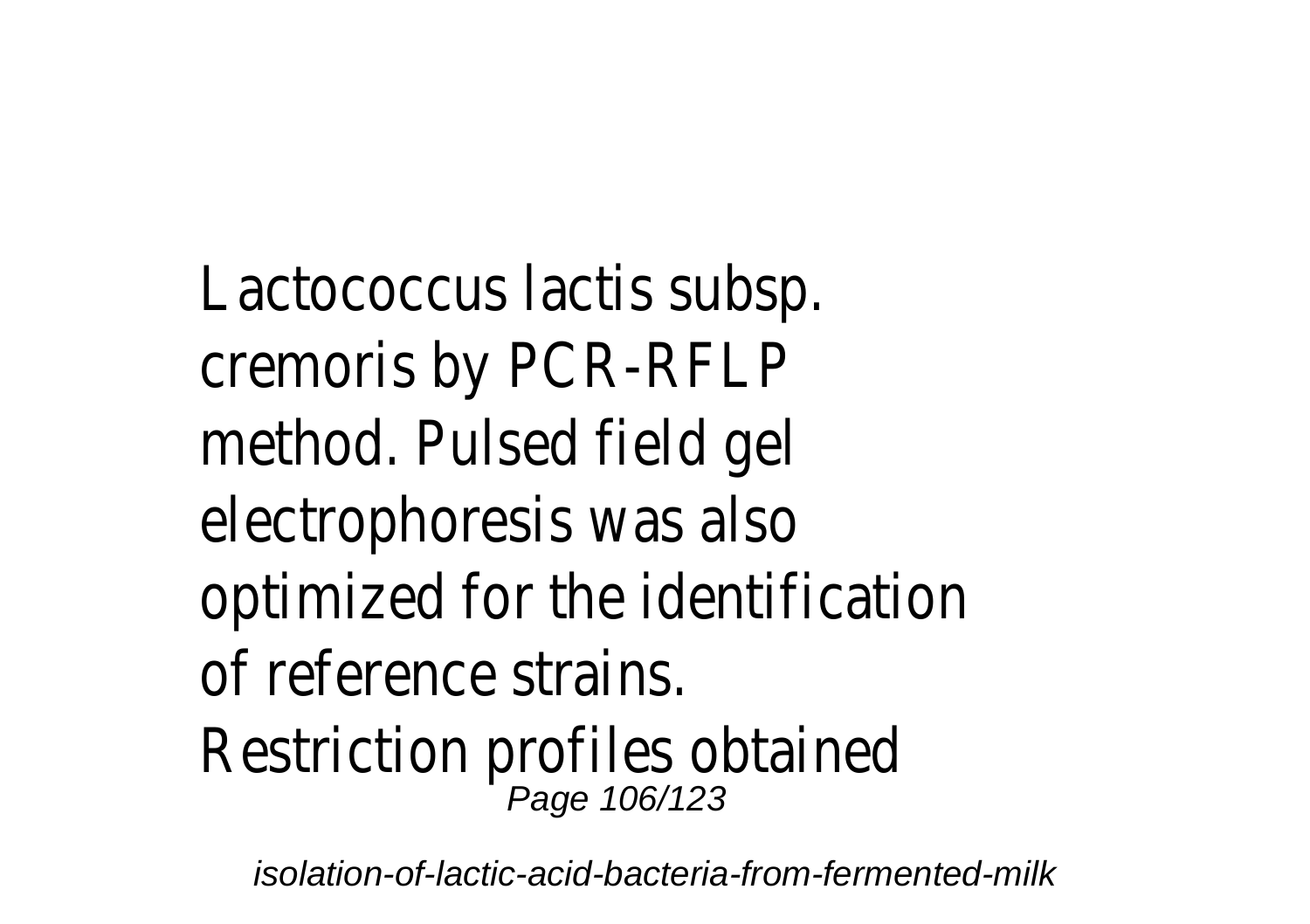by digesting the genomic DNA with Sma I enabled differentiation of the reference strains of Lactococcus, Enterococcus, and Streptococus thermophilus. Isolation And Molecular Page 107/123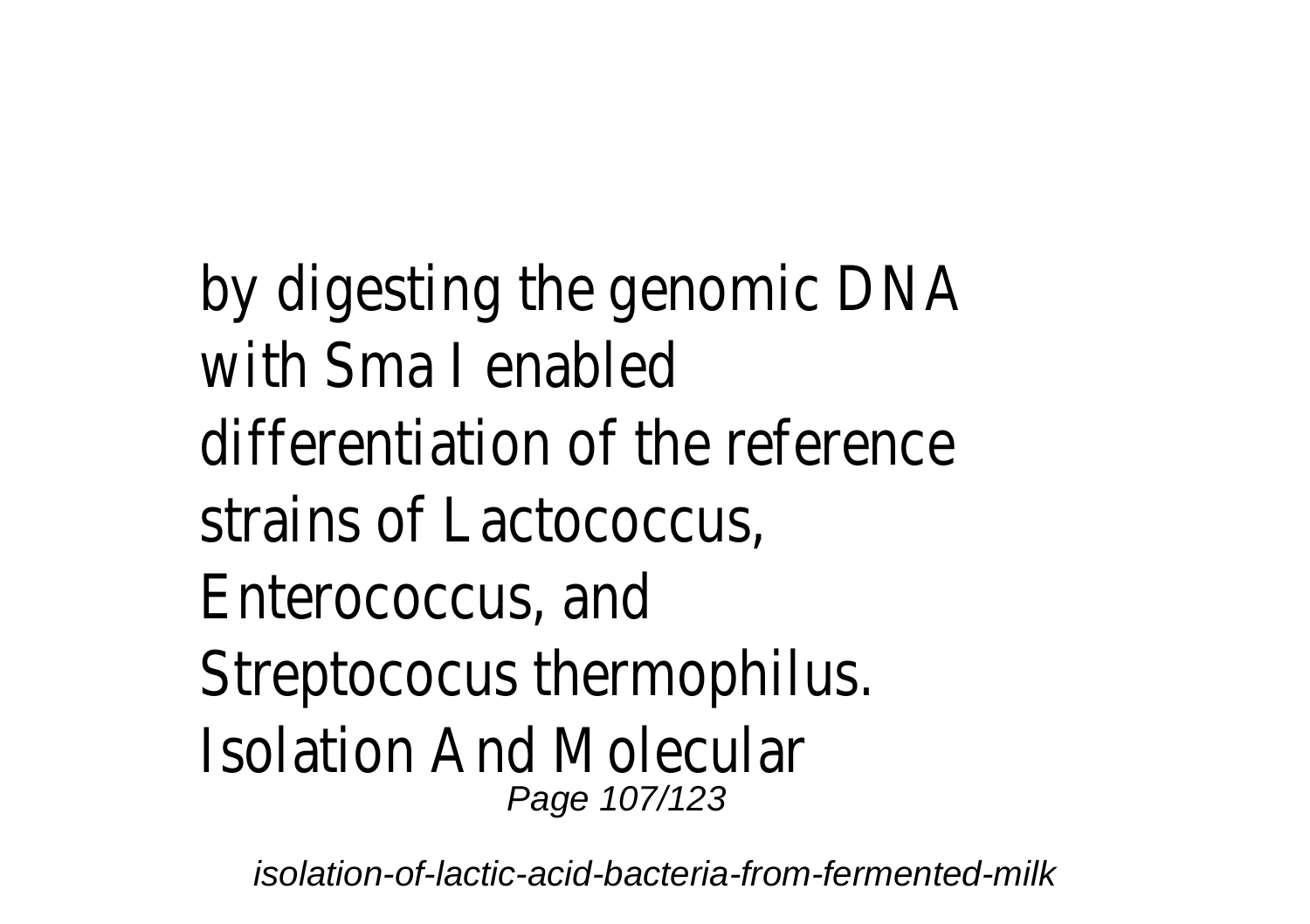Characterization Of Lactic Acid Bacteria From Raw Milk Isolation and Antimicrobial Potency of Indigenous Lactic Acid Bacteria Isolated from Dadih, a Traditional Fermented Bufallo [sic] Milk from Page 108/123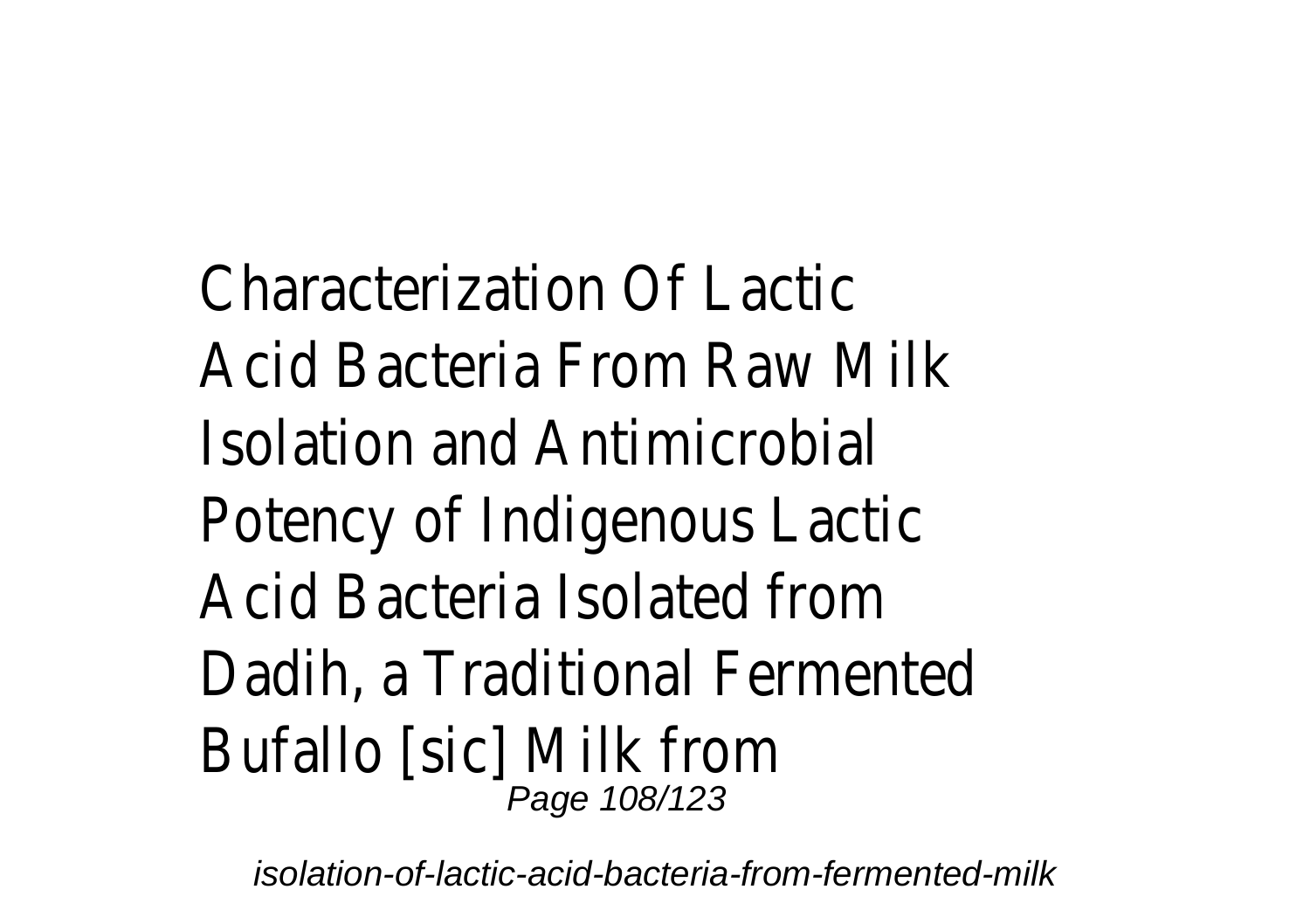Indonesia Isolation and Characterization of Lipolytic Enzymes from Lactic Acid Bacteria in Relation to Flavour Development in Fermented Sausages ;Reaction Between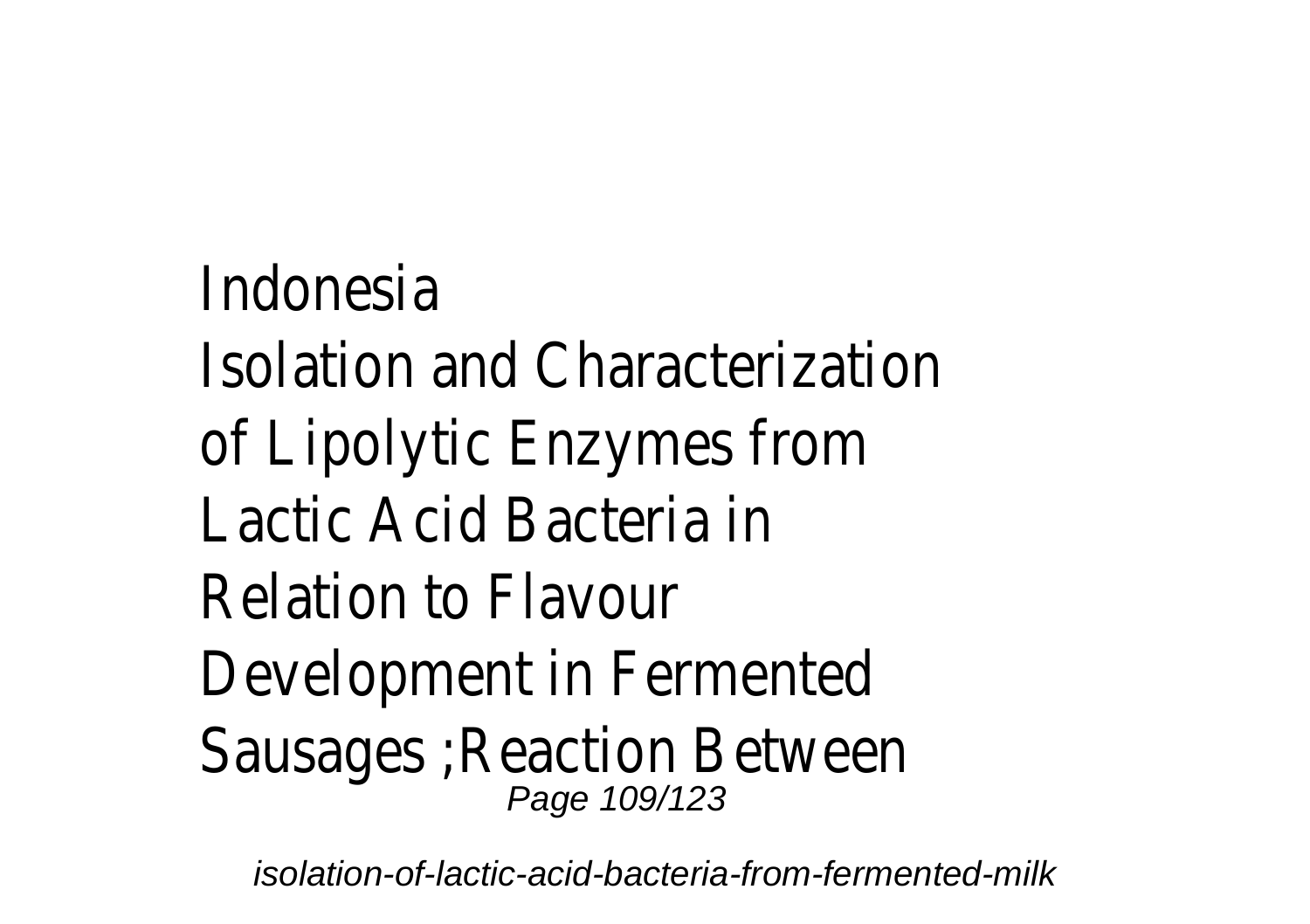H2O2-activated Myoglobin and Other Proteins Isolation of Lactic Acid Related Bacteria from the Pig Mucosal Proximal Gastrointestinal Tract, Including Olsenella Umbonata Page 110/123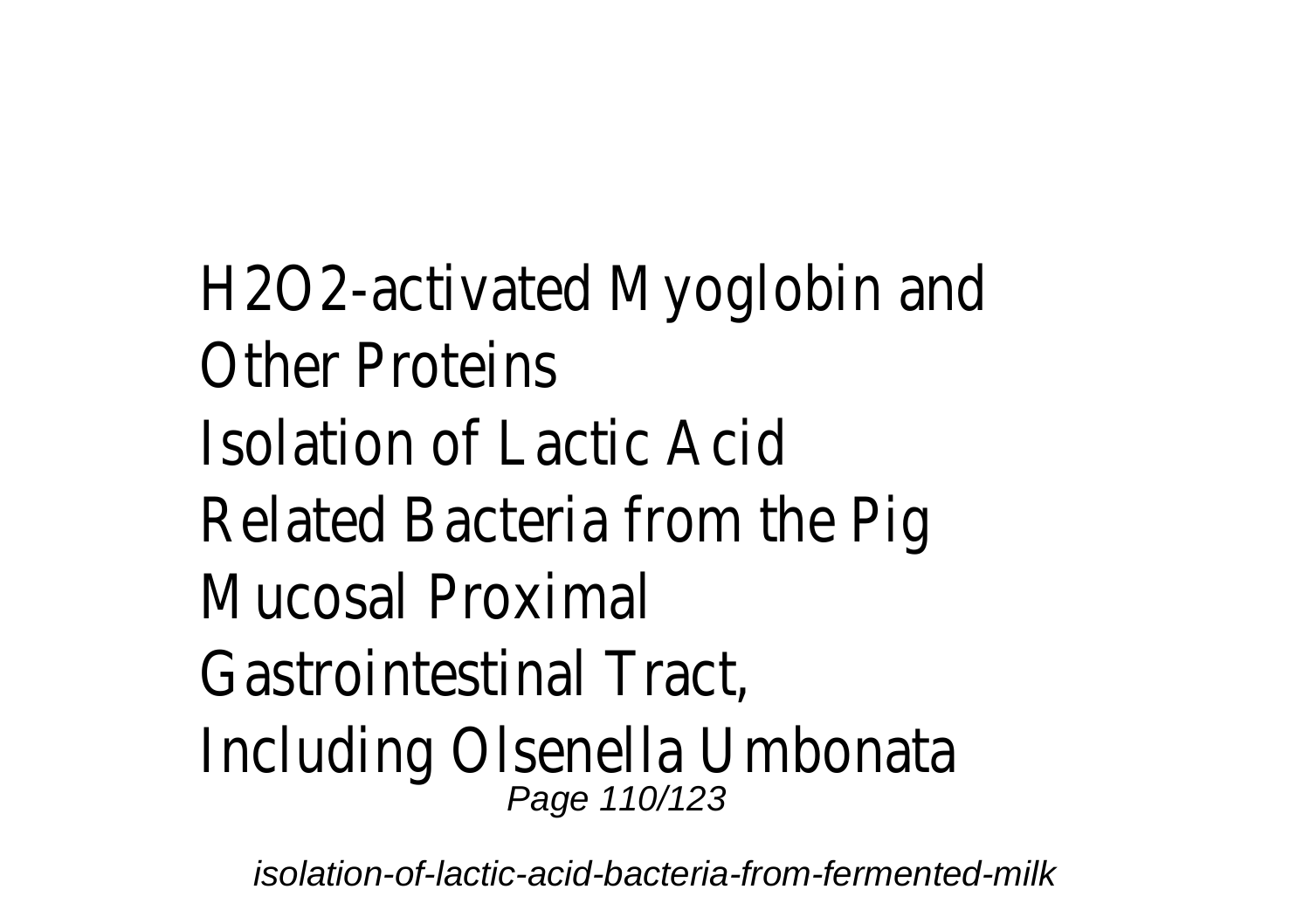Sp. Nov. and Veillonella Magna Sp. Nov Screening and Isolation of Lactic Acid Bacteria to Produce Lactic Acid at High Concentration Bacteriocins produced by three strains Page 111/123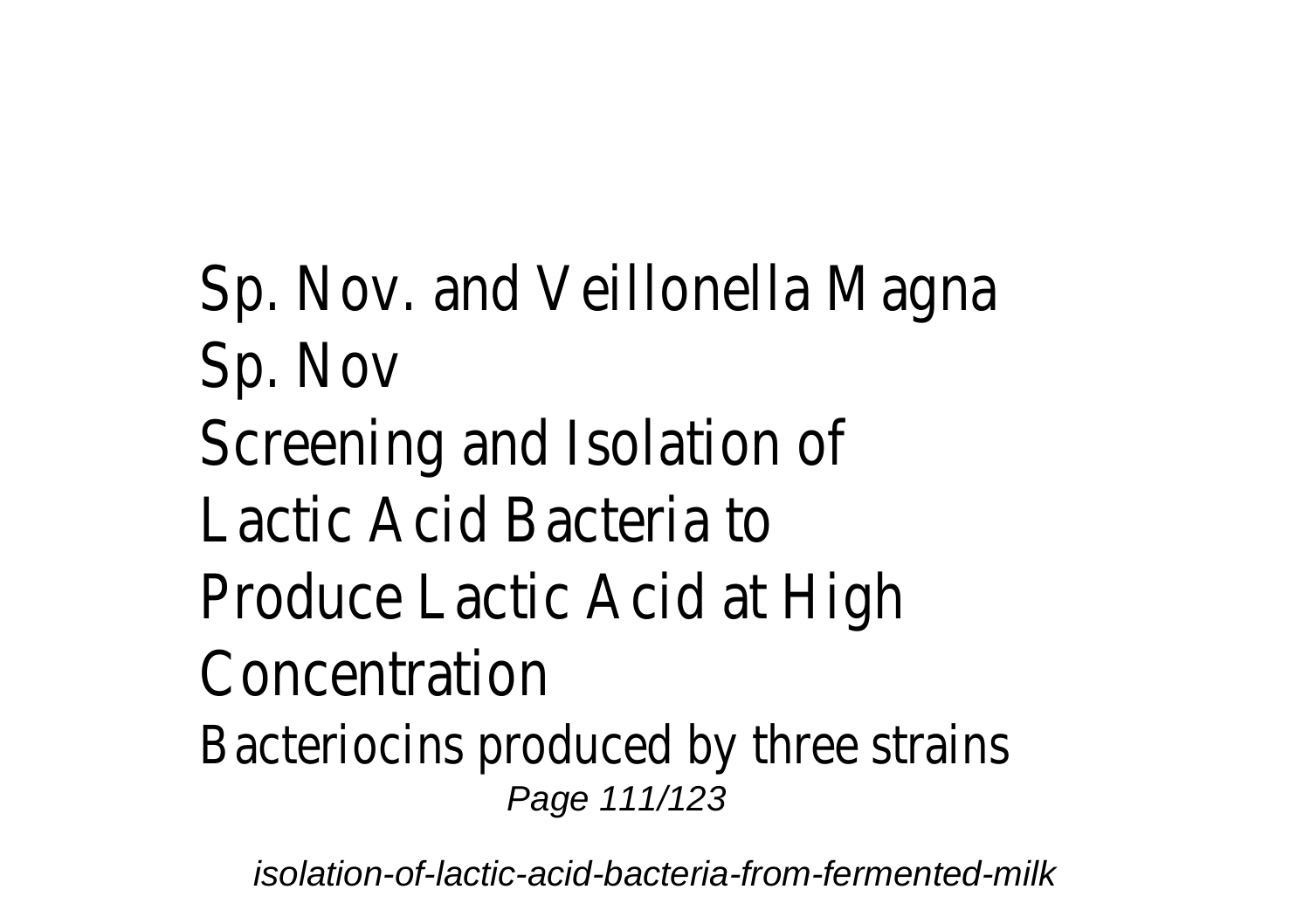of Carnobacterium piscicola and by a Lactobacillus sake strain were isolated, partially characterized and purified to homogeneity. These were termed carnocin 124, carnocin 109, carnocin 75 and sakacin 38. The synthesis of all four antimicrobials was shown to be inducible by extracellular Page 112/123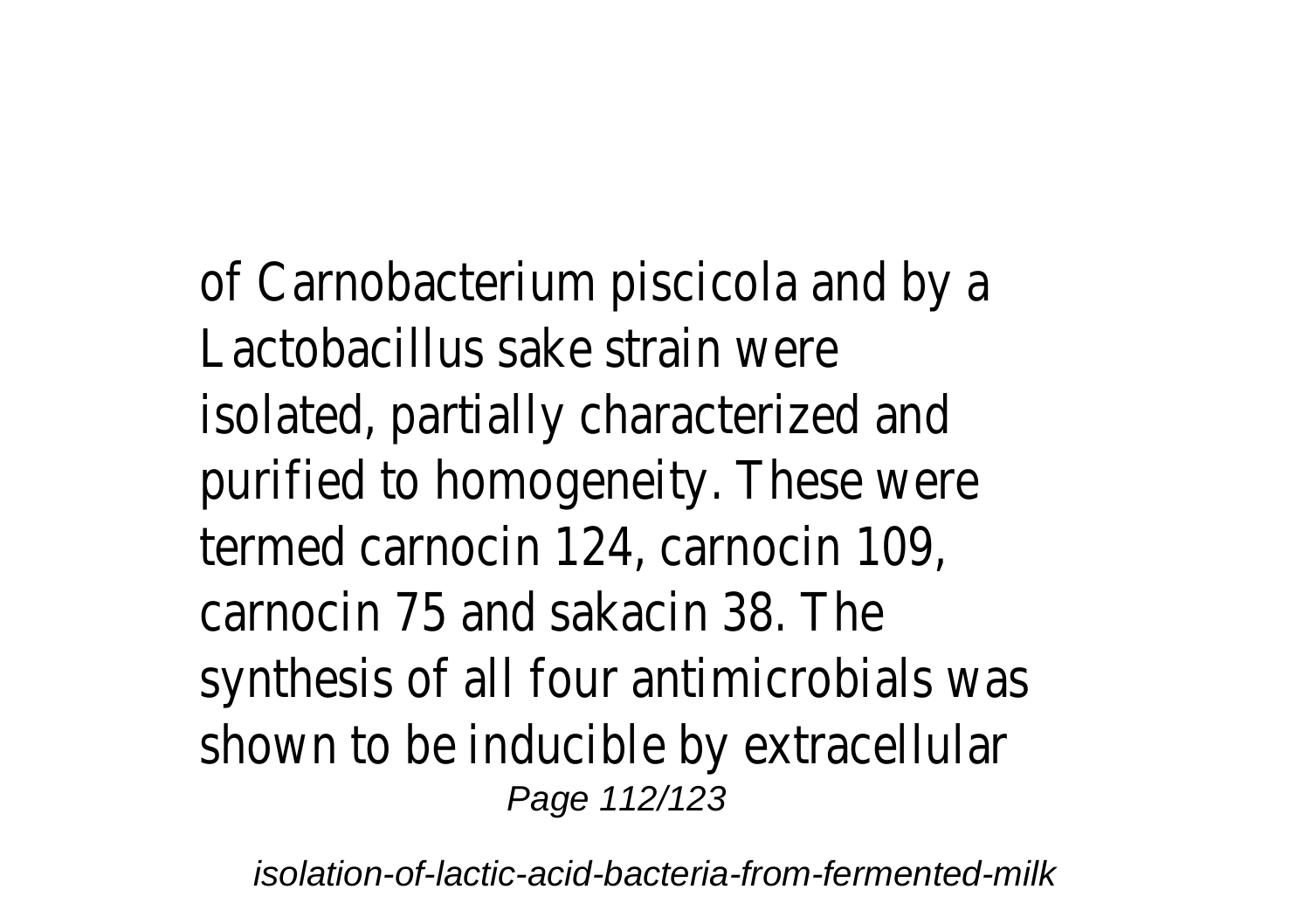peptides, which were specific, controlling the production of both the bacteriocins and their cognate immunity proteins. Amino acid sequence analysis of the purified bacteriocins indicated that carnocins 75, 109, and 124 were homologous to piscicolin JG126 (also described as Page 113/123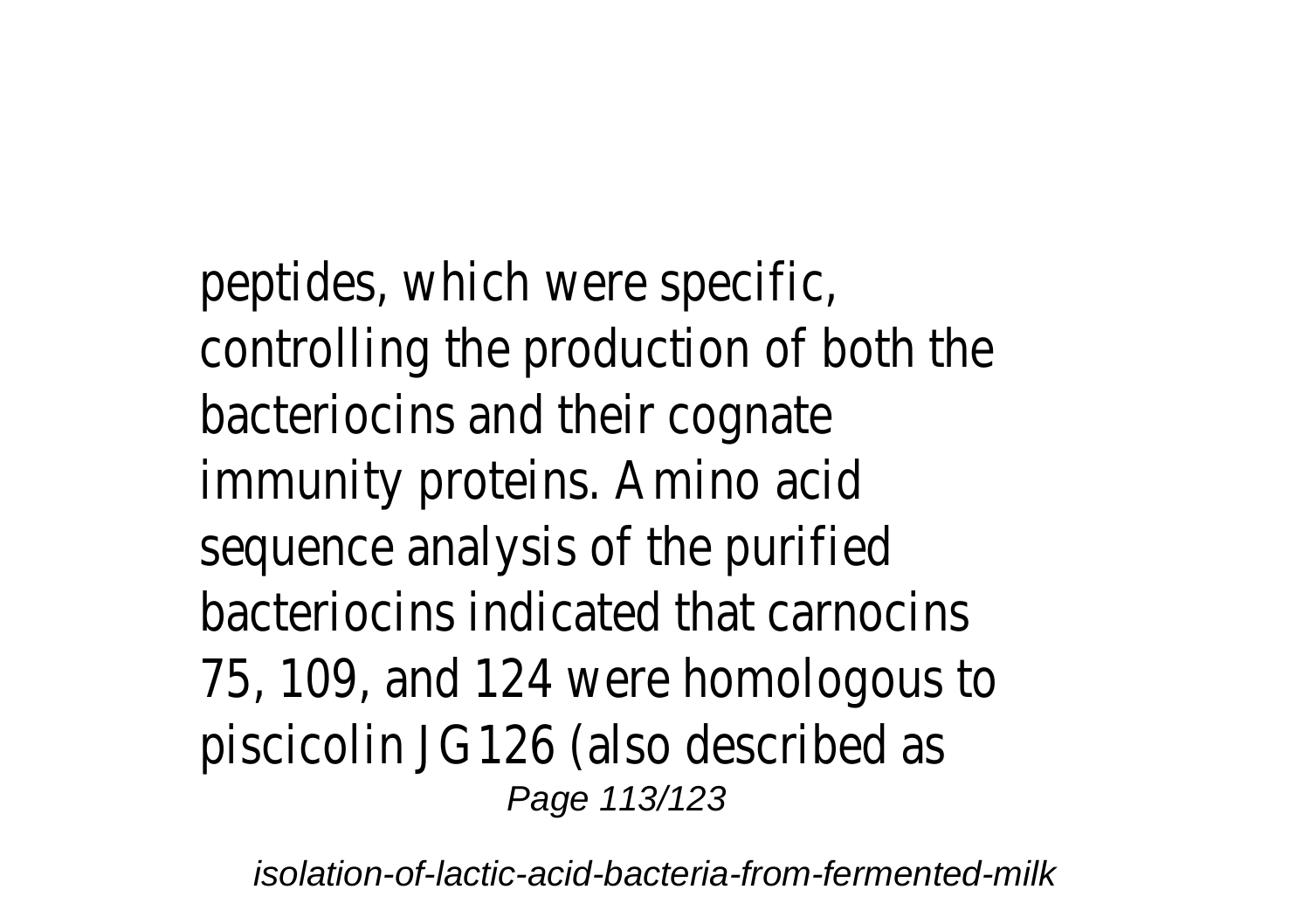piscicocin V1a) while sakacin 38 showed homology to sakacin P. The locus of carnocin 75 was cloned from C. piscicola NFBC75 and the amino acid sequence of the putative bacteriocin-inducing peptide and immunity protein were determined by translation of their genetic Page 114/123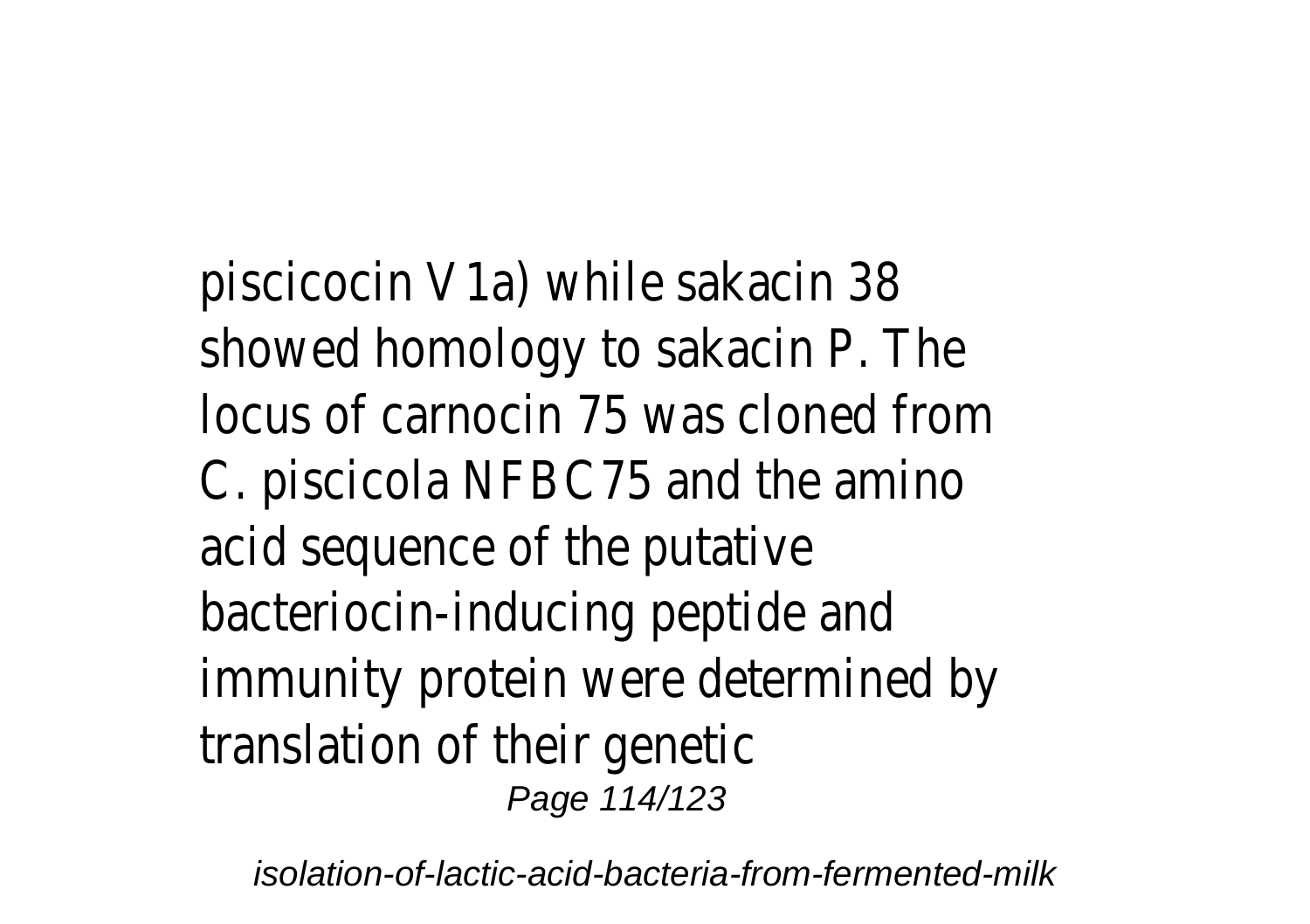determinants. In addition, enterocin 37 produced by Enterococcus faecalis NFBC37 was shown to be identical to enterocin AS48 by amino acid sequence analysis and mass spectroscopy of the purified peptide. Curing and Southern hybridization analysis showed the enterocin 37 Page 115/123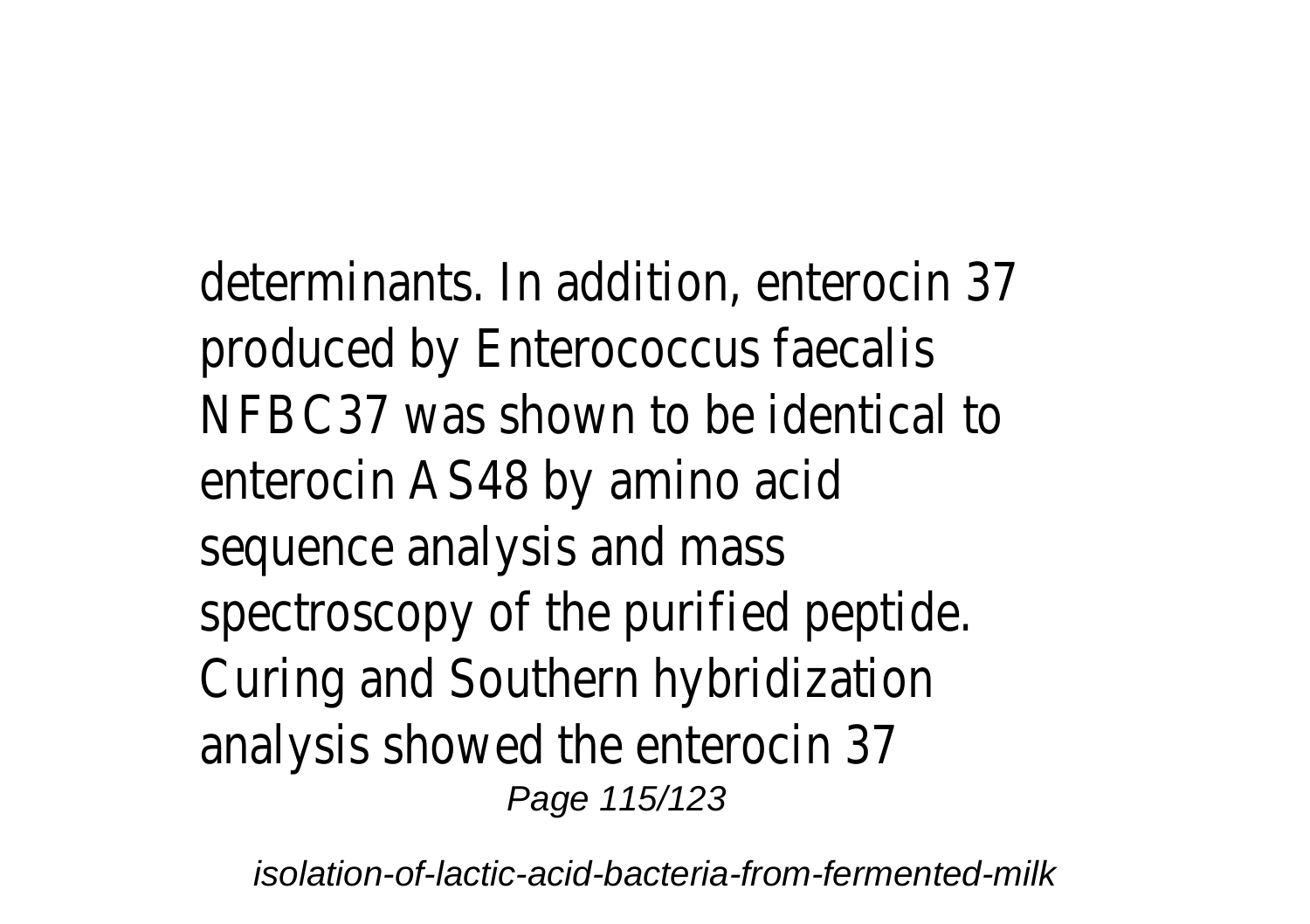operon to be associated with a 60 Kb plasmid in E. faecalis NFBC37. The plasmid was transferred by conjugation into E. faecalis JH2SS, conferring both bacteriocin production and immunity to the recipient strain. It was observed that the level and rate of enterocin 37 production was Page 116/123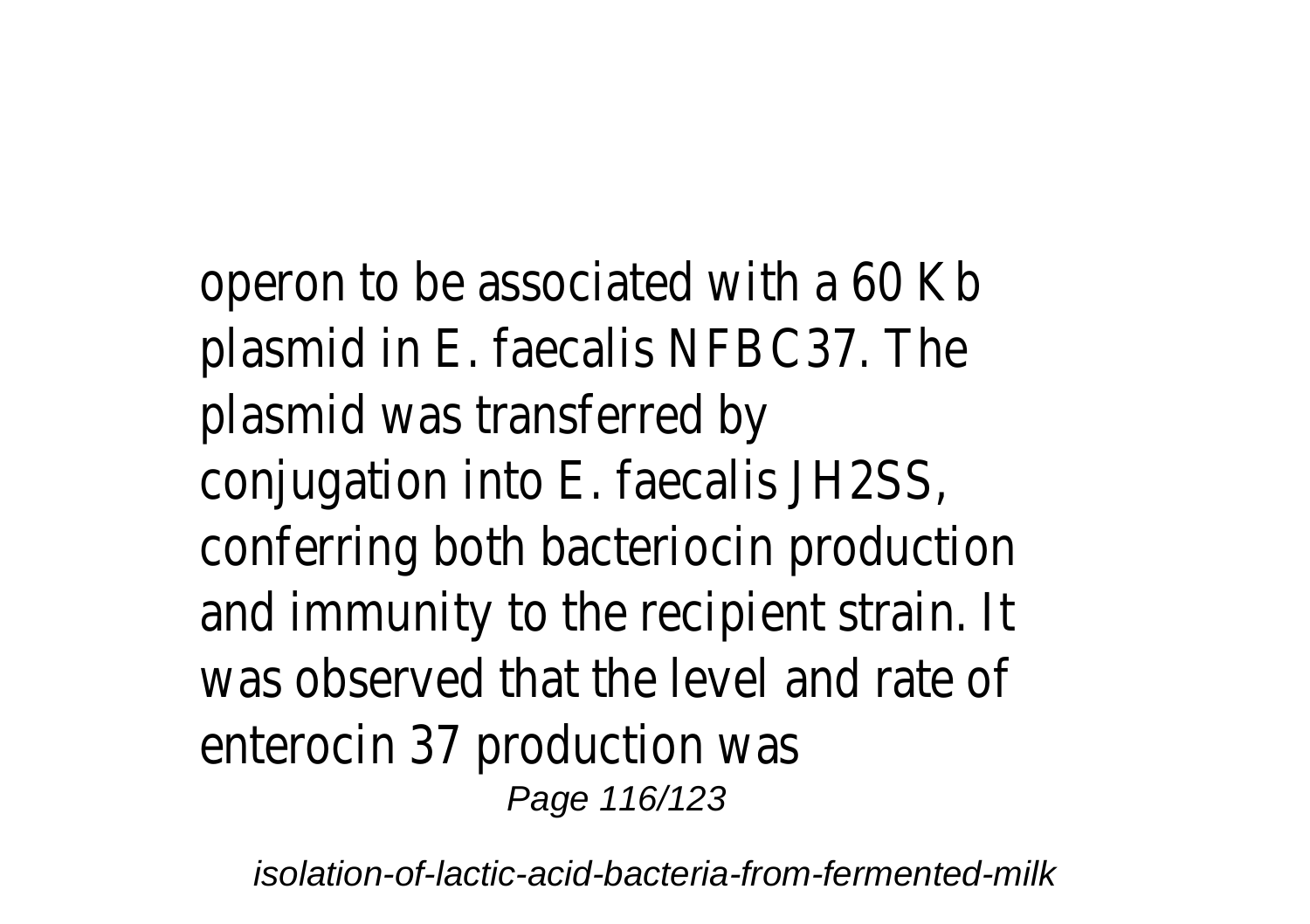determined by the pH of the growth media. Also the production of enterocin 37 shown to be affected at a transcriptional level on the basis of sugar utilization in both the wild type and transconjugant strains. The bacteriocin carnocin 124 was evaluated as a means of preservation Page 117/123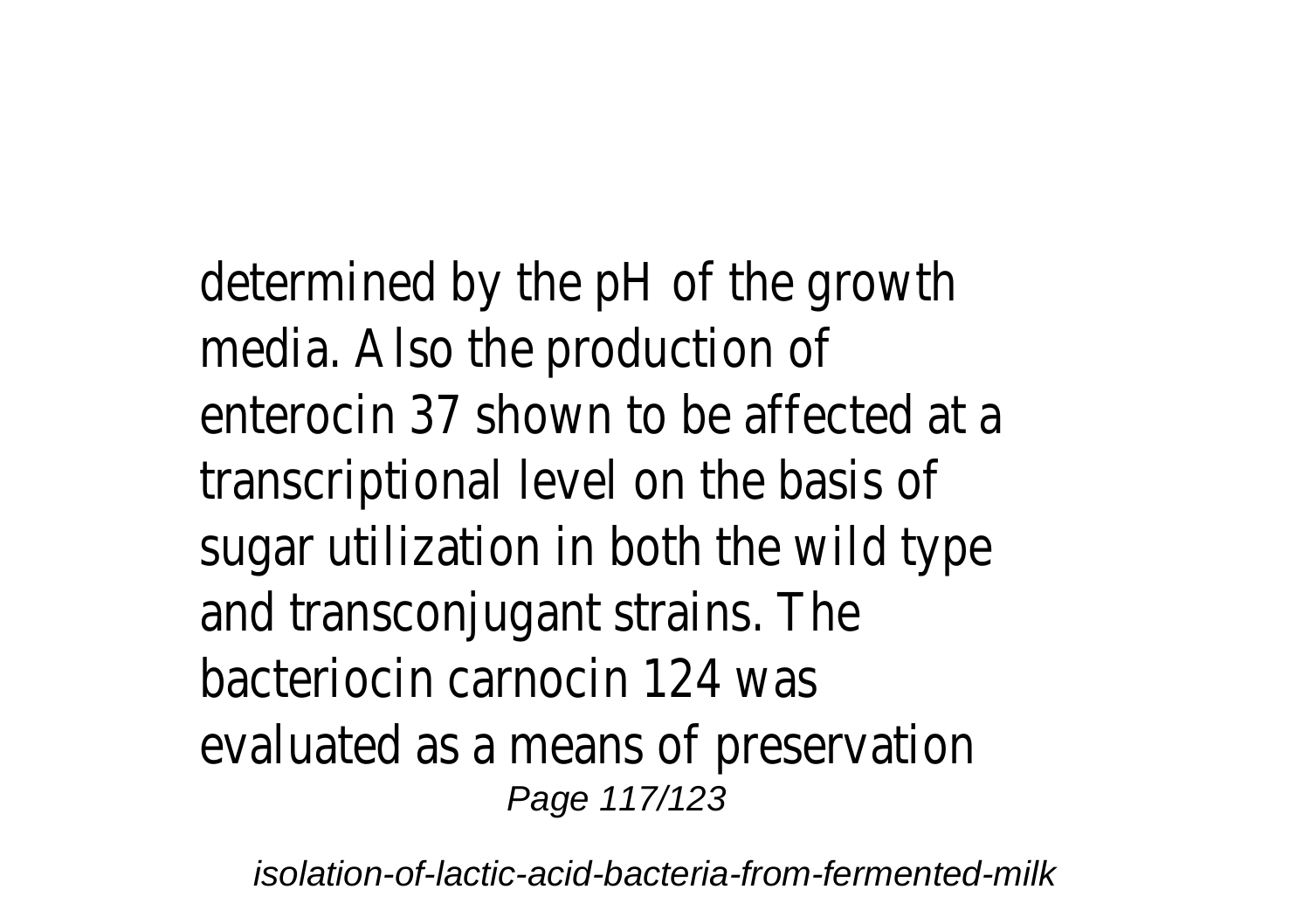in fresh pork sausage, where it could allow for the reduction or replacement of sulfites currently employed in the product. The bacteriocin producing culture was used to ferment a milk based growth medium to produce a buttermilk-like product which was pasteurized, condensed and spray Page 118/123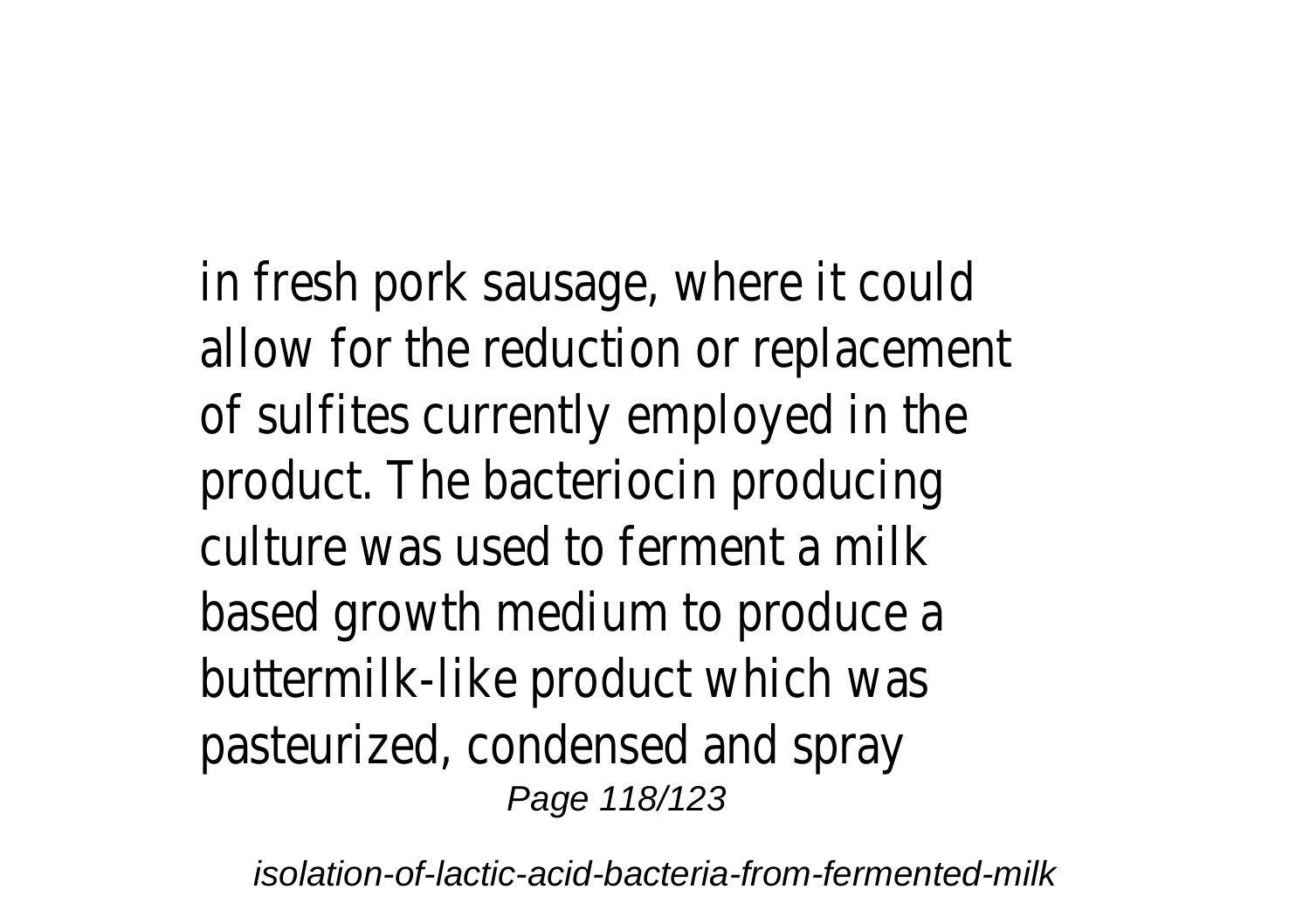dried to yield a fermented milk powder. The resultant powder was subsequently incorporated into fresh pork sausage. The inclusion of the fermented ingredient did not result in an increase in the shelf-life of the product; however, it was shown to be effective against Listeria for the Page 119/123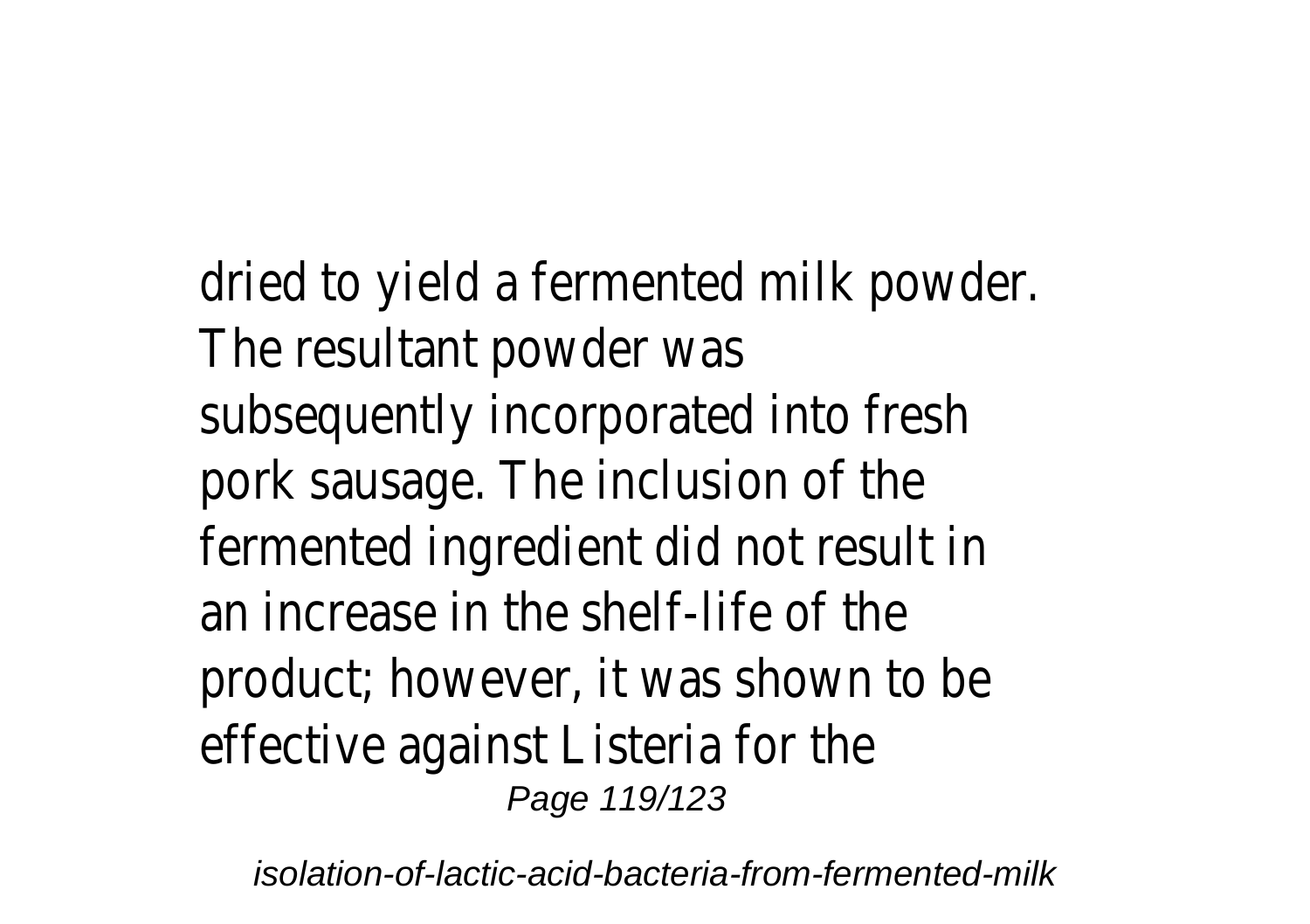duration of the trial, reducing the levels by 99.9% from initial valued of 5.5 x 105 to approximately 5 x 102 CFU/g. Chitosan glutamate was also added to the product formations. Under chilled conditions its inclusion resulted in a 10-fold decrease in the total microbial load compared with the control for the Page 120/123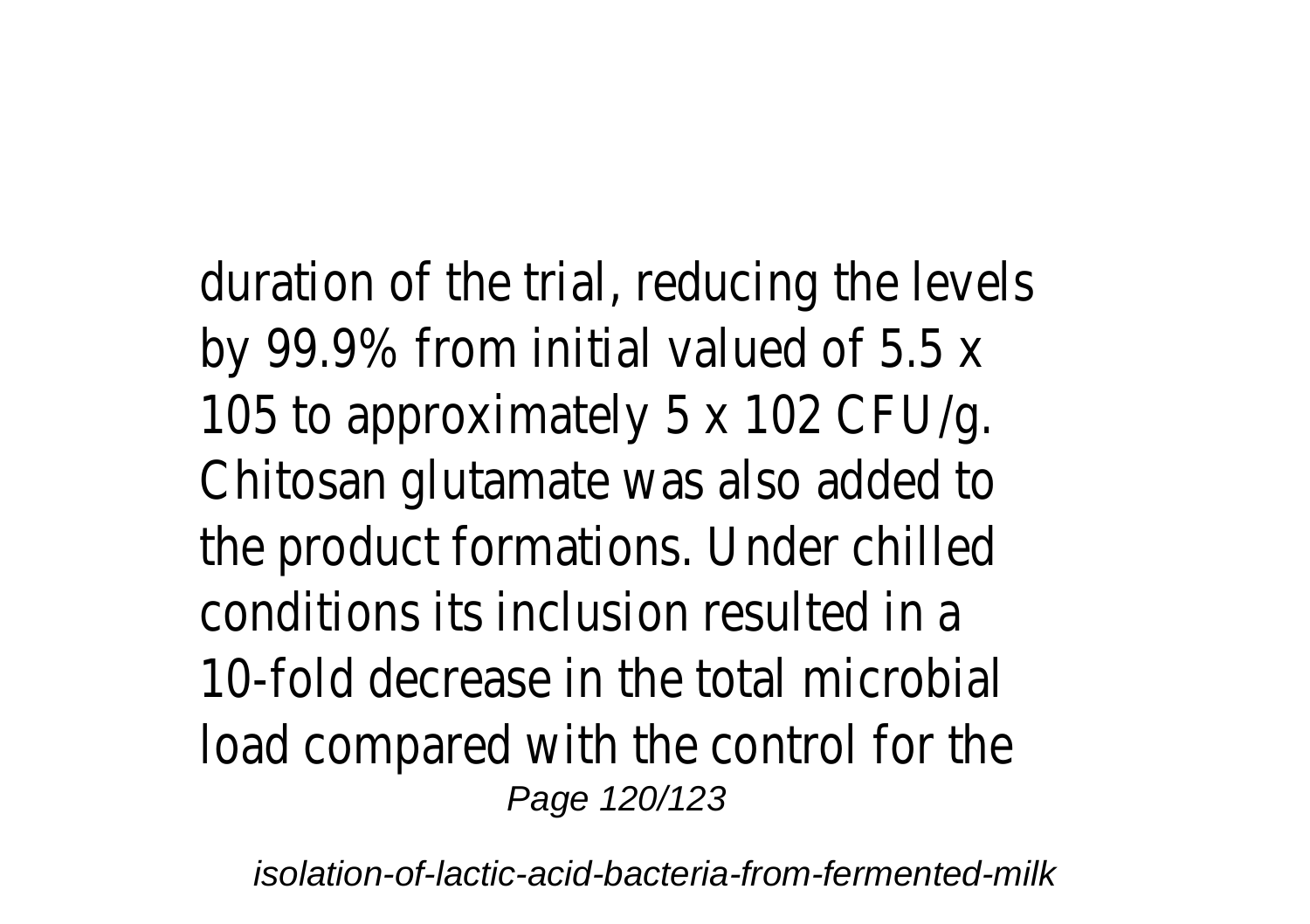first 10 days of the trial indicating its potential as a natural preservative at chilled temperatures.

Isolation and Characterization of Lactic Acid Bacteria from Fermented Foods Isolation and Characterization of Lactic Acid Bacteria from Gastrointestinal Tract of Snakehead (channa Striatus, Page 121/123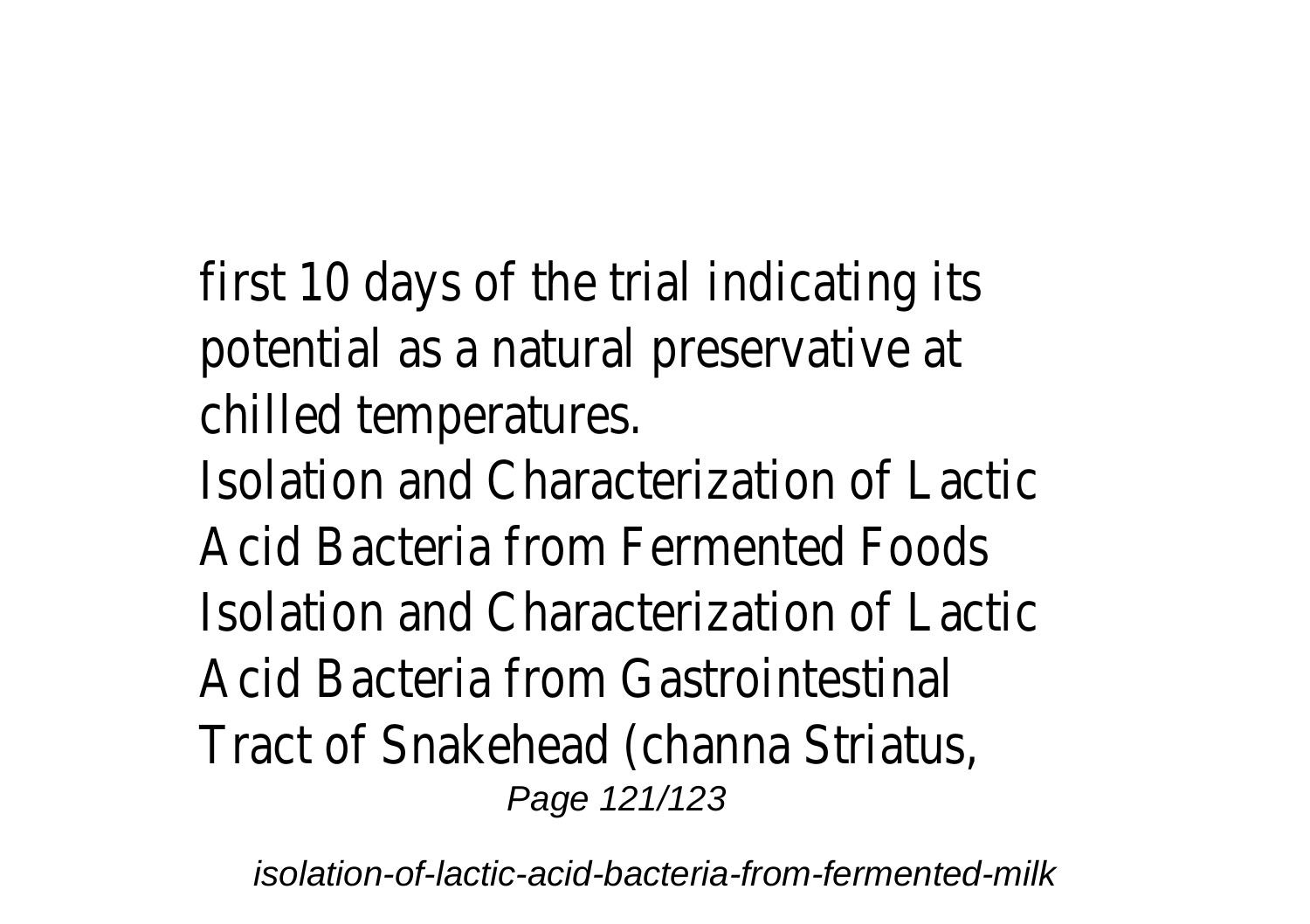Bloch) as Probiotic for Freshwater Fish Indigenous Lactic Acid Bacteria from Camel Milk:isolation, Characterization and Application in Dairy Products Isolation and Characterization of Lactic Acid Bacteria from "ting" in the Northern Province of South Africa Isolation of Lactic Acid Bacteria from Page 122/123